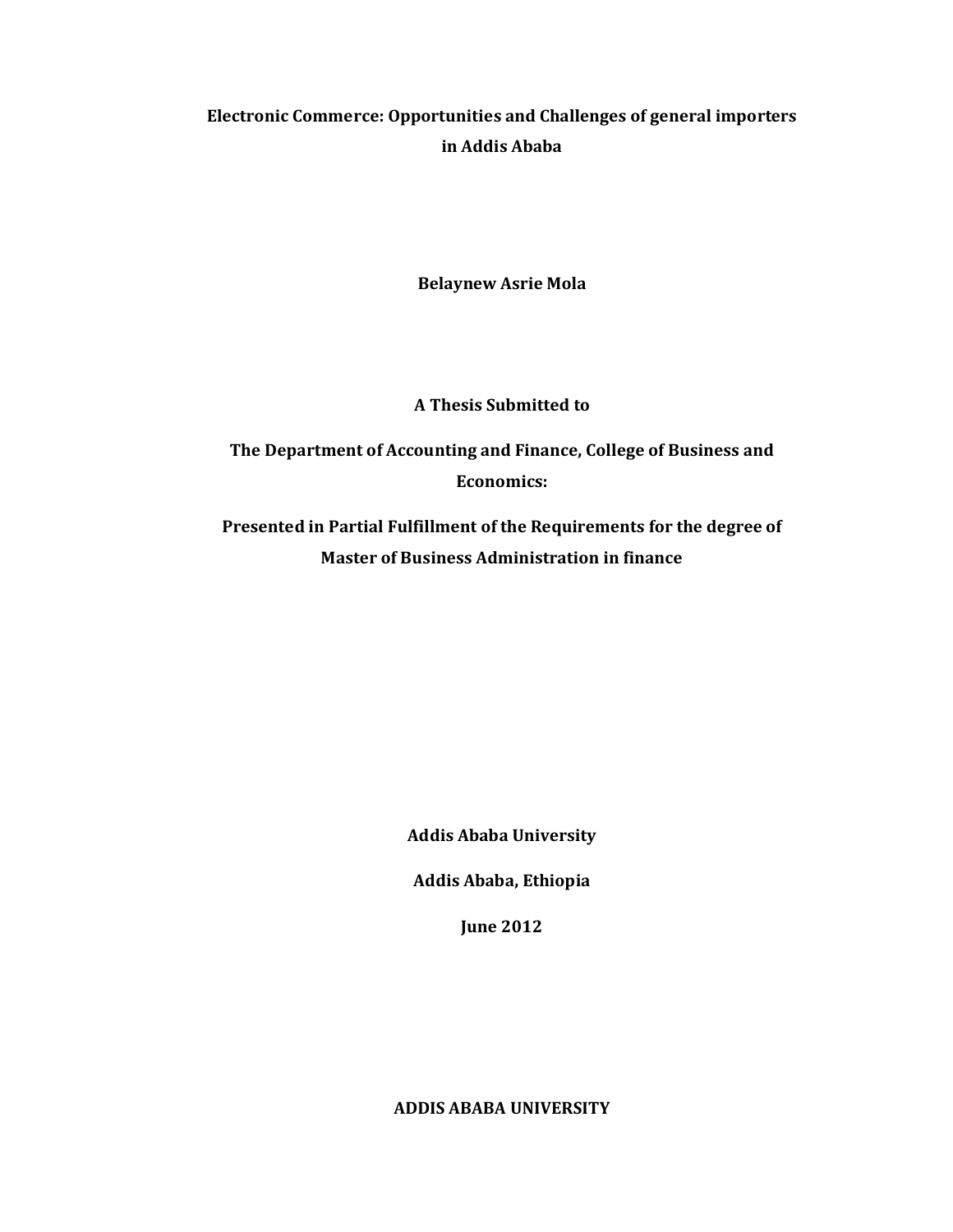# **SCHOOL OF GRADUATE STUDIES COLLEGE OF BUSINESS AND ECONOMICS**

This is to certify that the thesis prepared by Belaynew Asrie, entitled: Electronic Commerce: Opportunities and Challenges of General Importers and submitted in partial fulfillment of the requirements for the degree of Degree of Master of Business Administration in Finance complies with the regulations of the university and meets the accepted standard with respect to originality and quality.

Signed by examining committee:

| <b>Name</b><br><b>Date</b> |          | <b>Title</b>      | signature |
|----------------------------|----------|-------------------|-----------|
|                            |          | Internal Examiner |           |
|                            | External | Examiner          |           |
|                            | Advisor  |                   |           |
|                            |          |                   |           |

Chair of Department or Graduate Program Coordinator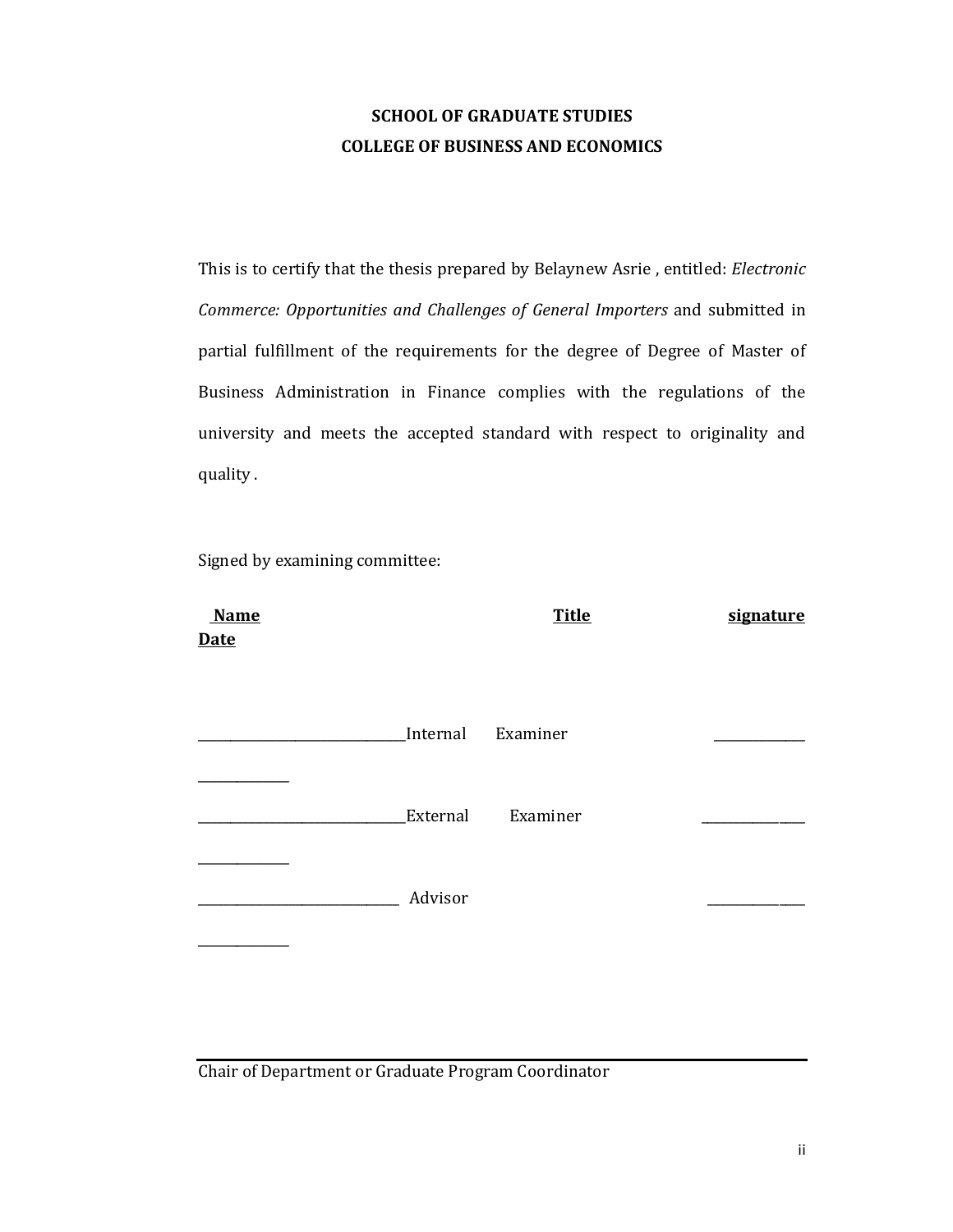# **CERTIFICATION**

This is to certify that Ato Belaynew Asrie has carried out his research work on the topic entitled, electronic commerce: opportunities and challenges of general importers in Addis Ababa, with my advice and follow up. I also approve that no portion of the work referred in the thesis has been submitted in support of an application for another degree or qualification of this or any other university. His work is appropriate enough to be submitted as a partial fulfillment of the degree of Masters of Business Administration in finance (MBA in finance).

Research Advisor: Venkati (PhD)

**JUNE, 2012** 

**ADDIS ABABA**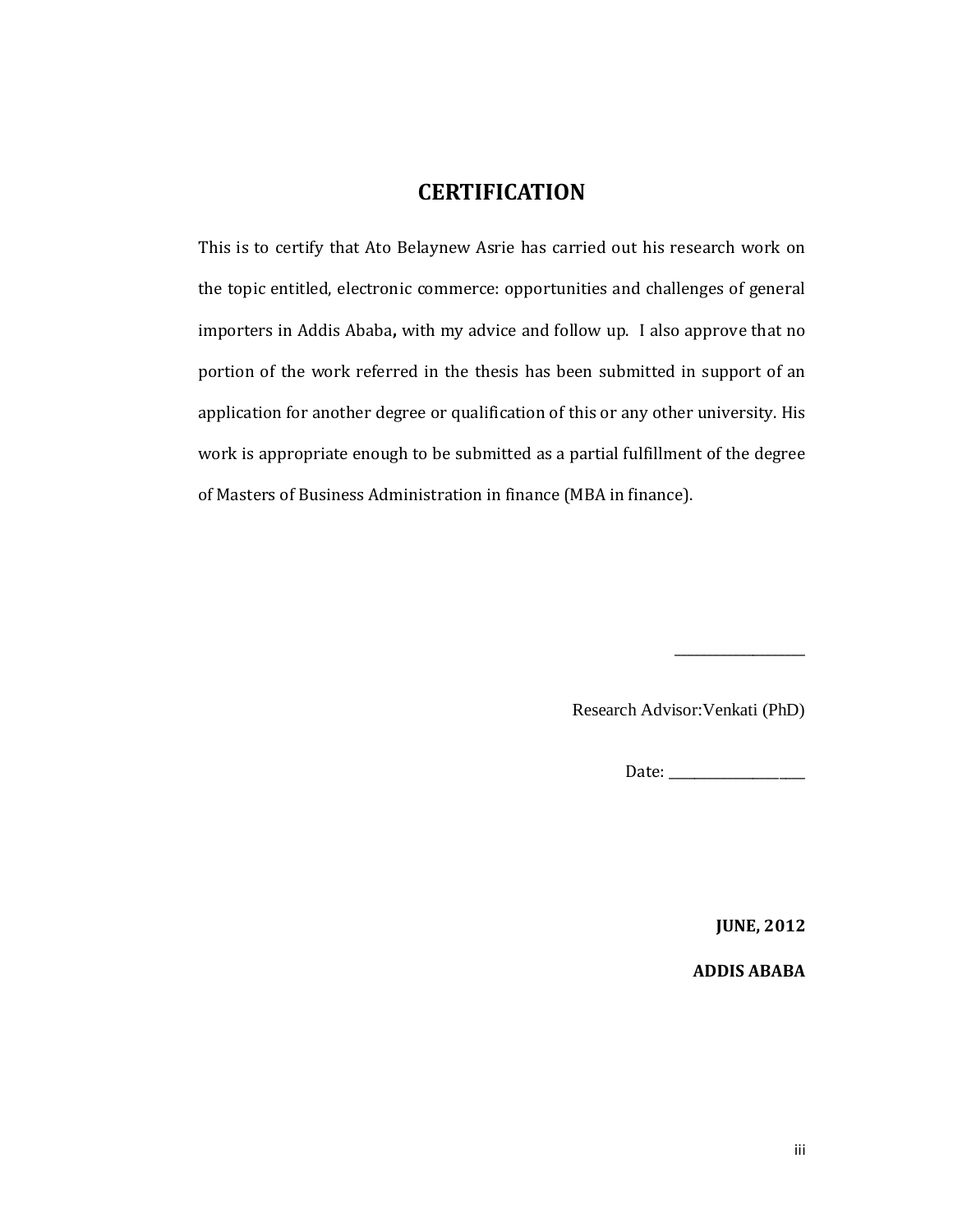# **DECLARATION**

I, Belaynew Asrie hereby declare that this study entitled, electronic commerce: opportunities and challenges of general importers in Addis Ababa is my own work. All information in this document has been obtained and presented in accordance with academic rules and ethical conduct. This study has not been submitted for award of any degree or diploma program in this or any other institution and, I have fully cited, acknowledged and referenced all material and results that are not original to this work.

Researcher: Belaynew Asrie Molla 

Research Advisor: Venkati (PhD)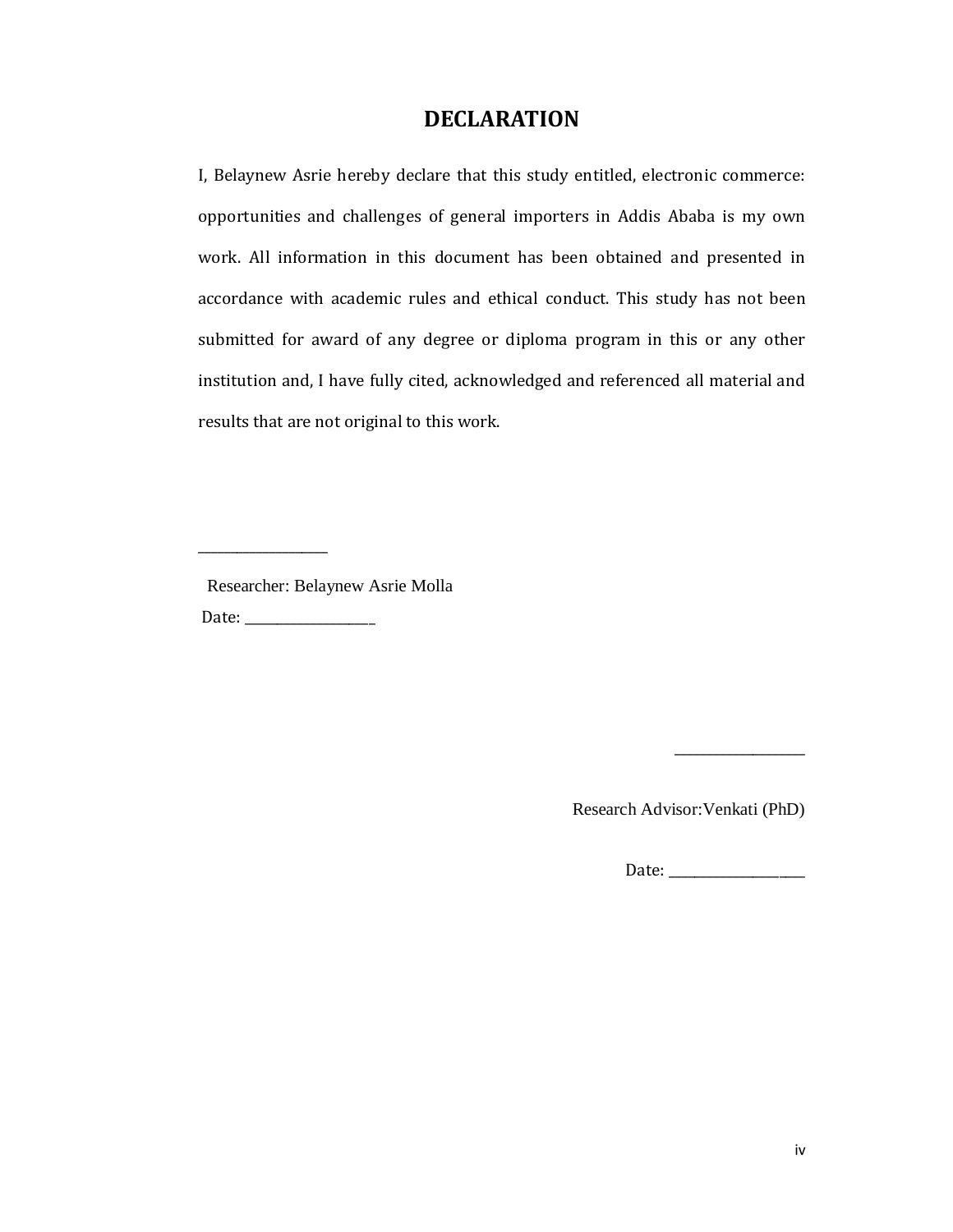#### **ACKNOWLEDGEMENTS**

A long journey, with many twists and turns, has now ended. The successful completion of any survey study of this kind is only possible through the invaluable support and guidance of a number of individuals. Therefore, I would like to express my heartfelt gratitude and appreciation to each and every person who enriched this journey of intellectual pursuit; in particular I would like to acknowledge:

My most sincere and heartfelt thanks goes for Dr. Venkati Ponnala , my thesis advisor, for his unreserved and timely support in checking, commenting and giving constructive advice all along my activities.

My sincere gratitude should also go to my father, ato Asrie Mola, and my mother w/ro Ambanesh Alene who encouraged me to pursue my study at higher education.

Furthermore, I also owe special recognition to Ato Moges Zerihun who helped me materially and morally during my study.

Last but not least, I'm greatly indebted to my friends Tigabu Dagne Akal , Haftom Girmay , Daniel emerie and Solomon Debalkie .

Thank you,

Belaynew Asrie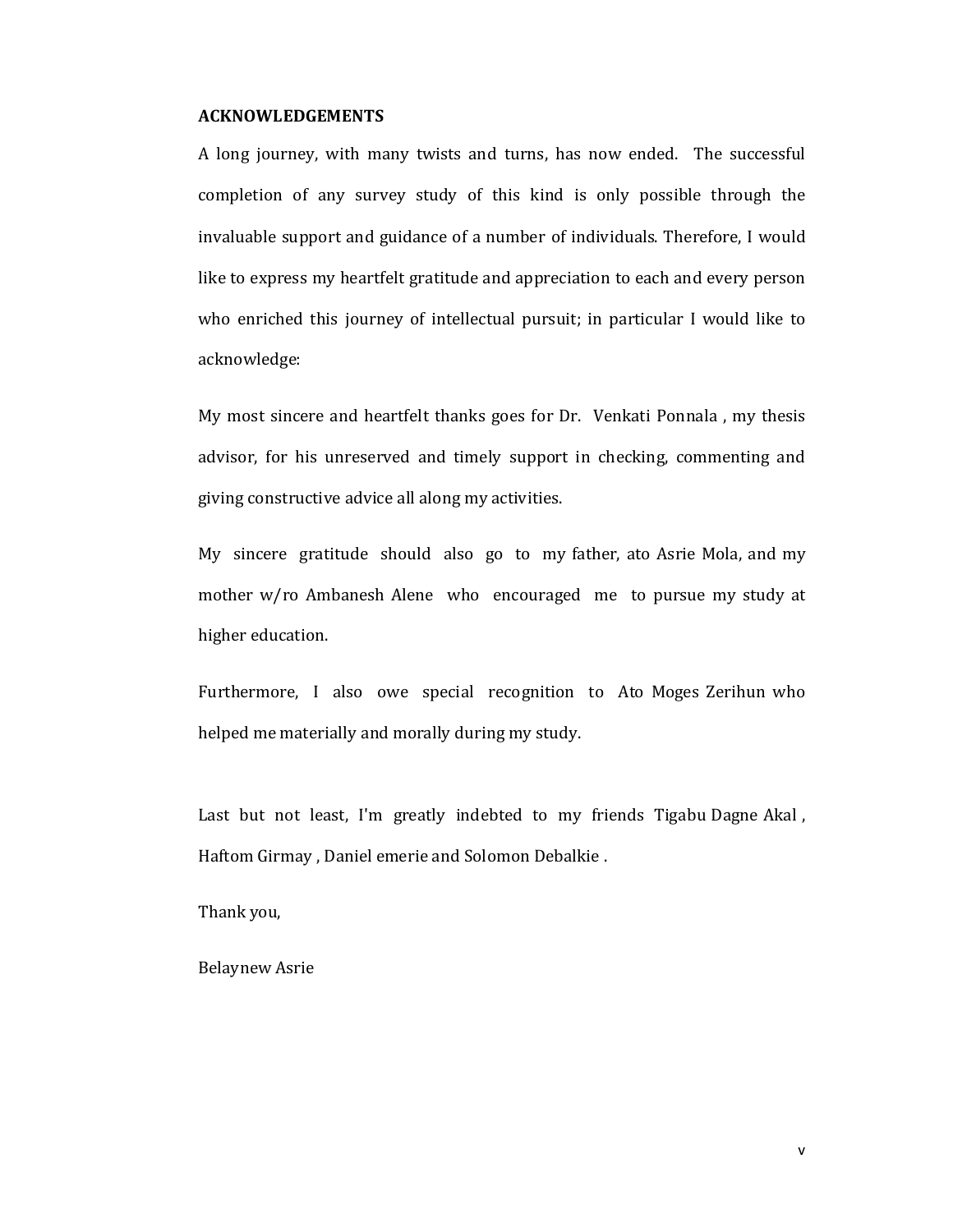#### **ABSTRACT**

#### **Electronic Commerce: Opportunities and Challenges of general importers**

# **Belaynew Asrie Addis Ababa University, 2012**

Advances in information technology have created great opportunities as well as threats to organizations in various business sectors. Though adoption of ecommerce is considered to provide substantial benefits to business; many general importers in Ethiopia still have not realized to adopt electronic commerce due to different factors. Identifying the main opportunities and challenges and suggests suitable strategies to promote e-commerce are the basic purpose of this research. To attain the objective, data for the study were obtained from sample of 203 general importers from total of 748 which are found in Addis Ababa and had collect data basically from primary sources. To do so questionnaire was designed and distributed to the top level managers of the selected companies. This study used descriptive survey research designs. The data collected was analyzed with the help of Microsoft Excel software packages. The empirical findings show that, although the country registered two digit economic growths, with stable political climate, the banking, ICT and Ecommerce practice in Ethiopia are underdeveloped. Dominant barriers that highly hinder e-commerce adoption are; lack of skilled workers, Fear of risk security and privacy, lack of e-commerce infrastructure. The government of Ethiopia should formulate strategies that enhance the e-commerce infrastructure and enabling policy environment by involving full participation of all stakeholders, develop awareness raising campaigns. Finally, service provider and customer should sign service level agreements.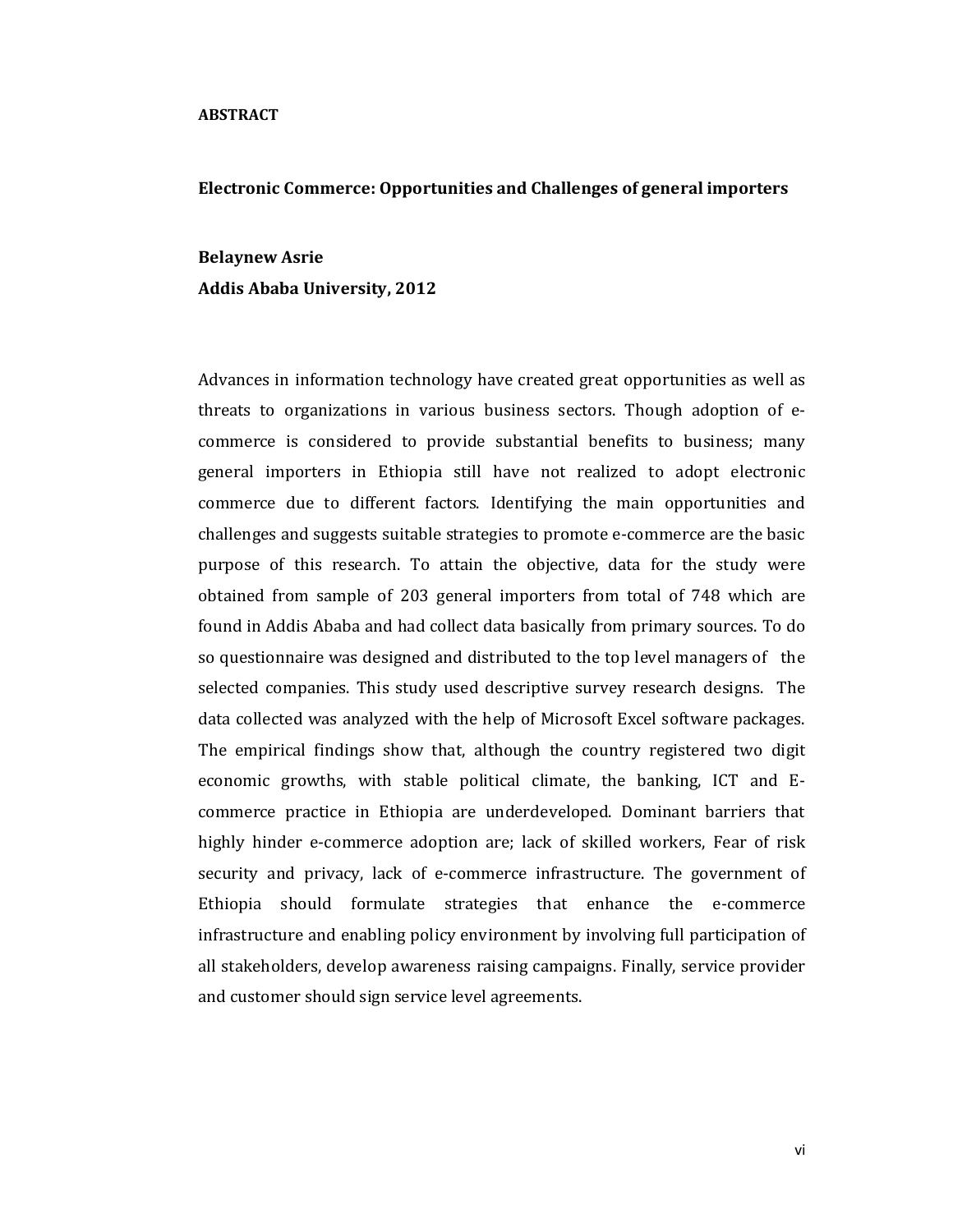# **TABLE OF CONTENT**

| <b>Contents</b> | pages |
|-----------------|-------|
|                 |       |
|                 |       |
|                 |       |
|                 |       |
|                 |       |
|                 |       |
|                 |       |
|                 |       |
|                 |       |
|                 |       |
|                 |       |
|                 |       |
|                 |       |
|                 |       |
|                 |       |
|                 |       |
|                 |       |
|                 |       |
|                 |       |
|                 |       |
|                 |       |
|                 |       |
|                 |       |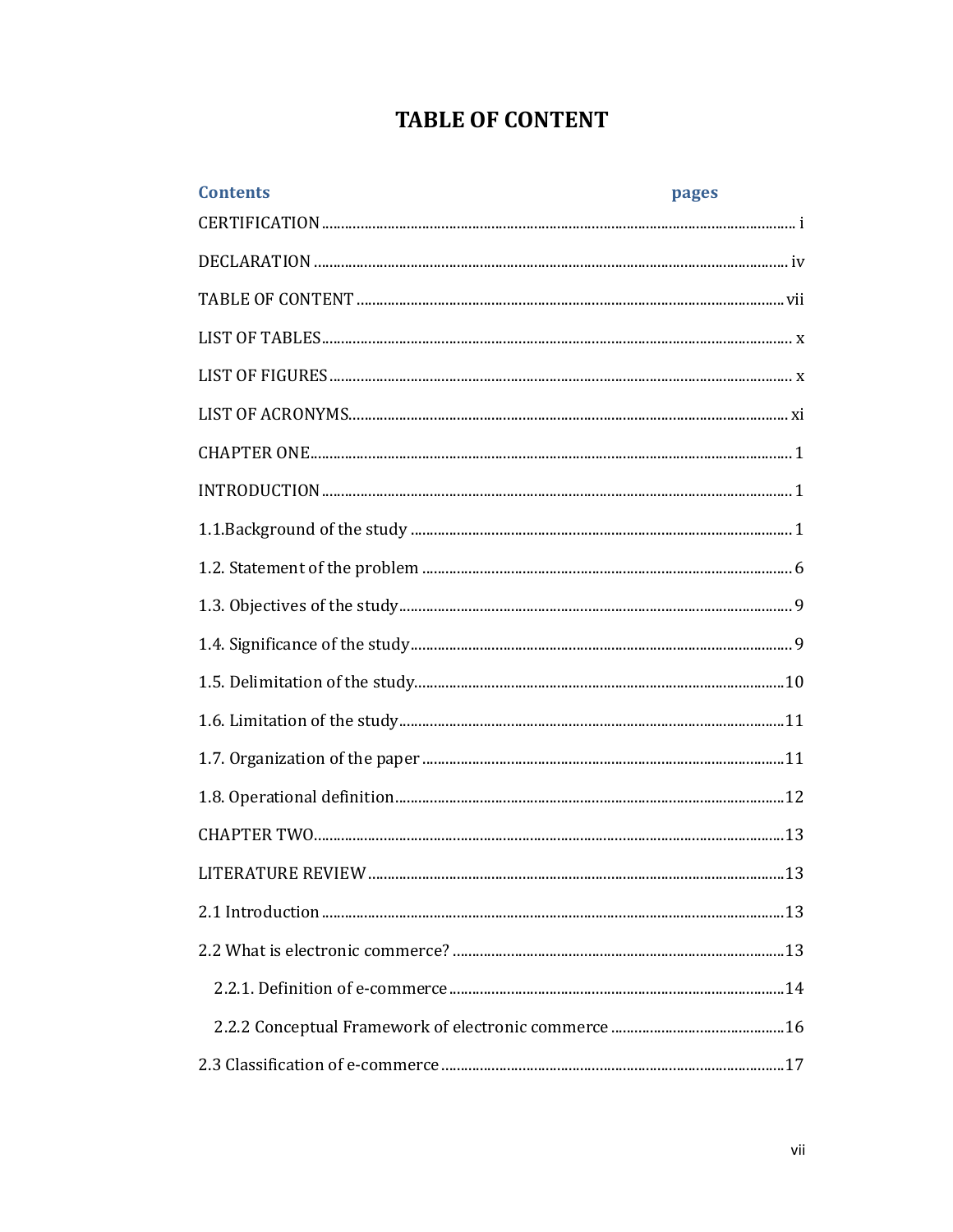| 2.4. Comparative analysis of e-commerce application in developed and          |  |
|-------------------------------------------------------------------------------|--|
| 2.5 Barriers hindering e-commerce adoption in developing countries21          |  |
|                                                                               |  |
|                                                                               |  |
|                                                                               |  |
|                                                                               |  |
|                                                                               |  |
| 2.8. Ethiopian experience and nature of Ethiopian e-commerce environment29    |  |
|                                                                               |  |
|                                                                               |  |
|                                                                               |  |
|                                                                               |  |
|                                                                               |  |
|                                                                               |  |
|                                                                               |  |
|                                                                               |  |
| 2.8.9 The Ethiopian financial sector and e-banking practice in Ethiopian      |  |
|                                                                               |  |
|                                                                               |  |
|                                                                               |  |
|                                                                               |  |
|                                                                               |  |
|                                                                               |  |
| 3.4. Method of data collection, Data gathering instrument and data sources 49 |  |
|                                                                               |  |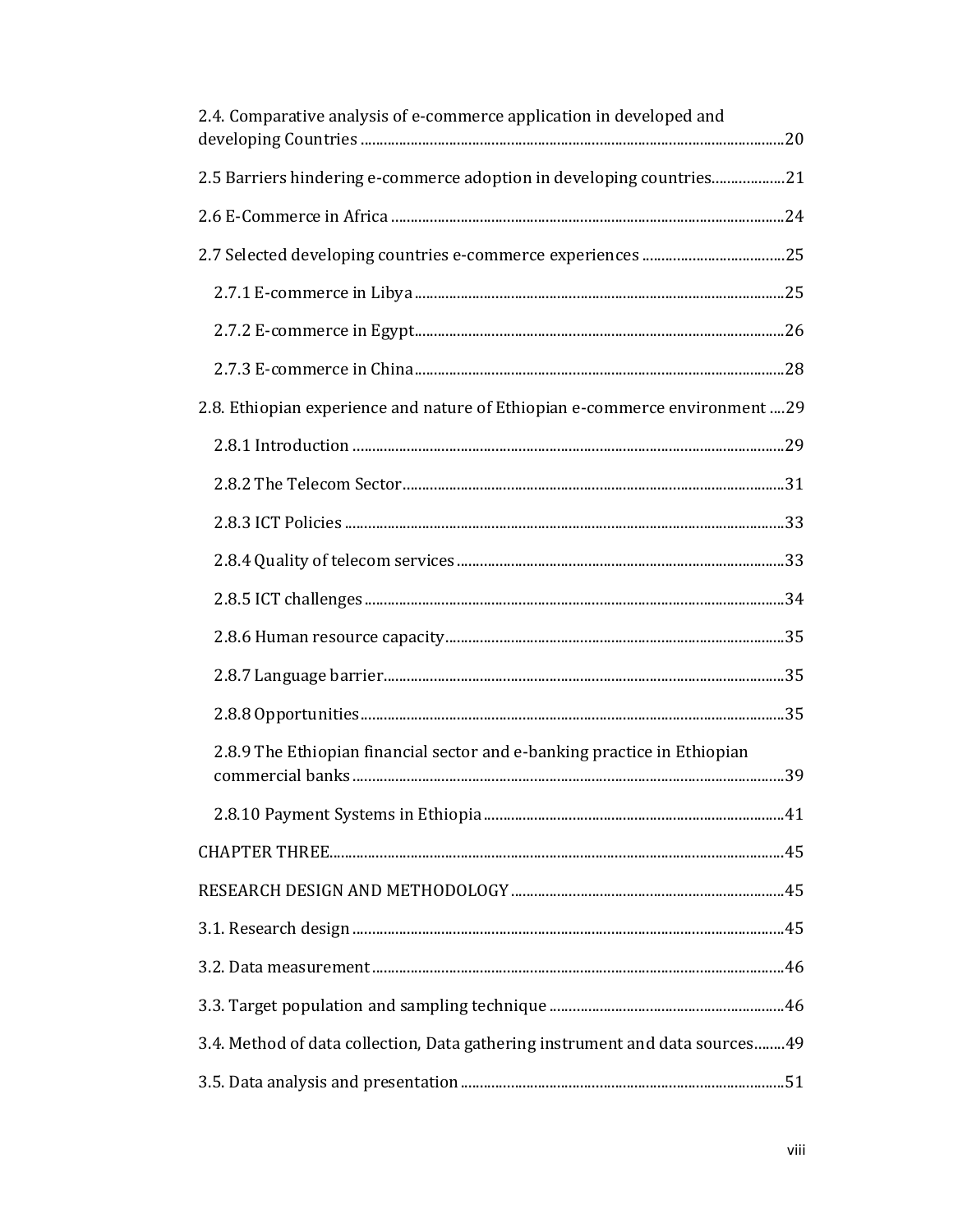| PRESENTATION, INTERPRETATION AND ANALYSIS OF DATA 53                       |
|----------------------------------------------------------------------------|
|                                                                            |
|                                                                            |
|                                                                            |
| 4.3.1 Introduction to E-commerce practice and application by the companies |
| 4.3.2 Payment modalities, service hour, e-commerce trust and advantages69  |
|                                                                            |
|                                                                            |
|                                                                            |
|                                                                            |
|                                                                            |
|                                                                            |
|                                                                            |
| References                                                                 |
| Appendices A: Questionnaire                                                |
| Appendices B: telecommunication statistics about Ethiopia                  |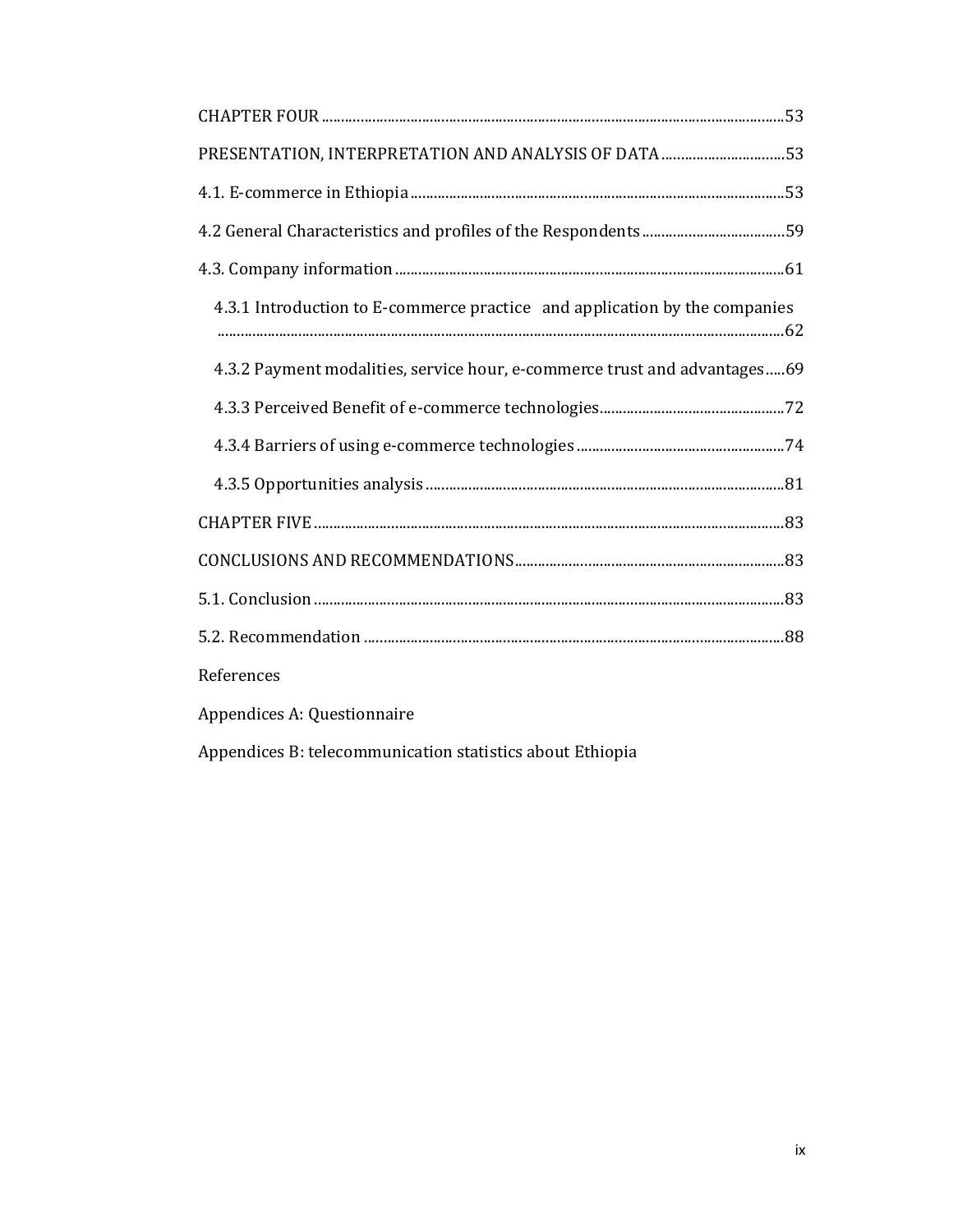# **LIST OF TABLES**

| Table 2.2: Summary of major telecom and ICT infrastructure indicators--------- 31       |  |
|-----------------------------------------------------------------------------------------|--|
|                                                                                         |  |
|                                                                                         |  |
|                                                                                         |  |
| Table 4.3: e-commerce usage and degree of utilization------------------------------- 64 |  |
|                                                                                         |  |
|                                                                                         |  |
|                                                                                         |  |
|                                                                                         |  |
|                                                                                         |  |
| Table 4.9: Internal Barriers to using or extending use of e-commerce                    |  |
|                                                                                         |  |
| Table 4.10: External Barriers to using or extending use of e-commerce                   |  |
|                                                                                         |  |
| Table 4.11: consider shopping online and effort of government --------------------79    |  |
|                                                                                         |  |

## **LIST OF FIGURES**

| Figure 2.2: Barriers hindering e-commerce adoption in developing countries-- 23 |  |
|---------------------------------------------------------------------------------|--|
|                                                                                 |  |
|                                                                                 |  |
|                                                                                 |  |
|                                                                                 |  |
|                                                                                 |  |
|                                                                                 |  |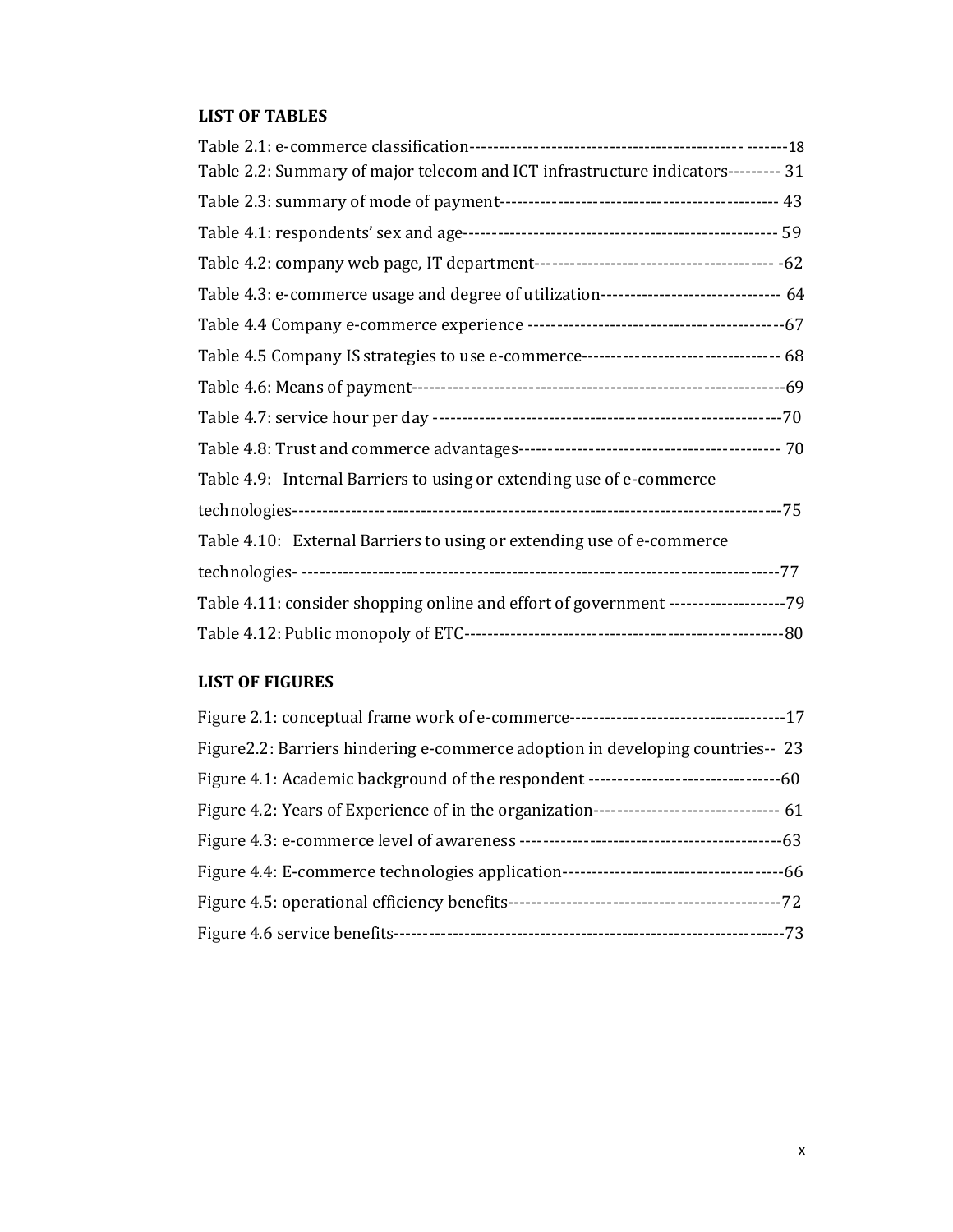# **LIST OF ACRONYMS**

| <b>ATM</b>       | <b>Automated Teller Machine</b>         |  |  |
|------------------|-----------------------------------------|--|--|
| B <sub>2</sub> B | Business-to-Business                    |  |  |
| B <sub>2</sub> C | Business-to-Customer                    |  |  |
| B <sub>2</sub> G | Business-to-Government                  |  |  |
| C2B              | Consumer-to-business                    |  |  |
| C2C              | Consumer-to-consumer                    |  |  |
| CAD              | <b>Cash against Documents</b>           |  |  |
| <b>CBE</b>       | Commercial bank of Ethiopia             |  |  |
| E-banking        | <b>Electronic banking</b>               |  |  |
| E-business       | <b>Electronic business</b>              |  |  |
| E-commerce       | Electronic commerce                     |  |  |
| <b>EDI</b>       | Electronic Data Interchange             |  |  |
| <b>EFT</b>       | <b>Electronic Fund Transfer</b>         |  |  |
| E-mail           | Electronic mail                         |  |  |
| E- Payments      | <b>Electronic Payments</b>              |  |  |
| <b>ETA</b>       | Ethiopian Telecommunication Authority   |  |  |
| <b>ETB</b>       | Ethiopian Birr                          |  |  |
| <b>ETC</b>       | Ethiopian Telecommunication Corporation |  |  |
| EU               | European Union                          |  |  |
| G2B              | Government-to-Business                  |  |  |
| <b>GDP</b>       | <b>Gross Domestic Product</b>           |  |  |
| <b>HTML</b>      | Hyper Text markup language              |  |  |
| <b>HTTP</b>      | <b>Hypertext Transfer Protocol</b>      |  |  |
| ICT4D            | <b>ICT</b> for Development              |  |  |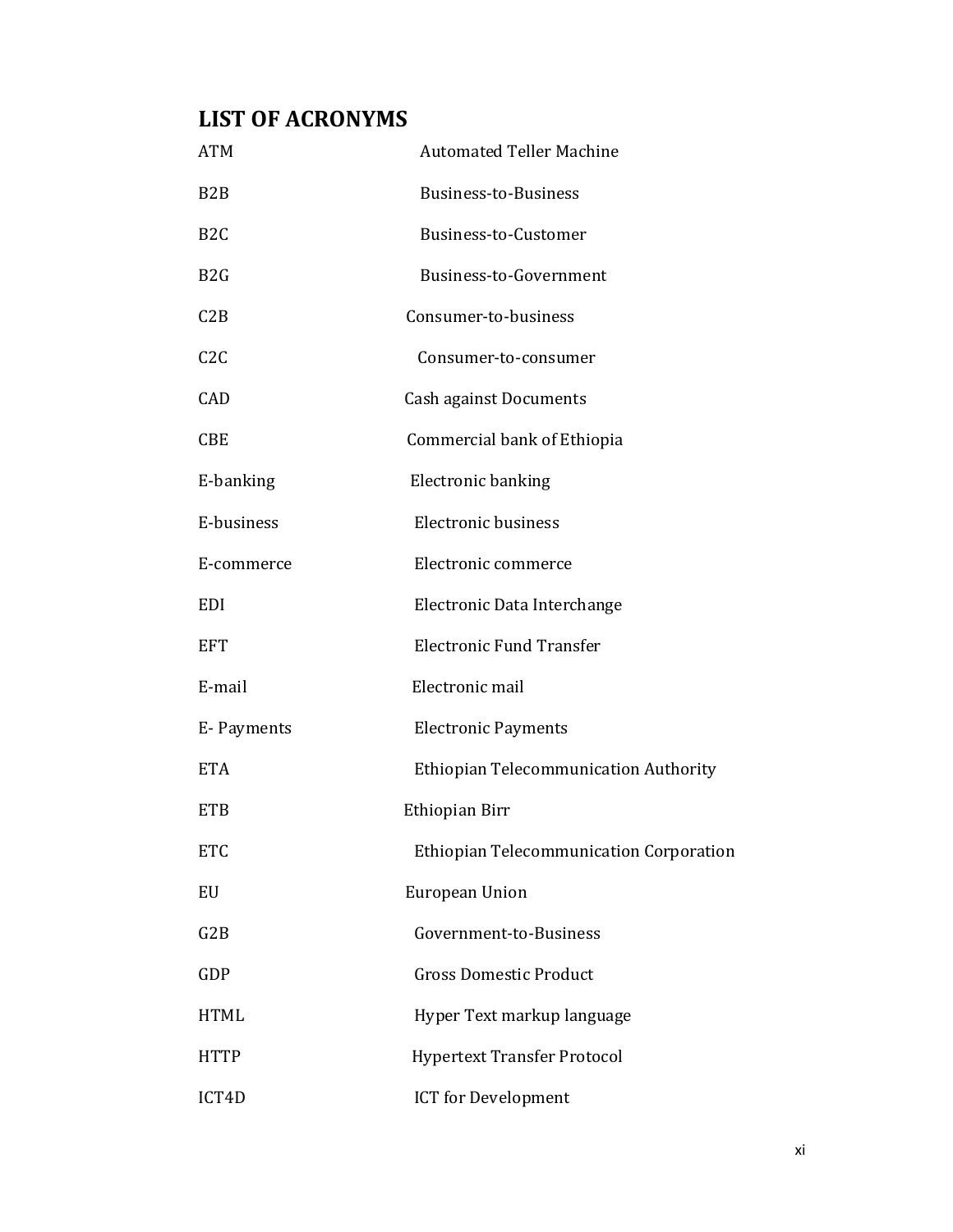| ICT             | <b>Information and Communications Technology</b>          |  |  |
|-----------------|-----------------------------------------------------------|--|--|
| <b>IDI</b>      | <b>Information Development Index</b>                      |  |  |
| IP              | <b>Internet Protocol</b>                                  |  |  |
| <b>ISDN</b>     | Internet subscriber digital network                       |  |  |
| <b>ISP</b>      | <b>International Service Provider</b>                     |  |  |
| IT              | <b>Information Technology</b>                             |  |  |
| <b>ITU</b>      | International Telecommunications Union                    |  |  |
| LC              | Letter of Credit                                          |  |  |
| <b>LDC</b>      | Least developing countries                                |  |  |
| M-commerce      | mobile commerce                                           |  |  |
| <b>MOTI</b>     | Ministry of Trade and Industry                            |  |  |
| <b>NBE</b>      | National Bank of Ethiopia                                 |  |  |
| <b>NRI</b>      | Network readiness index                                   |  |  |
| <b>NSF</b>      | National since foundation                                 |  |  |
| <b>OECD</b>     | Organization for Economic Co-operation and<br>Development |  |  |
| <b>PASDEP</b>   | Plan for Accelerated and Sustainable Development          |  |  |
|                 | To End Poverty                                            |  |  |
| <b>SSL</b>      | Secure Socket Layer                                       |  |  |
| <b>SWIFT</b>    | Society for Worldwide Interbank Financial                 |  |  |
|                 | Telecommunication                                         |  |  |
| TCP/IP          | Text Control Protocol/Internet Protocol                   |  |  |
| Telecom         | Telecommunications                                        |  |  |
| <b>UNCITRAL</b> | United Nations Commission on International Trade          |  |  |
|                 | Law                                                       |  |  |
| <b>UNCTAD</b>   | United Nations Conference on Trade and                    |  |  |
|                 | Development                                               |  |  |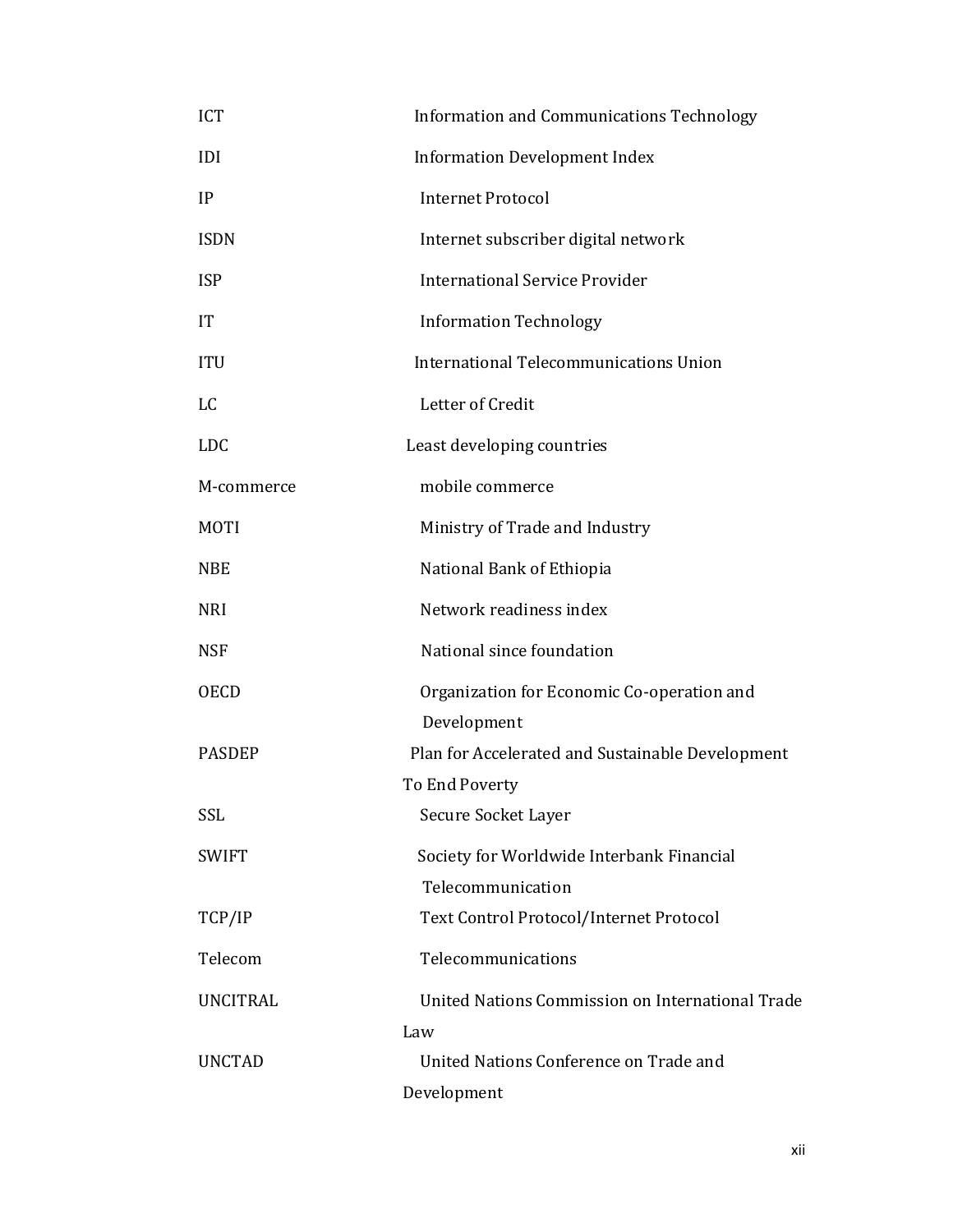| UK.             | <b>United Kingdom</b>    |
|-----------------|--------------------------|
| <b>UN</b>       | United nation            |
| US              | United States of America |
| <b>USD</b>      | United state dollar      |
| <b>WAN</b>      | Wide Area Network        |
| <b>WB</b>       | World Bank               |
| WT <sub>0</sub> | World Trade Organization |
| <b>WWW</b>      | World Wide We            |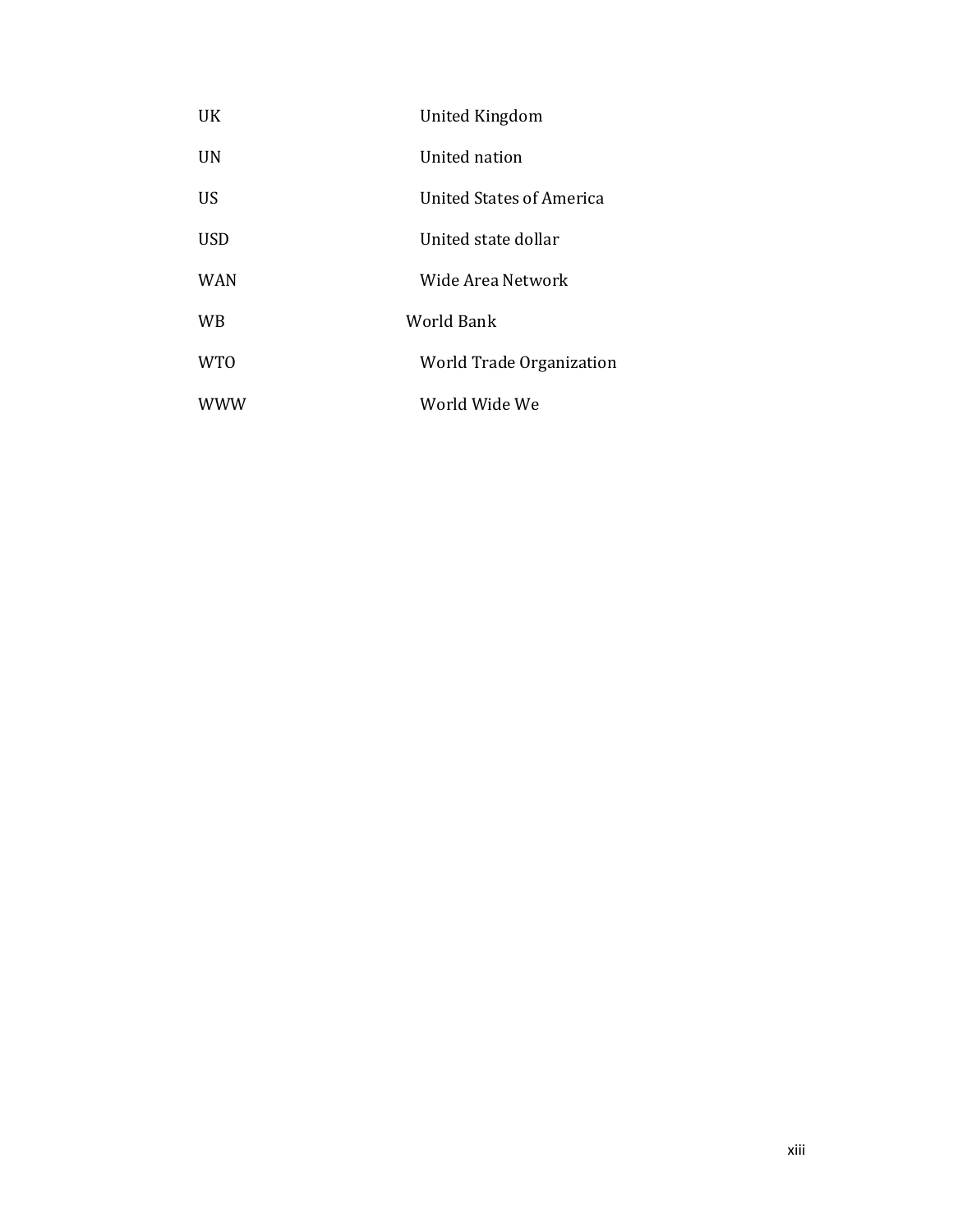# **CHAPTER ONE**

# **INTRODUCTION**

## **1.1. Background of the study**

Commerce (trading of products) has been a major impetus for human survival since the beginning of recorded history, which is based on specialisation of skills. Historically, there has been commerce for centuries but, developments in information and communication technologies have carried commerce to a new dimension in 1990s, which enable the transformation of traditional commerce to e-commerce (Turban et. al., 2000). This most strategic event specifically goes as far back as in 1991 when NSF lifted the restriction of commercial use of the Internet and that marked the beginning of the age of electronic commerce. Research so far show that the technologies designed to improve commercial transactions using the Internet have evolved as quickly. Since 1995, the economic consequences of the Internet and related technologies have increased dramatically (Guilherme et al., 2007). As of 1991, the Internet had less than 3 million users around the world, and its application to e-commerce was nonexistent. By 1999, an estimated 250 million users accessed the Internet and approximately one quarter of them made purchases online from e-commerce sites, worth approximately \$ 110 billion (Copell, 2000). It is also evident that as of September 2006, over 1 billion people (or 16.7% of the world population) had access to the Internet. Meanwhile, World usage has increased by over 200% between 2000 and 2006. Yet, in developing countries, usage rates are significantly lower than in developed countries (Guilherme et al., 2007).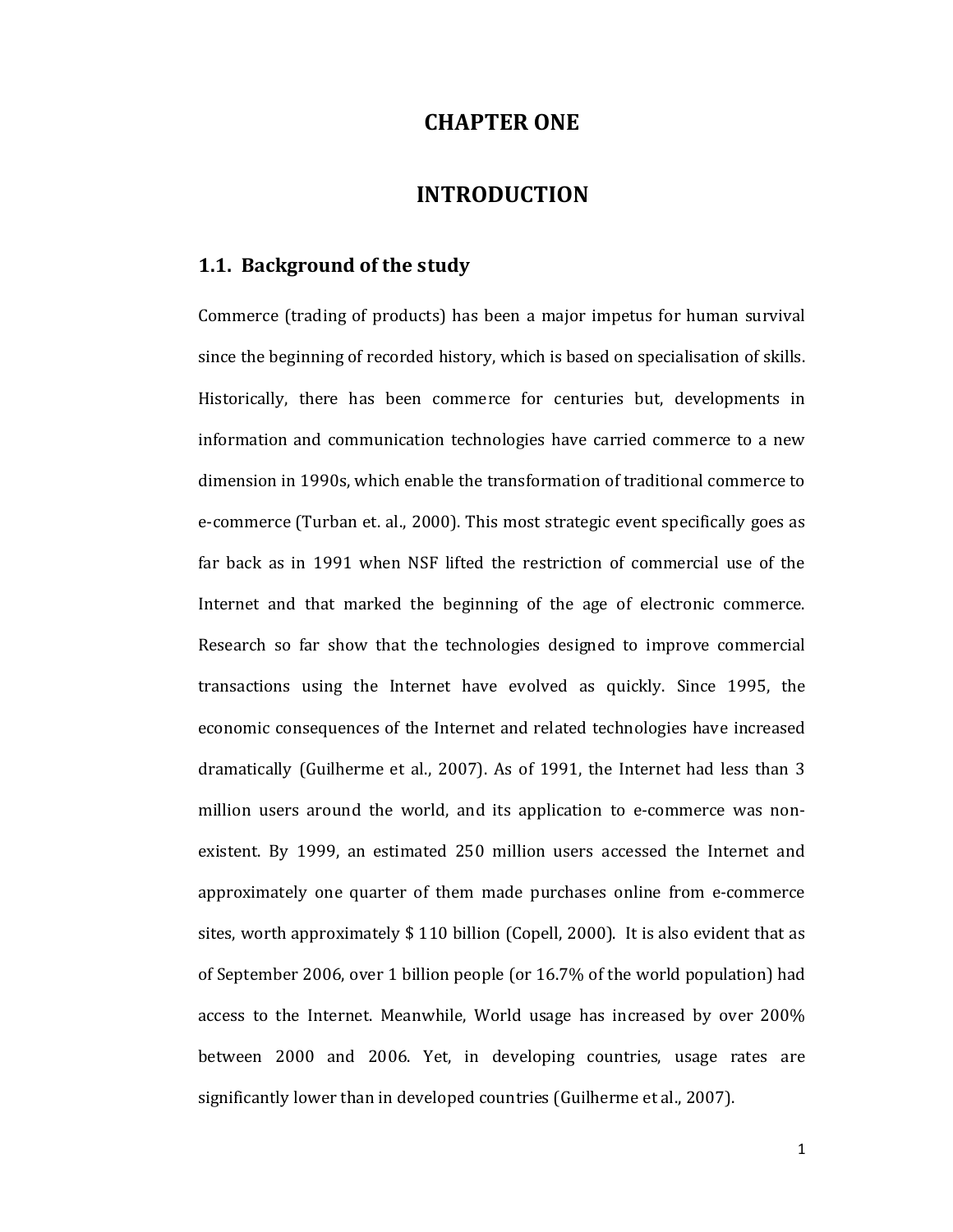The rapid change in technology, products, processes, severe competition, and trends towards globalization, force organizations to do business in new ways in order to survive and be successful. One of these new trends is e-commerce, a form of entrepreneurial activity, which transforms the manner in which firms operate using the Internet. The new technology has been used mostly as a tool to deliver value to the customer as a way to increase the core competencies (Starr, 2003).

The rapid and unpredictable advances in information and communication technologies (ICT) and the dissemination of networked data processing have led to widespread access to information resources and globalization of communications, businesses, and services. Among leading digital technologies, internet has brought the huge impact and greatly changing the way how business is conducted, access information, acquire products and services. These day's firms should rethink, redesign, and rework how businesses and public services operate and, typically, have been aimed at the improvement of productivity, effectiveness, and efficiency, both internally and in the external relationships with clients, customers, suppliers, and business partners to accommodate the demand of this changing environment.

Internet itself has grown at a remarkable pace since the emergence of the World Wide Web in the early 1990s. Murthy (2004) pointed out that due to a pervasive and steadily growth of information and communication technology, the world industry is entering into new phenomena of unprecedented form of competition supported by modern information and communication infrastructure. The rapid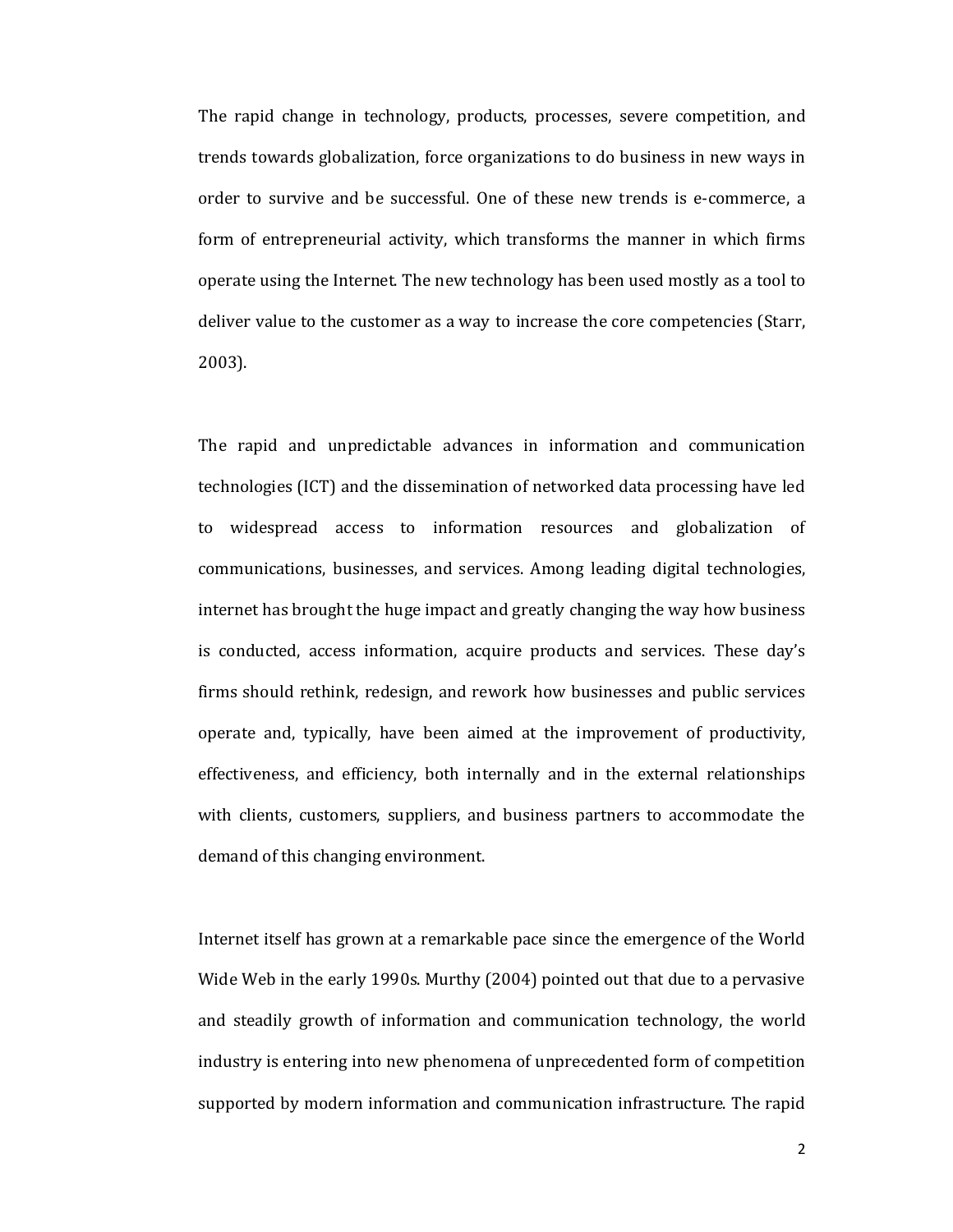growth and sophistication of information and communication technology is changing societies' ways of life in various parts of the world and in various economic sectors. This opened new frontiers in communication, commerce, medicine, politics, and almost every other aspect of private and public life. One of the leading areas where this is highly manifested is the way how the business is conducted. In the import sector, this trend is expressed by the growing use of ecommerce, an area distinguished by the combined utilization of electronic communication and information technology to transmit, store, and retrieve digital data.

The essence of e-commerce is reliable transaction delivery in a fast changing environment involving people, processes, and a service or business infrastructure. E-commerce in its simplest sense is trading electronically. Different scholars forward different ideas about growth of electronic commerce and its role on different aspect of business. Zwass (2003) pointed out that, over the past decade, electronic commerce on the technological foundation of the Web-Internet compound has entered extensive areas of organizational and social activity. Advances in information and communication technologies and the emergence of the internet have revolutionized business activities enabling new ways of conducting business referred to as electronic commerce (Zwass , 2003; Turban, 2000).

Electronic commerce looms large on the horizons of tomorrow, and it promises to transform trade and industry in ways not yet imagined or comprehended. For several countries it continues to be perceived as a double-faced blessing one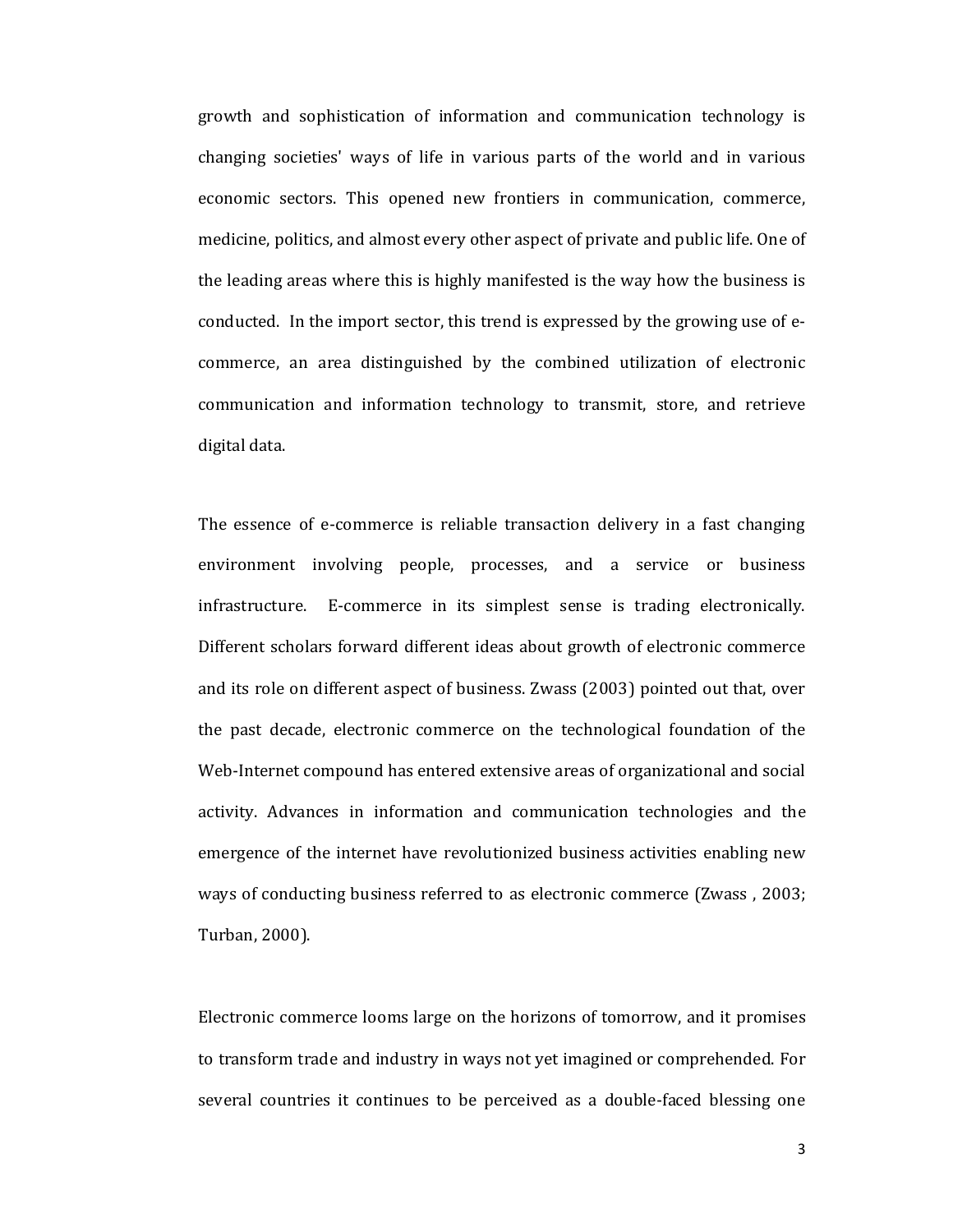promising and the other threatening (Singh, 1999). Organizations are embracing e-commerce as a means of access or expanding to global markets, improving customer service, reducing costs, and enhancing productivity and efficiency (Wenninger, 1999). However, the range of benefits offered by e-commerce to transactional businesses has also given rise to key issues, especially on privacy of users and security of information shared online. These issues emerged because of the wide accessibility, openness and interconnectivity as innate features of the Internet (Smith et al., 1996).

Despite the global reach of e-commerce, not all countries have taken advantage of or benefited from e-commerce. With Internet, different characteristics of infrastructural, socioeconomic and socio-cultural have created a significant level of variation in the adoption and growth of ecommerce among countries. There is a big gap in Internet and ecommerce adoption between the developed and developing countries (Licker & Motts, 2000); thus creating a digital divides. According to Mbarika et al. (2005) digital divide is abundantly clear when comparing Sub-Saharan Africa with countries of the west like US or UK. In these countries, consumers, businesses and government have recognized the potential and benefits of adopting computer-enabled networks (Kole, 2000; Hoffman, 2000). The main obstacles that prevent developing countries from leveraging the internet and e-commerce solutions are lack of adequate, secure, efficient communication and banking infrastructure, technical knowhow, and information processing about the economy and environment (Khalfan & Akbar, 2006; Wondwossen & Tsegai, 2005). Guilherme et al. (2007) pointed out that developing countries have fallen behind in the early stages of technology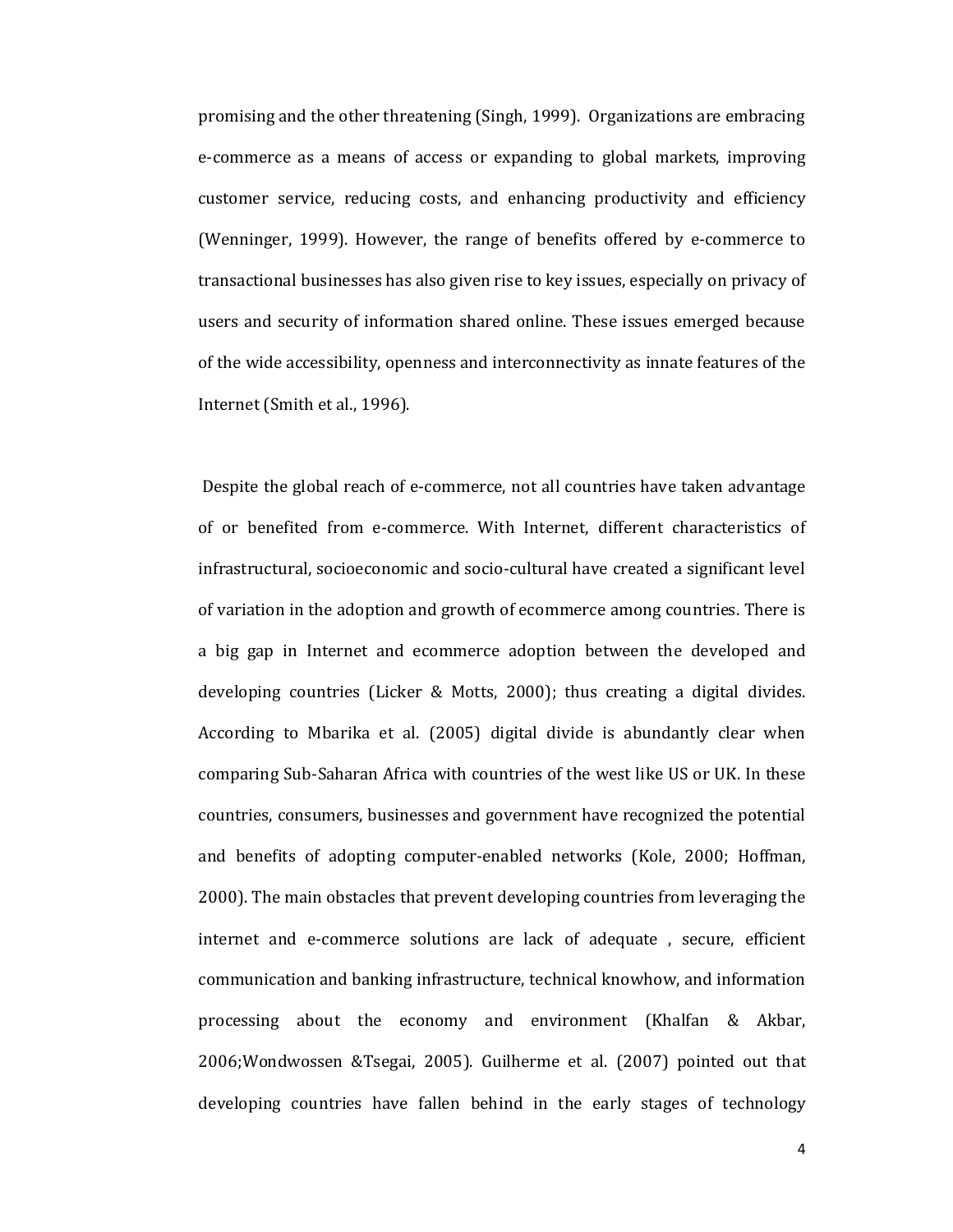acquisition because of inefficient use of related knowledge, lack of investment within firms to acquire technology, lack of promotion policies that develop these technological areas and high costs of importing technology. Moreover, recent technological developments such as the introduction of digital signatures may widen the gap in the use of e-commerce technologies. Developing countries have poor telecommunication, poor transport systems, poor electronic payment systems, no security, and no skilled workforce (Odedra, 2003).

It is known that the success and growth of e-commerce, depends on efficient telecommunication facility and ICT infrastructure, secure electronic payment system, efficient regulatory framework, and widespread awareness among the public. This success factors do not characterize current Ethiopian information economy. The report forwarded by the international telecommunications union (ITU World Telecommunication Indicators, 1995) show that developing countries like Ethiopia were represented to be among the least developed in terms of the state of their telecommunication networks and limited range of services offered. Low level of internet penetration and poorly developed infrastructure telecommunication impede smooth development and improvements of e-commerce in Ethiopia. This statement supported by Lishan, 2009/10, who pointed out that Ethiopia's ICT sector remains far behind the rest of the world. It sits at the bottom of the Information Development Index (IDI), scoring 0.97 and placing 154th out of 159 countries in 2010 (Lishan,  $2009/10$ ).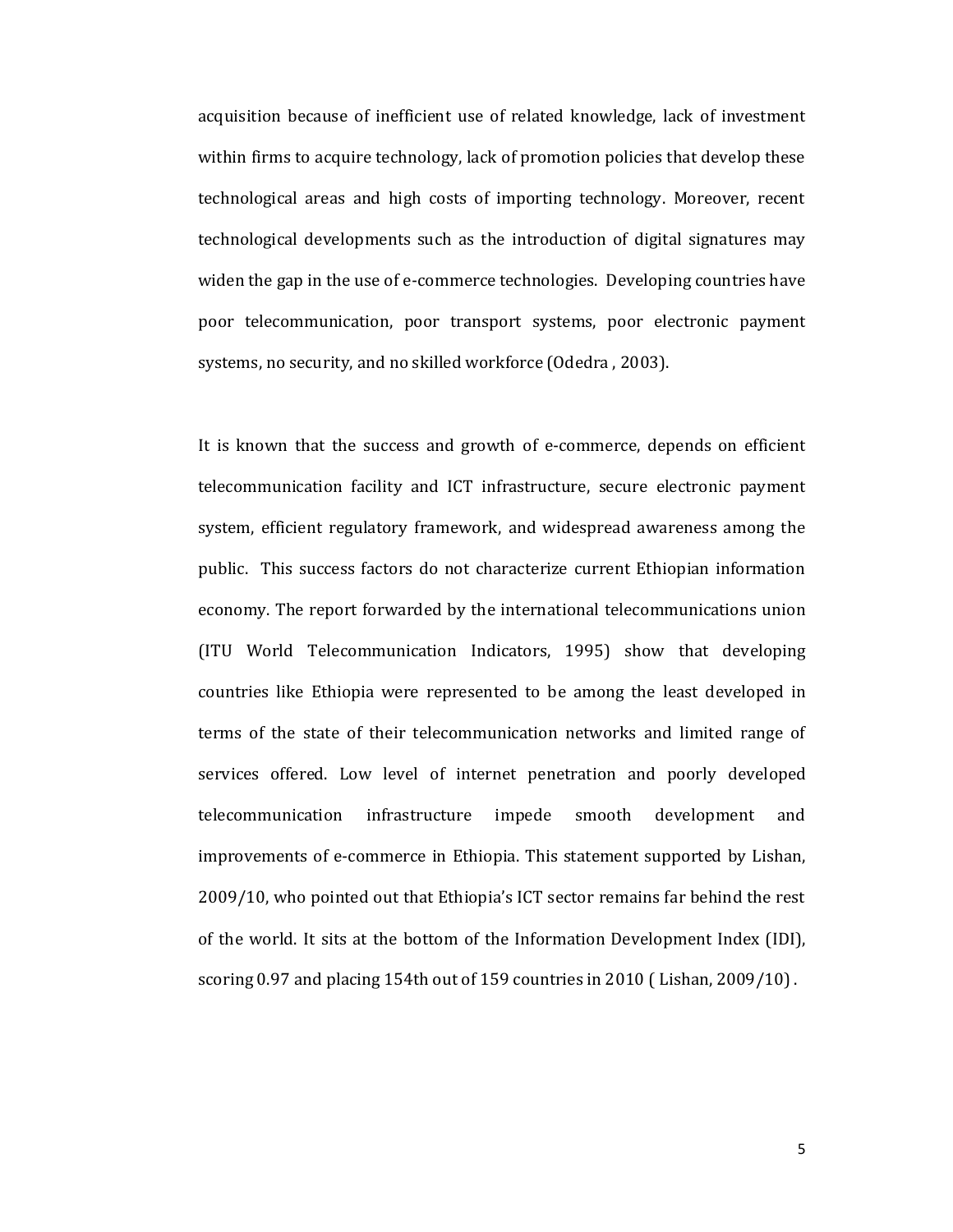This study, therefore, is initiated in view of the fact that undertaking a research in the area can provide a useful insight regarding the opportunities, challenges ecommerce in Ethiopia, particularly for general importers.

## 1.2. Statement of the problem

The growth, integration, convergence and sophistication of information communication technology are changing our world. The world continues to witness a revolution in the way business is conducted, and the uncharted area of e-commerce presents many opportunities and challenges to a newly emerging world economy. E-commerce is an inevitable reality as the prime promoter of commerce & trade, and become one of the most essential components for current international trade; it greatly changed the ordinary manner of international trade (UNCTAD, 2003).

Apparently, the importance of e-commerce technologies in the development of international trade is immense and has a tendency to grow: under modern globalization the application of information circumstances, and telecommunication technologies has become a crucial factor of development in both international trade and economy in general (Aurelija, 2011). E-commerce benefits internationalization in two ways. First. as noted in PricewaterhouseCoopers (1999) there is a direct substitution of e-business technology and processes for physical locations, manual processes, or other expediting function. Second, e-commerce reduces coordination costs. Use of the Internet lowers communication costs, reduces the length of time-to-market for goods and services, makes possible the delivery of information in a digital

6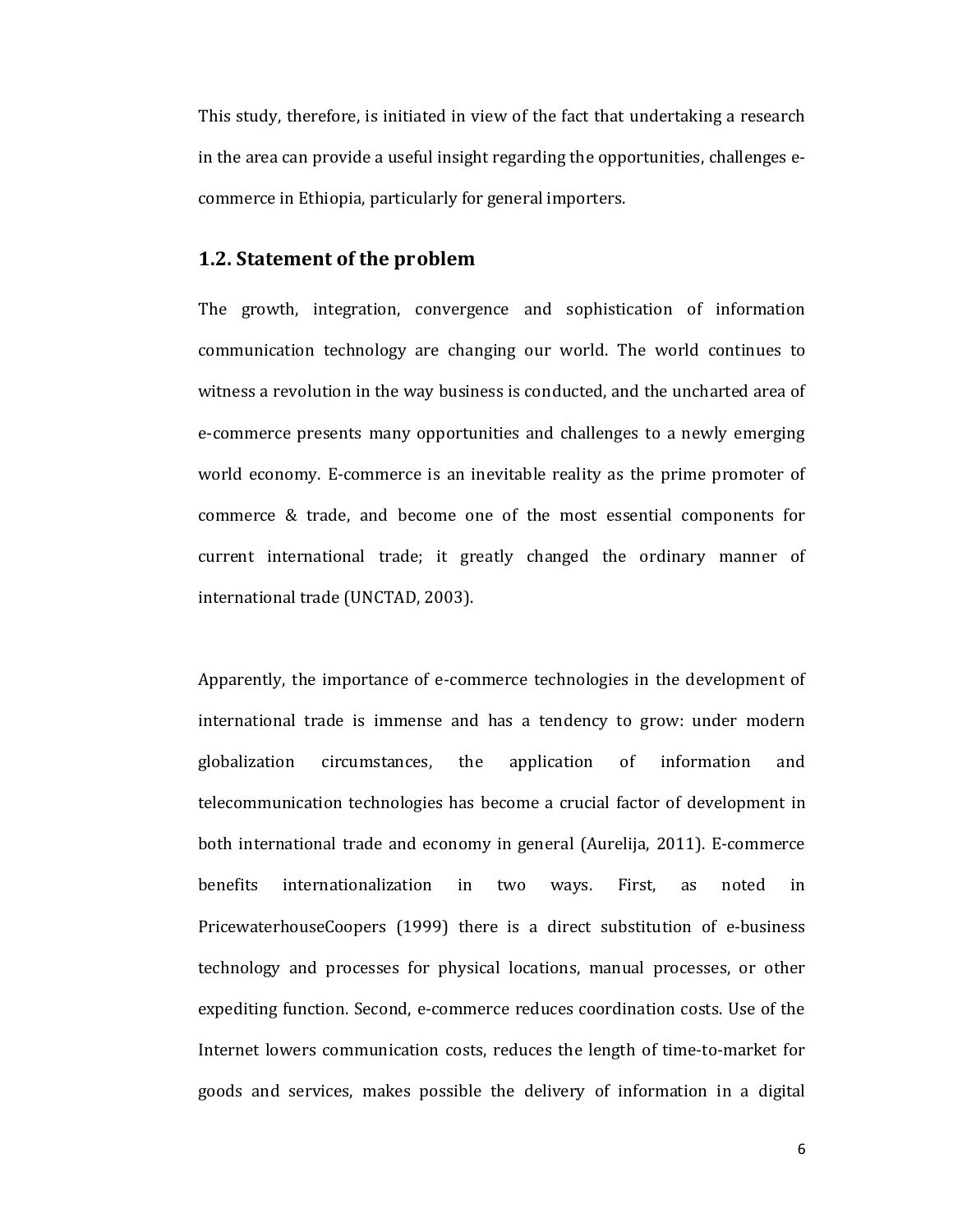format, reduces transport and distribution costs and allows for more fully integrated and broader business alliances (International trade centre, 2009).

Regardless of the above benefit it offers not all countries are equally beneficial from this new technology. Research shows that the associated benefits of information technology have been under-realized in most developing countries. In most developing countries, business face severe limitations in terms of connectivity, ability to pay, deliveries, willingness to make purchases online, infrastructure accessibility (Straub, 2003). However, since e-Commerce is important tool for development, Poor countries can exploit rapidly expanding opportunities for profitable commercial ventures on the Internet.

It is known that, although the cost of using information and communication technologies for economic development is high, the cost of not doing so is likely to be much higher. Thus all sectors of a given economy should aware themselves to application of ICT. Import sector as part of trade subsector of Ethiopian economy should be competitive not only at home but also internationally. To this end this sector should aware about ICT and e-commerce to efficiently and effectively carry out the business operation. E-commerce managers should understand that e-commerce offers sustained growth and profitability. Although research (Wondwossen and Tsegai, 2005; Lishan, 2009/10) indicates ecommerce offers viable and practical solutions for organizations to meet challenges of predominantly changing environment, which enable businesses to cut costs, increase efficiency and reduce constraints of time and distance, enhancing their productivity, business in Ethiopia delay in adopting ICT and e-

 $\overline{7}$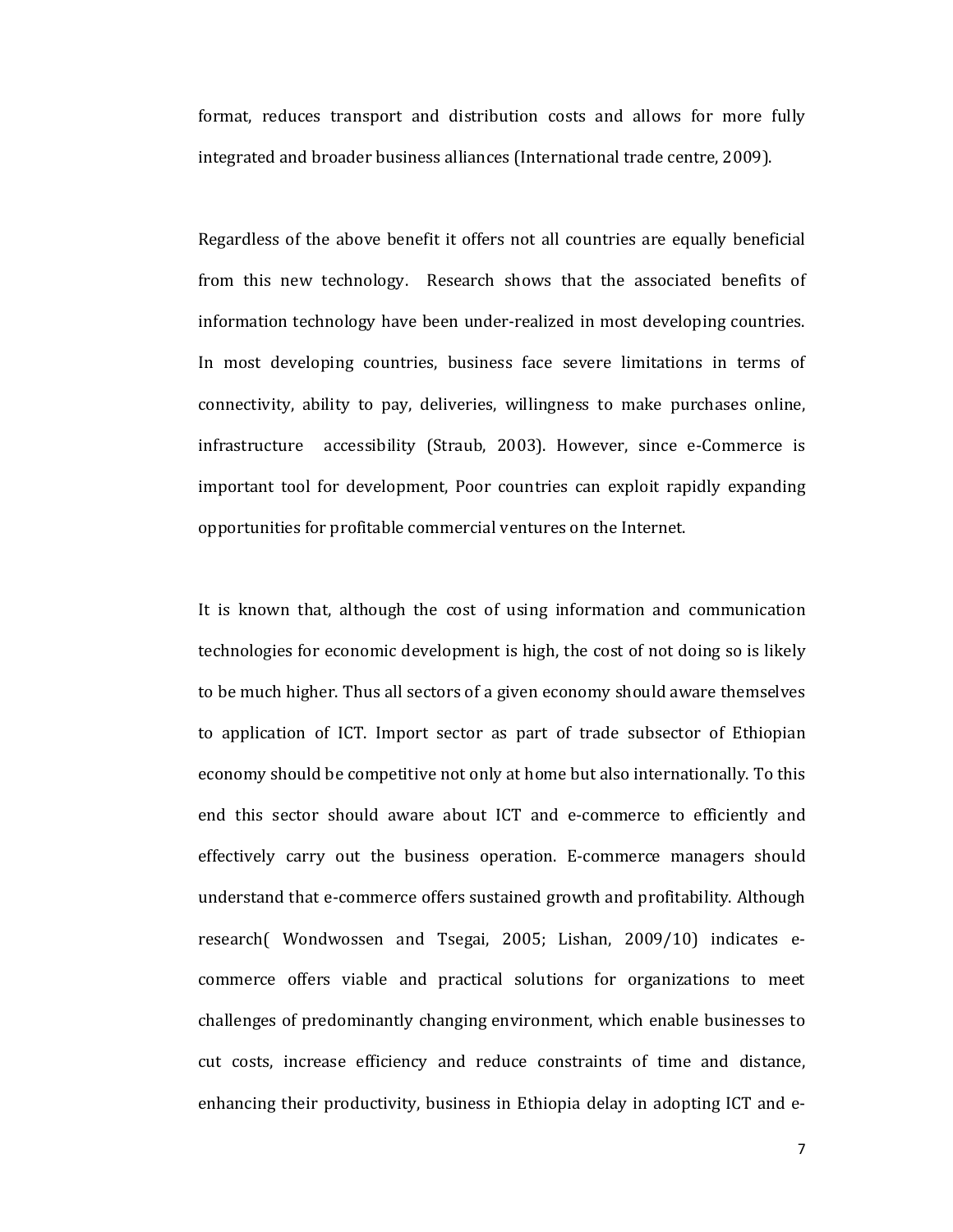commerce technologies. ICT is growing, but is still in its infancy. Very few private sector companies have established business-to-business websites and internationally accepted credit cards is none existent. It is evident that no significant attention has been made on electronic commerce to conduct and simplify commerce activities with the application of information communication technology (Wondwossen and Tsegai, 2005; Lishan, 2009/10).

The researcher believes that the aforementioned country wide problems are also exist on import sector, specifically on general imports. General importers in Ethiopia are not fully utilizing their capacities to introduce this new paradigm, to be competitive internationally and to exploit the benefit it offers. Additionally, the author argues that this technology is not yet applied in optimal way. At present there is low adoption of e-commerce, As well as the fully-fledged ecommerce has not yet been achieved by Ethiopia B2B commerce. In other words, 7 days a week, 24 hours a day have not yet implemented. These situations call for better understanding by the researcher. Thus the aim is that, by understanding opportunities and problems associated with e-commerce, will contribute to filling the gap identified, and thereby lay the foundation for a coherent body of knowledge, in the field.

In attempting to investigate the opportunities and practical challenge of electronic commerce activity of general importers in Addis Ababa the researcher coined the following leading questions.

- 1. What is the current situation of Ethiopia's e-commerce market?
- 2. What are perceived benefits and risks of e-commerce adoption?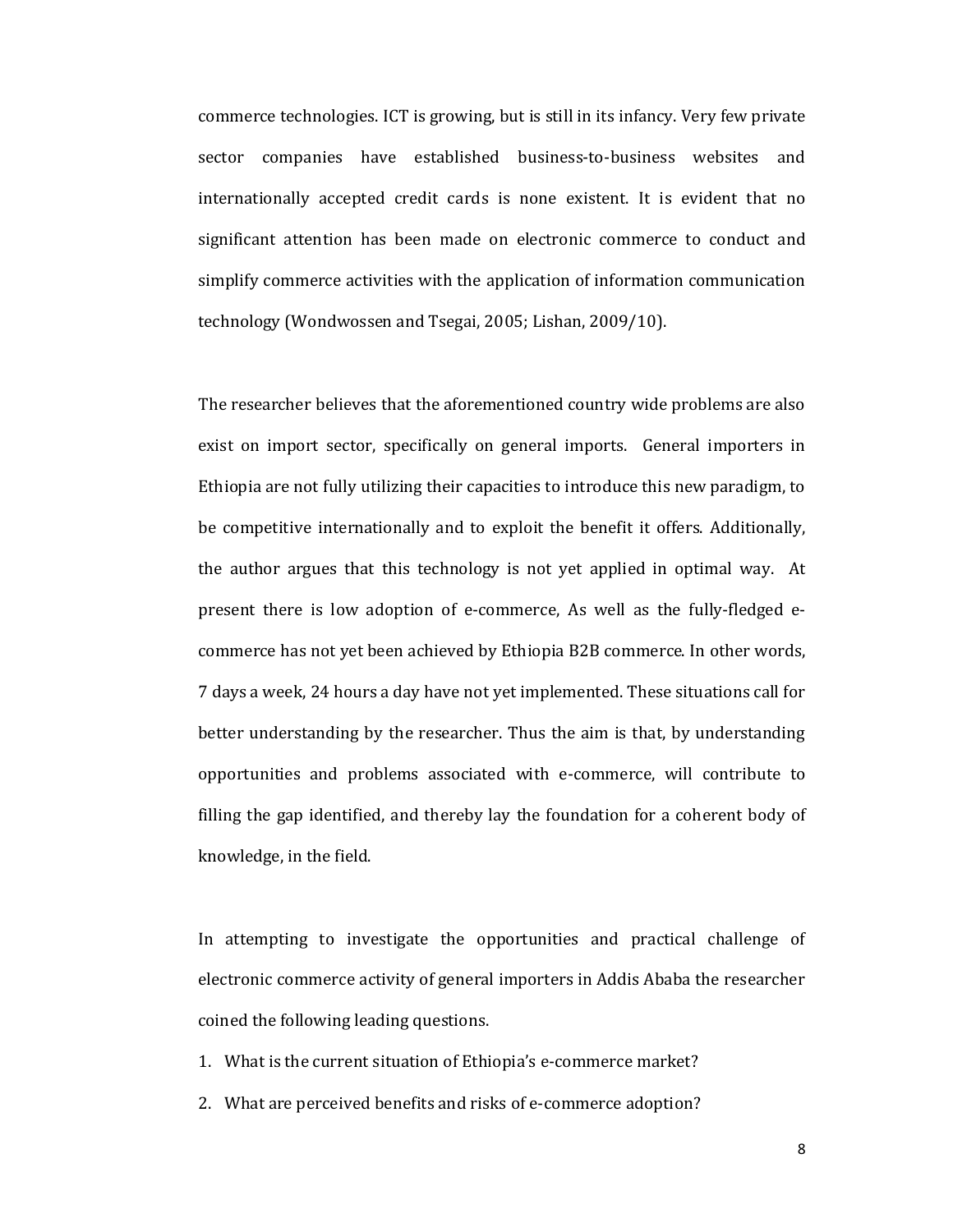- 3. What are the main opportunities to adopt and implement e-commerce?
- 4. What are the main challenges that hinder the development of e-commerce?

## **1.3. Objectives of the study**

The main objective of this research is to assess the current Practices, opportunities, and challenges of E-commerce in Addis Ababa city particularly on general imports.

The specific objectives of this research are:

- i. Identify the main opportunities available to adopt and implement ecommerce.
- ii. Identify the main challenges that hinder the development of e-commerce
- iii. Review the existing e-commerce practice of the sector.
- iv. To identify importers' attitudes, awareness and expectations in term of security in an e-commerce environment.
- v. To suggest suitable/appropriate action to be taken to promote ecommerce in Ethiopia, particularly general import category.

### **1.4. Significance of the study**

The researchers aim is to investigate the current situations as well as the prevailing problems and to come up with possible, attainable and relevant solutions. In general the study will have the following significance.

 $\triangleleft$  Identification of opportunities and challenges can impact positively on the performance of companies that wish to adopt and/or have adopted ecommerce applications.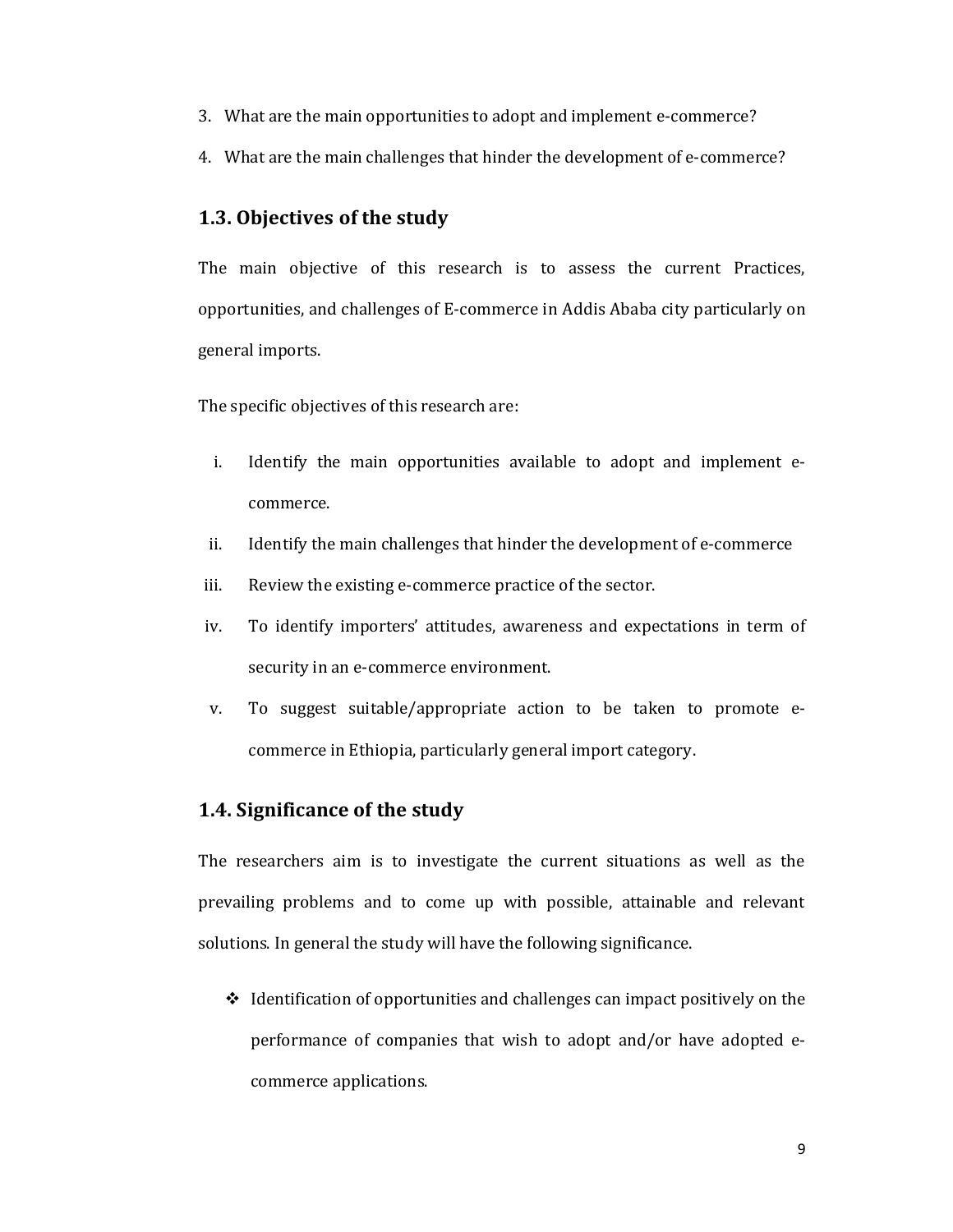- $\div$  The finding provides a framework for the companies for the design of their future directions and to adjust their goals and objectives as per real opportunities and challenges. Additionally, it enables government organizations and trade associations to develop companies e-commerce assistance programmes that are designed to address the factors identified by this research.
- $\hat{\mathbf{v}}$  Provide an opportunity for decision-makers and managers of the organizations to consider and evaluate the opportunities and problems observed in the existing practices, in order to take appropriate corrective measures in the area or to scale-up the positive factors (if any) for the promotion of e-commerce practices.
- The study serve as additional source for reference and it will also serve as a spring board for other researchers who want to conduct detailed research on the issue. So apart from providing a useful insight, is strongly expected to instigate other researchers to undertake a meaningful investigation by enlarging the scope of the issue.

### **1.5. Delimitation of the study**

In order to ensure that the research project is manageable, it is necessary to demarcate the research. Although this research was limited to the general imports category in Addis Ababa city, it does not imply that research on the same topic is not needed in other cities and business sectors. With given the limited time allocated and budget constraints, the study did not cover all importers. Thus the scope of this study is confined to assess the current, opportunities and challenges of e-commerce in Addis Ababa city particularly on general imports. It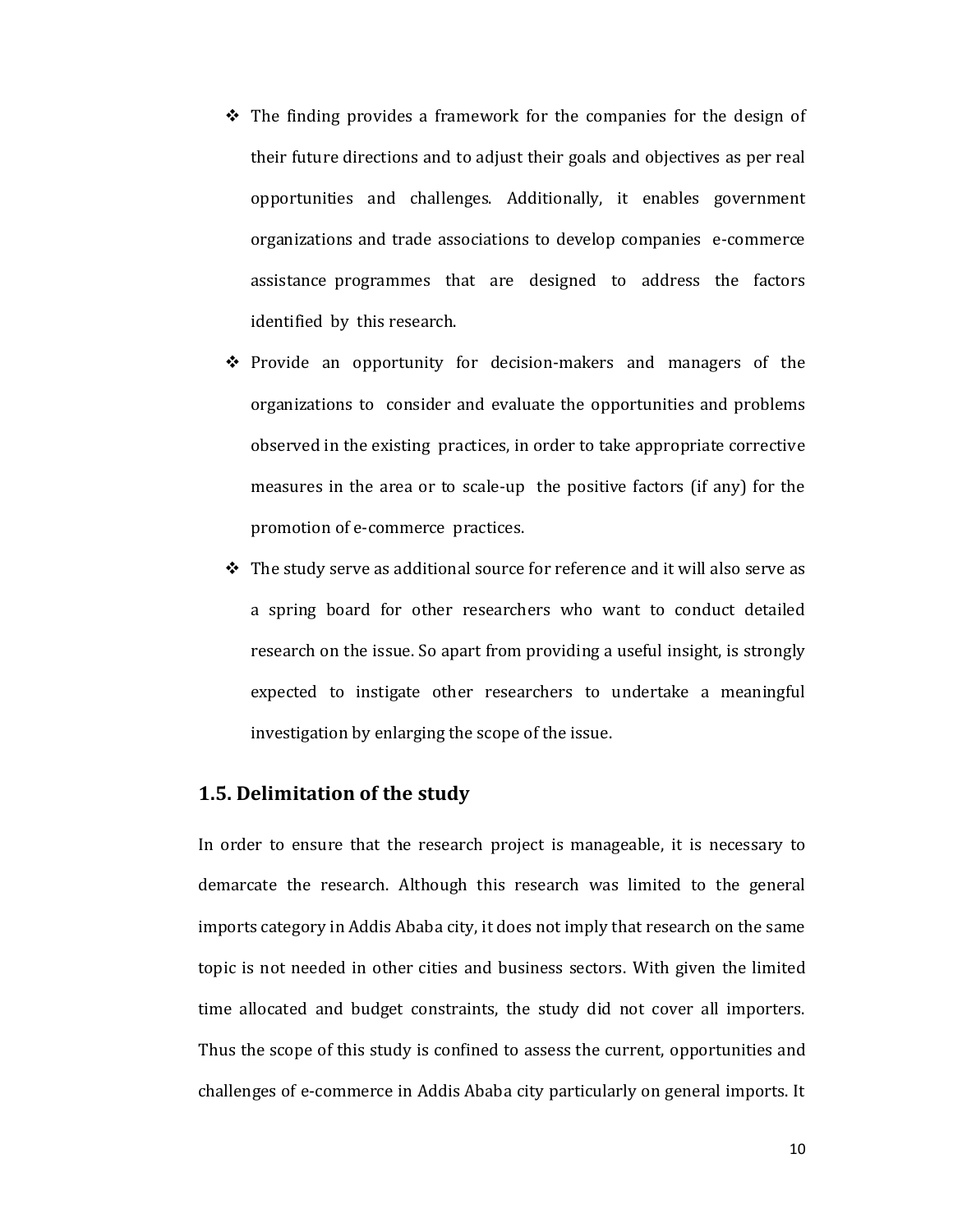does not consider other import category, regional importer and export sector. Business-to-business (B2B) e-commerce is by far the largest category of ecommerce, and accounts for the lion's share of web transactions today (Corritore, et. al., 2004). Thus the study focused on business to business aspect of e-commerce.

#### 1.6. Limitation of the study

While undertaking this study, researcher had encountered some limitations to mention some absence of well organized and documented information with regard to e-commerce in Ethiopia. Shortage of reference materials about ecommerce practice in Ethiopia enforced the investigator to depend largely on foreign countries experiences. Moreover, inconsistency of some historical data kept by different institution is another limitation that affects the research.

## 1.7. Organization of the paper

The research is organized in to five chapters. The first chapter deals with the introductory part of the research in which back ground of the research, statement of the problem, objectives of the study, significance, scope and limitation of the study, organization of the paper and Operational definition are incorporated. The second chapter deals with the literature review; general information about e-commerce is given; definition of e-commerce, conceptual framework of electronic commerce, classification of e-commerce, comparative analysis of e-commerce application in developed and developing countries, barriers hindering e-commerce adoption, e-commerce in Africa, selected developing countries e-commerce experiences and finally, Ethiopian experience

11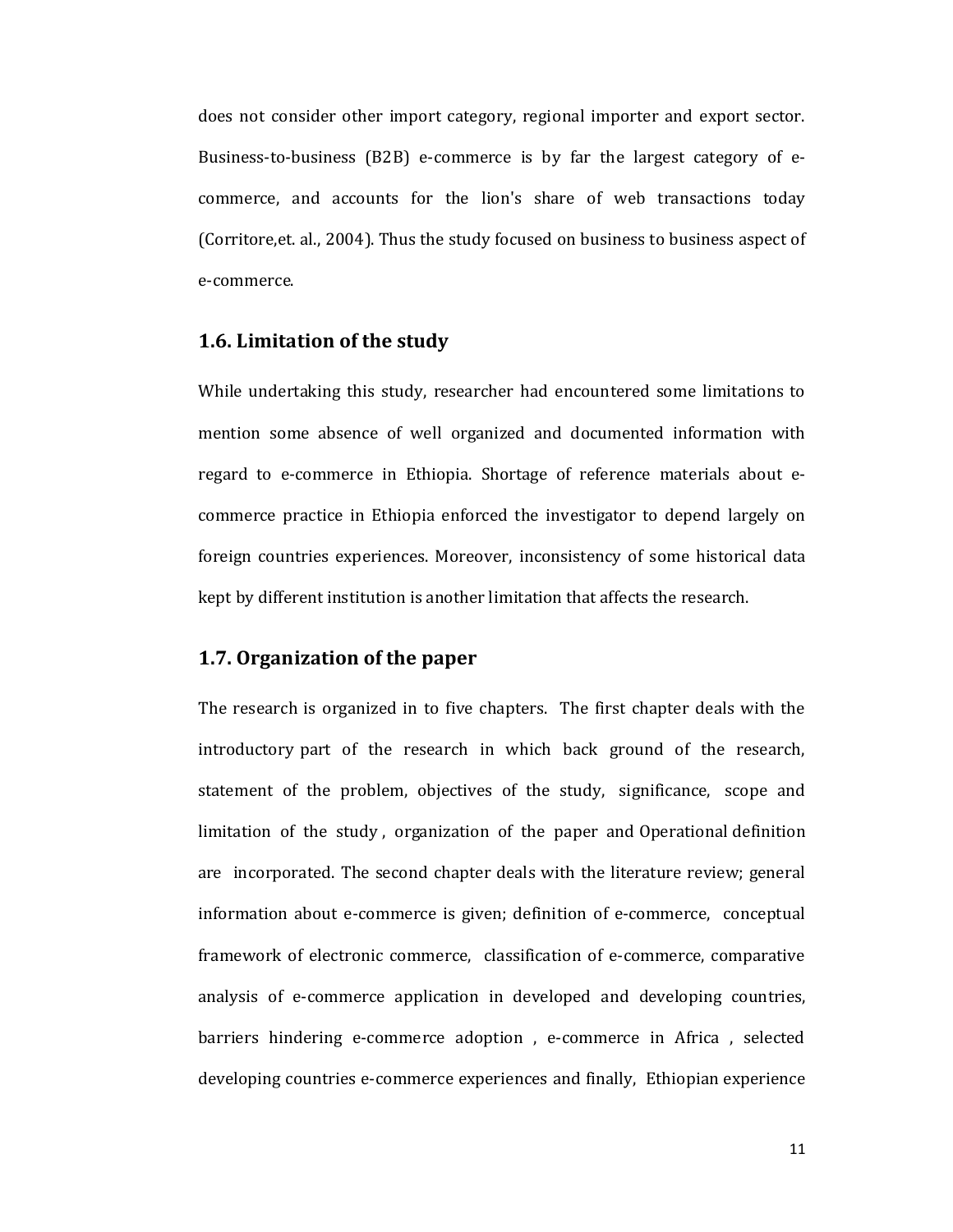and nature of Ethiopian e- commerce environment are examined. Chapter three incorporate research design and methodology, which describes the methodology undertaken in relation to justification of the research design, questionnaire design, sampling process and data collection, administration and the intended analysis strategy. Chapter four discusses survey results presentation, analysis and interpretation. Finally, conclusion and recommendation are presented in the chapter five.

## **1.8. Operational definition**

**General Imports:** is the trading activity that the company import different types of product rather than sticking in to only one types of product.

**Importer**: means any person who imports goods from abroad via land or sea or air into Ethiopia (federal negarit gazeta, 2010).

**E-commerce**: refers to the application of ICT to undertake trading activity which include from simple information searching using web, e-mail to electronic payment and full digitization.

**Perceived Benefits of E-Commerce**: refers to the gains or improvements derived from existing ways of operating business transactions using e-commerce applications.

**Perceived Barriers of E-Commerce**- refers to perceived obstacles in adopting, using or extending use of e-commerce technologies.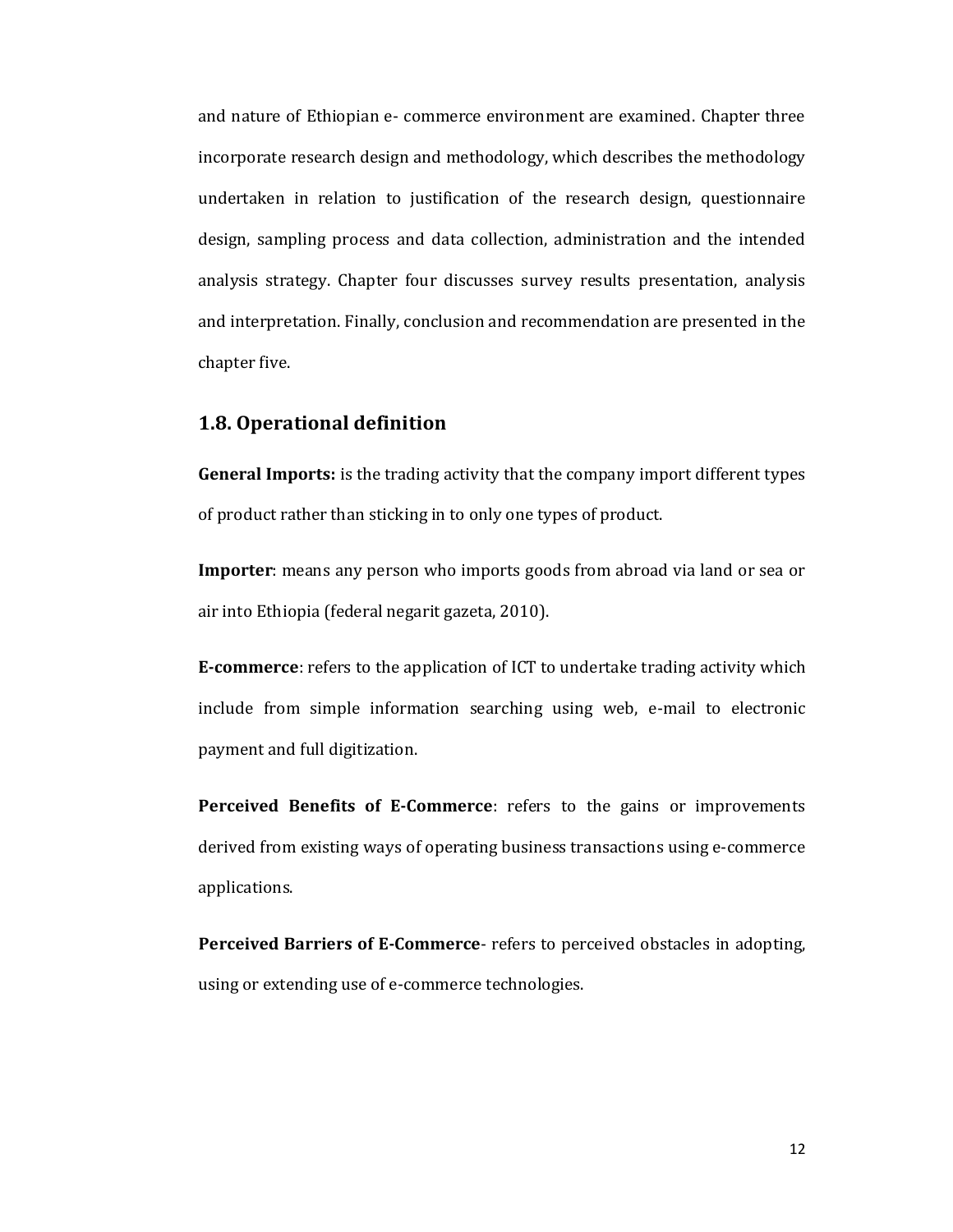## **CHAPTER TWO**

# **LITERATURE REVIEW**

#### 2.1 Introduction

The literature review explains the concepts e-commerce and the results of previous studies on e-commerce. The sources considered in the review include books, past articles journals, previous thesis, and some documents from the government agencies and international institutions related to current ecommerce and ICT issues.

### 2.2 What is electronic commerce?

Electronic commerce is a growing aspect of the business community. In the past decade, the most decisive phenomenon is observed with the growth of internet and World Wide Web. Advances in the Internet and other telecommunications technologies have opened new frontiers in communications, commerce, medicine, politics, and almost every other aspect of private and public life. It is not an embellishment to suggest that the Internet is among the most influential forces shaping the end of twenty century on ward. The Internet with its open environment, and other networks have made it possible for the organization to access and exchange enormous amounts of electronic information both inside the organization and around the world with minimal time resulting in lower communication and coordination costs (Alter, 2002). Advances in information and communication technologies and the emergence of the internet have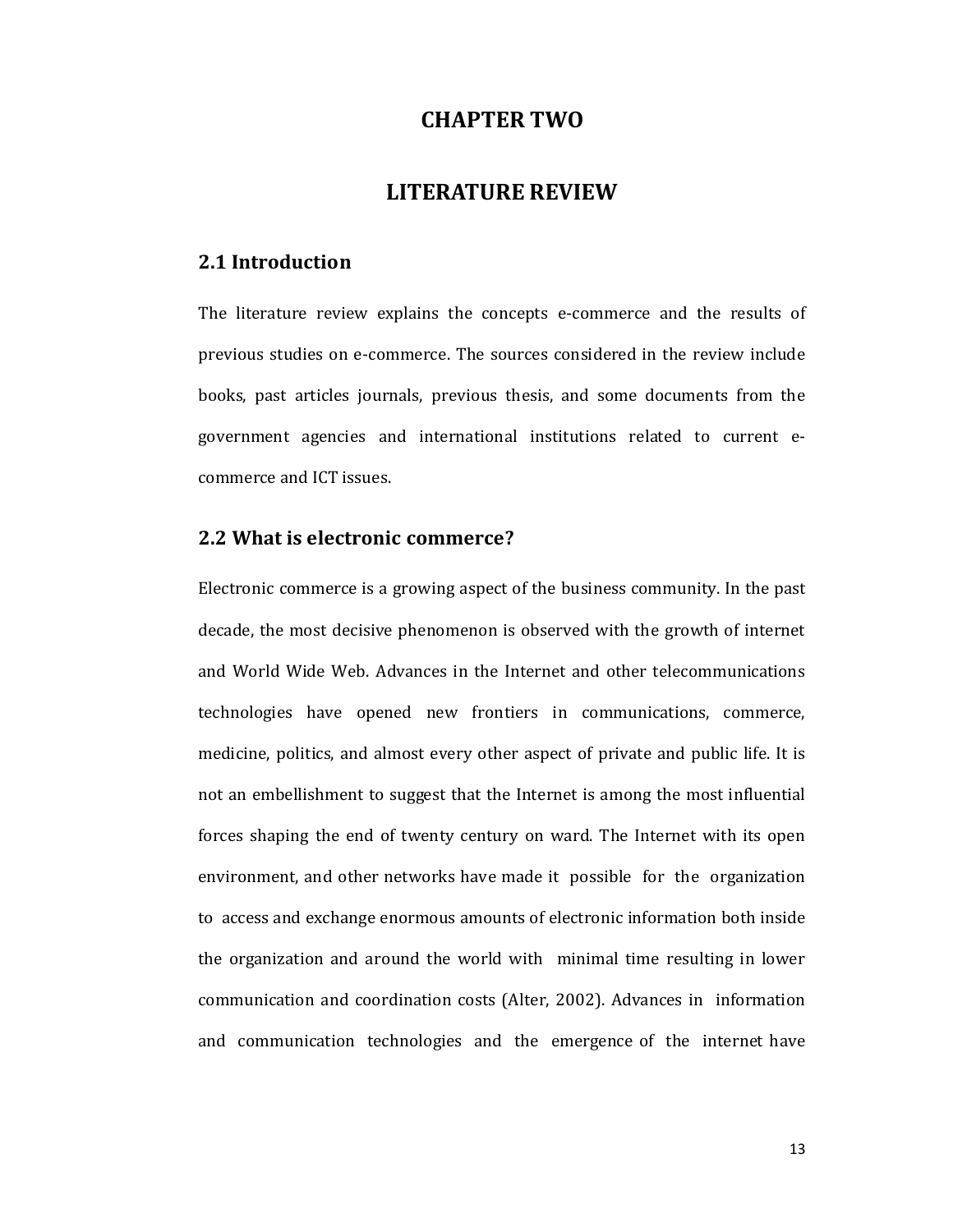revolutionized business activities enabling new ways of conducting business . (Zwass , 2003; Turban et al., 2000).

Development of e-commerce highly depends on the levels of technical, managerial, economic, social, cultural and political aspects. Particularly its development directly correlated with the development of information communication technology. The main vehicle of e-commerce remains the Internet and the World Wide Web. E-commerce has gained growing attention in many countries, particularly since the 1990s from both entrepreneurs and consumers. In 1991, the Internet had less than 3 million users around the world, and its application to e-commerce was non-existent. By 1999, an estimated 250 million users accessed the Internet and approximately one quarter of them made purchases online from e-commerce sites, worth approximately \$ 110 billion (Copell, 2000).

### *2.2.1.* **Definition of e-commerce**

Although e-commerce is widely discussed and studied, the definition is somewhat arbitrary. Besides, a single, clear definition delineating all the dimensions of e-commerce does not exist in the literature. Thus definition of ecommerce is very broad and e-commerce means different things to different people (Jentzsch & Miniotas, 1999). This section lists some of the various definitions present in the literature. E-commerce is usually associated with buying and selling over the Internet, or conducting any transaction involving the transfer of ownership or rights to use goods or services through a computermediated network. According to Zwass (1996), "Electronic commerce is the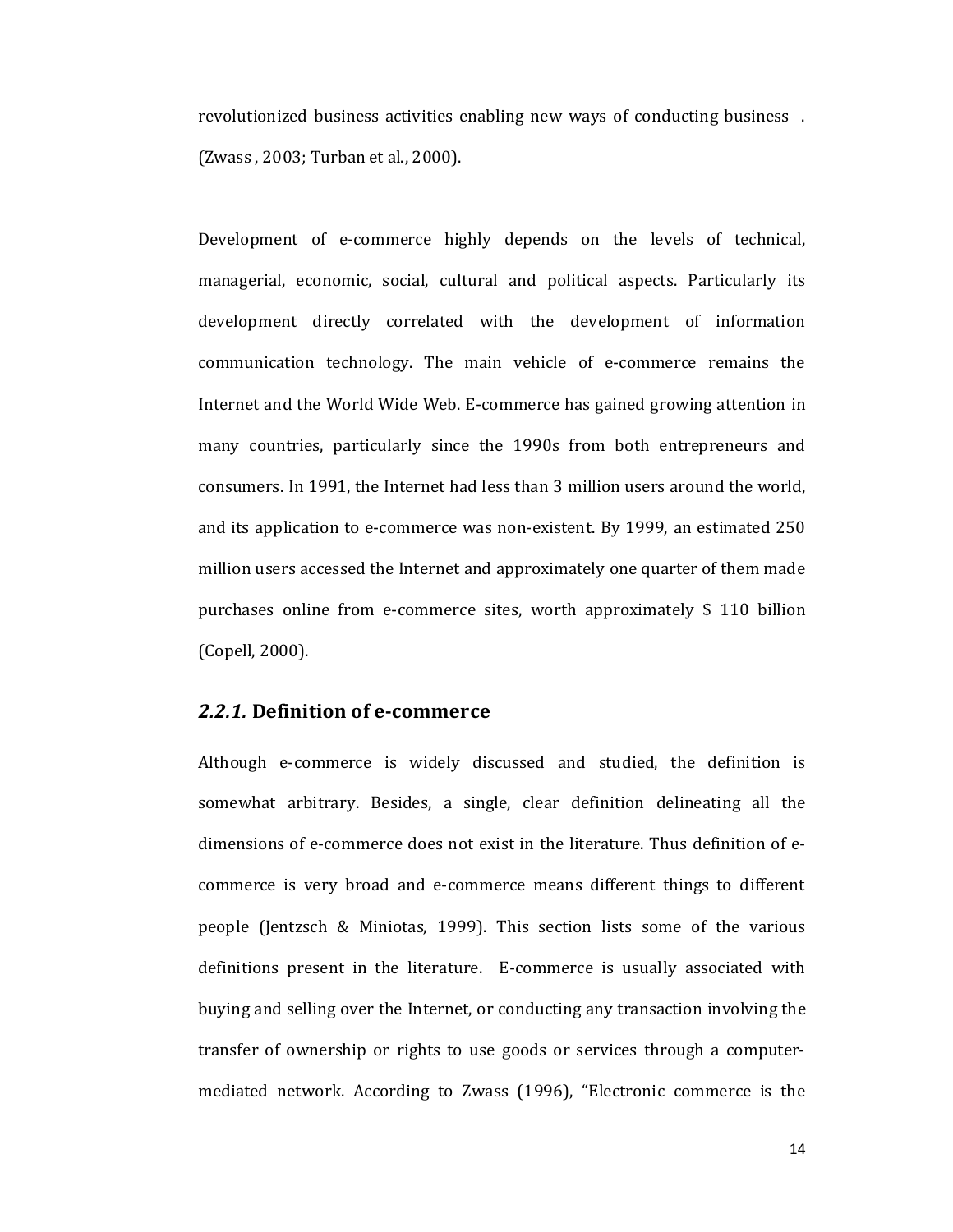process of sharing of business information, maintaining business relationships, and conducting business transactions by means of telecommunications networks." Similarly, Electronic commerce can be defined as "the buying and selling of information, products, and services via computer" (Michael et. al., 1996).

Different international organizations also define e-commerce. According to UN, e-commerce includes the use of Internet and non-Internet communication systems, such as telephone ordering, interactive television and electronic messaging (UNTCTAD, 2004). The EU definition for e-commerce: "e-commerce is based on the electronic processing and transmission of data. It encompasses many diverse activities including electronic trading of goods and services, online delivery of digital content, electronic fund transfer, electronic share trading, public procurement." (EU(97)/157)

Electronic commerce can be defined broadly as : The use of electronic networks to exchange information, products, services and payments for commercial and communication purposes between individuals (consumers) and businesses, between businesses themselves, between individuals themselves, within government or between the public and government and, last, between business and government This definition encompasses the many kinds of business activities that are being conducted electronically, and conveys the notion that electronic commerce is much more comprehensive than simply the purchasing goods and services electronically (copell, 2000).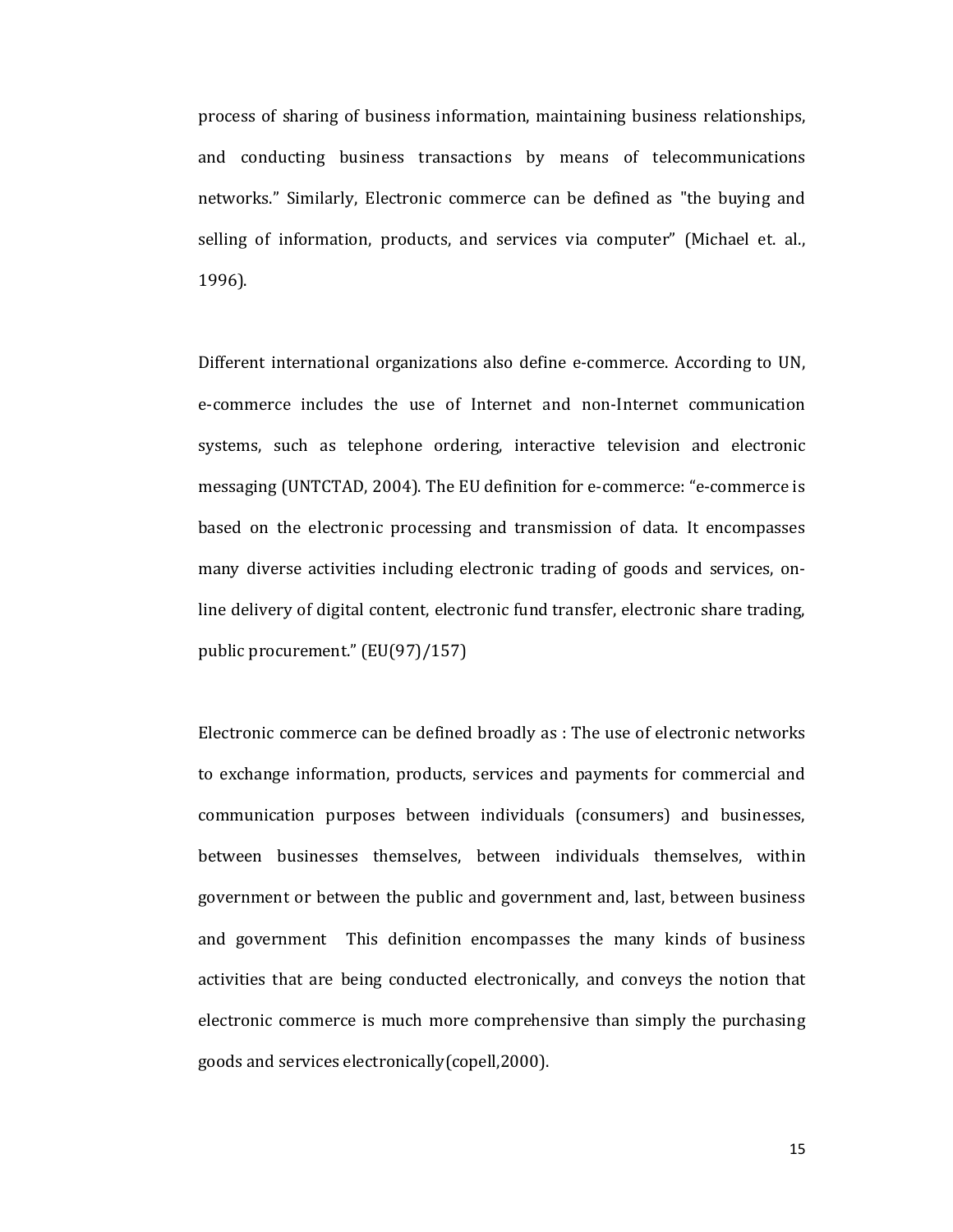Kalakota and Whinstone (1997) define e-commerce from the following different perspectives. From a communications perspective, E-Commerce is the delivery of information, products/services, or payments via telephone lines, computer networks, or any other means. From a business process perspective, E-Commerce is the application of technology toward the automation of business transactions and workflow. From a service perspective, it is a tool that addresses the desire of firms, consumers, and management to cut service costs while improving the quality of goods and increasing the speed of service delivery. From an online perspective, E-Commerce provides the capability of buying and selling products and information on the Internet and other online services.

The common points that different e-commerce definitions stress are (Gunes, 2003):

- $\div$  E-Commerce is applied via open or closed networks.
- E-Commerce consists of producers, users, public or private organizations.
- The tools of e-commerce are, fax, EFT, EDI, ATM, telephone, Internet.

#### **2.2.2 Conceptual Framework of electronic commerce**

The argument in favor of moving to e-commerce is a belief that electronic markets have the potential to be more efficient in developing new informationbased goods and services, and in finding global customers and trading partners with whom to conduct business. E-commerce, via the internet or the next generation of internet protocol, will change business institutions, operations, and products and services, as we know them today, just as the telephone, television, fax, and e-mail have changed the way businesses and consumers communicate.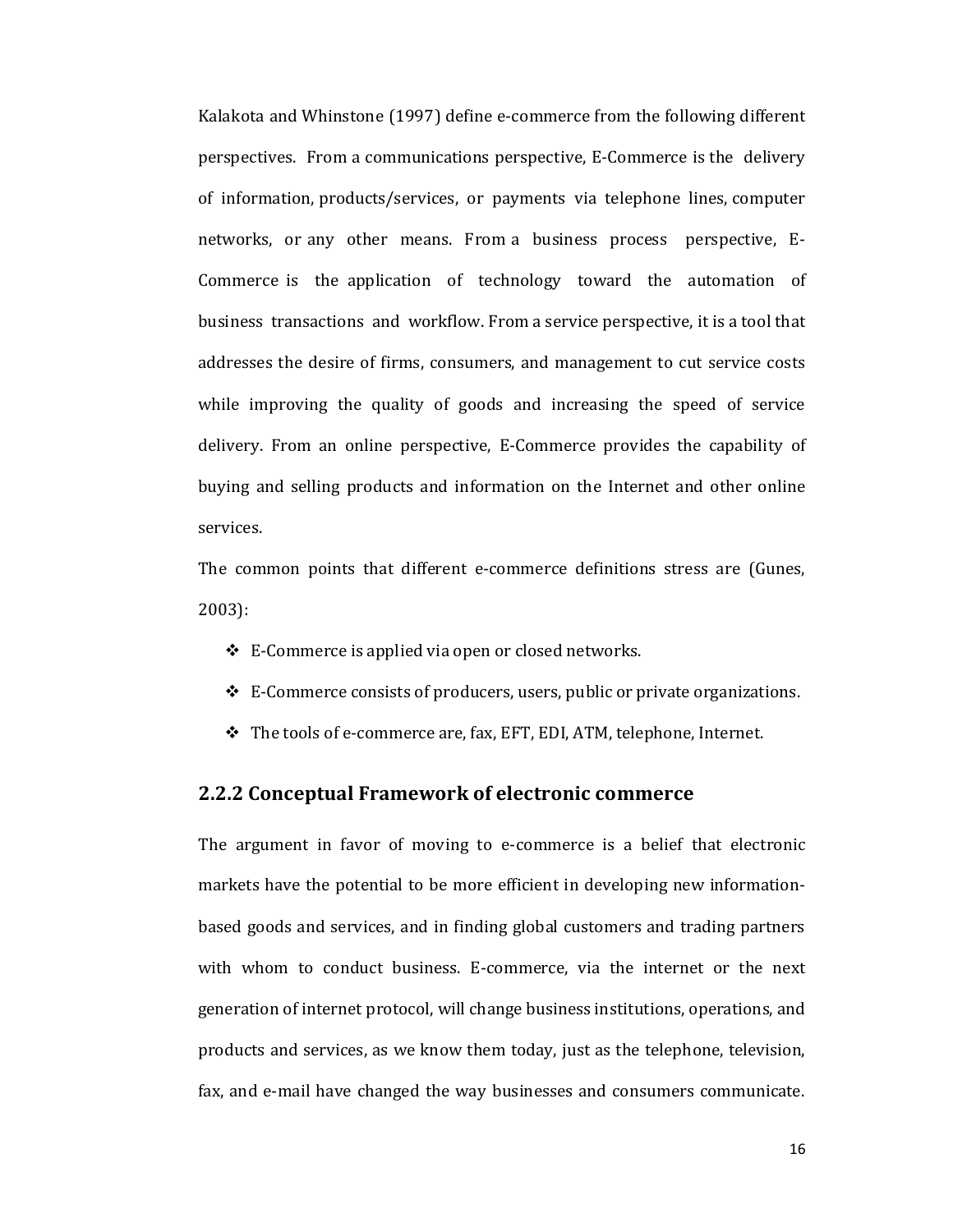E-commerce brings the benefits of product promotion, cost saving, timely information, shortened remittance time, information consistency, better customer service, and better customer relationships, customization of products, competitive advantages, and convenience of doing business (Wen et. al., 2001).



Figure 2.1: conceptual frame work of e-commerce (Wen et al., 2001).

## **2.3 Classification of e-commerce**

There are many types of the E-Commerce that are practiced by different company. Academics have already drawn up a number of frameworks for classifying e-commerce but each one tends to explain it from a particular perspective. Two of these frameworks are discussed in more detail below.

#### **Classification of e-commerce by transacting partners**

E-Commerce can be between business and business, or between business and consumers, or can be between business and government, and can be many more.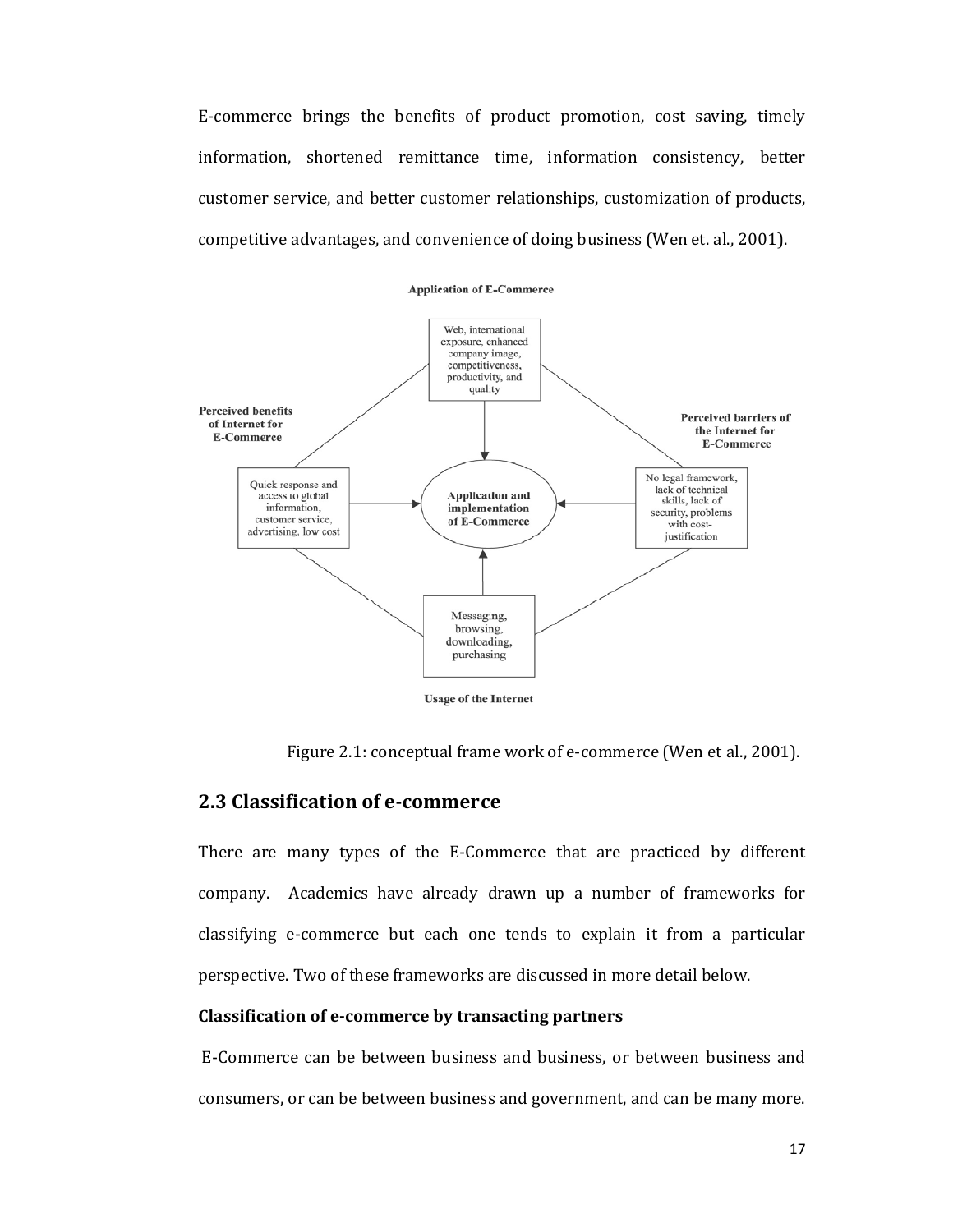The major different types of e-commerce are: business-to-business (B2B); business-to-consumer (B2C); business-to-government (B2G); consumer-toconsumer (C2C); and mobile commerce (Chen, 2001).E-commerce classification can be summarized in the following table

|                 | Government       | <b>Business</b>  | consumer         |
|-----------------|------------------|------------------|------------------|
|                 |                  |                  |                  |
| Government      | G2G              | G2B              | G2C              |
|                 |                  |                  |                  |
| <b>Business</b> | B <sub>2</sub> G | B <sub>2</sub> B | B <sub>2</sub> C |
|                 |                  |                  |                  |
| consumer        | C2G              | C2B              | C2C              |
|                 |                  |                  |                  |

Table2.1: e-commerce classification (Coppel, 2000)

Since this research focus on business to business aspect of e-commerce, the following paragraphs provides general overview about B2B.

Business-to-business electronic commerce is the wholesale and supply sides of the commercial process, where businesses buy, sell, or trade with other businesses (O'Brien 2002). It is the largest form of e-commerce involving business of trillions of dollars, and accounts for the lion's share of web transactions today (Beverly and Cynthia 2004). In this type, the buyers and sellers are both business entities and do not involve an individual consumer. Generally, this includes procurements of raw materials and supplies, liaison with contractors, sales channels, servicing customers, collaborating with partners, integrated management with data and knowledge.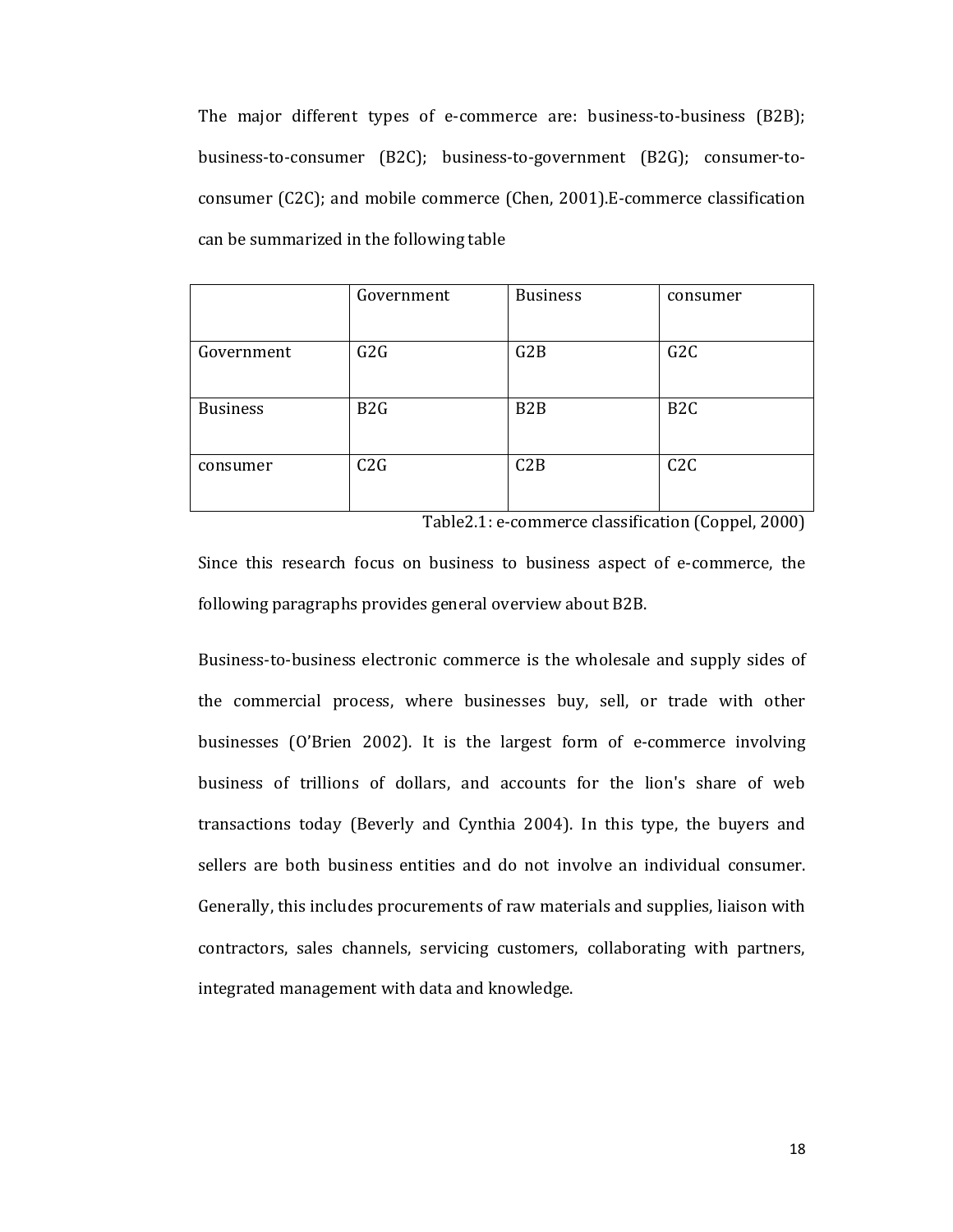There are three cost areas that are significantly reduced through the conduct of B2B e-commerce. First is the reduction of search costs, as buyers need not go through multiple intermediaries to search for information about suppliers, products and prices as in a traditional supply chain. In terms of effort, time and money spent, the Internet is a more efficient information channel than its traditional counterpart. Through B2B, suppliers are able to interact and transact directly with buyers, thereby eliminating intermediaries and distributors. Moreover, among the more evident benefits of B2B is the increase in price transparency. The gathering of a large number of buyers and sellers in a single emarket reveals market price information and transaction processing to participants. Furthermore, the bringing together of a significant number of buyers and sellers provides the demand-side economies of scale or network effects. Each additional incremental participant in the e-market creates value for all participants in the demand side. More participants form a critical mass, which is a key in attracting more users to an e-market (en.wikipedia.org).

#### **Classification of e-commerce by degree of digitization**

Choi et al. (1997) created a framework for the categorization of e-commerce into different configurations based on the degree of digitization of the product or service sold process of the transaction and the delivery agent. Three main dimensions can be isolated as:

**Traditional e-commerce**: where products or services are physical, the process of the transaction is physical and the delivery agent is physical. However, in reality in today's world, it is very rare that a business is truly traditional because of the use of electronic point of sale systems.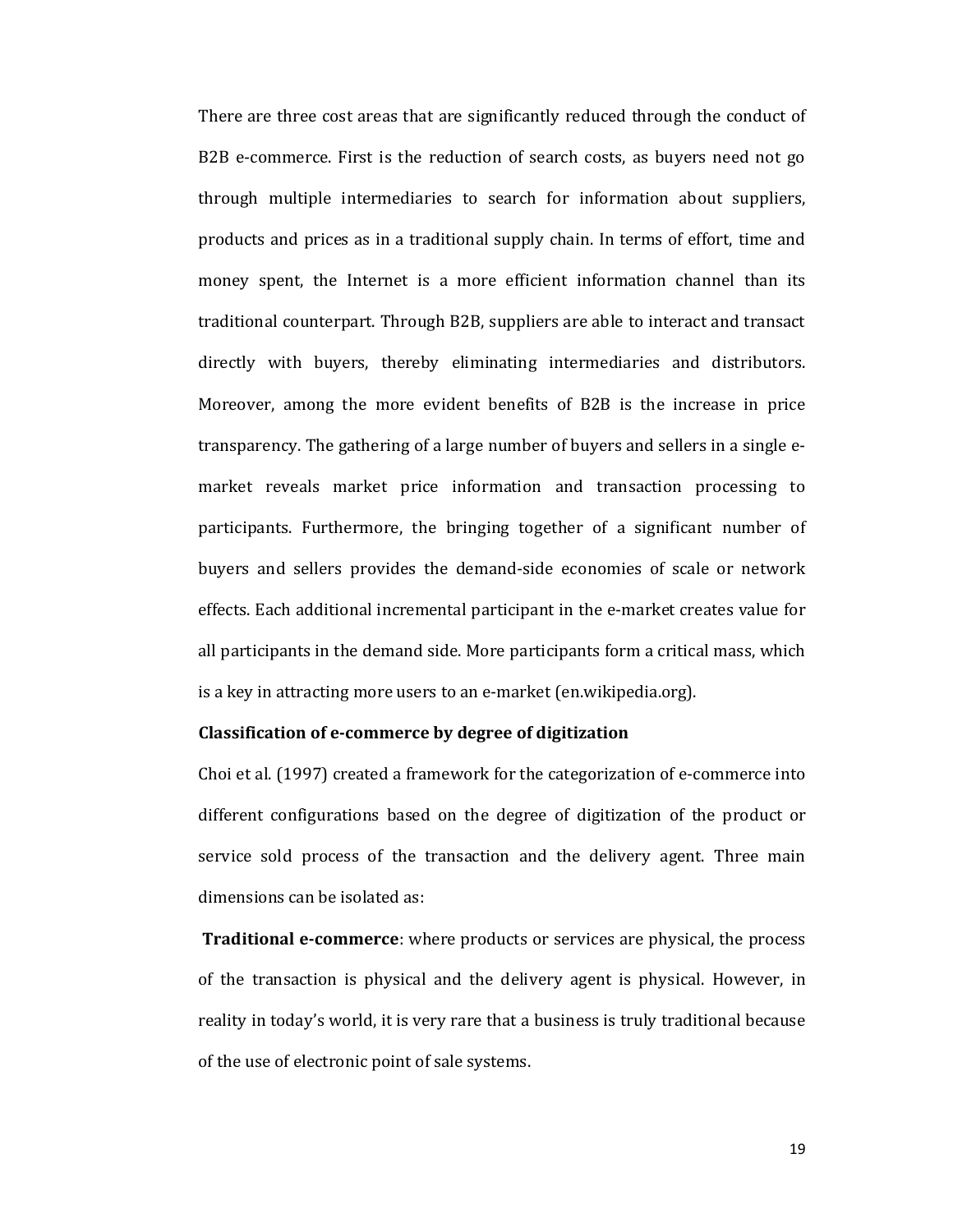**Pure e-commerce**: where products or services are digital, the process of the transaction is digital and the delivery agent is digital. For example, software update services of companies like Microsoft, Cisco, and Symantec; downloading of electronic books; peer-to-peer file sharing.

**Partial e-commerce**: where either one or two of the dimensions are physical. For example in the case of booksellers Amazon, the products (books) are physical, the process is digital and the delivery agent is physical. By identifying the areas that could potentially be digitized, organizations can re-engineer their business processes to improve efficiency, reduce costs, access global markets and benefit from the advantages presented by e-commerce and e-business (Choi et al., 1997).

## **2.4. Comparative analysis of e-commerce application in**

### **developed and developing Countries**

According to Huang & Chen (2010) Digital Divide refers to the gap between the more privileged who have access and the less privileged and who do not have access to information and communication technology. Developed and developing countries differ in terms of the level of IT investment, the degree of IT diffusion, and the economic return to technologies. Moreover, the extent of technology usage and performance impacts depends on a variety of economic, social, and political factors, including income, education, technology policies, cultural norms and access to formal and informal communication networks. In the case of ecommerce, the Asia-Pacific region, Latin America, and Eastern Europe have been experiencing rapid e-commerce adoption but very low volumes of transactions, while North America and Western Europe account for the vast majority of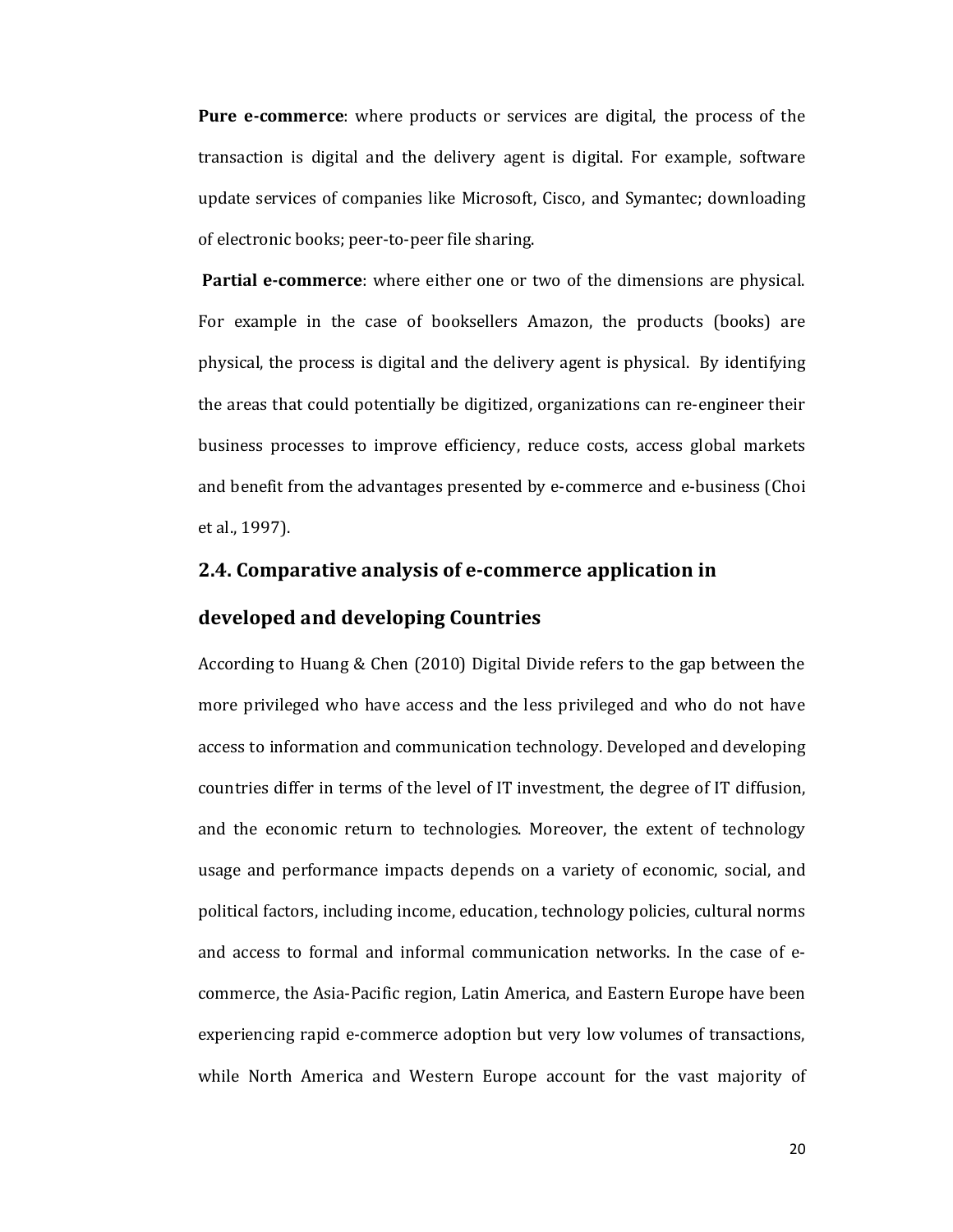worldwide e-commerce transactions. E-commerce poses challenges to developing countries, but at the same time offer opportunities. The commercialization of information communication technologies has been widely recognized as an important tool for economic growth. Most developing countries have yet to significantly benefit from the vast resources and opportunities made possible by information technology and benefits of information technology have been under realized in most developing countries. By and large, businesses in developing countries, because of managerial, organizational, and environmental constraints, face substantially greater risks in implementing e-commerce than businesses in developed countries (Alemayehu and Linker , 2005).

Odedra(2003) characterize developing countries as having poor telecommunication, poor transport systems, poor electronic payment systems, no security, and no skilled workforce. This lead to lack of knowledge on the benefits from ecommerce and if knowledge is present, the implementation of ecommerce projects for marginalized communities is still not undertaken for lack of resources.

# **2.5 Barriers hindering e-commerce adoption in developing**

#### **countries**

The study undertaken by Japhet&Usman (2010) identified barriers hindering the adoption of e-commerce in developing countries. The extent of e-commerce adoption is hampered by a ranges of obstacles including the unavailability and/or unreliability of infrastructure, the absence of government policy frameworks, the lack of banking facilities and amenities (such as credit cards), and ignorance on the part of possible users about the enormously beneficial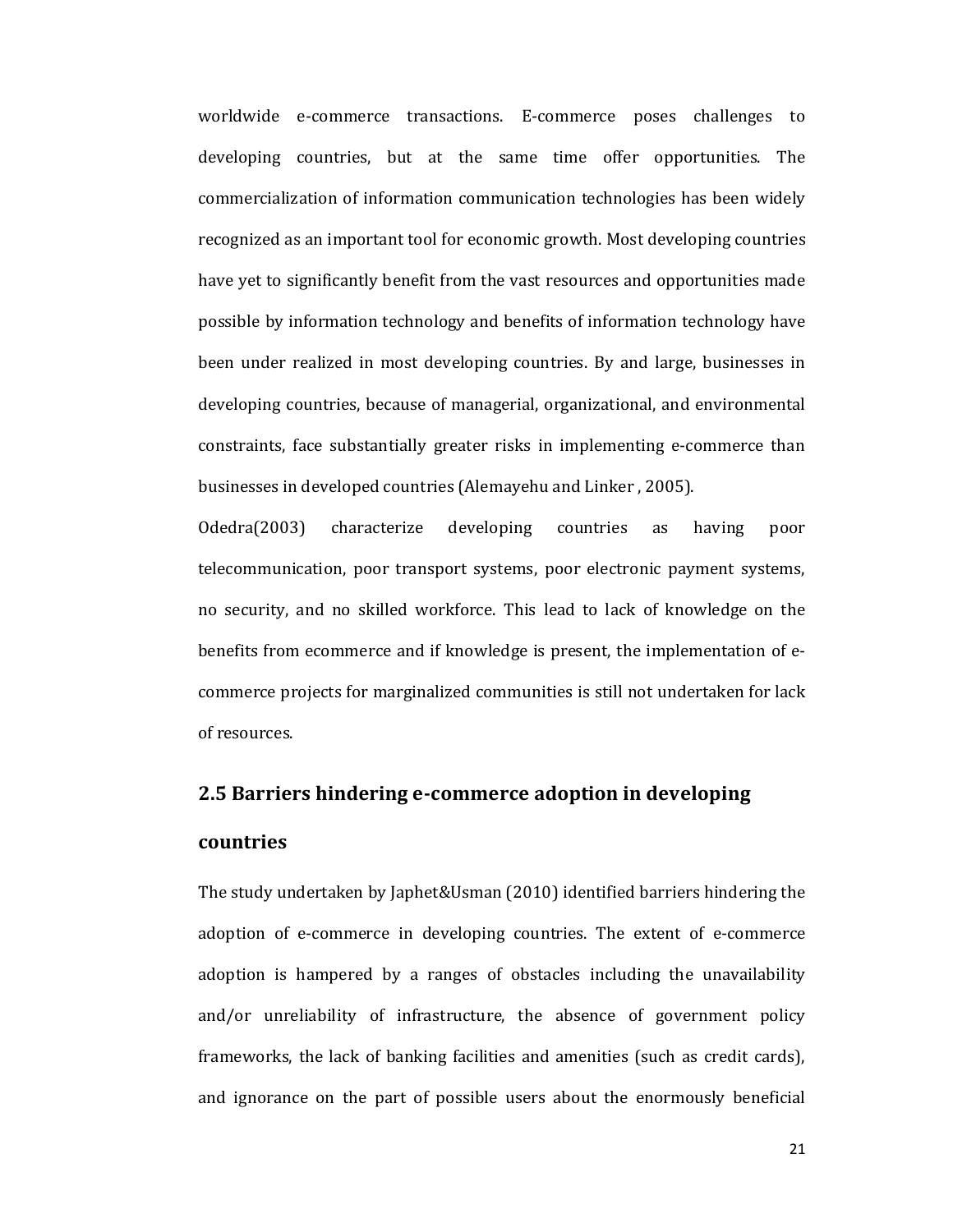potential of ecommerce. The level of education, the availability of IT skills, the level of penetration of personal computers and telephone within the society hinders adoption of ecommerce.

Japhet&Usman (2010) identified the following specific barriers hindering the adoption of e-commerce in developing countries.

- Lack of convenient payment means, poor distribution system, imperfect legal system, and lack of large scale telecommunication transmission capability (broadband), Internet security are problems face these countries.
- ◆ Another most pressing limitations are access to technology (computers, connectivity, and gateway to Internet), limited bandwidth, which reduces the capacity to handle audio and graphic data; poor telecommunications infrastructures and unreliable electricity supply.
- $\hat{\cdot}$  The cost of the Internet access makes it inaccessible to most users in developing countries. The cost of accessing the infrastructures also influences the growth of ecommerce. The priority for most developing countries is to put in place the necessary infrastructure and a competitive environment and regulatory framework that support affordable Internet access. The monthly connection cost of the Internet far exceeds the monthly income of a significant portion of the population.
- $\triangle$  Confidence and trust is also an essential requirement for secure electronic trading. The geographical separation of buyers and sellers, often coupled with a lack of real-time visual or oral interaction, creates a barrier to ecommerce adoption in developing countries.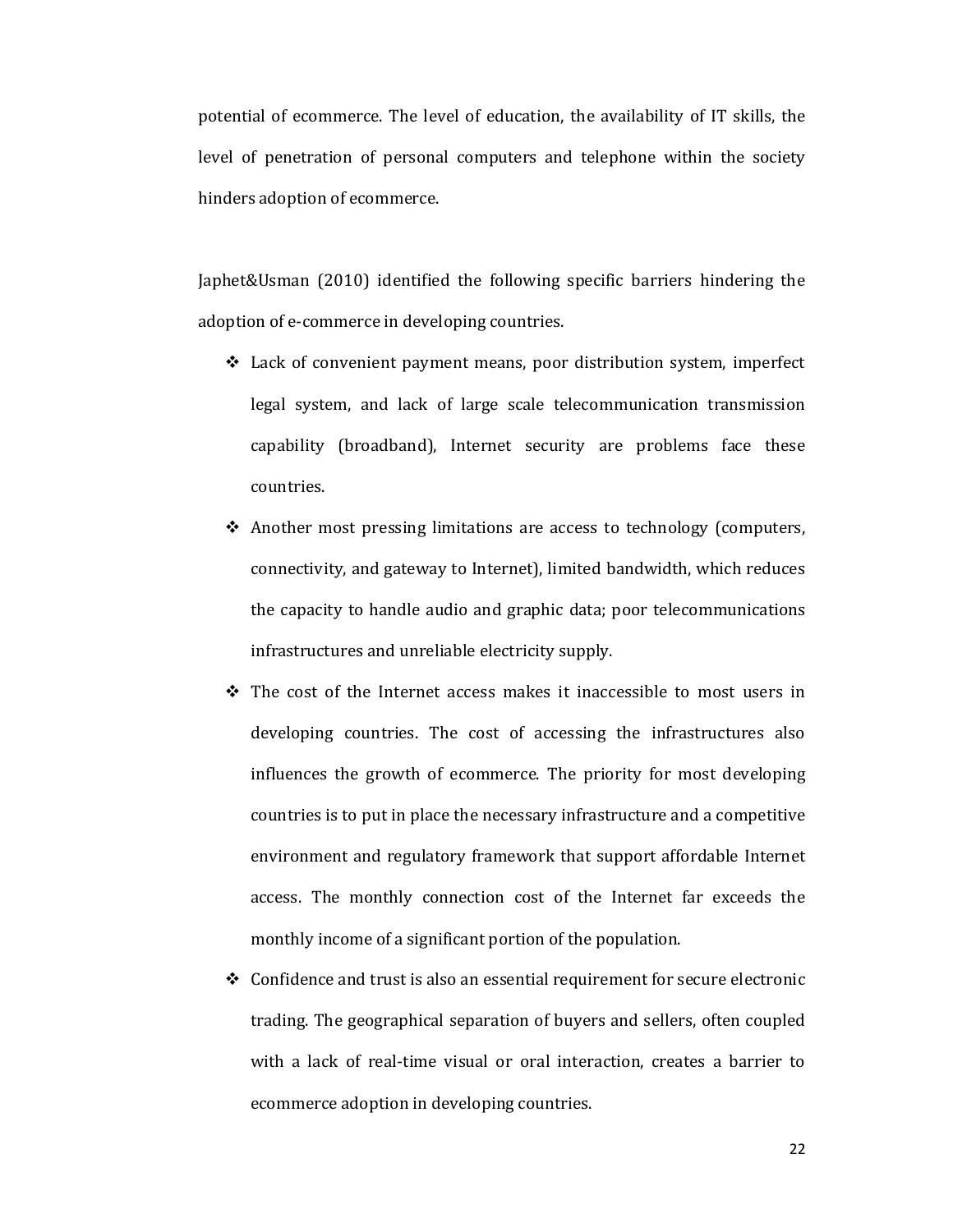- \* Language is another important hindrance to ecommerce adoption. Most people in developing countries are illiterates and uneducated. Moreover, English is a primary language used in many Western countries where new technologies originate. It is the predominant language for development of IT and ecommerce and it is the main language used on the Web.
- \* Finally, the study identified various socioeconomic characteristics as barriers hindering ecommerce adoption in developing countries. The most common are unfavorable economic condition, the poor state of educational system, Lack of ICT skills and business skills, un reliable and non secure payment infrastructures, the inefficient logistics and distribution system and the lack of good transport.



Figure 2.2: Barriers hindering e-commerce adoption in developing countries

(Japhet&Usman 2010).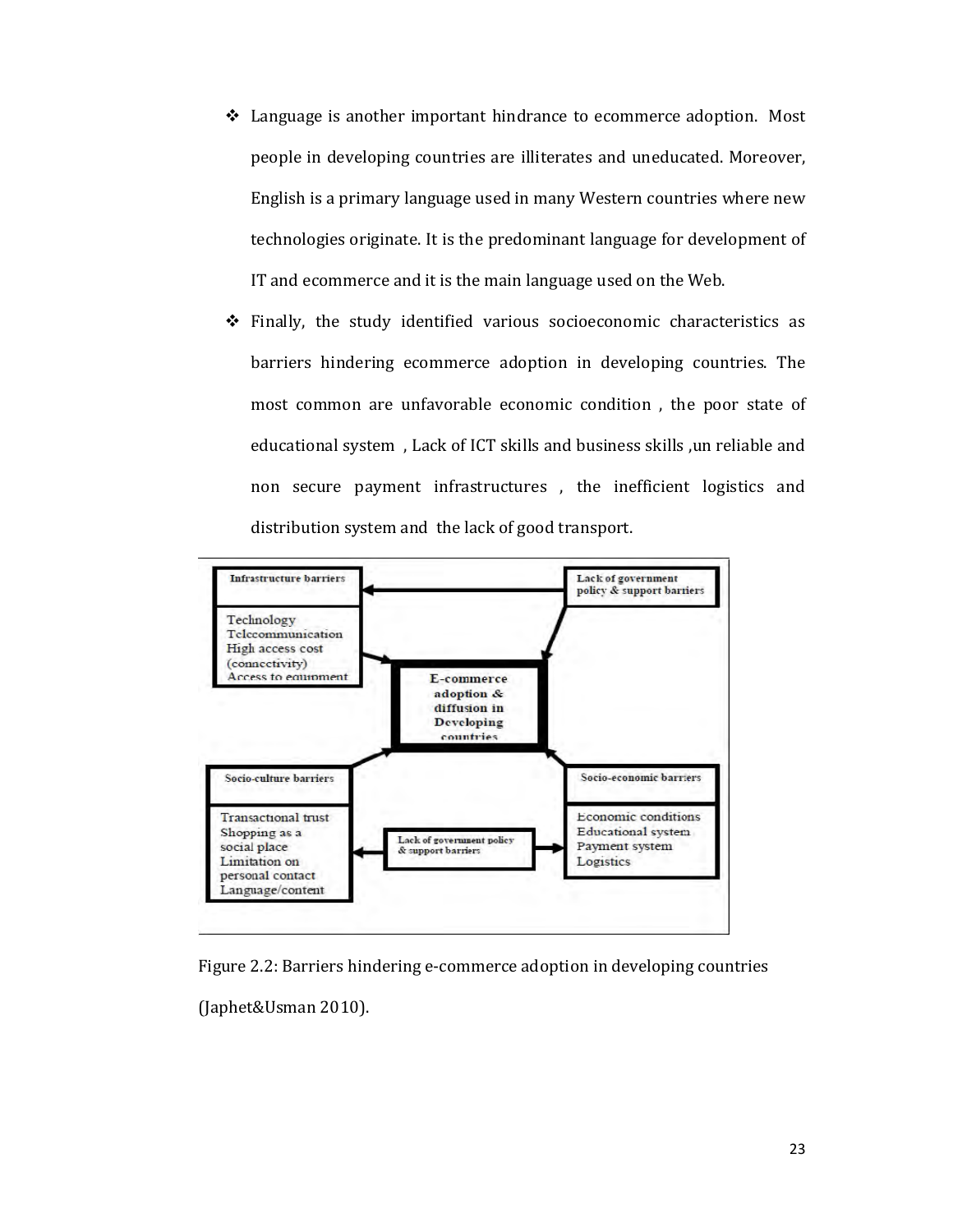# **2.6 E-Commerce in Africa**

In Africa e-commerce needs to be seen within the wider context of the so-called "digital divide" that separates the developed and developing world and especially Africa, which has most of the least developed countries on the globe. With the exception of South Africa, there is minimal evidence of ecommerce on the continent (UNCTAD, 2001).

#### **Obstacles to E-Commerce in Africa**

Mbarika (2009) point out the major constraints to e-Commerce and explained four telecommunication infrastructure development obstacles in reference to Africa's least developing economies.

**Organizational obstacles**: Access of most the telecommunication channels are controlled by state monopolies and conclude that monopolized situation in developing economies is the one of major obstacle.

**Financial obstacles**: many countries in Africa have low gross domestic products , low GDP per capita and no financial autonomy in operating entities and poor state of banking system usually faces the financial obstacles in the development of infrastructure (Meso et al., 2007; cited in Mbarika, 2009).

**Technology obstacles**: Mbarika, (2009) explained that technological issues are the major concerns in the growth of teledensity, most of the telephone system is placed to serve the need of the government which tend to be confined to major cities. Moreover the use of outdate equipment and poor maintenance of equipment is also creating hindrances.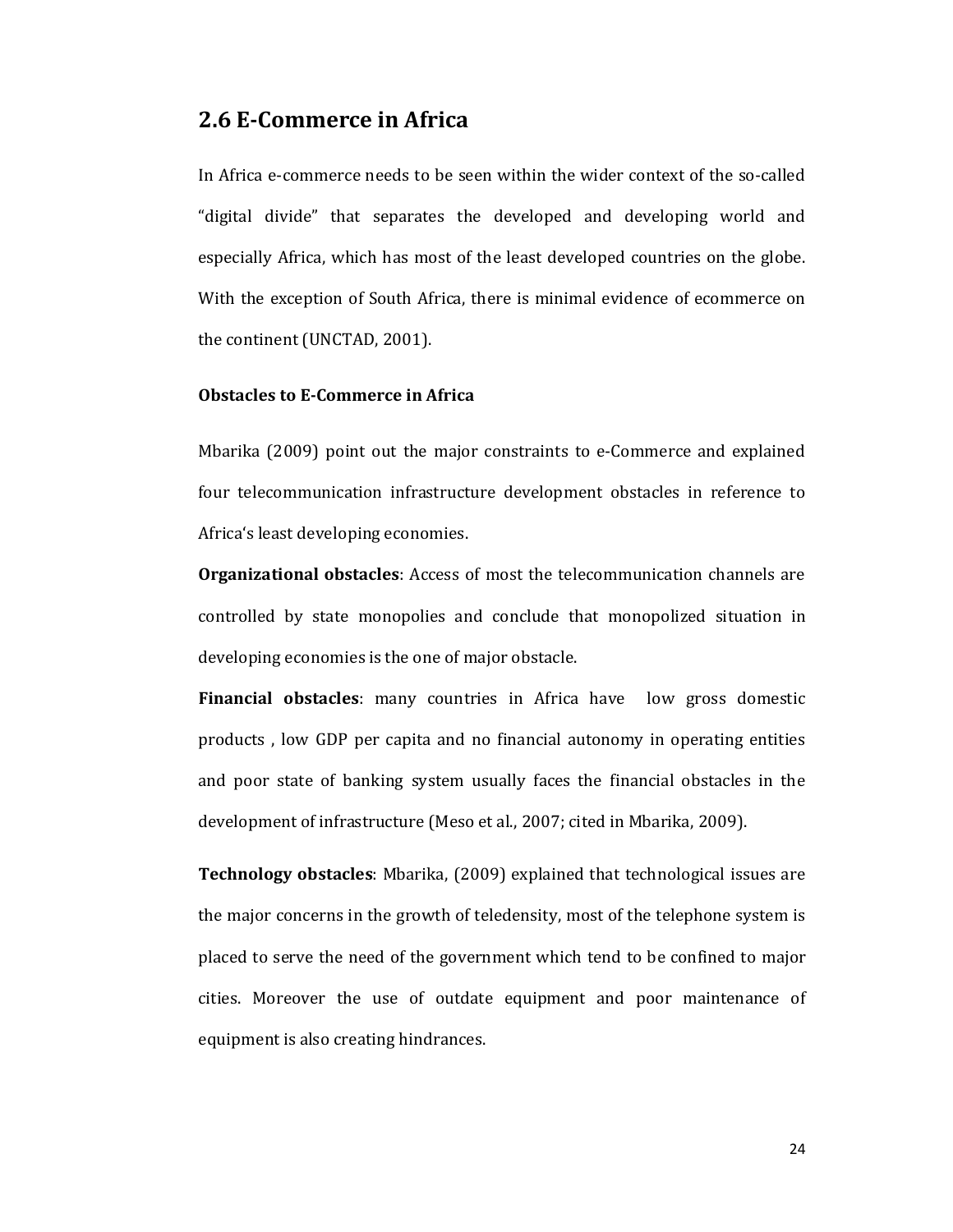**Geographical obstacles**: Remote areas usually offer low monetary returns and fewer incentives to telecommunication infrastructure extension. Hence such areas are not an ideal place for private investors (Mbarika, 2009).

# **2.7 Selected developing countries e-commerce experiences**

# **2.7.1 E-commerce in Libya**

Abdalla (2009) after investigating the e-commerce situation of Libya pointed out that E-commerce increase the efficiency of Libya's economy to make their products higher quality and their customer-service more efficient. Additionally, it also creates barriers that the Libyan society has to find ways to solve by adjusting their business practices to accommodate them. He concludes that Ecommerce in Libya is still in its infancy stages of development. Another researchers, Ziad et al.(2009) studies e-commerce in relation to small business in Libya and summarized the benefits of e-commerce ;expands the marketplace to national and international markets; decreases the costs of creating, processing, distributing, storing, and retrieving paper-based information; excessive inventories and delivery delays can be minimized with e-commerce; and enables companies to interact more closely with customers.

Ziad et al. (2009) also analyzed ecommerce barriers in terms of three categories: economic, socio-political and cognitive. The economic obstacles include several factors that affect the diffusion of e-commerce such as slow internet diffusion, unavailability of credit cards, unavailability of a physical delivery system, and low bandwidth availability. The socio-political barriers take account of government regulations like privacy and security, lacks of business laws for e-

25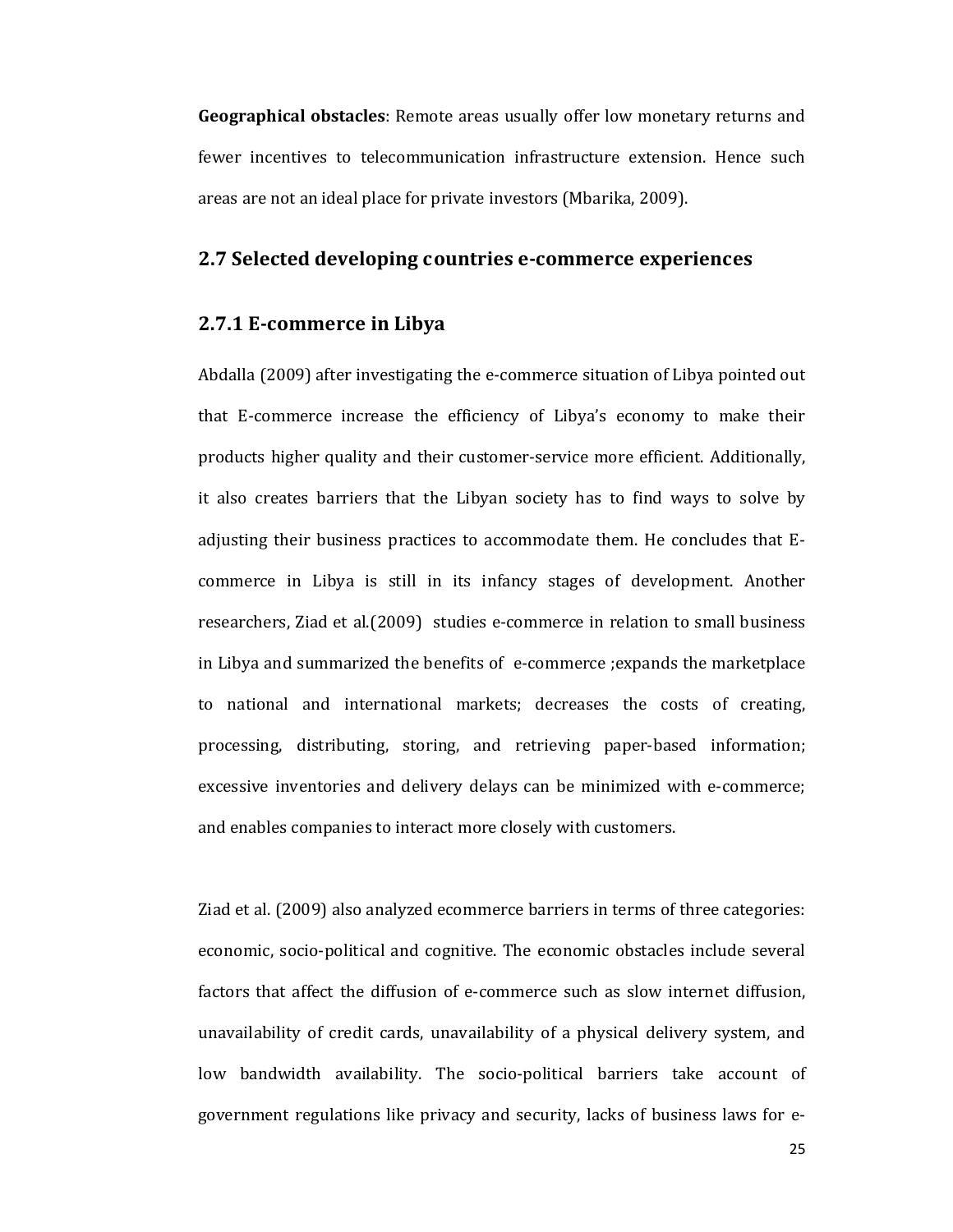commerce, lacks of legal. Finally, the cognitive hindrances contain a number of factors which lead to a negative cognitive assessment of ecommerce of individuals and organizations like inadequate awareness, knowledge, skills, and confidence; a lack of awareness and understanding of potential opportunities; lack of confidence in service Providers and the postal network; and computer illiteracy.

## **2.7.2 E-commerce in Egypt**

A study in Egypt (El-Nawawy and Ismail, 1999) found main contributory factors to non-adoption of e-commerce which include: awareness and education, ecommerce infrastructure, telecommunications infrastructure, financial infrastructure, the legal system, and social and psychological factors. Sherif and Maha (2001) identify number of challenges that face the growth of e-commerce in Egypt. According to them awareness is a critical challenge for e-commerce implementation in Egypt from the consumer and the corporate perspectives. Beside this e-commerce infrastructure is not yet fully in place. The non-existence of an appropriate and secure e-commerce enabled environment is a disincentive to the sector. Telecommunications Infrastructure is growing but still lagging behind in terms of being capable of providing the required infrastructure for the Internet. It is perceived that the cost of the telecommunications services is rather expensive. Lack of trust remains challenge for e-commerce diffusion.

In their latter studies Sherif and Maha (2002) relate e- commerce challenges in Egypt in to a variety of social, technical, financial and legal challenges.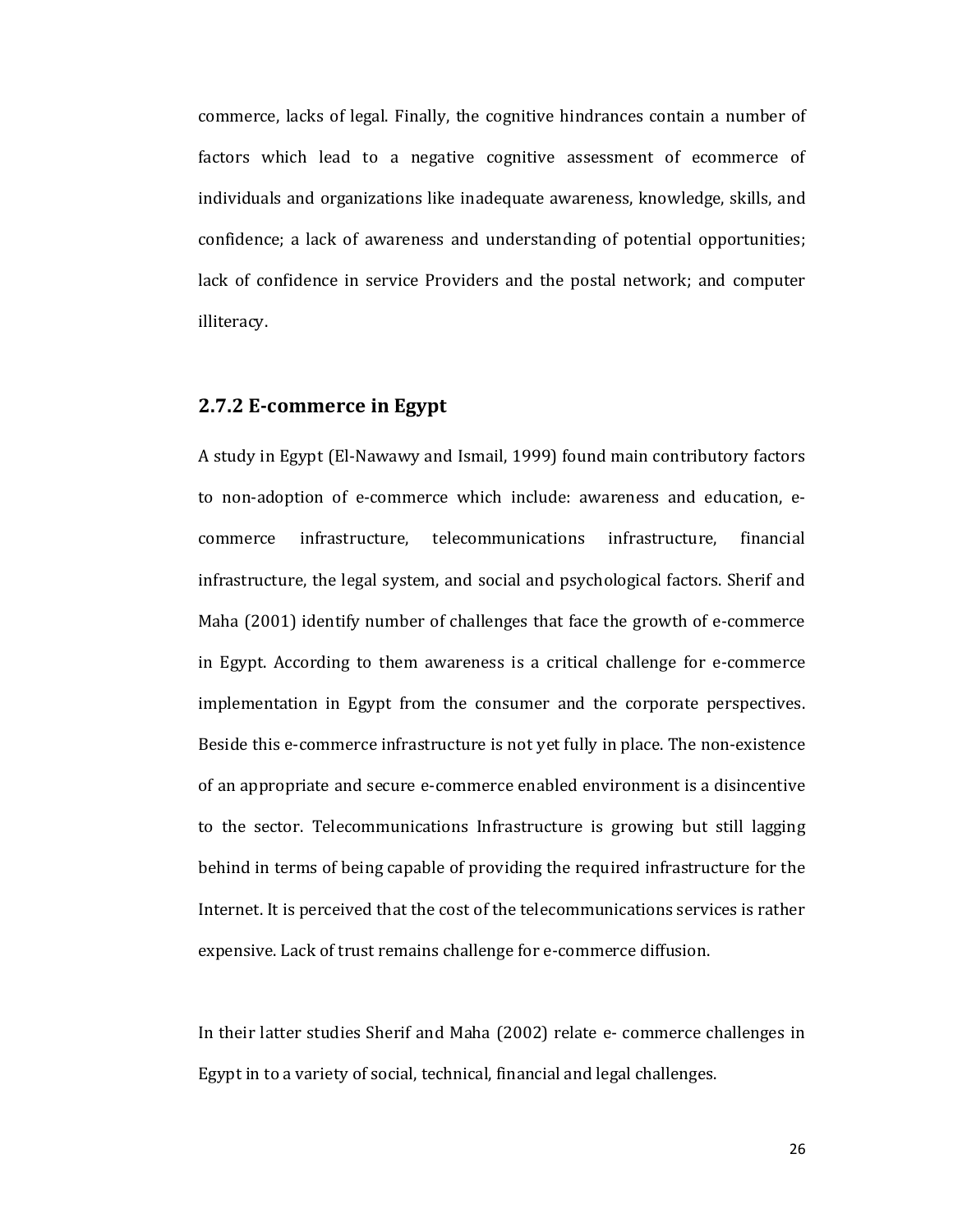With respect to the social challenges, there is lack of awareness, lack of training, lack of trust, resistance to change and the language barrier. With respect to the technological challenges, there is the problem of relatively weak resources with respect to the telecommunications infrastructure. This includes bandwidth cost that is almost two and half times more expensive than the international tariff with low capacity level, which is extremely modest, leading to long waiting time for access and downloading. With respect to the financial challenges, there is the lack of electronic payment systems. For e-commerce to succeed, electronic payment systems should be available, efficient and secured. However, to date the electronic payment system is non-existent in Egyptian banks. With respect to the legal challenges, the non-existence of an Egyptian certificate authority is a major problem.

Zeinab (2005) also undertake research and Analyzed Barriers that Face Egypt in Implementing E-commerce and forward the following major hindering factors.

- Low level of Consumer awareness
- $\div$  The lack of corporate awareness of the conceivable business advantage of e-commerce
- The nonexistence of an appropriate and secure e-commerce-enabled environment
- Low Financial services and infrastructure
- $\div$  The lack of existing SET compliance mechanisms in the country financial transactions on the Internet.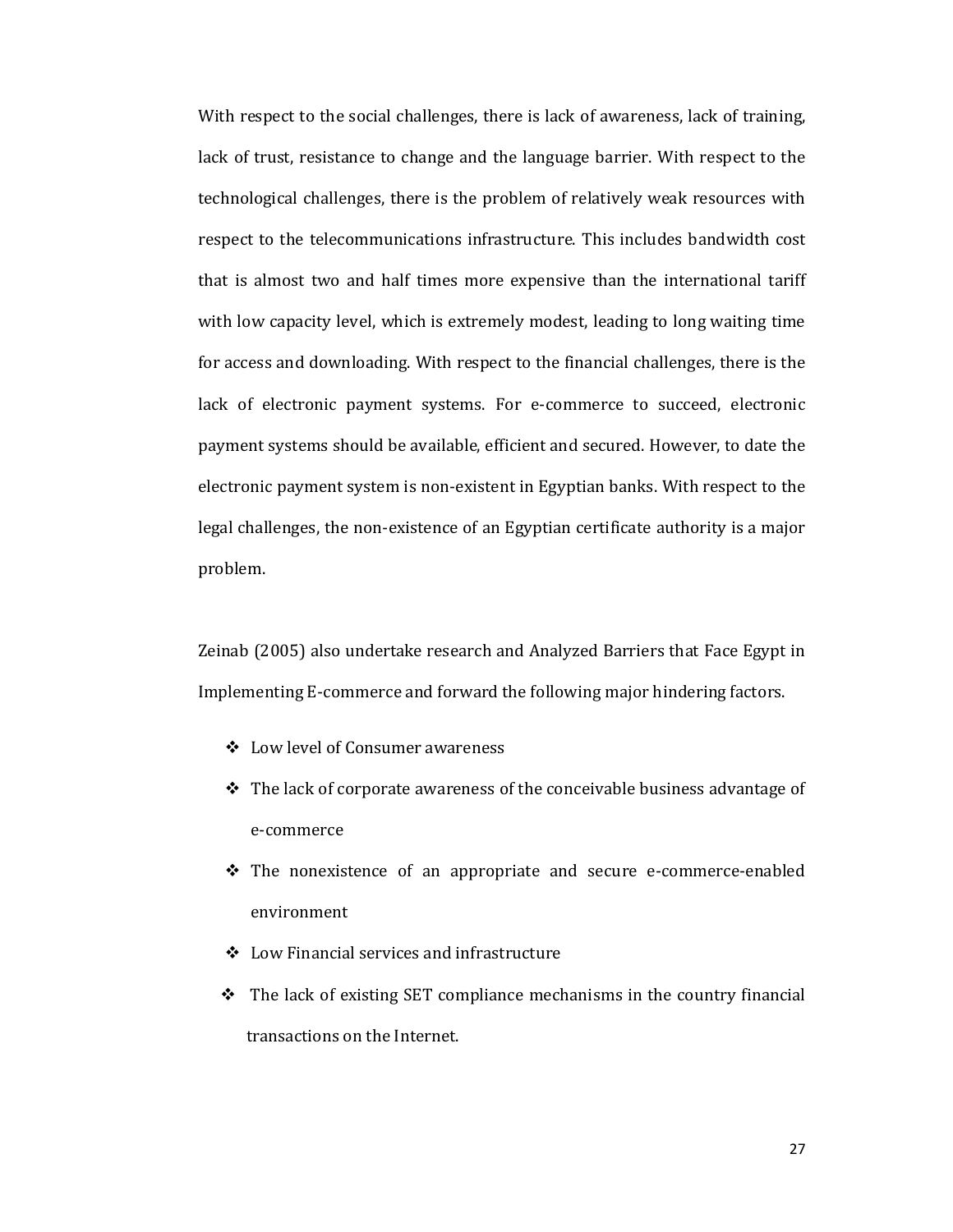- $\div$  The cost of international bandwidth is expensive, the Egyptian the pricing structure is still very expensive
- Language barrier, many web sites are in English and that is a huge obstacle for Arabic speaking natives who can only write and read Arabic.
- Lack of certificate authority: The nonexistence of a certificate authority (CA) in Egypt serves as an impediment toward the adoption of ecommerce on a national level, and more importantly, an international level.

# *2.7.3* **E-commerce in China**

Xiong (2010) research result reveals the following Problems of development of e-Commerce in China.

 $\triangleleft$  Low level of computer and internet usage in Chinese companies

E-Commerce is practiced by less than 10% of Chinese companies, which is far from a popular form of business transaction as compared to developed countries like US.

**❖** Technical barriers

Similar to lots of other developing countries, China suffers both low technical level of and market share by the Chinese native IT industries. Key hardware and software used in major e- Commerce application and engineering projects are dependent on foreign companies. System integration and information service level has lots to improve, while IT application and ecommerce standardization awaits lots of work for solutions. Wide band connection and quick response on line have been so far a luxury.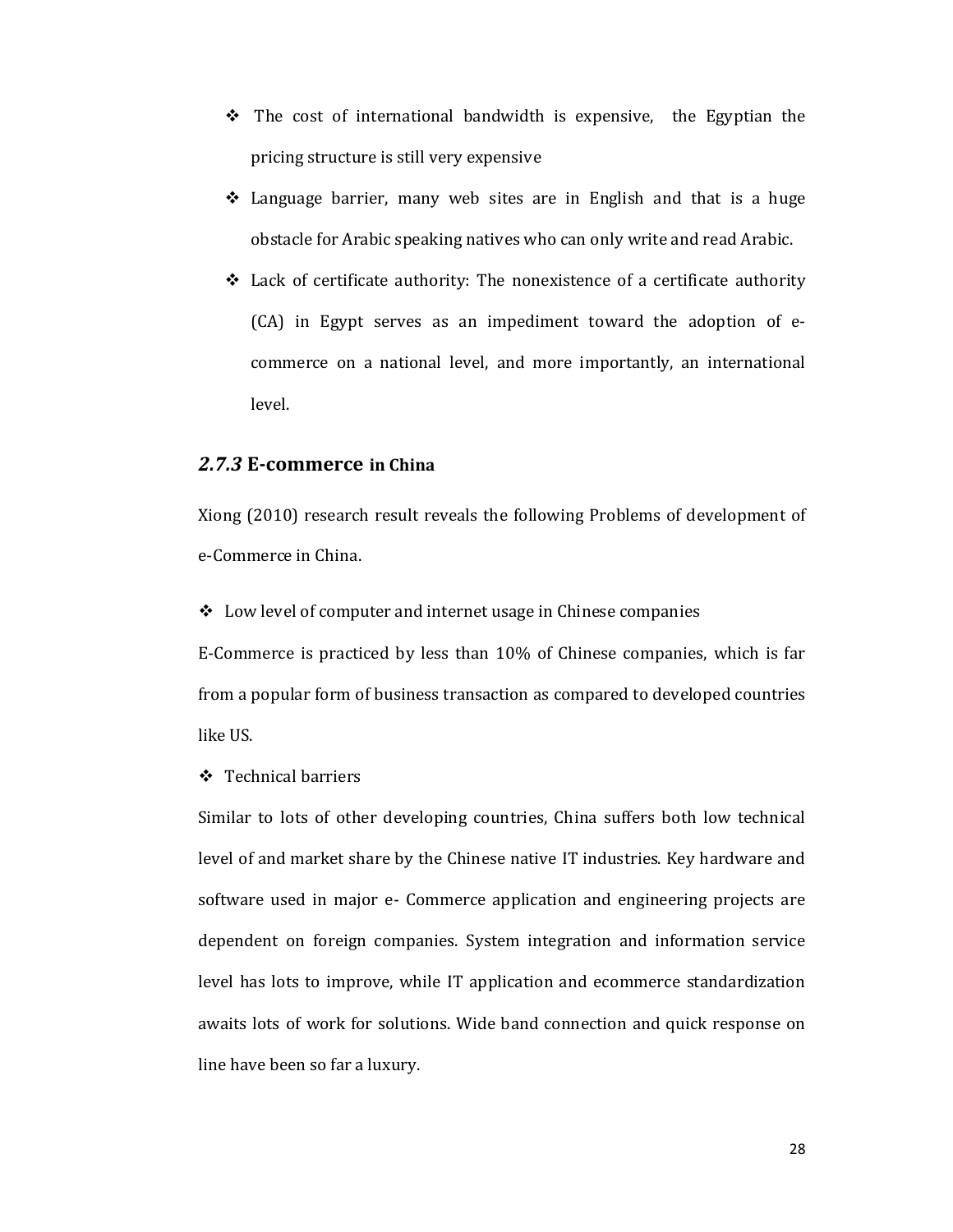But it is not only IT side which constitutes the technical barriers. Three problems have been haunting Chinese companies in their acceptance and application of e-Commerce:

a. National credit rating system for both companies and individual consumers not yet completed.

b. Electronic payment means on line not up to security expectation

c. Logistically underdeveloped distribution and delivery system to conclude the demand and supply chain

Human resources issues

One of the outstanding issues is Chinese companies have very few access to personnel familiar with both IT technology and the business sector the companies are involved. It is a problem of education system not yet responding to the market demand, combined with lack of financial incentives for training and preparing such type of engineers. There has been no adequate training of employees, including senior management, on application and significance of ecommerce, which may be one of reasons for lack of motivation towards ebusiness in lots of Chinese companies.

# **2.8. Ethiopian experience and nature of Ethiopian e-commerce environment**

# **2.8.1 Introduction**

The success and growth of e-commerce, depends on efficient telecommunication facility, ICT infrastructure, secure electronic payment system, automated financial network and efficient regulation. For the effective deployment of e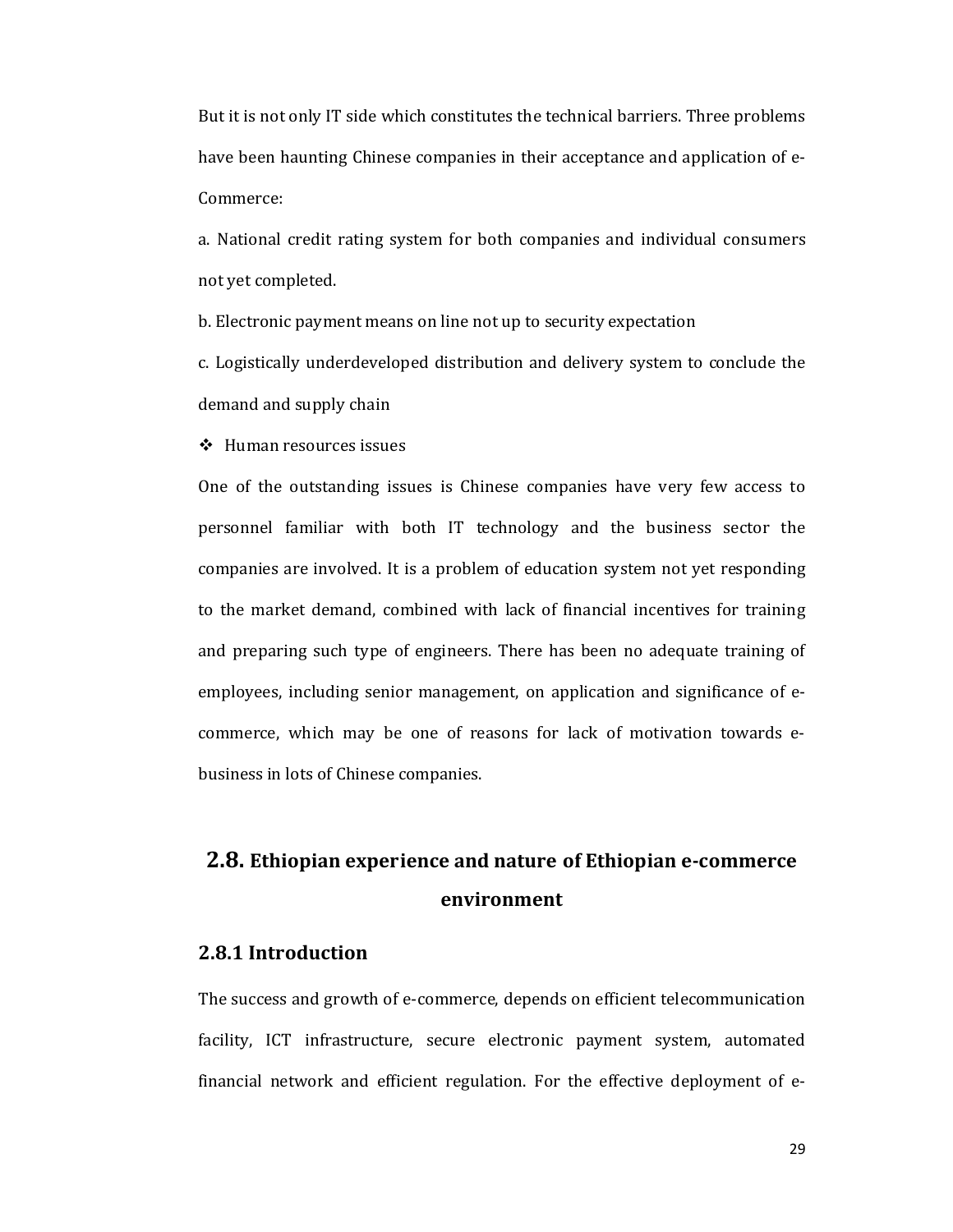commerce, it is necessary to have a reliable and cost effective infrastructure that can be accessible to the majority of the population.

Nowadays, information communication technology is one of the most decisive factors to achieve, economic development. Information and communication technologies can be an extremely powerful enabler in efforts to bring positive and sustainable socio economic and political development to countries around the globe. Information communication technologies facilitate the delivery of basic social services: health, education, agricultural extension services, and good governance. Conducting old businesses in new ways and embracing new business opportunities has now become part of any economic transformation (Assefa and Wubalem, 2007).

#### **Major telecom and ICT infrastructure indicators**

**Network readiness index**: The Africa's networked readiness continues to be at the bottom of NRI, with the majority of the region lagging in the bottom half of the NRI rankings. As show in the table 2.2 Ethiopia ranked 150<sup>th</sup> in the world and 31th in Africa.

**Skills sub-index**: reflects the high level of achievement in developed countries as well as the nature of the proxy indicators employed. Ethiopia sits at the bottom of skill sub index indicator, which lags behind even by African standard. Ethiopia sits at the bottom with global rank of 149 out of 152 countries.

**Internet users**: Africa has the lowest number of internet users compared to the other continents which left behind in the ICT race. Development of the Internet market in Africa is still at infant stage (ITU report, 2011). Ethiopia has small number of Internet users and very small Penetration even by African standard.

30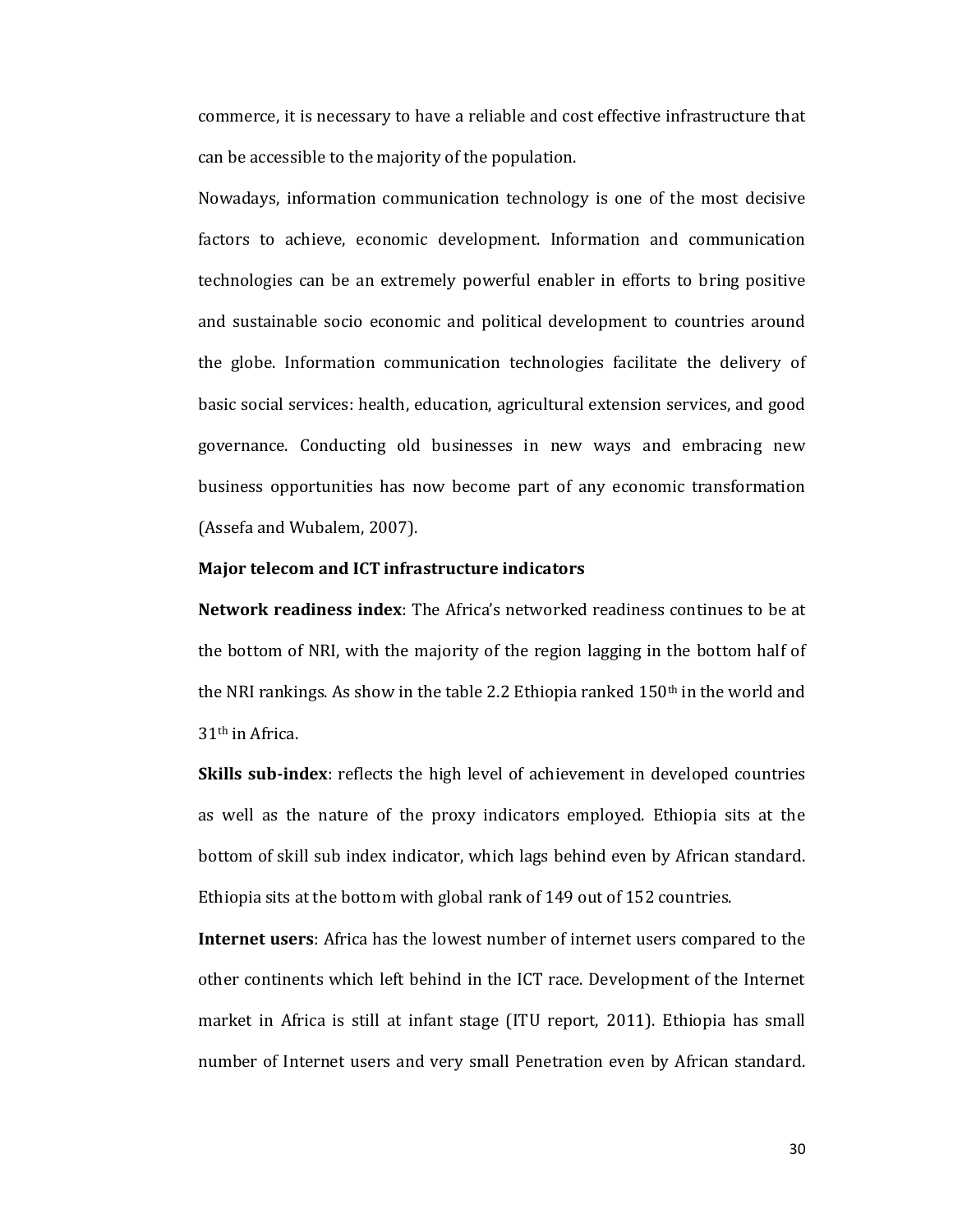As shown in the table by number of internet users Ethiopia ranked 21<sup>th</sup> in Africa and 119th in the world.

**Internet host**: An Internet host is a computer connected directly to the Internet. The number of hosts is one indicator of the extent of Internet connectivity. Ethiopia ranked 200<sup>th</sup> in the world with total internet host 151(ITU, 2011).

Table 2.2: Summary of major telecom and ICT infrastructure indicators during 2010/2011

| Indictors               | N <sub>o</sub> | Rank in | Global | Source           |
|-------------------------|----------------|---------|--------|------------------|
|                         |                | Africa  | Rank   |                  |
| <b>NRI</b>              |                | 31      | 150    | CIA, 2011        |
| Internet users          | 447,300        | 21      | 117    | CIA, 2011        |
| Internet host           | 151            | Na      | 200    | ITU, 2011        |
| Skill sub index         |                | Na      | 149    | <b>ITU, 2011</b> |
| Na: data note available |                |         |        |                  |

# **2.8.2 The Telecom Sector**

The development of telecommunication industry is one of the important indicators of social and economic development of a given country. In spite of recent liberalization and privatization in different sectors, the telecommunications industry has remained under Government control. For very long, the regulatory aspect was carried out by a single public organ**.** Very recently**,** on December, 2010 the state monopoly telecommunications service provider in Ethiopia, ETC renamed as Ethio Telecom after France Telecom**,** one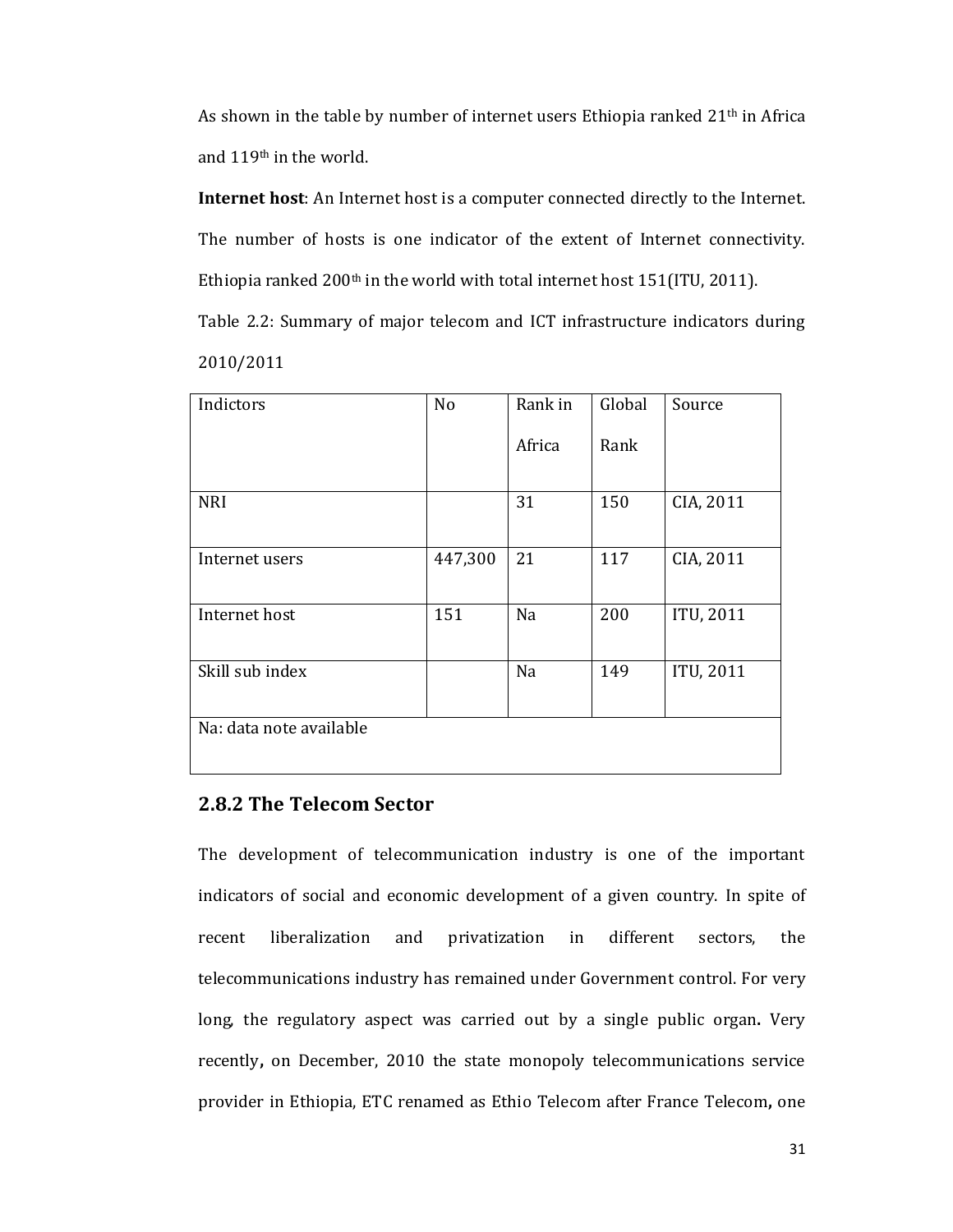of the world's leader telecommunication companies, takes over the management**.** France Telecom will strive to improve and modernize Ethio Telecom's overall business aspect through implementing new organizational structure, better work process (newbusinessethiopia.com).

# **2.8.2.1 The Size of the Telecommunications Market**

Ethiopia is one of the countries that face limited territorial coverage of mobile and fixed services and lag behind the rest of Africa in terms of the introduction of state-of-the-art services such as mobile banking. Ethiopia's communications market is far behind the global average. Fixed-line teledensity stands at1.2% and mobile teledensity 8.7 % during 2010. It is too low when compared to the global mobile subscription average, which was 67% in 2010 (Addis Ababa Chamber of Commerce, 2010)

#### **2.8.2.2 Licensing of the telecommunications sector and Market Structure**

Licensing in telecommunications consists of the ETC receiving a monopoly license from the regulator to provide fixed, mobile and Internet services on an exclusive basis in exchange for efficiency and quality of service requirements and infrastructure expansion targets. The market is characterized by excessive pricing, especially in the broadband and international direct dialling segment, poor quality of service, inefficiency, , and the absence of choice that had a detrimental effect on the revenue of the incumbent and the productivity of public and private enterprises.The telecom sector is therefore in Ethiopia a sector that is completely devoid of competition, except for those very small scale and fringe telecom services such as reselling phones and internet (Lishan, 2009/10)**.**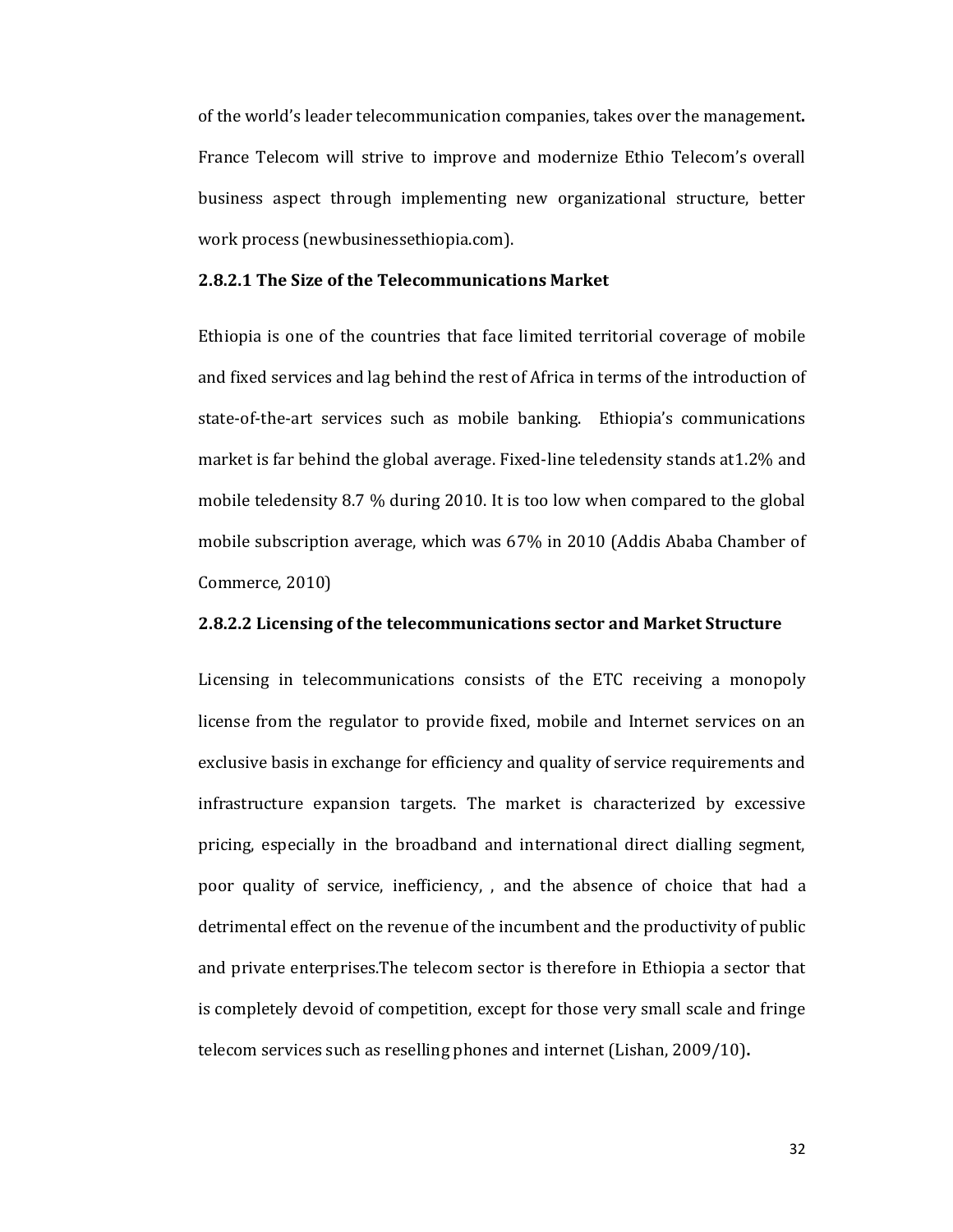# **2.8.3 ICT Policies**

ICT has become an integral part of Ethiopia's development programs over the last decade. The country faces a substantial gap between interest in the ICTs and the policy and regulatory instruments available to enable its development. ICT is one of the major components of Plan for Accelerated and Sustainable Development to End Poverty (PASDEP) that runs between 2005 and 2010(Federal Democratic Republic, 2005).

# **2.8.4 Quality of telecom services**

Quality of service comprises requirements on all the aspects of a connection, such as service response time, loss, signal-to-noise ratio, cross-talk, echo, interrupts, frequency response, loudness levels, and so on. In Ethiopia, , the low quality of services has been a common problem, is a result of the overall bad performance of the telecommunications regulatory environment. Despite improved network penetration over the last consecutive years, through a vendor sponsored loan programme, the incumbent monopoly did not have an incentive to improve the quality of service due to lack of competitive pressures and inherent inefficiency. (www.researchictafrica.net).

Eden Habtamu(2009), point out that, one of the last words many Ethiopian would like to hear is "Sorry, the subscriber that you have dialed is not in service area, please redial later"( Ezega News, 2009). Recently, December 26, 2011 Meron Tekleberhan pointed out that a constant grievance heard in Addis Ababa has been the persistent problems experienced with internet connectivity. Customers of the sole internet provider Ethio Telecom often complain about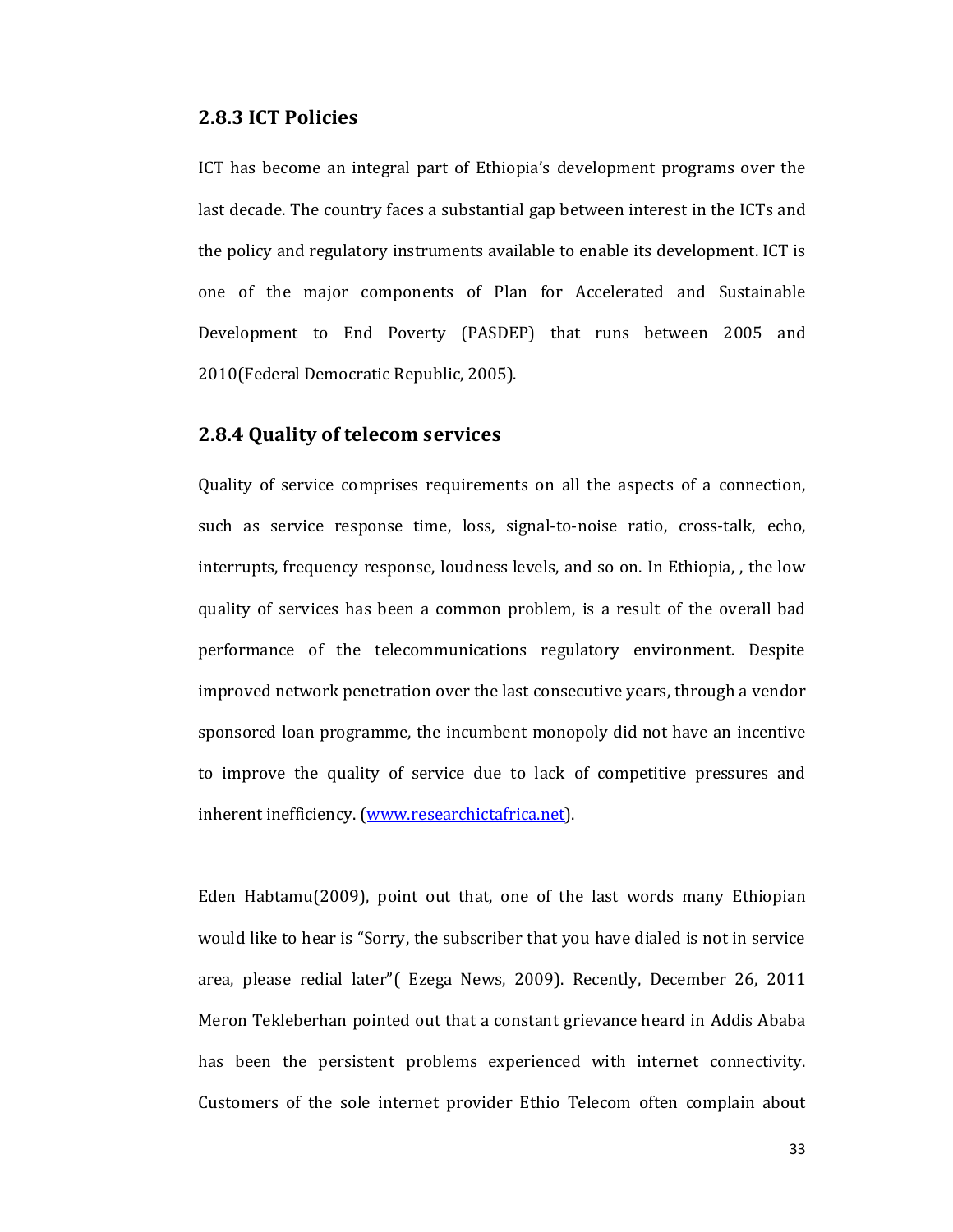various elements of internet service in the country including the slow speed of the connection, constant breaks in service, and ineffective customer service (www.theodora.com)

# **2.8.5 ICT challenges**

As the general overview of Ethiopia's ICT infrastructure problems points out that there is a critical need to speed up the opportunities offered by ICT in addressing the complex socio-economic and governance problems facing the country today.

Before ten years from now, Mulat& Tadesse(2002) point out the major problems of ICT in Ethiopia. According to them the challenges of ICT sector in the country include agricultural backwardness with low output and productivity by global declines in commodity prices, erratic GDP growth arising from extreme variations in weather conditions, low per capita income and near-endemic poverty, low health service coverage and life expectancy aggravated by the prevalence of HIV/AIDS, rapid rate of population growth with a large and youthful population, low human resource base arising from limited access to educational opportunities, poorly developed physical, communications and telecommunications infrastructure, fledgling democratic and governance system**.** 

The telecommunication law that favors Government monopoly has adversely affected the development of the ICT infrastructure. The long waiting time for fixed lines and mobile telephones and the complaints of users about the quality of the services suggest that closed-market policies are inconsistent with the desire to expand the use of the new technology. Competition among providers of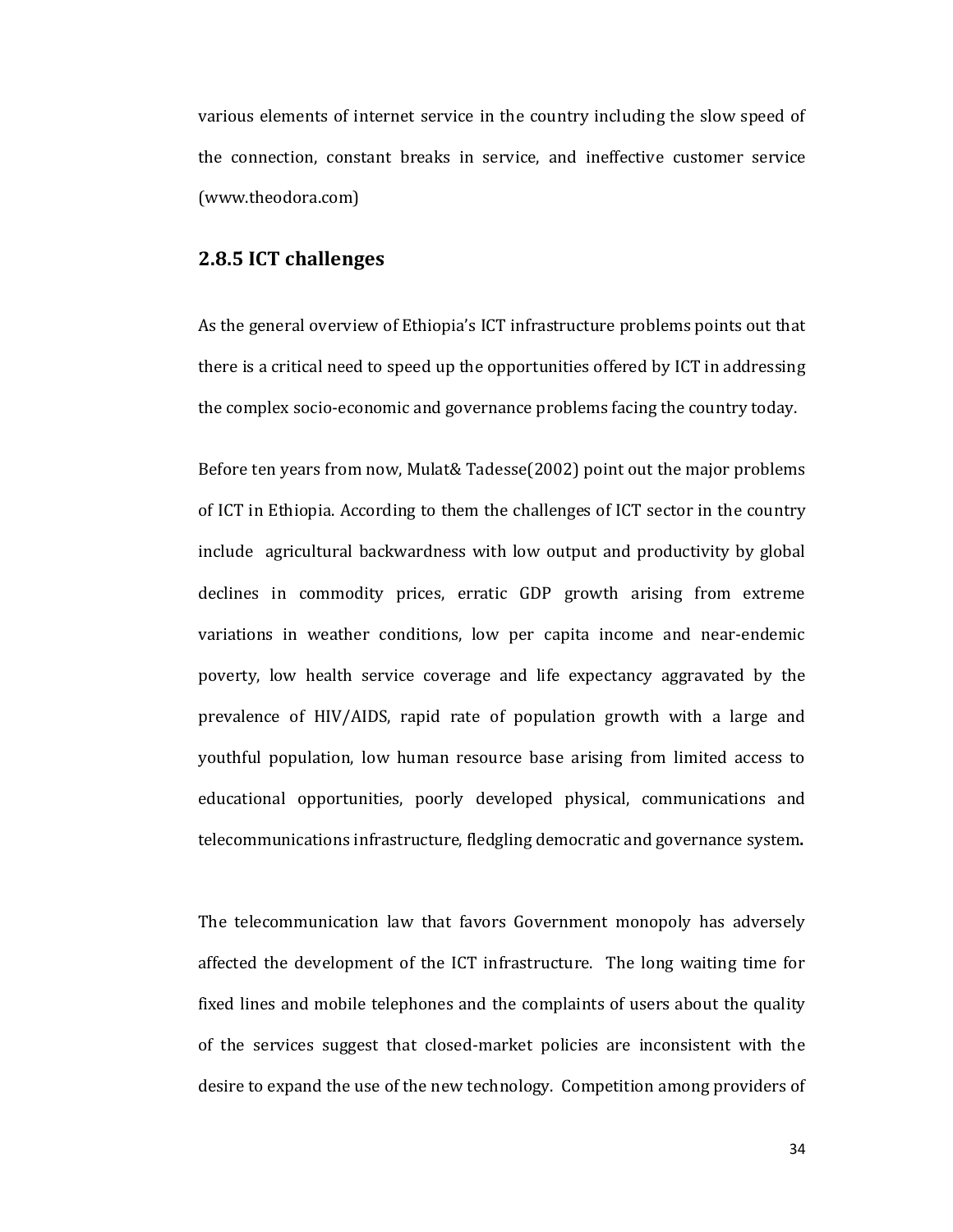ICT could lead to increased investment, increased connectivity and better service (Mulat& Tadesse ,2002).

## **2.8.6 Human resource capacity**

Like many other developing countries, ICT human resource in Ethiopia is in short of the requirements in many organizations (Mulat& Tadesse, 2002). Two years latter other survey was made and identified the problems related to human resource in ICT. An overall shortage of ICT professionals at all levels is observed (Frehiwot, et al., 2004). The sector faces a significant skilled human-resource shortage for planning, implementation and management of a modern next generation network and its regulation. The absence of technical, analytical, policy and regulatory capacity at all levels has been the major challenge in stirring the communication sector out of its low level development. Procompetitive policy intervention is important to deal with current poor service penetration, low quality of service and high cost of broadband access.

# **2.8.7 Language barrier**

Amharic is a working language in Ethiopia. Unfortunately, a lot of content on the Internet is in English, which creates a barrier to the Amharic speaking population (Harry, 2007).

# **2.8.8 Opportunities**

In recent times, Ethiopia has shown encouraging strides in the expansion of utilizing information and communication technology for multi-purposes. The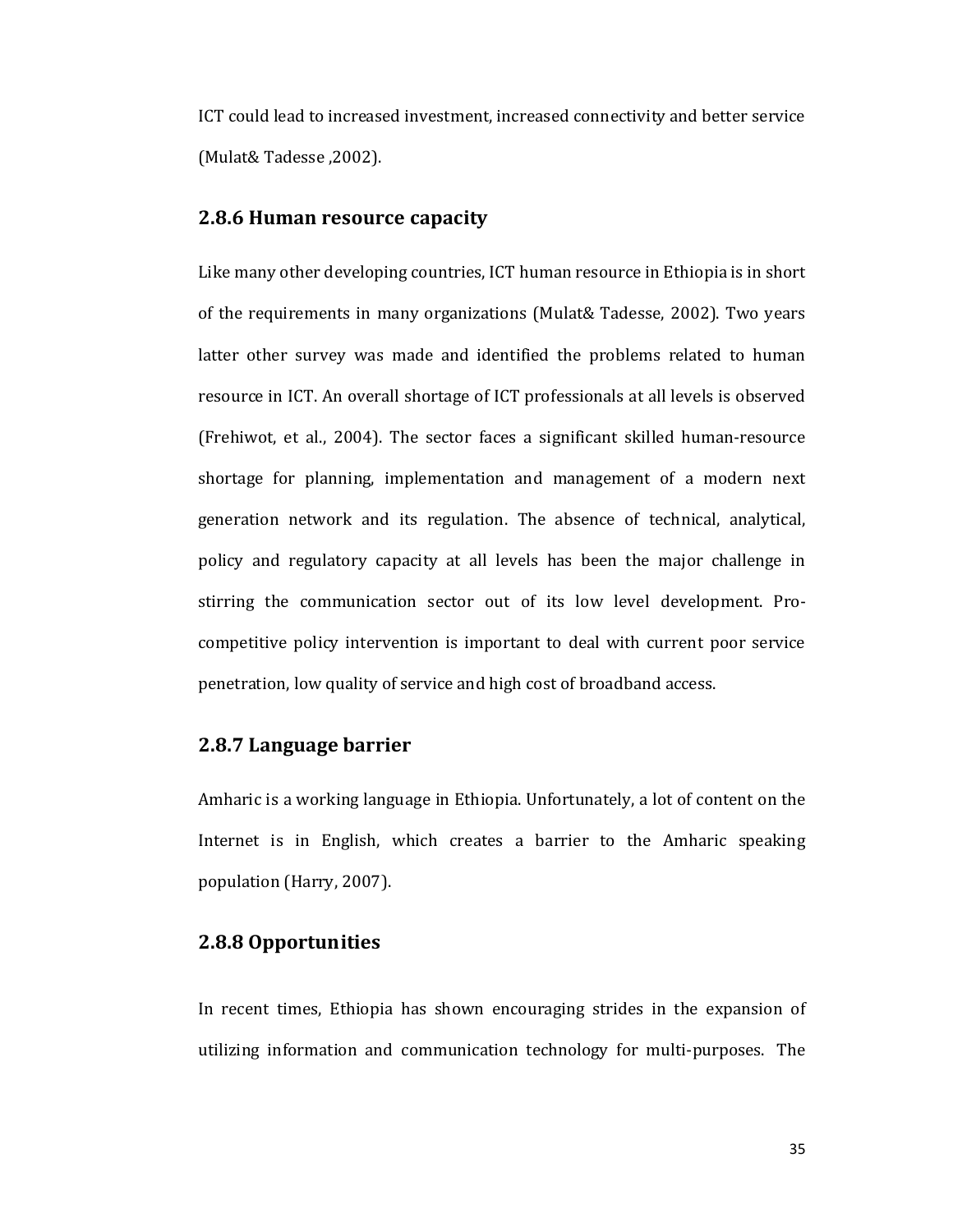country has recognized to play a meaningful role in the knowledge economy and is making significant efforts in the ICT arena.

The government is making high efforts to make information and communication technology (ICT) as a tool in its strategies of eradicating poverty. It has been also considered ICT as a vital aid to solve the poverty issues with the effective application of the technology. It was with this aims that Ethiopian Information and Communication Technology Development Agency (EICTDA) has been established as an autonomous federal government public office having its own juridical personality with the proclamation no.360/2003. EICTDA is also working with the aim of creating an informed and knowledgeable society as well as building a developed nation in line with the governments overall development goals and strategies have formulated various programs.

The possible realities in the near future regarding ICT Infrastructure indicate that there is a conducive environment for development of ICT applications. Some indicators for a promising future are that:

To overcome the problem of ICT human resource requirements, there are several initiatives of establishing tertiary level learning institutions both by the private sector and the government. Currently, there are more than twenty emerging tertiary level higher education institutions/colleges that have started to train at a diploma and degree level in the fields of ICT (Dawit et al., 2005).

The council of ministers decided on March 5, 2010, to establish the Information and Communication Technology Park Corporation with a capital of five billion Birr. The directive for the establishment was approved by the council after it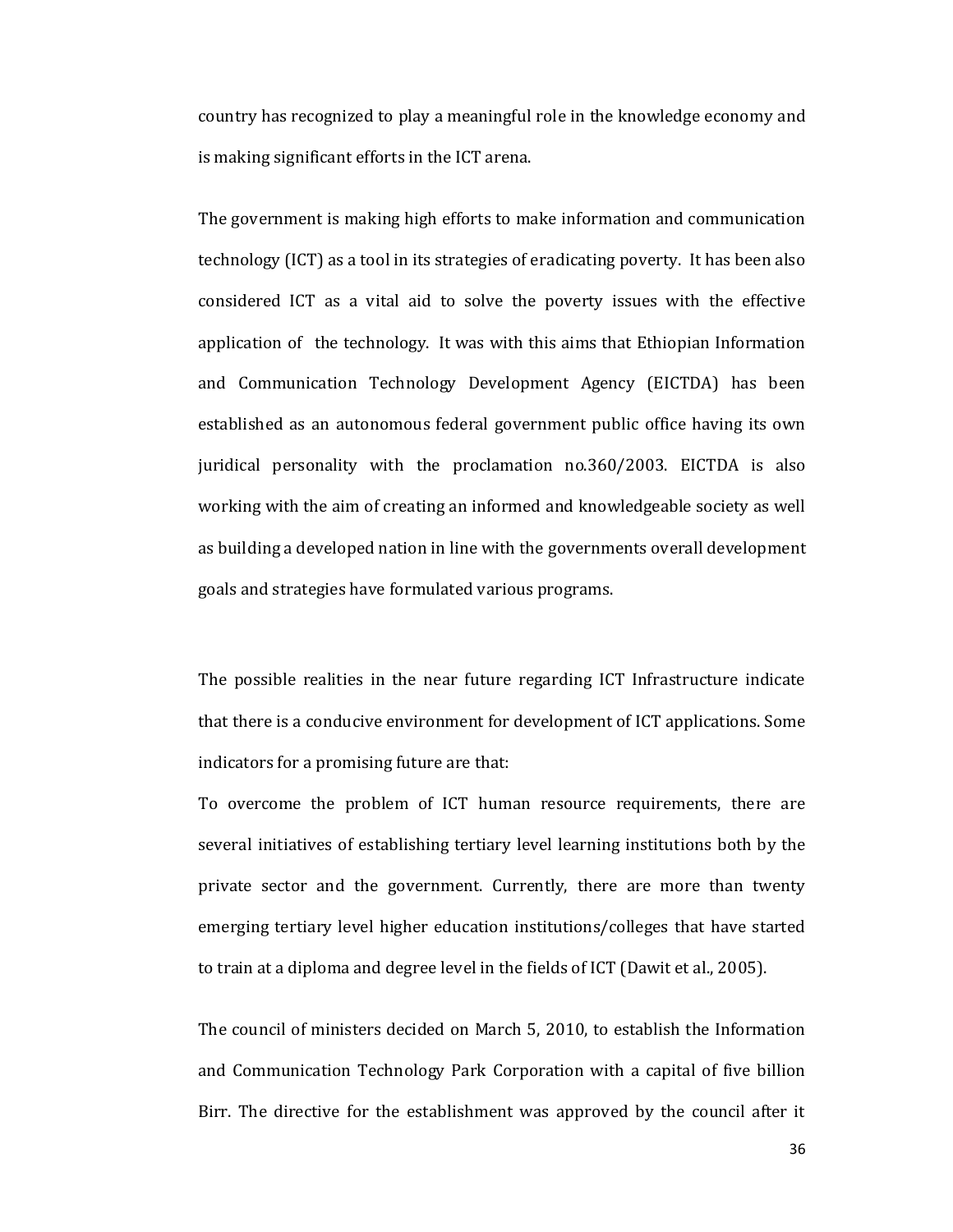deliberated on the proposal of the Information and Communication Technology Development Agency (ICTDA). Various ICT companies will lease space in this park and conduct educational, service and production businesses. The park corporation will be critical for the success of these projects, which aim to interconnect all woreda, schools and universities in the country in an information network, which, according to the official, is the reason why the government has allocated a huge starting capital (Addis Fortune, 2010).

Even though the country may still have one of the lowest ICT development in the continent, there are signs that this situation will soon change. The ICT in Education Implementation Strategy and its corresponding Action Plan are components of a wider Ethiopian national e-education initiative. This initiative forms one of the pillars of the ICT for Development 2010 Plan.

The strategy is built on three main streams ((Dawit et al., 2005):

- Ethiopian National School Net Initiative
- The National ICTs in Higher Education Initiative
- $\triangle$  The National ICT Education, Training and Awareness Initiative

The National School Net initiative, for instance, is aimed at the deployment and the exploitation of ICTs to facilitate the teaching and learning process within primary, secondary, technical and vocational schools. The ICTs in Higher Education Initiative focuses on deploying ICTs within the universities, colleges, and research institutions. Finally, the national ICT education, training and awareness initiative promotes ICT awareness and literacy, lifelong and adult education, and distance and virtual education and learning. The strategy also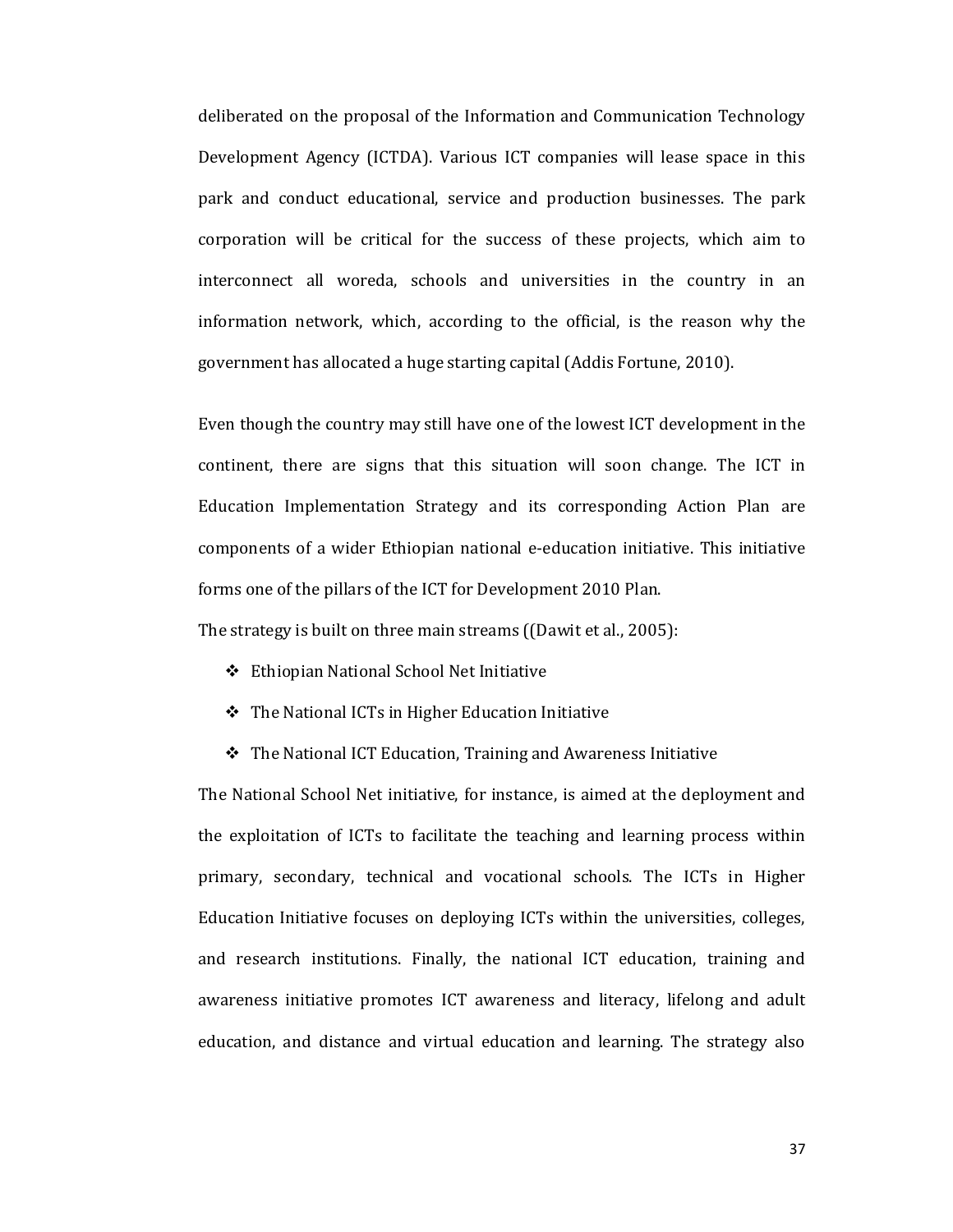identifies strategic goals and draws up a programme and activities for each initiative.

On 18 January 2012 Ethiopia and Egypt have signed a memorandum of understanding enabling them to work together in Information and Communication Technology. Egyptian delegation led by the country's ICT Minister, Dr. Mohammed Salamo held talks with its Ethiopian counterpart on ways of joining efforts for mutual benefit. The two countries expressed commitment to cooperate on the highest level with a view to support Ethiopia's ICT sector development plan and ICT penetration and usage in Ethiopia (Ethiopia radio and television agency news, 2012).

January 2011, an ICT association has been launched for the first time in the country, according to the Reporter. Following significant measures taken to improve the sector, the association, otherwise known as ICT-ET, has been launched 2010 with the Charities and Societies Agency License to expose, engage and enable the private sector within the ICT industry in Ethiopia, according to the association's statement, The association will have three sectors within its scope, namely Information Technology, Communications Technology and Broadcasting Technology (reporter news)

Ethiopia has announced tax exemptions on Information and Communication Technology (ICT) equipment as part of the country's "ICT for Development" campaign. The Ethiopian Information, Communications and Technology Development Agency (EICTDA) said that the tax free incentive on ICT equipment will help Ethiopia to enhance its ICT infrastructure in the next few years. Tax free

38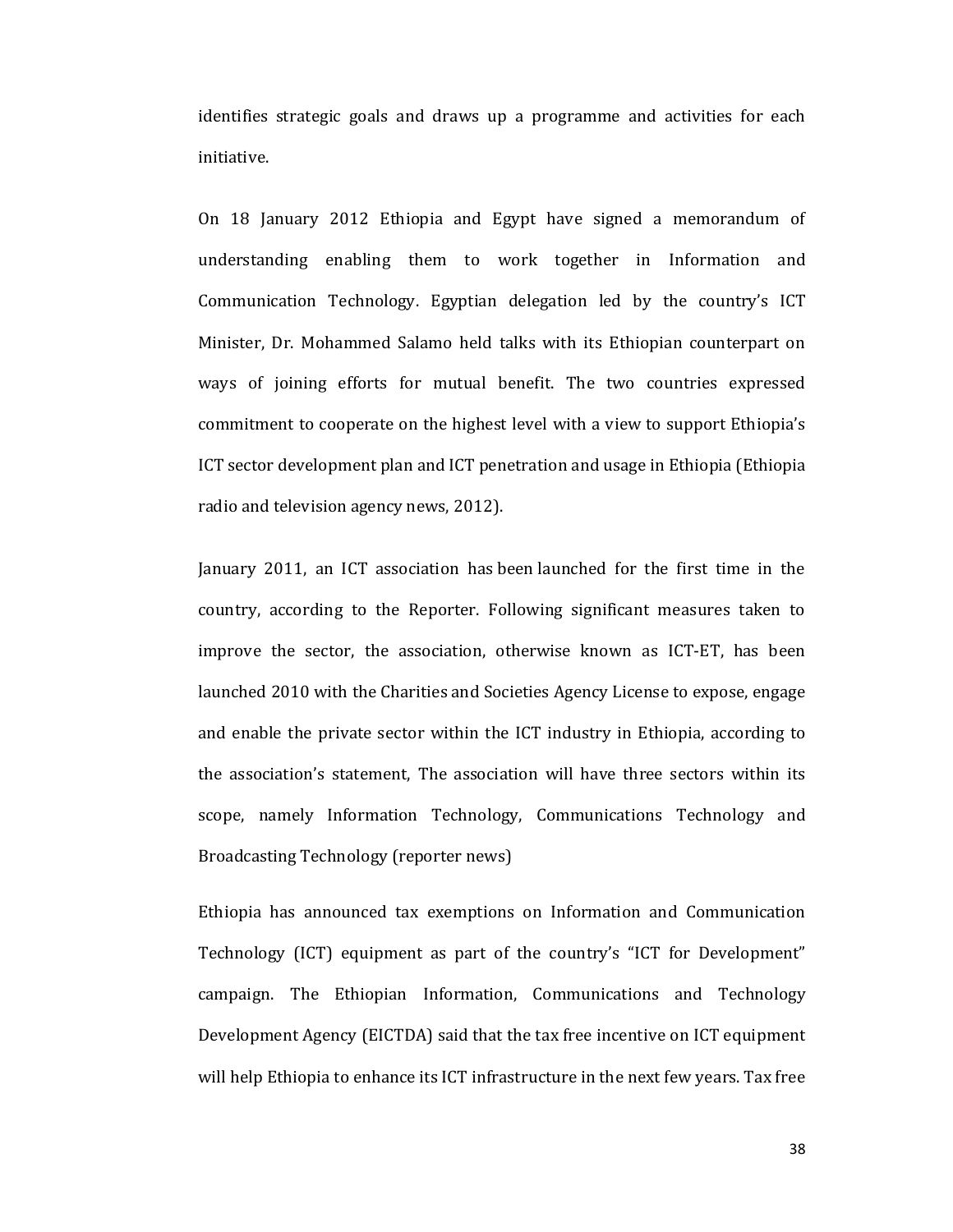incentive on ICT equipment will be applied both to local and foreign companies, who want to invest on ICT (www.ictadethiopia-org.)

# **2.8.9 The Ethiopian financial sector and e-banking practice in Ethiopian commercial banks**

The Ethiopian financial sector is one of the least developed in Sub-Saharan Africa. On a financial liberalization index, this measures banking security and independence from government control on a scale of 10 to 100. The sector is characterized by a shallow financial market, a closed nature, and strong government Control. With a growing number of import-export businesses, and increased international trades and international relations, the current banking system is short of providing efficient and dependable services (Kiyota et al., 2007).

#### **E-banking challenges in Ethiopia**

Banking and Finance is an important sector for establishing e-commerce. There are some roles of banking sector in ecommerce such as, online corporate banking, electronic fund transfer, automated teller machines (ATM), debit card, credit card etc. Bank is the only authorized organization which can store and transact money. Technological developments in banking sector make trading activities much easier and cheaper for customers. It provides convenience in terms of the capital, labour, time and all the resources needed to make a transaction (Uppal, 2008). Banking in Ethiopia faces numerous challenges to fully adopt E-Banking. Research result studied by Wondwossen &Tsegai (2005) forward the following challenges: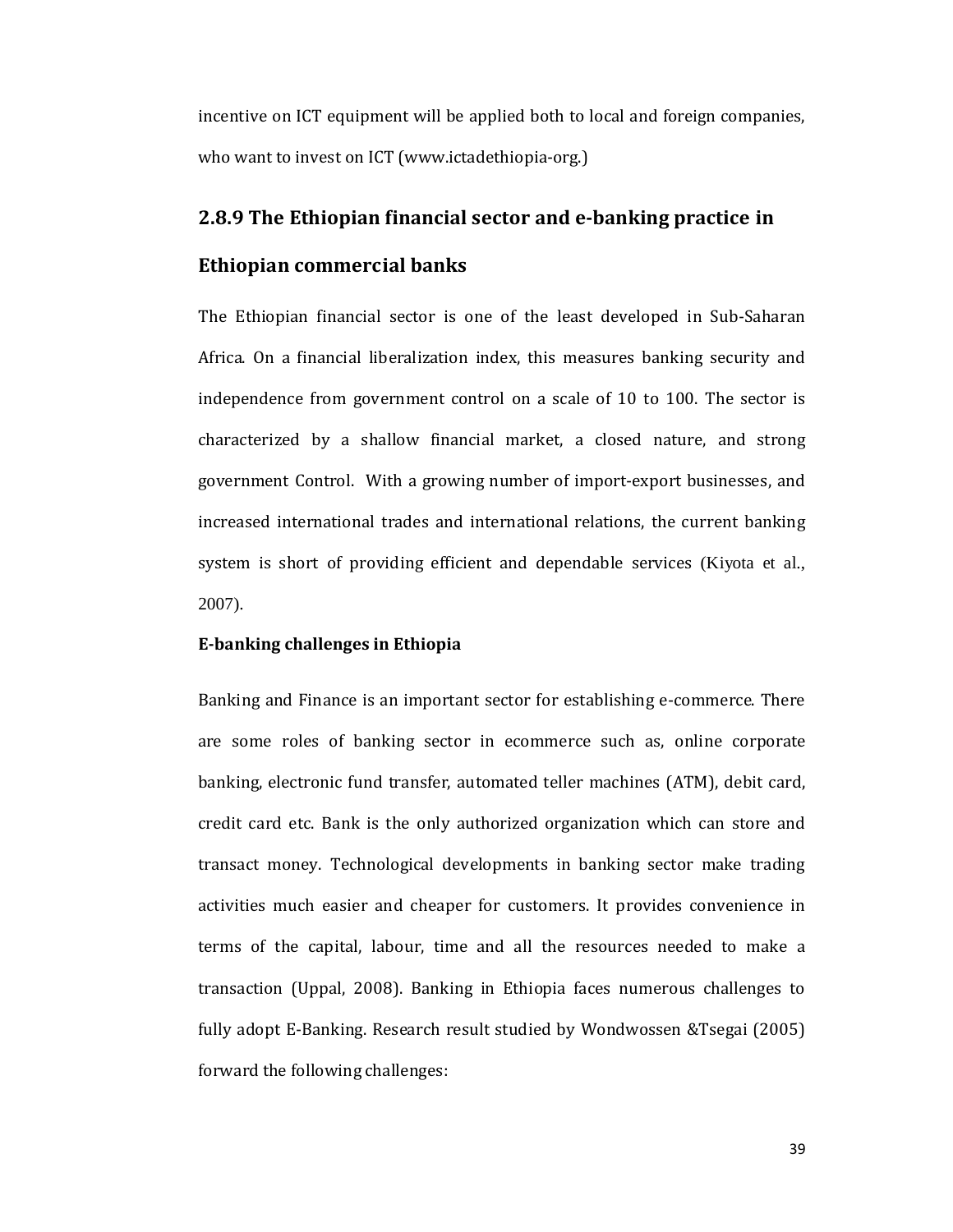- Low level of internet penetration and poorly developed telecommunication infrastructure: Lack of infrastructure for telecommunications, Internet and online payments impede smooth development and improvements in e-commerce in Ethiopia.
- $\div$  Lack of suitable legal and regulatory framework for e-commerce and epayment: Ethiopian current laws do not accommodate electronic contracts and signatures. Ethiopia has not yet enacted legislation that deals with ecommerce concerns.
- $\div$  Political instabilities in neighboring countries: Political and economic instabilities in Somalia, Southern Sudan, and Eritrea are threatening traits that do not provide a very conducive environment for e-banking in Ethiopia.
- $\div$  High rates of illiteracy: Low literacy rate is a serious impediment for the adoption of E-Banking in Ethiopia as it hinders the accessibility of banking services. For citizens to fully enjoy the benefits of E-Banking, they should not only know how to read and write but also possess basic ICT literacy.
- $\div$  High cost of Internet: The cost of Internet access relative to per capita income is a critical factor. Compared to the developed countries, there are higher costs of entry into the e-commerce market in Ethiopia. These include high start-up investment costs, high costs of computers and telecommunication and licensing requirements.
- $\triangle$  Absence of financial networks that links different banks (Banks are not yet automated): Most of the banking-transactions currently taking place use credit and debit cards supplied by Visa and MasterCard. For conducting e-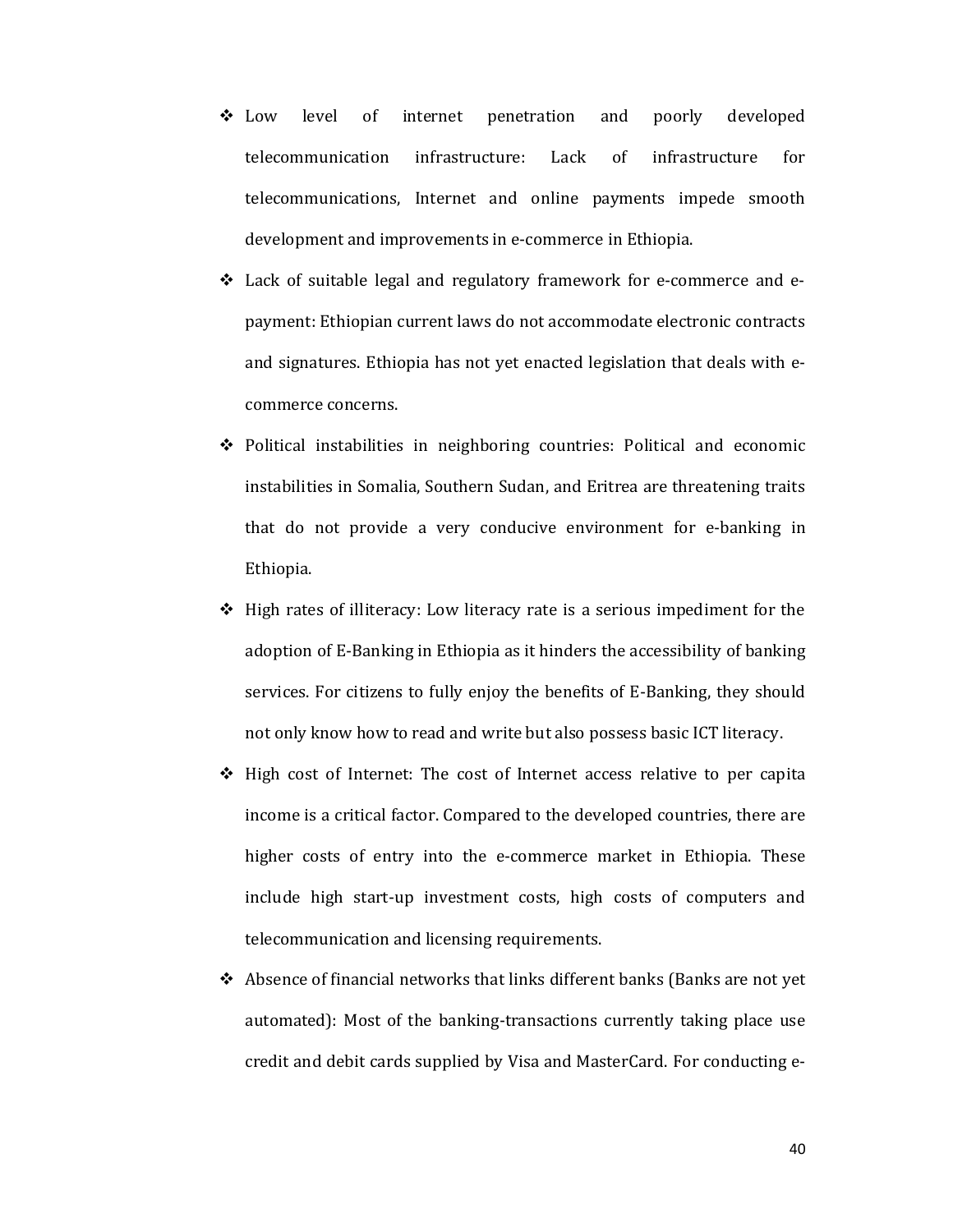banking, the use of credit or debit cards is mandatory thus requiring the need for specialized systems which are not currently available.

 $\div$  Frequent power interruption: Lack of reliable power supply is a key challenge for smoothly running e-banking in Ethiopia.

# **2.8.10 Payment Systems in Ethiopia**

A payment is the transfer of money from one party (such as a person or company) to another. A payment is usually made in exchange for the provision of goods, services or both, or to fulfill a legal obligation. The simplest and oldest form of payment is barter, the exchange of one good or service for another. In the modern world, common means of payment by an individual include money, cheque, debit card, credit card, or bank transfer. Currently cash and checking transfer are the dominant payment system in Ethiopia (Wondwossen &Tsegai, 2005). Currently the usage of credit card in Ethiopia is very low. There is no issuer of local and international credit cards. But there are some business firms (e.g. Hotels, supermarkets, etc) that accept international credit card. This payment system is mainly used by foreigners and Ethiopians residing abroad as they come to Ethiopia and want to get money using their credit card. The Ethiopian airlines currently provide an option for its customers to buy flight tickets online using their credit card (Wondwossen &Tsegai, 2005).

### **Import Trade Mode of Payment**

An Ethiopian importer or exporter who is engaged in import or export business in Ethiopia should know what type of import and export payments in Ethiopia are possible while doing import or export trade in Ethiopia or with Ethiopian businesses. Pursuant to the authority vested in it by Article 39(1) and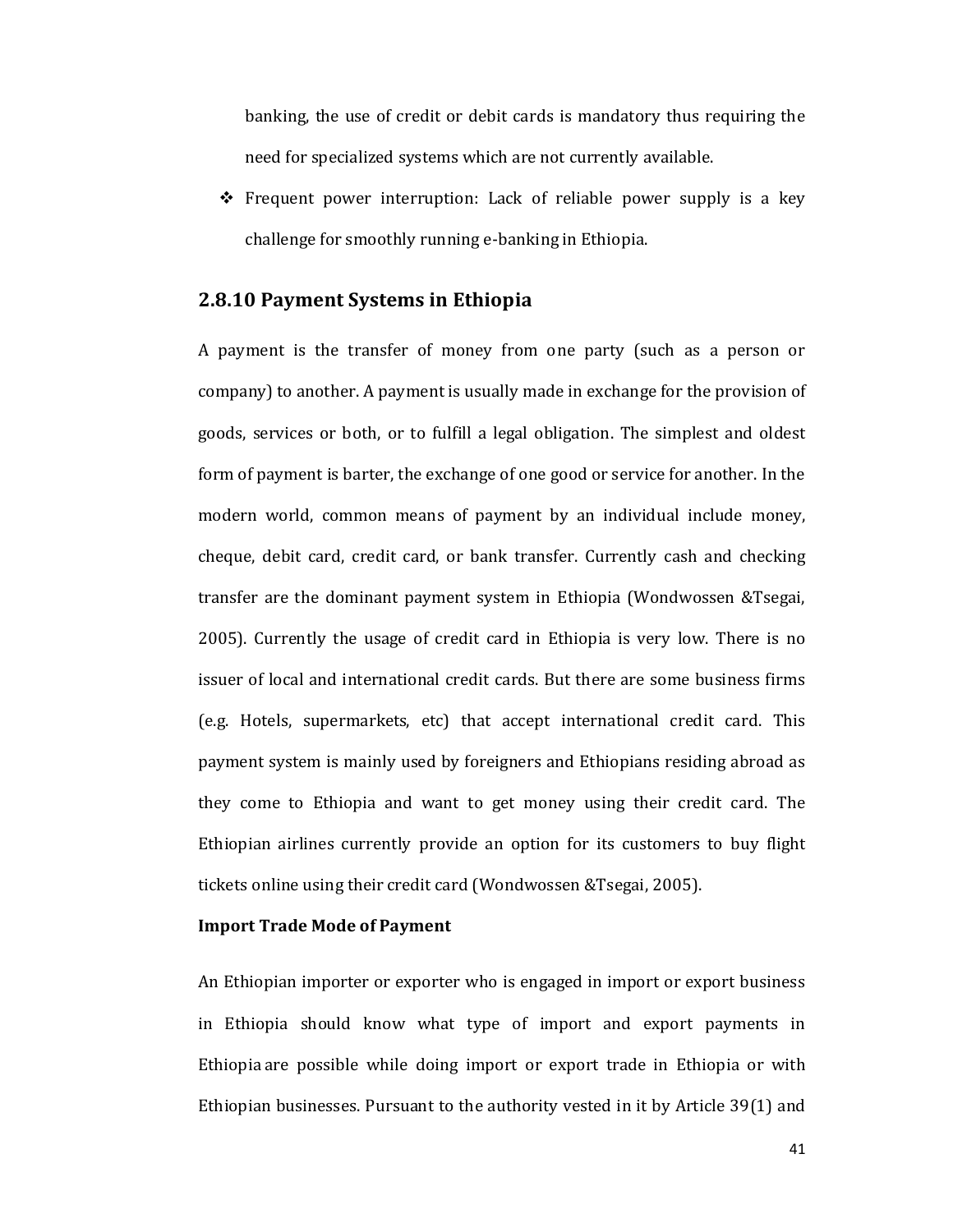(2) of the Monetary and banking Proclamation No. 83/1994, national bank of Ethiopia authorizes commercial banks to handle foreign exchange payment services and incoming payments involving imports and exports. The following section presents the methods of payment used in international import export business. The three methods of payment allowed by the regulation for import activities are listed below (CBE, 2011).

## **Cash against Document (CAD)**

With regard to the use of the CAD, importers have to submit purchase order for prior approval from banks in addition to those documents required for the LC mode. Purchase order presented for prior approval by importers should include, among others, details of the place of cargo discharge. Importers who wish to import goods by effecting Advance Payment are required to submit a letter of undertaking to assure the entry of the goods into the country in addition to the documents required in the case of other modes of payment. The amount that would be approved for advance payment cannot exceed 5,000 dollar.

#### **Import - Letter of Credit**

It is a written undertaking by issuing bank (Ethiopian bank) to be issued, at the request of an applicant (customer of the bank, who is buyer or importer), in favor of a beneficiary (who is seller/supplier/ exporter) to effect payment to the latter against presentation of shipping documents which comply to terms and conditions stipulated in the text of an LC.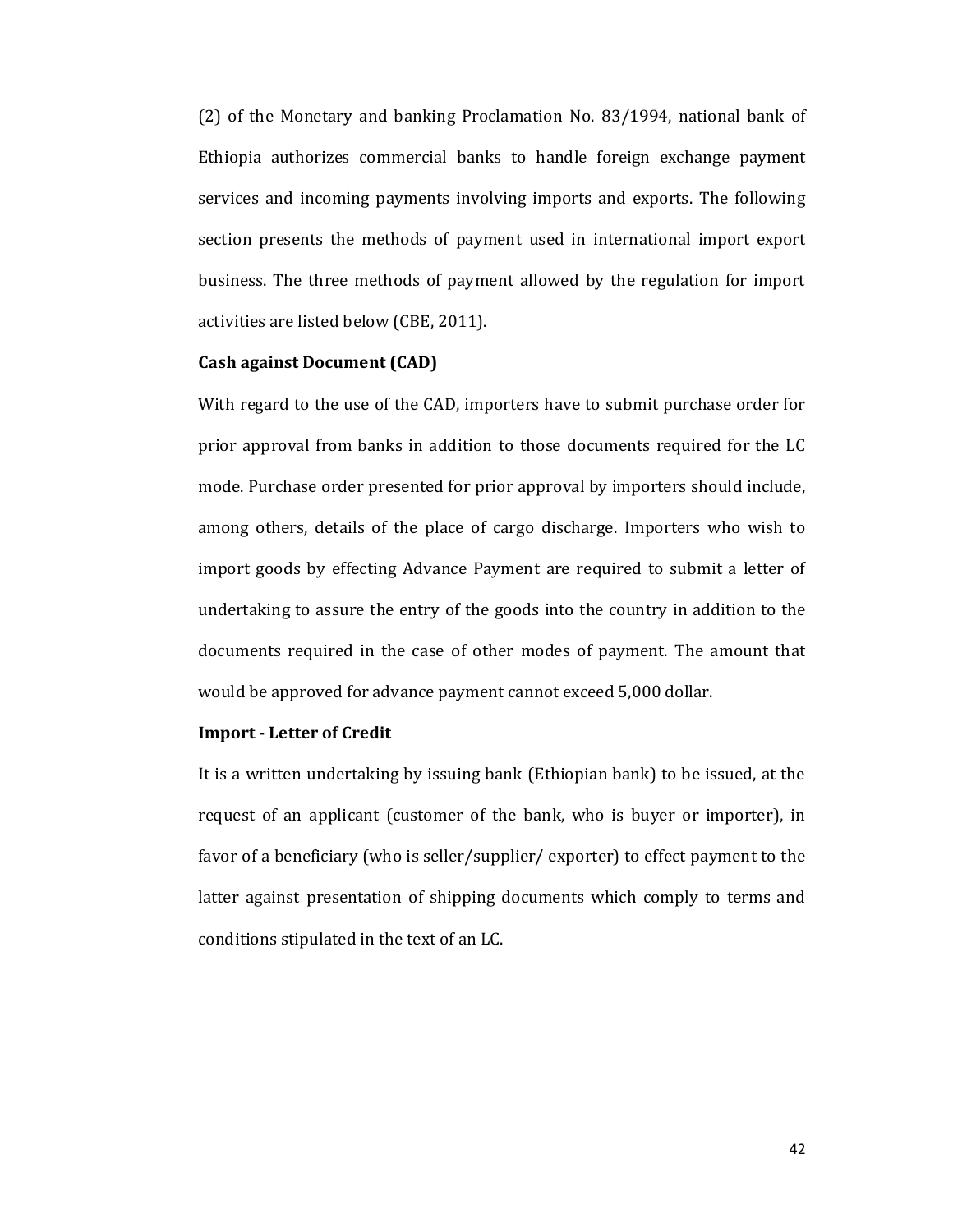| Instrument  | Advantage                | Disadvantage         | <b>Banks role</b> |
|-------------|--------------------------|----------------------|-------------------|
| Letter of   | give assurance that      | shipment value       | give              |
| Credit      | payment will not be      | and opening          | assurance         |
|             | effected for non shipped | charges are high     | to honor          |
|             | item                     |                      | complying         |
|             |                          |                      | documents         |
|             |                          |                      |                   |
| Documentary | late payment             | none                 | Importer          |
| Collection  |                          |                      | Effect            |
|             |                          |                      | payment (         |
|             |                          |                      | as per            |
|             |                          |                      | Importer's        |
|             |                          |                      | request)          |
| Advance     | No advantage             | lack of control over | money             |
| Payment     |                          | the goods, and other | transfer as       |
|             |                          | unforeseen risk      | per the           |
|             |                          |                      | buyer's           |
|             |                          |                      | instruction       |
|             |                          |                      |                   |

Source: (CBE, 2011)

# **Brief summary**

In highly competitive environment nowadays, E-commerce can be considered as an important source of competitive advantage for most of enterprises, especially, globalization coupled with development in Information and Communications Technology (ICT) has resulted in emergence of various new ICT to undertake trading activity. By reviewing the experience of different developing countries, number of benefit and challenges of ecommerce were identified in the literature. Such benefit and challenges also exist in Ethiopia but all may not exist in Ethiopia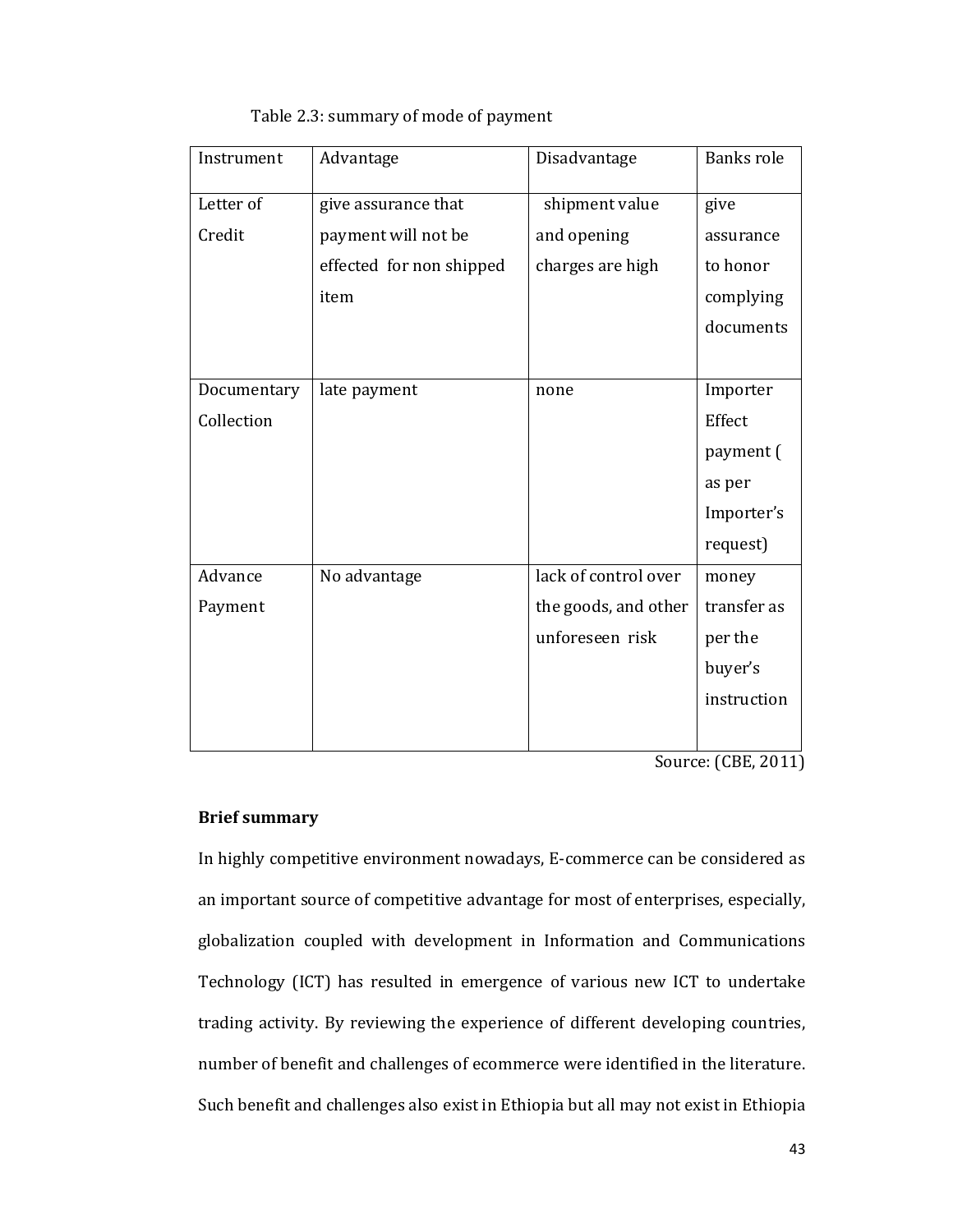because Ethiopia business, E-commerce, socio economic, political and legal environment is not exactly same with other part of the world. Even such specific opportunities and challenges available in Ethiopia before two or three years are different from today's situation. Identifying such specific opportunities and challenges specifically to current Ethiopian business environment gained more and more attention of researcher. Thus, study in this area is necessitated.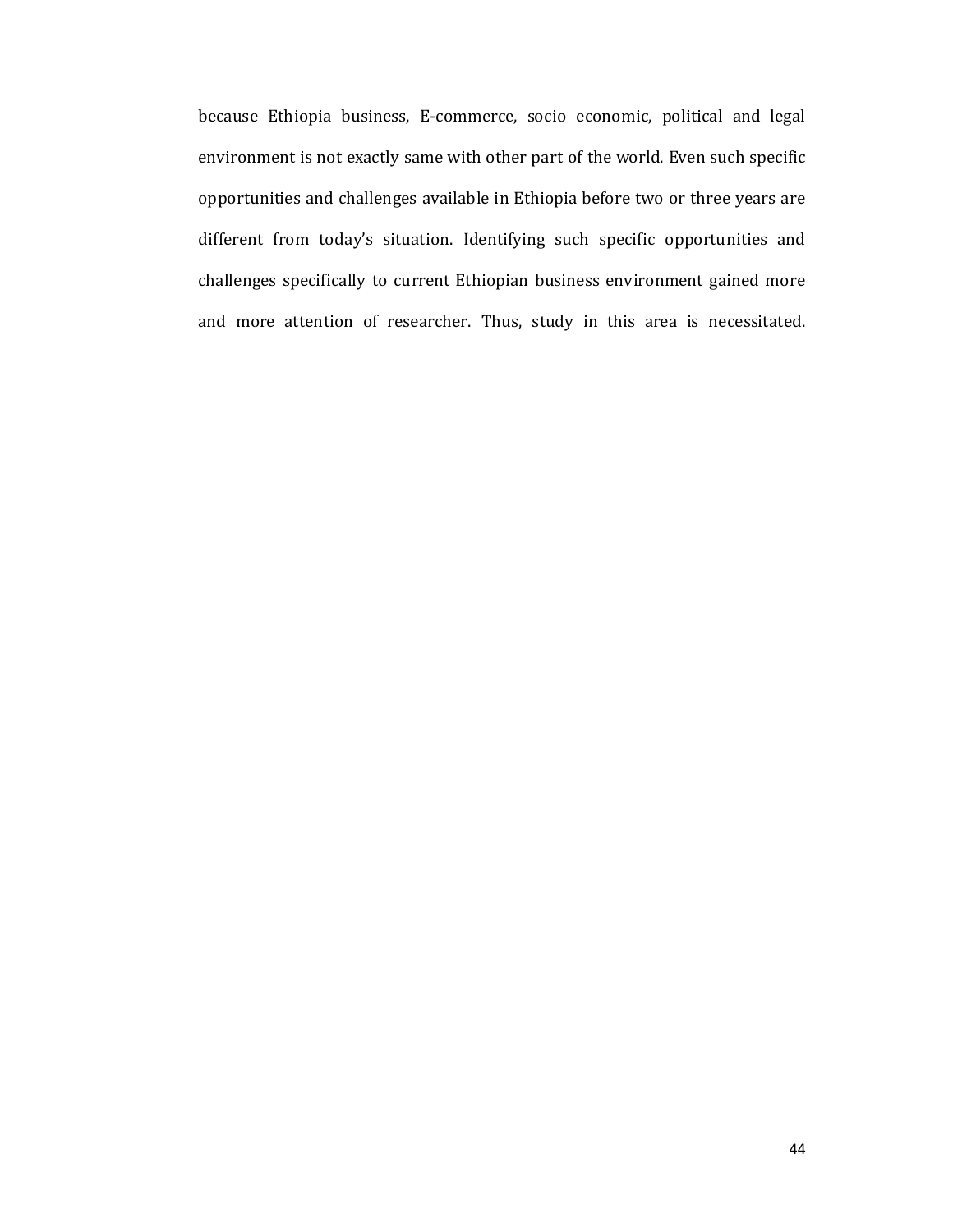# **CHAPTER THREE**

# **RESEARCH DESIGN AND METHODOLOGY**

This section describes the methodology undertaken in relation to justification of the research design, questionnaire design, sampling process and data collection, administration and the intended analysis strategy.

# **3.1. Research design**

A research design, which is a function of the research objectives, is defined as "a set of advance decisions that makes up the master plan specifying the methods and procedures for collecting and analyzing the needed information" (Burns & Bush, 2002, p.120). An appropriate research design is essential as it determines the type of data, data collection technique, the sampling methodology and the budget (Hair et. al., 2003).

In an attempt to assess e-commerce practices, opportunities and challenges of general importers in Addis Ababa, the researcher used descriptive type of research design. Descriptive statistics analysis is used in the interpretation and discussion. Descriptive research is a type of research that is mainly concerned with describing the nature or condition and the degree in detail of the present situation. Creswell (1994) stated that the descriptive method of research is used to gather information about the present or existing condition.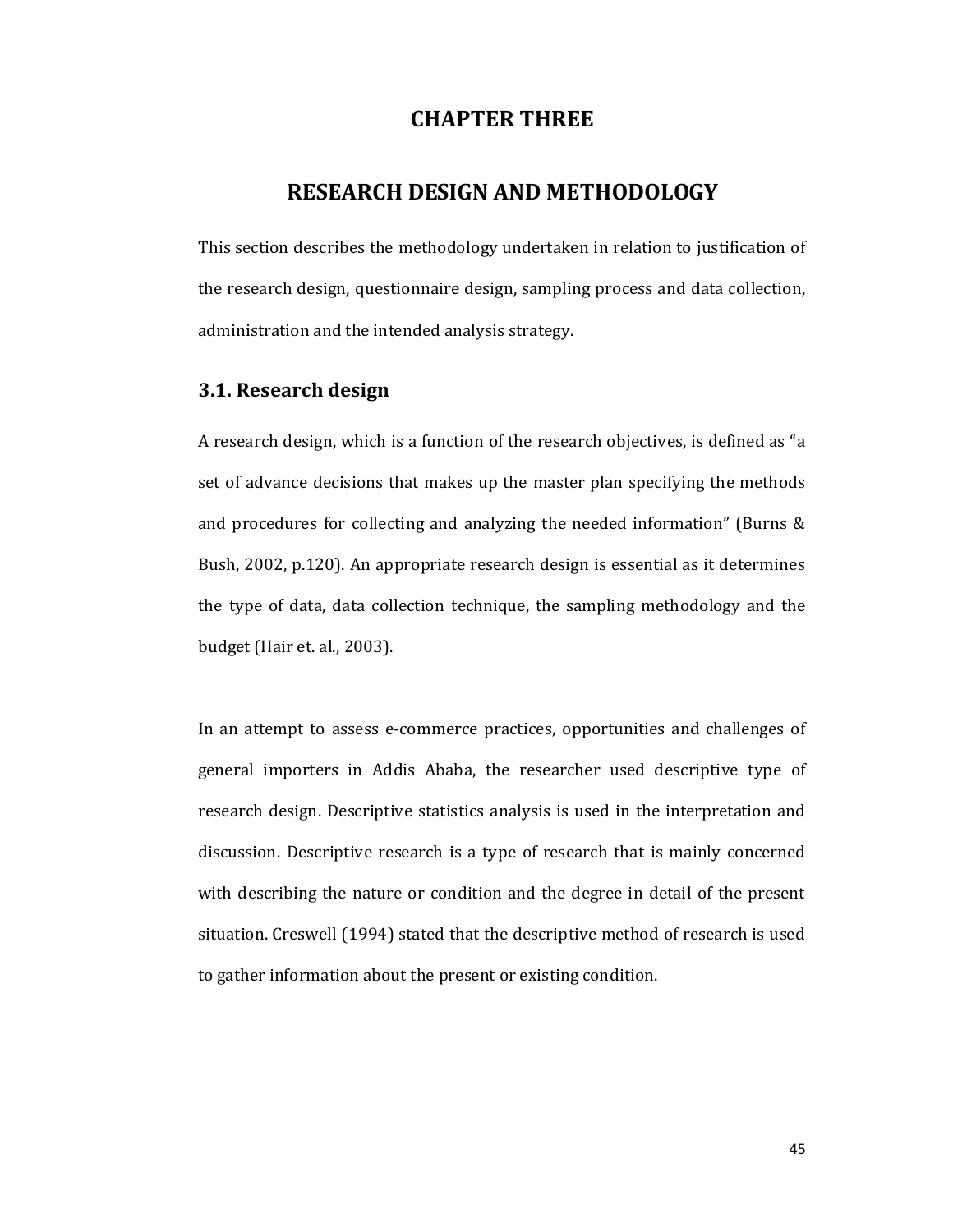#### **3.2. Data measurement**

In addition to other close ended and open ended questions, the questionnaires also included likert scaled questions. So the data measurement for the questions used likert method, a self report techniques for attitude measurement in which respondents were asked to indicate there degree of agreement or disagreement with each of a number of statements (churchil, 1989). In relation to the number of scale points, there is no clear rule indicating an ideal number. However, researchers acknowledge that opinions can be captured best with five to seven point scales (Aaker et al., 2000; Malhotra ,1999). In fact, researchers indicate that a five-point scale is just as good as any other (Malhotra, 1999; Parasuraman, 1991). That is, an increase in scale does not improve the reliability of the ratings (Elmore & Beggs 1975) and may cause confusion to the respondents (Aaker et al., 2000; Hair et al., 2003). Thus, a five-point Likert scale was used in this research, specifically the Response Options are:

1=strongly disagree, 2=disagree, 3= Neutral,4=agree, 5=strongly agree( Level of agreement)

1= Very low,  $2=$  Low,  $3=$  Medium/average,  $4=$  High,  $5=$  Very high 1=Very Poor, 2= Poor, 3= Fair, 4= Good, 5= very good (Level of Quality**)**

# **3.3. Target population and sampling technique**

To undertake this research the sampling process included several activities: define the population, establish the sampling frame, specify the sampling method, determine the sample size and select the sample.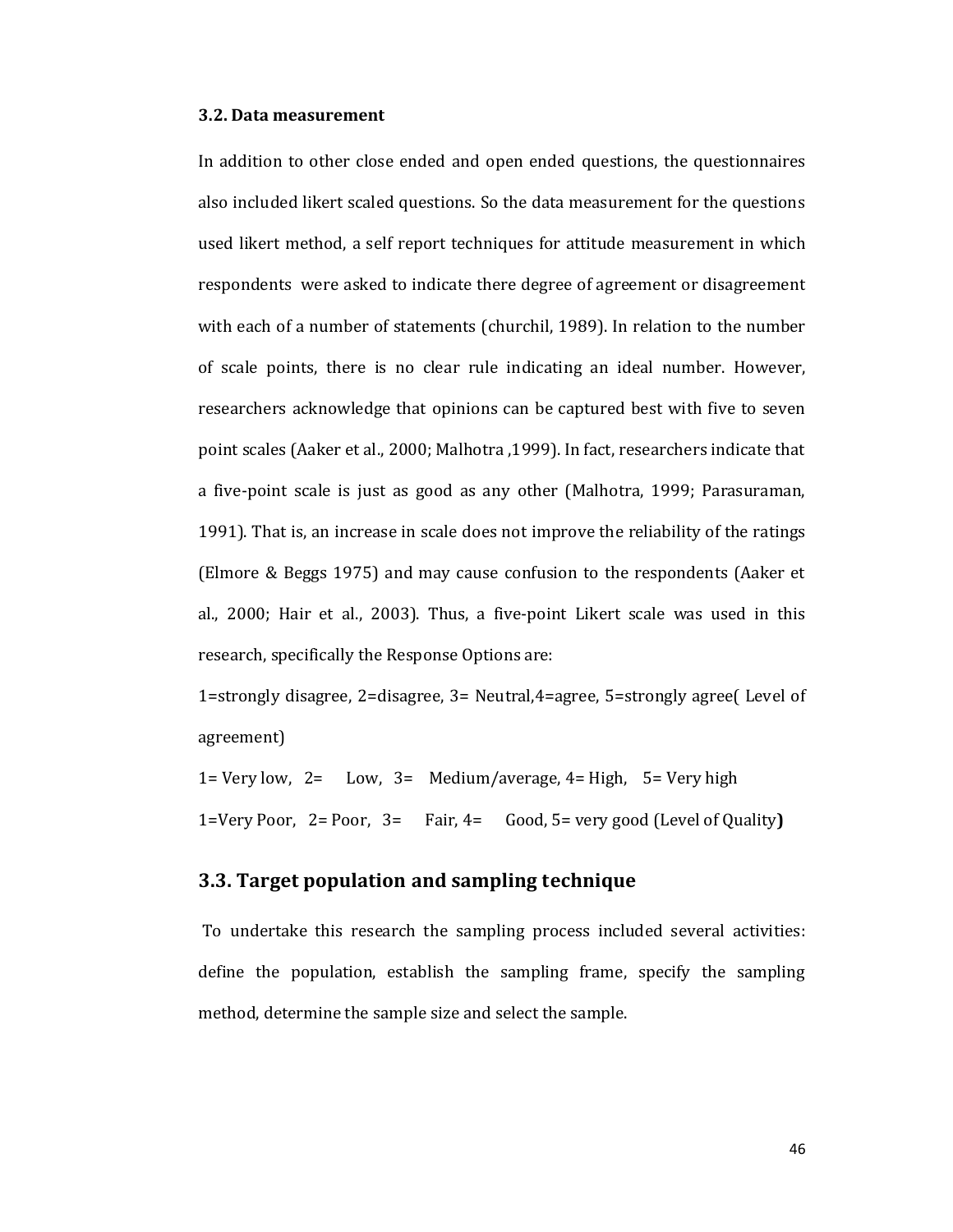**Population:** The population for this study was defined as companies who involve on importing general imports in Ethiopia at the time of the survey was conducted. Therefore target populations of this research were all 748 general importers that are found in all sub cities, Addis Ababa. For this study, lists of general importer in each sub cities were got from ministry of trade and industry data base as a readily available list of population elements (ministry of trade and industry data base, 2011).

**Sampling frame:** To establish the sample frame, a list of general imports was obtained from ministry of trade and industry of the ten sub cities, from Akaki Kality sub city, Kolfe, Gulele, Lideta, Nefas Silik , Arada, Yeka, Adis, and Bole , Kirkos sub city.

**Sampling method**: two stage sampling was used to undertake this research. In the first stage the researcher select three sub cities in which samples were taken and then select the required sample size from each sub cities in stage two. This method of sampling often is more convenient when the population is much dispersed. It is more manageable because of time, expense, and convenience. First, Judgmental sampling is used to select the three sub cities that are considered for the study. Accordingly, those sub cities which has the highest number of general importer were first considered and selected. There by kirkos (has total of 131 general importers), Bole (has total of 126 general importers, Addis sub city (94 general importers) were selected during first stage for further investigation. This three sub city account 46% of total general importers found in Addis Ababa.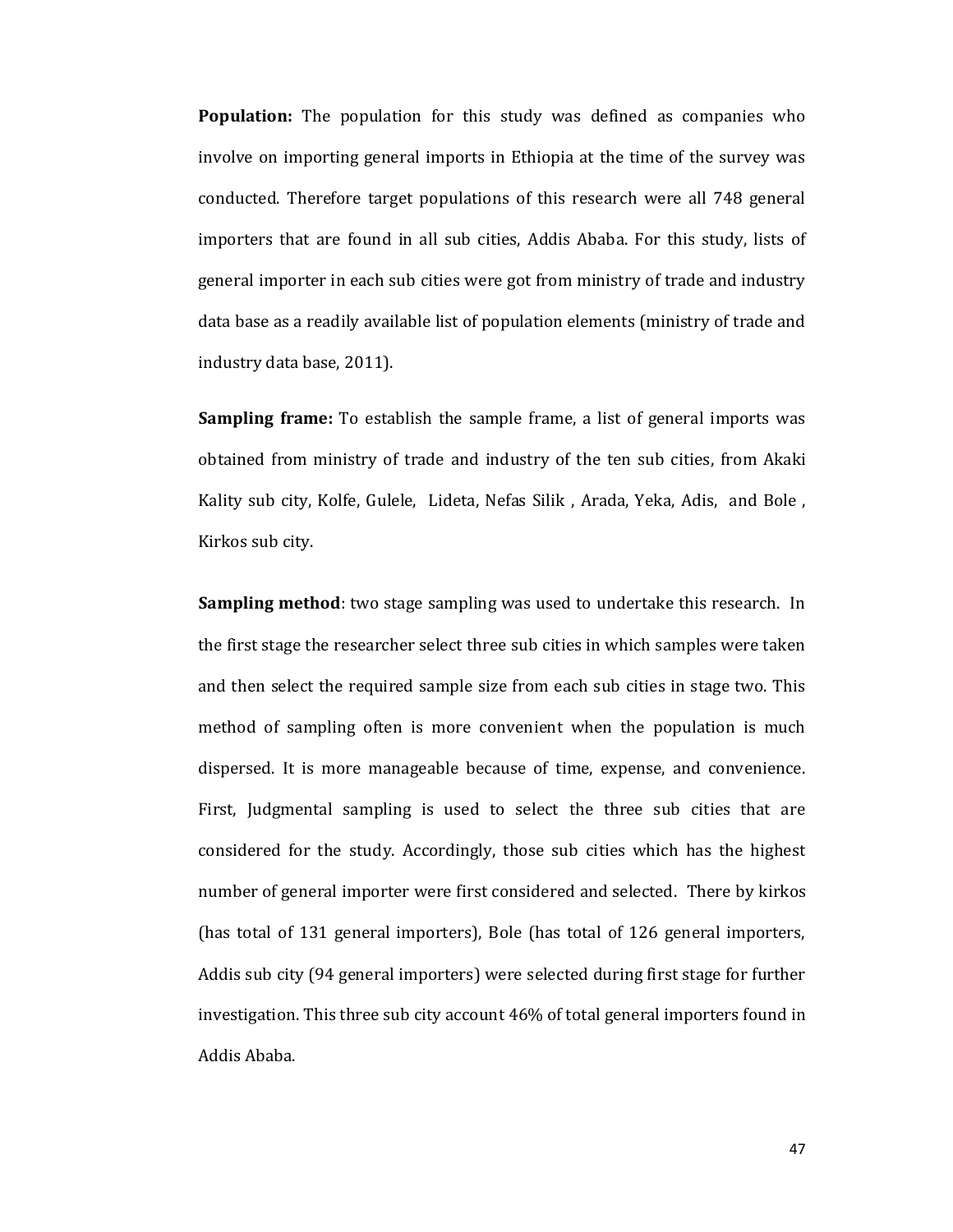Then for purposes of administering questionnaires, the researcher specifically selects sufficient number of sample general importers from these sub cities. To do this the researcher went to the above sub cities major trading centers and distributed the questionnaires to the general importers who are available and meet at the time when the researcher went to their business area during work hour . In order to get this areal much dispersed sample and in order to save time and cost, those respondents (managers) who are not available when researcher distributed the questionnaires were not considered. So the sampling was based on their availability and questionnaires were distributed until the required number of sample was reached for those who are willing to complete the questionnaire.

Finally, E-commerce is a strategic issue which should be handled by top management of an organization, thus the questionnaire purposely administered to the top managers of the organization.

**Sample size and selection:** sample size is a process of selecting a sufficient portion of the population for the purposes of generalizing the findings. The aim of using sampling method according to is to adequately manipulate the large number and reduce the cost of producing the questionnaire to the entire population. This research use the formula for estimating the sample size provided by Yaro Yamane (1969) which was cited in Obasi and Ekwueme (2011).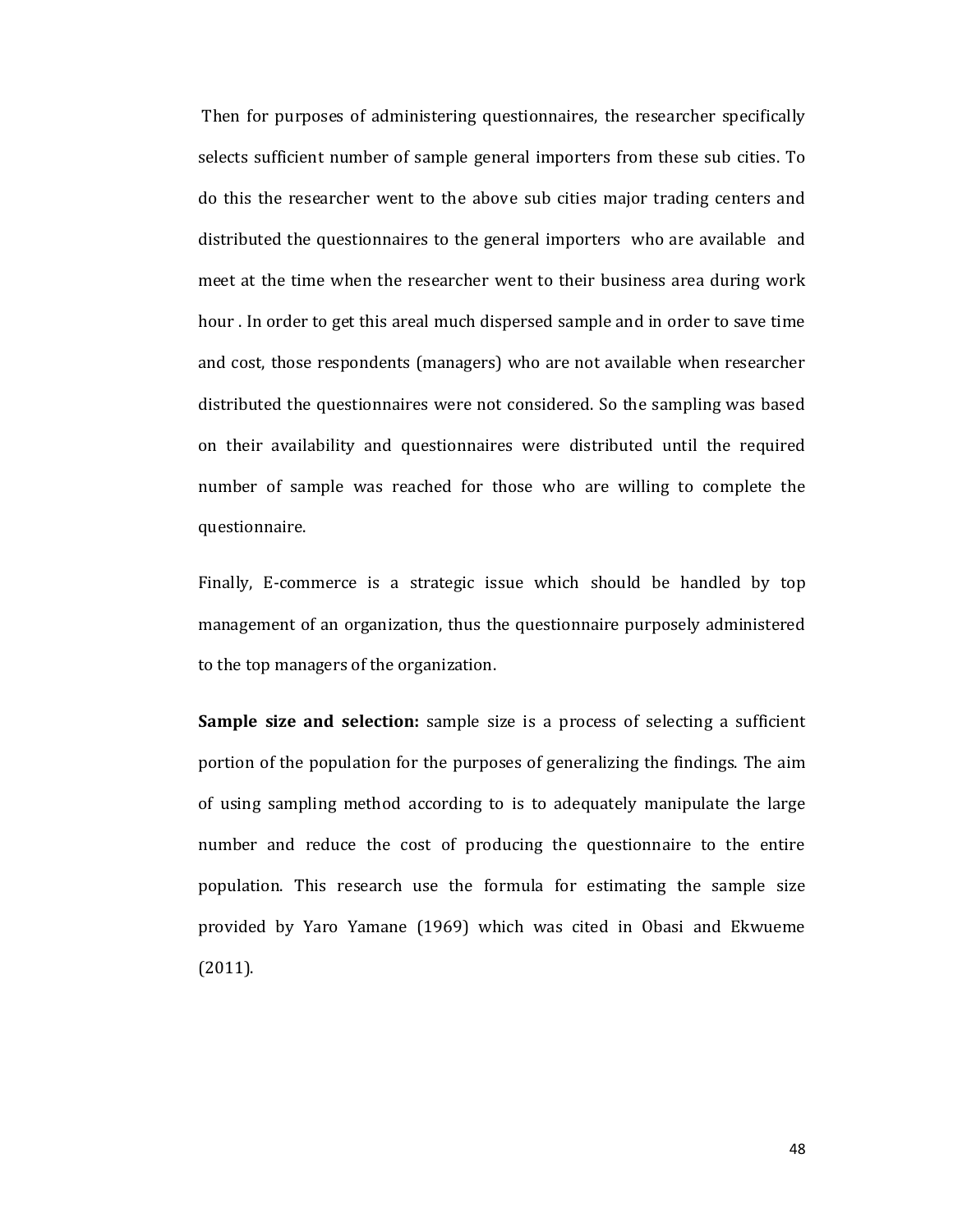$$
n = \frac{N}{1 + M(e)^2}
$$

Where  $n =$  sample size  $N =$  population  $1 =$  constant  $e =$  error estimate (0.05%) at 95% confidence interval.

Out of 748 importers the researcher had selected total of 258 general importers from the above chosen sub cities to be included as a sample.

# **3.4. Method of data collection, Data gathering instrument and data sources**

In order to conduct this research basically primary were collected on a number of companies involved in general imports category. In addition secondary data were used in support of primary data.

## **A. Survey questionnaires**

-

Questionnaires are appropriate for gathering the views of a large number of people about a Particular phenomenon (Stroh, 2000). Questionnaires were used to gain general picture of ecommerce practices, opportunities and challenges.

In order to gather pertinent information with respect e-commerce opportunities and challenges that face general importers, the questionnaires were distributed to 258 top level management of respective organizations which are included in

|   |              | 748               | 748<br>$=$ | 748 |  |
|---|--------------|-------------------|------------|-----|--|
|   | $n = N$      | $1 + (748) 0.052$ | $1 + 1.9$  | 2.9 |  |
| 1 | $1 + N(e)^2$ | $n = 258$         |            |     |  |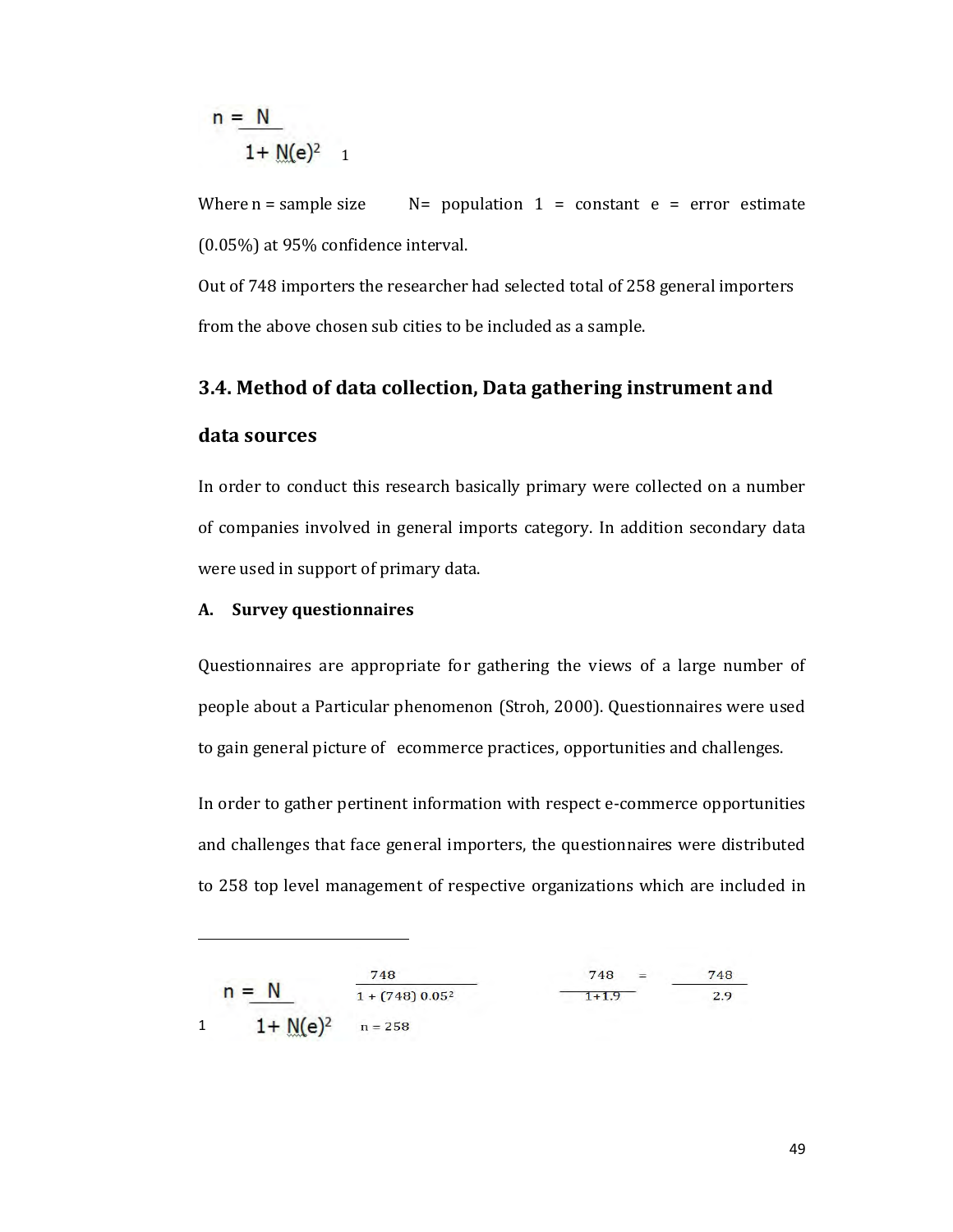the sample. To achieve the aim of this research, twenty two questions were designed and administered to managers of the company in two parts. The first part of questionnaire was used to collect demographic data such as gender, age, level of education and experience. The second part of the questionnaire was designed with the purpose of collecting data about e-commerce practices , opportunities and challenges of general importers in Addis Ababa (as shown in Appendix A below). In order to ensure the comprehensiveness of data, these questionnaires consist of open ended and close ended statements, some of which are statements evaluated on a 1-5 Likert scale. Closed questions obtain responses by selecting from a given set of options such as yes or no, agree or disagree, or by checking preferred answers . Open ended part of the questionnaire consists of questions where the respondents were asked to describe the answers on the space provided for additional explanation and comments.

#### **Questionnaire designing**

Questionnaires were designed after reading a number of literatures extensively. Some of them are adapted from prior studies and previously designed questioners but with certain modification to feet with Ethiopian context and the objective of the research. For instance likert scale survey about Barriers of using e-commerce technology adapted from*(* Zou and Seo, 2006; Kapurubandara , 2009; Kapurubandara ,and Lawson , 2007), likert scale survey about benefits of using e-commerce technology adapted from Dube et al*. (2010*) and Ali et al. (2003).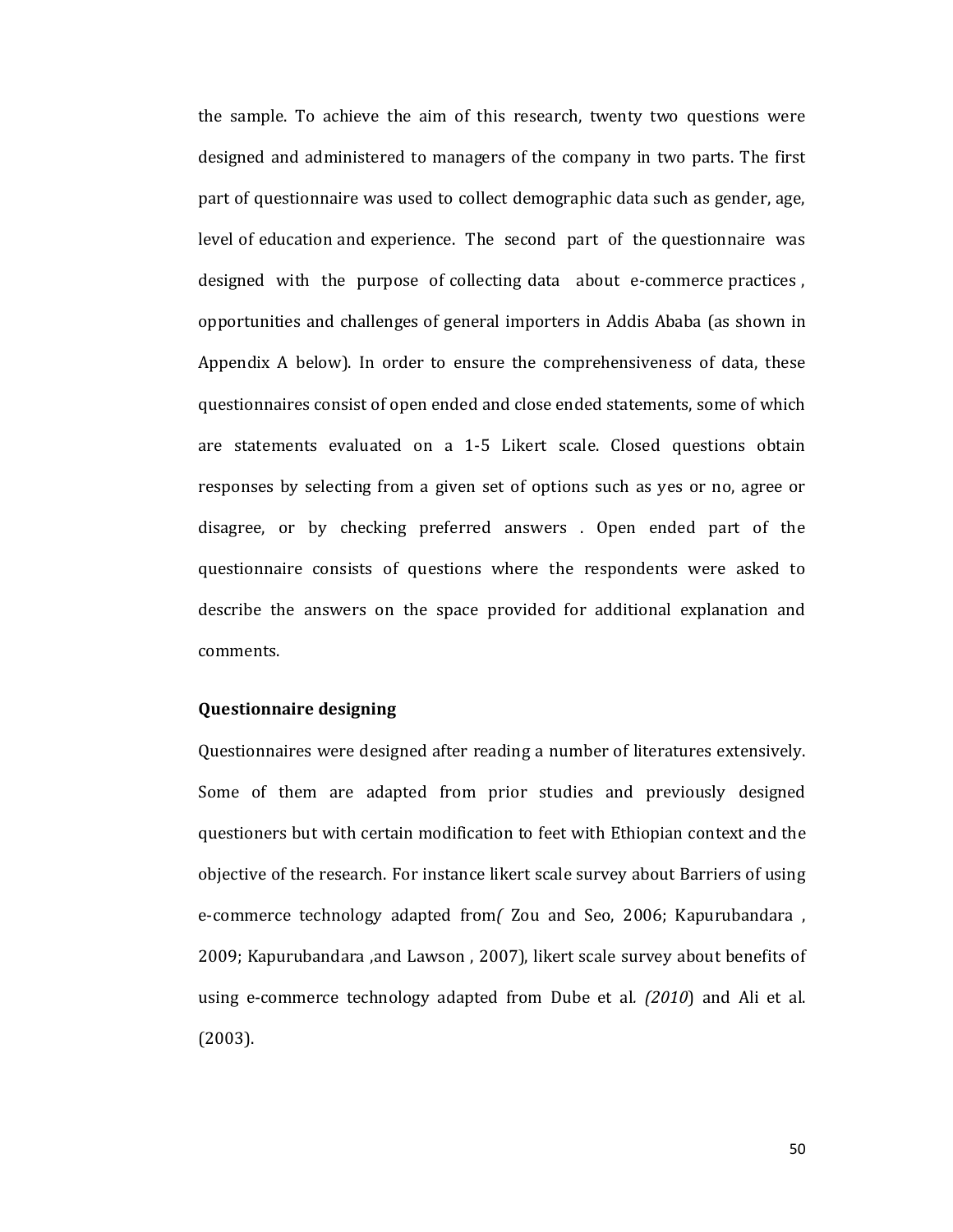#### **B. Document analysis**

Documentary analysis was also conducted to obtain broad, in-depth and specific information, from secondary data mainly about Ethiopian current ecommerce practices. To this end, various statistical reports, published and unpublished materials were examined. This provided a broader view and a deeper understanding of the research Problem and findings. However, due to a problem to access up-to-date data for some of the indicators, from ITU's World telecommunication indicators database, information during 2011/12 is not updated; the analysis is restricted to the available parameters.

# **3.5. Data analysis and presentation**

Data analysis involves selecting the appropriate data analysis strategy, coding the responses and screening the data.

#### **Data screening**

Data collected under the above stated methods have been used for analysis and further interpretation of the survey. It has considered verification (for completeness), editing, grouping and classification of raw data.

#### **Data analysis strategy**

Selecting the appropriate statistical analysis technique is very important to achieve the intended objectives of this research. To do this, research elements, namely the research problem, objectives, characteristics of data and the underlying properties of the statistical techniques are considered (Malhotra 1999). After completion of data collection , in order to meet the objectives stated in the above section, , descriptive method of data analysis used by the researchers. Descriptive analysis refers to the transformation of raw data into a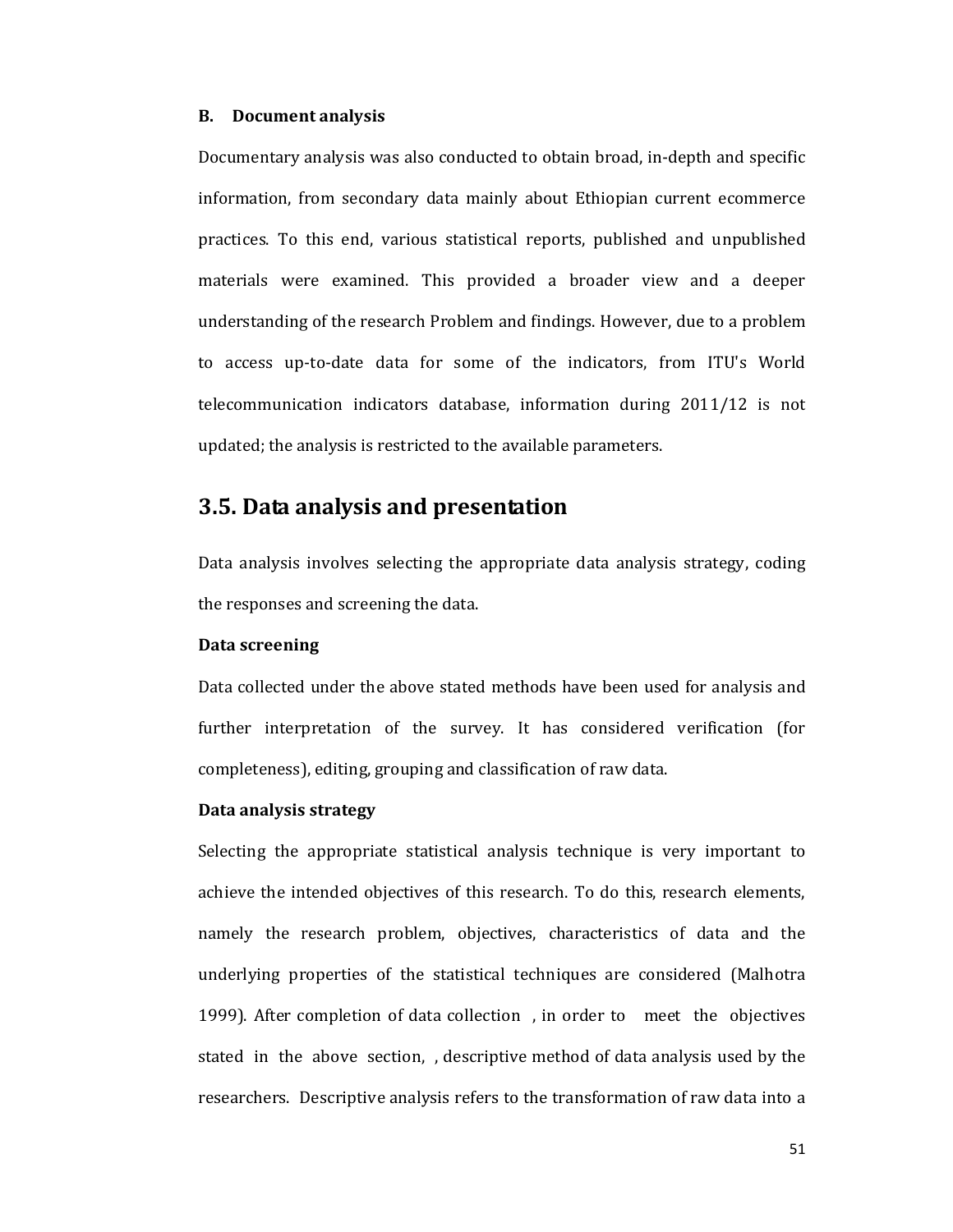form that would provide information to describe a set of factors in a situation that will make them easy to understand and interpret (Sekaran 2000). Detailed Explanation and interpretation of the collected data was made by presenting the data in the form of tables, frequency distribution, percentage and other suitable Forms of data presentation with the help of Microsoft Excel software packages.

 A likert scale of 5 has been used where 1 is used as a lowest value and is assigned to the lowest or worst option were as 5 is the highest value, assigned to highest or the best option . To make easy the interpretation, the following values are assigned to each scale, which was used to interpret the total responses of all the respondents for likert scaled survey question by computing the weighted mean:

| Range          | interpretati | Range          | interpretat | Range         | interpre |
|----------------|--------------|----------------|-------------|---------------|----------|
|                | on           |                | ion         |               | tation   |
| 1.49 or less   | strongly     | 1.49 or less   | Very low    | 1.49 or       | Very     |
|                | disagree     |                |             | less          | Poor     |
| $1.50 - 2.49$  | disagree     | 1.50-2.49      | Low         | $1.50 - 2.49$ | Poor     |
| $2.5 - 3.49$   | Neutral      | $2.50 - 3.49$  | average     | $2.50 - 3.49$ | Fair     |
| $3.50 - 4.49$  | agree        | $3.50 - 4.49$  | High        | $3.50 - 4.49$ | Good     |
| 4.5 or greater | strongly     | 4.5 or greater | Very high   | $4.5$ or      | very     |
|                | agree        |                |             | greater       | good     |

**Response rate**: two hundred fifty eight (258) questionnaires were distributed and two hundred three (203) questionnaires were returned with full information. These two hundred three respondents constituted the units used for analysis. The response rate was approximately 79 % of the total questionnaires distributed.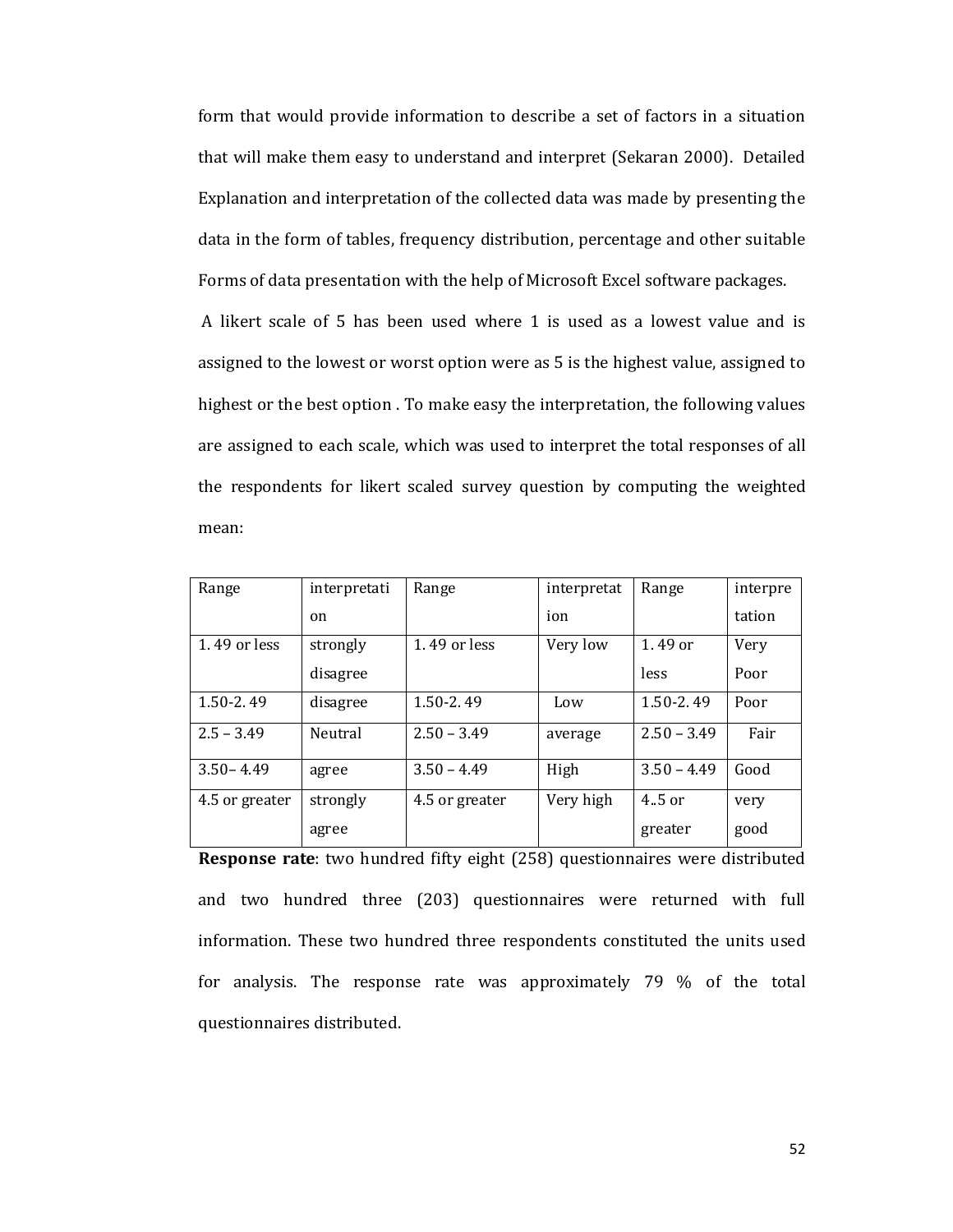# **CHAPTER FOUR**

# **PRESENTATION, INTERPRETATION AND ANALYSIS OF DATA**

This chapter deals with the presentation, interpretation and analysis of data gathered from both primary and secondary sources. The chapter has three sections. The first section of the chapter focuses on presenting information about e-commerce in Ethiopia which obtained from secondary sources. The second section presents demographic characteristics of the respondents. The third section of the chapter presents major findings related e-commerce practices, opportunities and challenges of general importers in Addis Ababa. Out of 258 questionnaires distributed to top level manger of the organization 203 (79%) questionnaires were returned with full information. So the analysis was based on this 203 respondents' response.

### **4.1. E-commerce in Ethiopia**

Ethiopia still has a highly regulated telecommunications infrastructure. There is only one ISP (state-controlled) and demand for Internet services far outstrips supply (there are approximately 2,000 subscribers with a waiting list of a further 2000. Although the ETC has promised to provide such services, they seem unable to do so, or are slow to meet the demands of the community. One positive aspect of telecommunications in Ethiopia is that the cost of local telephone calls seems cheaper relative to other LDCs (UNCTAD, 2001).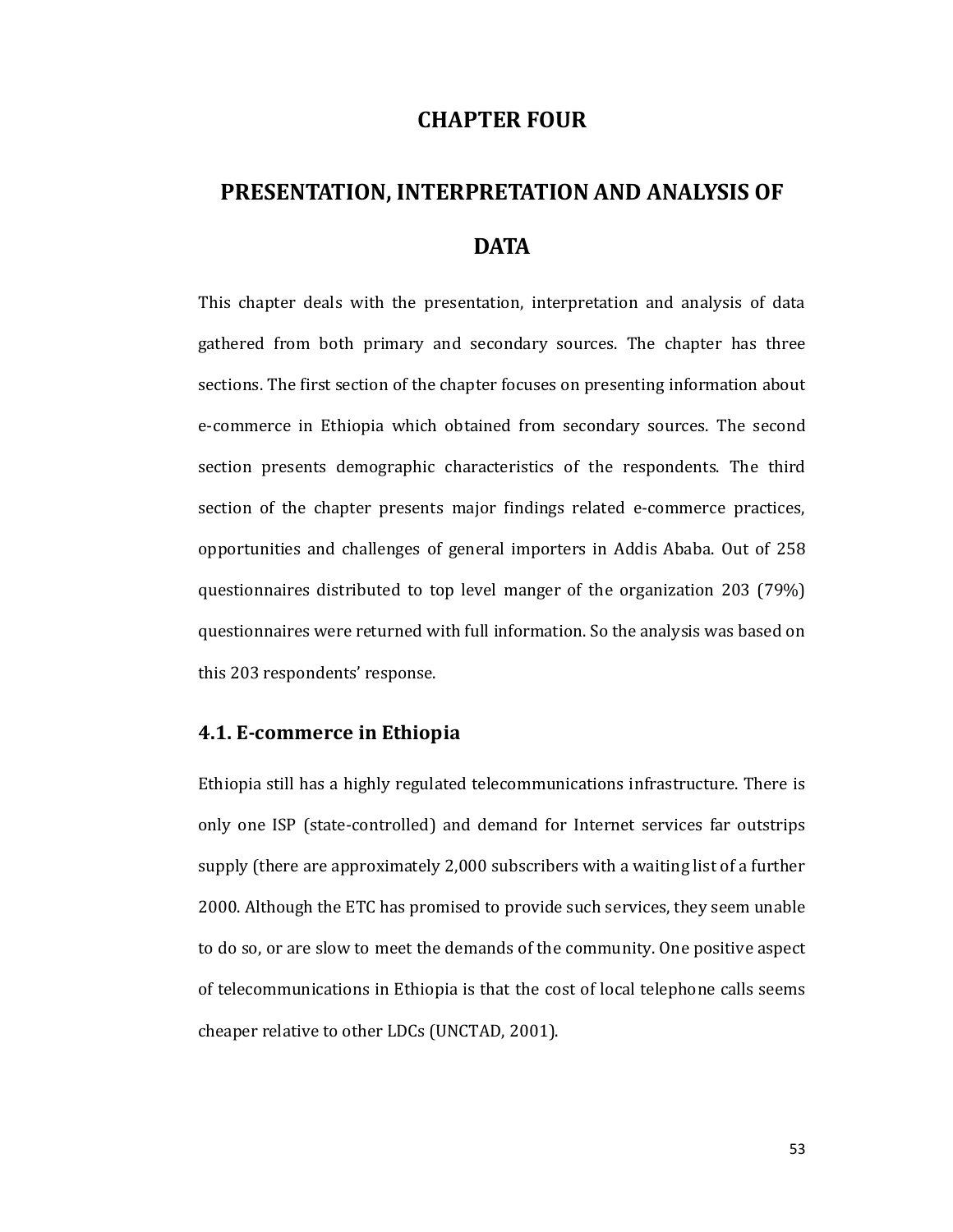According to UNCTAD (2001) development report, Ethiopia, probably more so than any other African LDC, has a large and affluent diaspora. Many Ethiopian entrepreneurs are based outside the country, selling various unique Ethiopiancontent products online. Foreign-based Ethiopian websites market Ethiopian art, music, designs, geez Font software etc. Despite regulatory and infrastructure problems, there are a few Ethiopian companies identified as e-commerce operations. A poor banking infrastructure, the absence of credit cards and stringent exchange control regulations are significant barriers to development and the growth of e-commerce.

There is Low quality of Internet access (in terms of number, reliability, capacity, cost and range of services of Internet Service Providers. prohibitions, long waiting lists, low bandwidth. It seems to be the cost of internet is small relative to other neighboring states but it is expensive relative to per capita income of majority of the population. For instance 30 hours of Internet usage costs about 15% of the average salary of a high school teacher (UNCTAD, 2001).

According to this report, there is no policy framework or specific regulations in place that deal with e-commerce. But these problem solved very recently, when Ethiopia draft e-commerce law on February 2012.There are a few initiatives by the private sector and donor community to promote e-commerce. The Addis Ababa chamber of commerce has taken an interest in e-commerce and has organized a few workshops to highlight the benefits of e-commerce for business and to encourage government to liberalize this sector.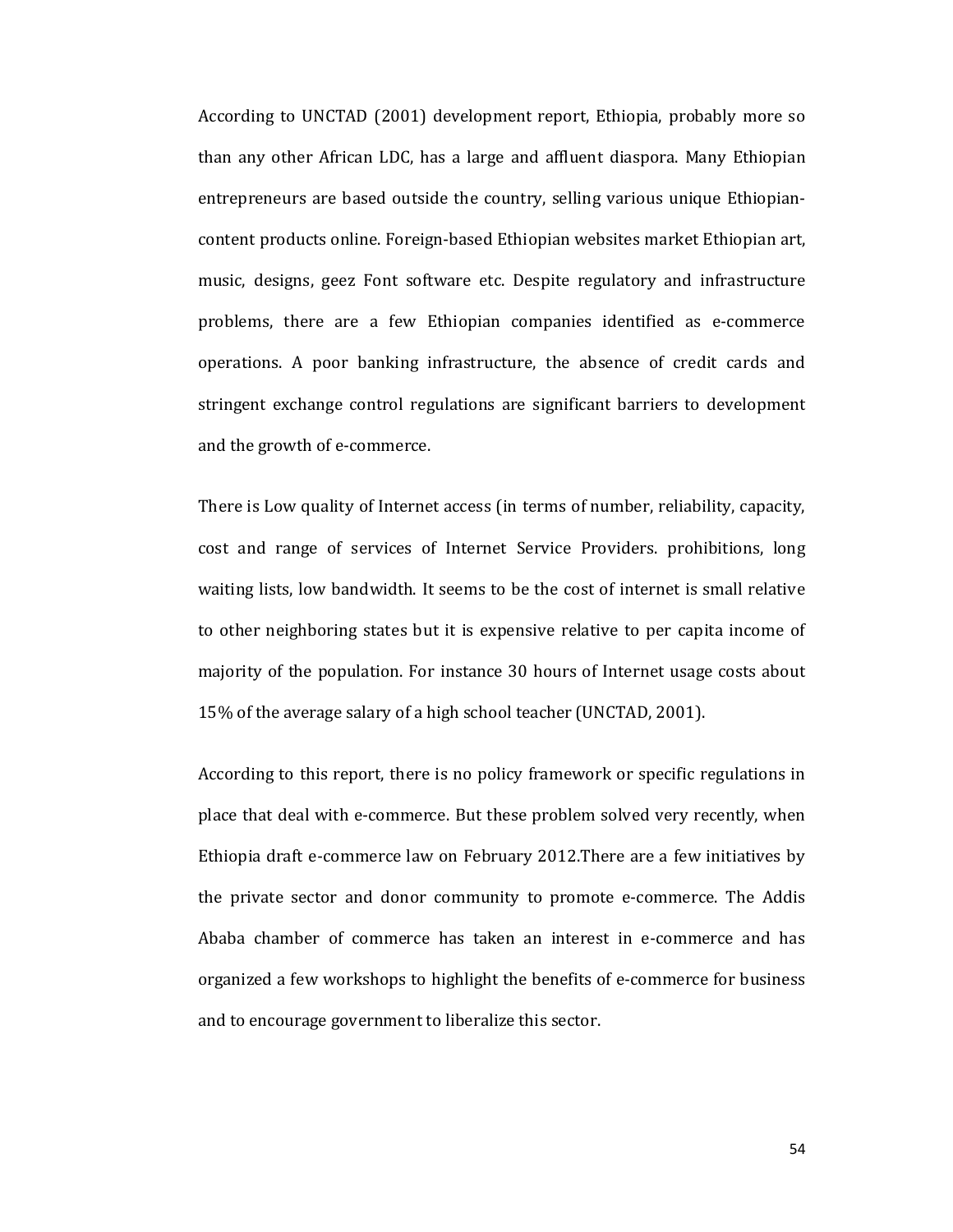#### **E-commerce site in Ethiopia**

#### **ebirana.com**

The first ecommerce website, ebirana.com inaugurated Addis Ababa, Jan, 2011. E-books of different categories are available for sale. Articles are also available for reading. To buy e-books, search for the books of individuals' interest, add them to cart, and checkout. The buyer can pay using Dashen Bank ModBirr or in person. After the company receives the money, send back an email containing the download id and link (ebirana.com).

### **Ethiogift**

EthioGift is a gift giving service in Addis Ababa during multiple occasion including anniversaries, wedding, New Year, cultural holidays and much more. Its main objective is to rebuild the family ties among families separated by the expatriation of millions of Ethiopians all around the world due to war and other economical problems. It also wishes to introduce E-commerce in Ethiopia where the ITC infrastructure is still minimal. As of today, ethiogift is the only successful E-commerce initiative in one of the poorest countries of the globe, Ethiopia. It is a service that receives gift orders from Ethiopians all over the world, through the Internet and delivers the gift to their families in Ethiopia within 24 hours **(**UNCTAD, 2001; http://www.ethiogift.com**).**

The gifts range from sheep, cakes, liquor, flowers and chocolates on a commission basis, all of which are typical gifts given on certain holidays and birthdays. For example, during Easter Ethiopians living abroad order sheep to be delivered to their relatives in Ethiopia. The goats are purchased over the Internet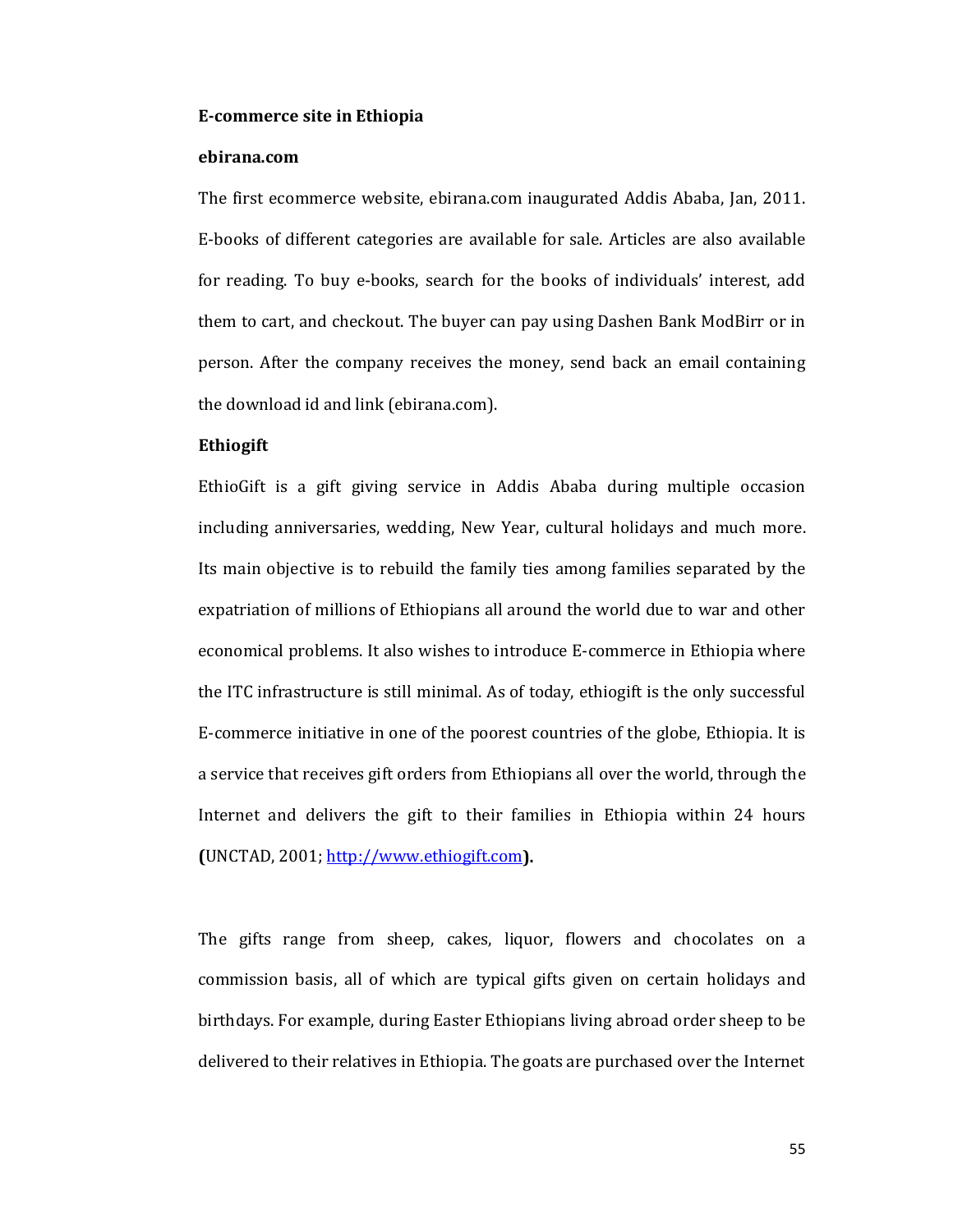via an Internet domain registered in the US and paid by credit card, but the goats themselves are sourced in Ethiopia and delivered to the family in Addis.

Most Potential business opportunities for this site is, there is an Ethiopian Diaspora of around one million people living mainly in Europe and the United States. This Diaspora is possibly the wealthiest of the African diasporas (UNCTAD, 2001).

Ethiogift basically face the following obstacles:

- $\div$  Poor local banking infrastructure has obliged ethiogift to bank in the United States.
- $\cdot$  Knowledge of laws in other countries; the company had to be established in the United States in order to open a bank account. The consequence of this is that Ethiogift is subject to United States tax laws.
- $\div$  The banking system is not up to speed yet: there is limited privatization and the Commercial Bank of Ethiopia still controls lion share of the banking market.
- $\div$  Customs procedures are difficult. With regard to exchange controls, anything over \$30 must be approved by the National Bank of Ethiopia, which takes at least half a day.
- $\div$  Sending five items to five separate buyers needs five separate customs clearances and exchange controls. In-house procedures take an hour or two to respond to an online order received correctly, which then takes two days to leave the country.
- $\div$  Credit cards are not allowed by enterprises. The company works with a credit card clearing company in the United States; this is not legal but it has no choice (UNCTAD, 2001).

56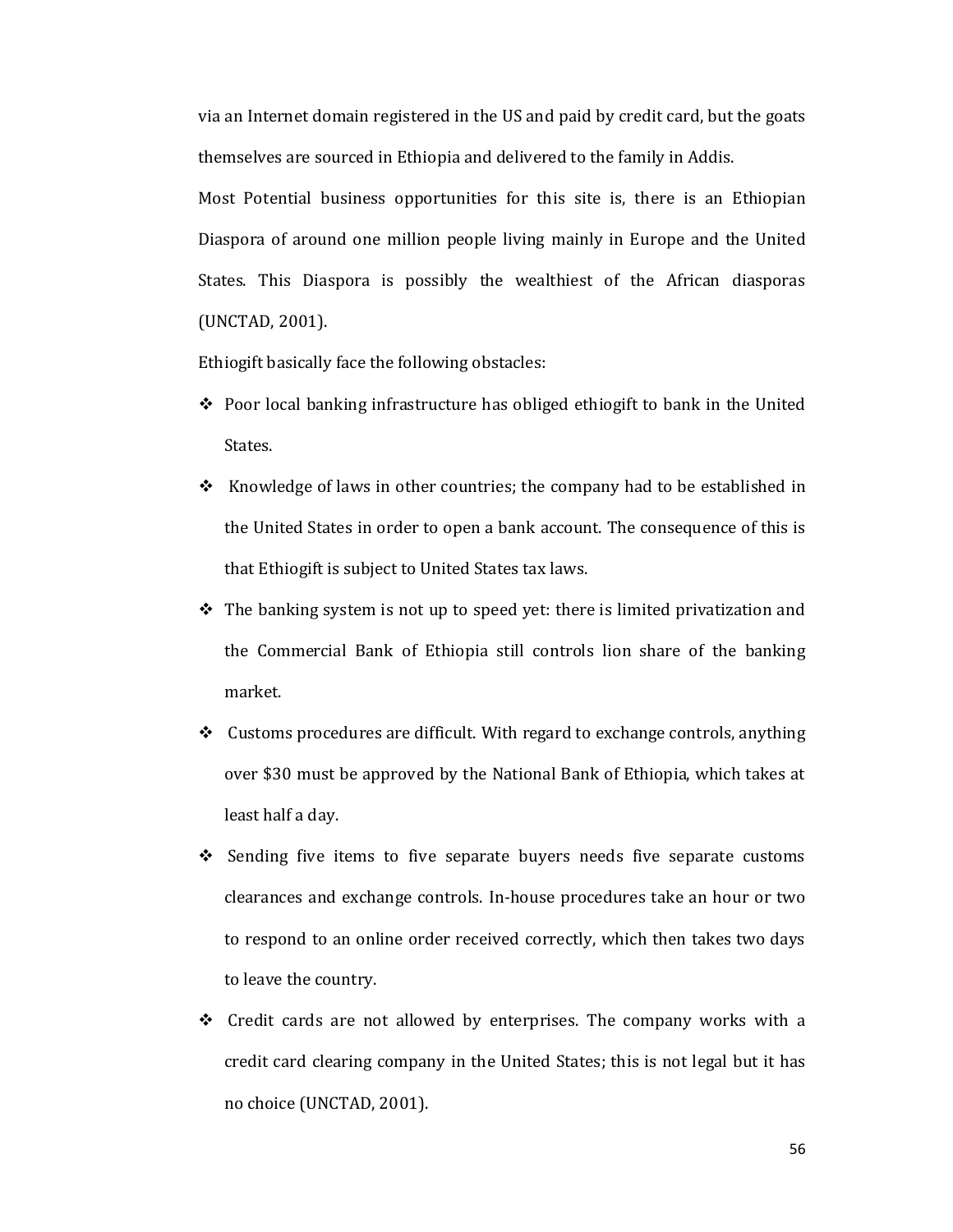#### **Genuine Leather**

Also in Ethiopia, Genuine Leather Craft advertises its products on the Web, receives orders and dispatches leather garments throughout the world via regular courier services, promising delivery within ten days (Africa Recovery, 2001).UNCTAD (2001) e-commerce and development report point out the following Obstacles that face genuine leather.

- Not easy to get service on time from outsourced web maintenance. Urgent changes cannot be made.
- Customs procedures are difficult. With regard to exchange controls, anything over \$30 must be approved by the National Bank of Ethiopia, which takes at least half a day.
- $\div$  Sending five items to five separate buyers needs five separate customs clearances and exchange controls. In house procedures take an hour or two to respond to an online order received correctly, which then takes two days to leave the country. Also costly in terms of time and actual disbursement.
- $\div$  Credit cards are not allowed by enterprises. The company works with a credit card clearing company in the United States; this is not legal but it has no choice.

#### **Ethiopia e-commerce law**

Although the country has an unskilled labor force and limited access to technology, by considering multiple benefits of e-commerce and the challenges associated with the absence of a regulatory framework, Ethiopia drafts ecommerce law on February 2012.The Ministry of Communication and Information Technology of Ethiopia and the United Nation Economic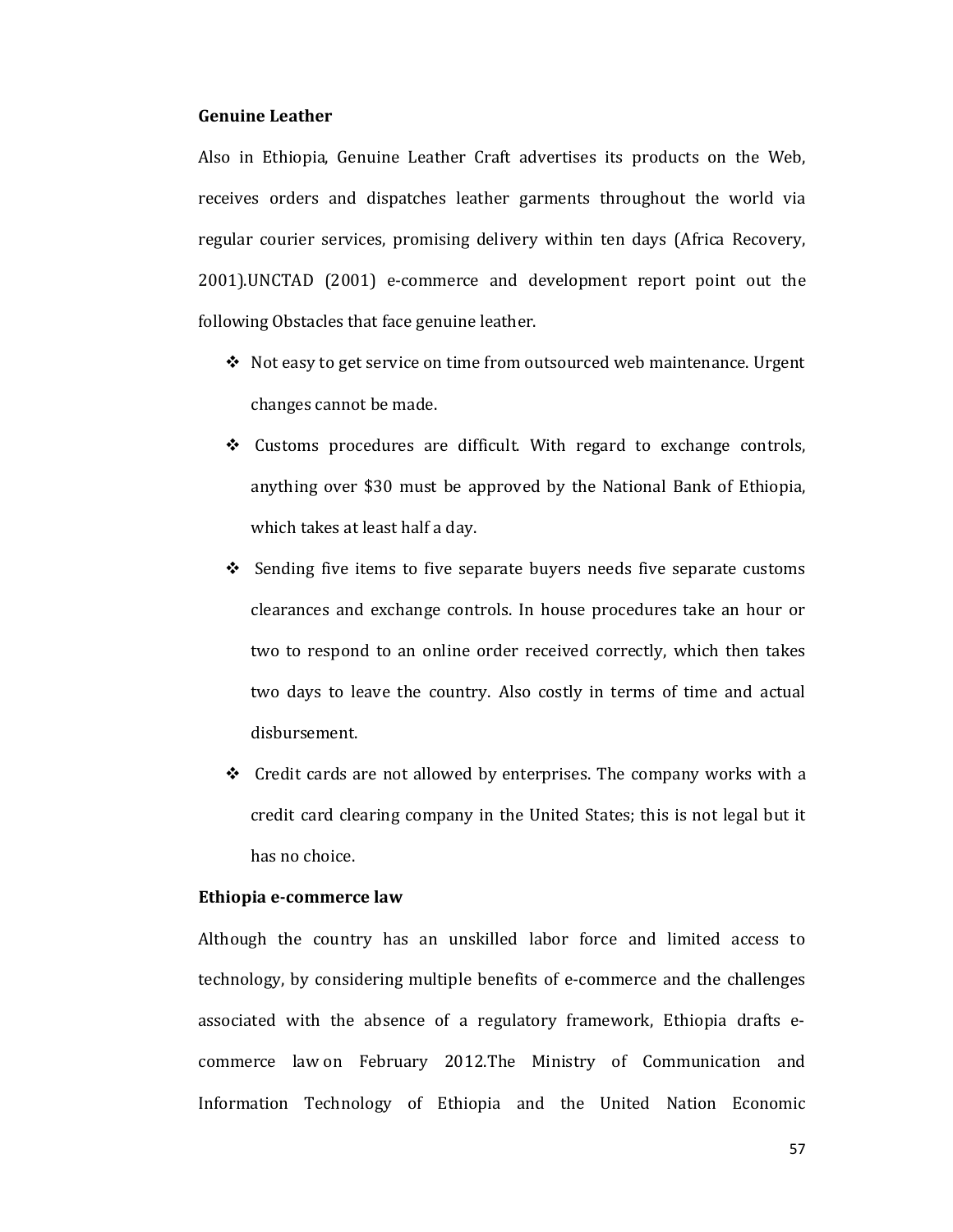Commission for Africa (UNECA) have started to work on developing a national draft law to govern and oversee electronic commerce. The Ministry of Communication and Information Technology, Ethiopia is preparing a national draft law to govern electronic commerce. The aim was to support Ethiopia's initiative to create conducive e-commerce environment specifically to:

- Enable and facilitate the use of electronic commerce by individuals and businesses, essential for the efficiency in the international trade.
- $\div$  Build consumer confidence and trust for the fullest economic and social benefits to flow from e-commerce.
- Advance the acceptance of e-commerce across regions and sectors in Ethiopia.
- $\div$  Improve the e-commerce capabilities of businesses.
- To give individual users of electronic commerce advice in the drafting of contractual solutions that are needed to overcome the legal obstacles associated with increased use of electronic commerce.
- $\div$  Assist the government in enacting legislations governing the use of alternative to paper-based methods of communication and storage of legally relevant/binding/significant information.

In conclusion, electronic commerce plays a significant role in the development and economic growth of countries as well being a benefit for people applying technology in their daily. E-Commerce should also play an important role in allowing Ethiopian business and investors become more competitive internationally by modernizing the import and export sectors (http://www.tmcnet.com/).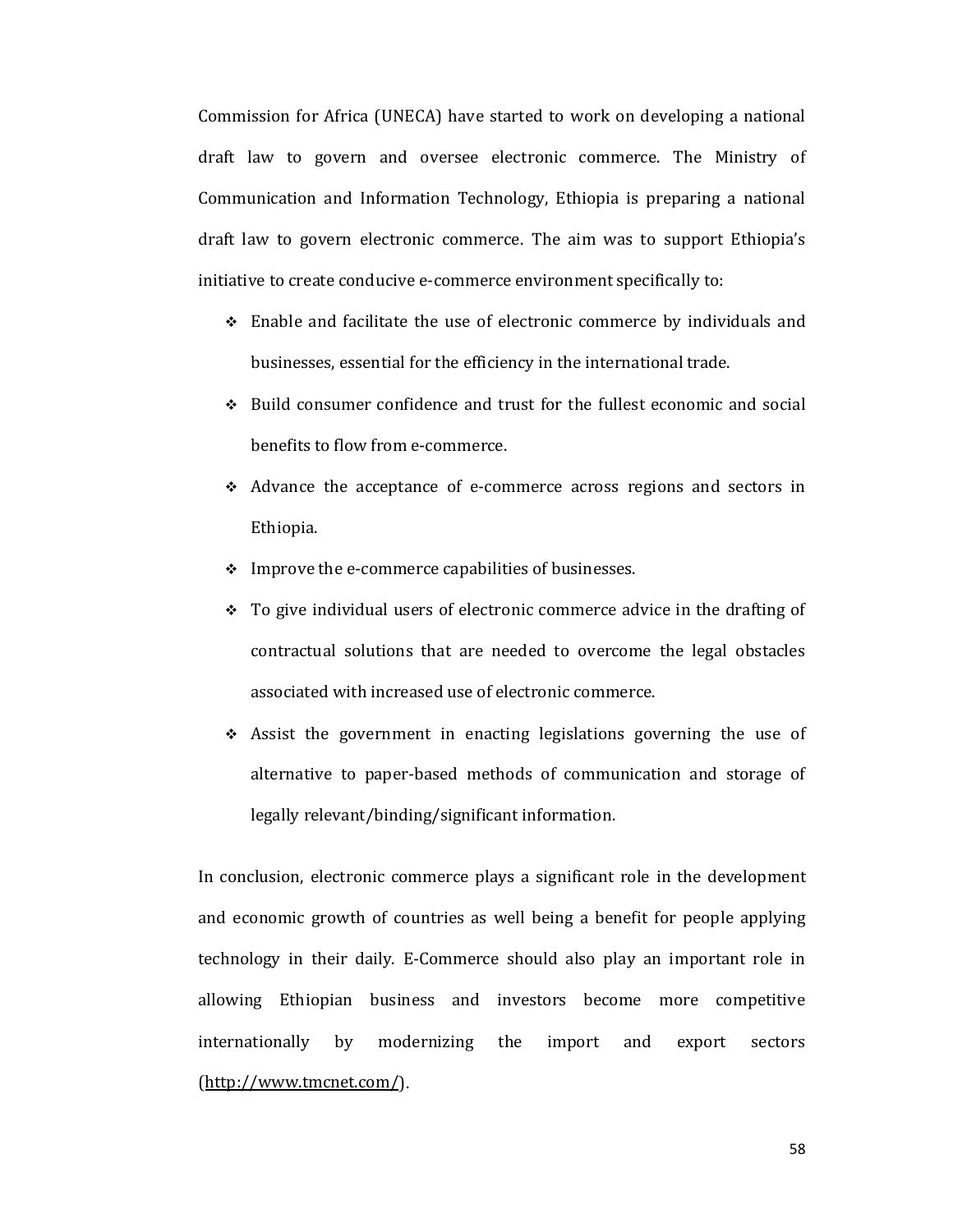# **4.2 General Characteristics and profiles of the Respondents**

General characteristics of the respondents include both personal and professional characteristics. This section describes the respondents' general characteristics about sex, age, educational qualification and work experience.

| Sex             | Number | Percentage |
|-----------------|--------|------------|
| M               | 177    | 87%        |
| $\mathbf{F}$    | 26     | 13%        |
| Total           | 203    | 100%       |
| Age group       |        |            |
| 18-25           | 13     | 6.4%       |
| $26 - 30$       | 69     | 34.0%      |
| 31-35           | 74     | 36.5%      |
| 36-40           | 31     | 15.3%      |
| Greater than 40 | 16     | 7.9%       |
| Total           | 203    | 100%       |

Table 4.1: respondents' sex and age

As depicted in table 4.1 item one above, sex wise, 87% of the respondents were male and the remaining 13% were females. The second item of the same table shows the age of the respondents. As shown in the table, 36.5% of the respondents were between 31 to 35 years old, 34.0% of them were between 26- 30 years old. And 15.3% of the respondents were found between36-40 years old. Lastly, 7.9 % and 6.4% of the respondents are above age of 40 and 18-25 respectively. It can be understood that majority of the respondents are adults which is between ages 26-40 years old. In most situation adults are very eager and have a good tendency to interact new technology and change.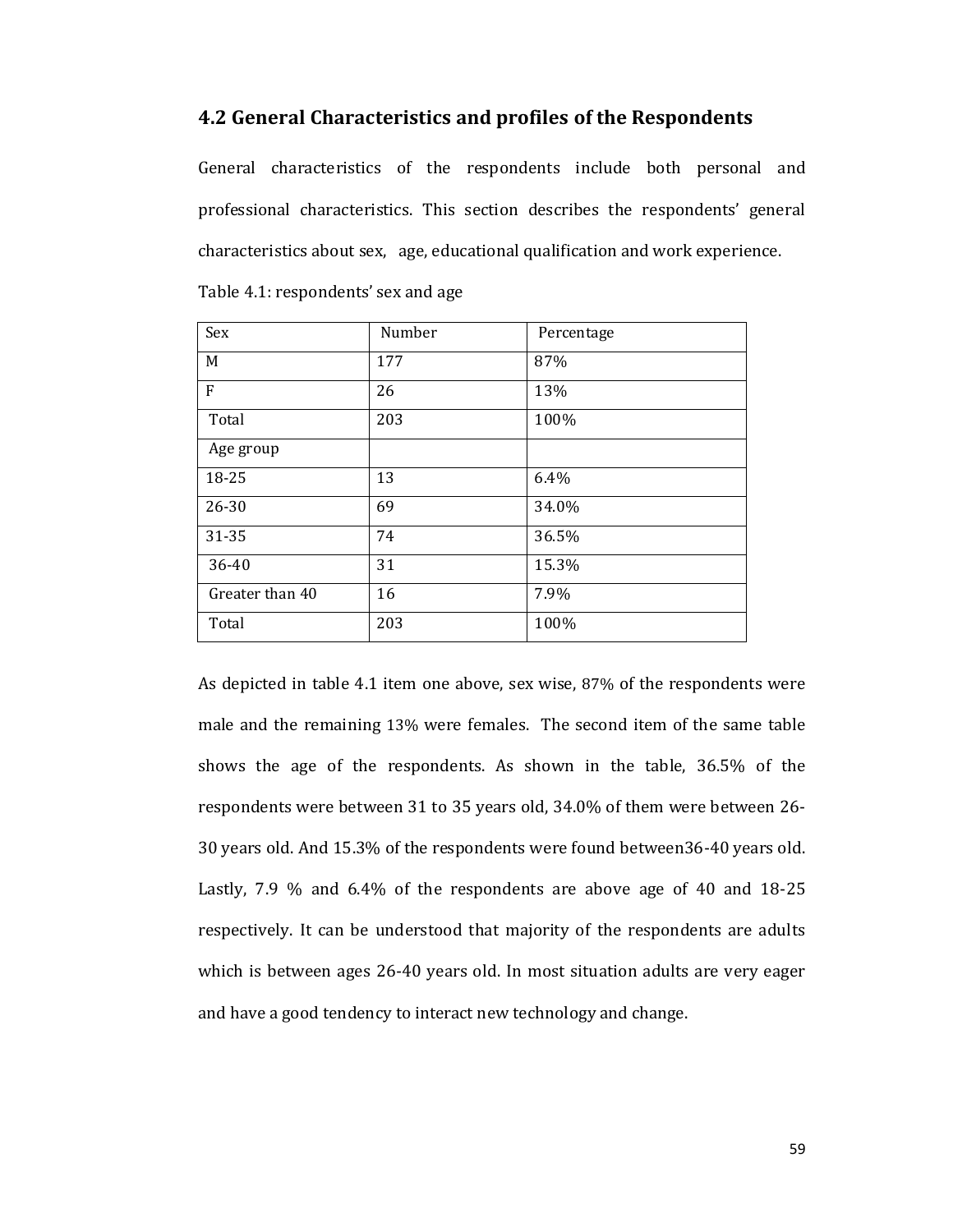

Figure 4.1: Academic background of the respondent

As shown in figure 4.1, out of the total of 203 respondents the majority of the respondents were first degree holders (48%) and diploma holders (35%). The rest 11% and 5% of respondents have master degree & above and certificate & less respectively. People with the higher level of education have more exposure to computer skills than people with the lesser education. It can be deduced that education level is positively related to the adoption of e-commerce. Even though masters degree and above is put in highest academic rank among the other, holding first degree and diploma is better than from lower rank of holding certificate or less. From this it can be conclude that on average majority of respondents have good academic backgrounds, so there is a tendency to make good managerial decision based on the knowledge they have.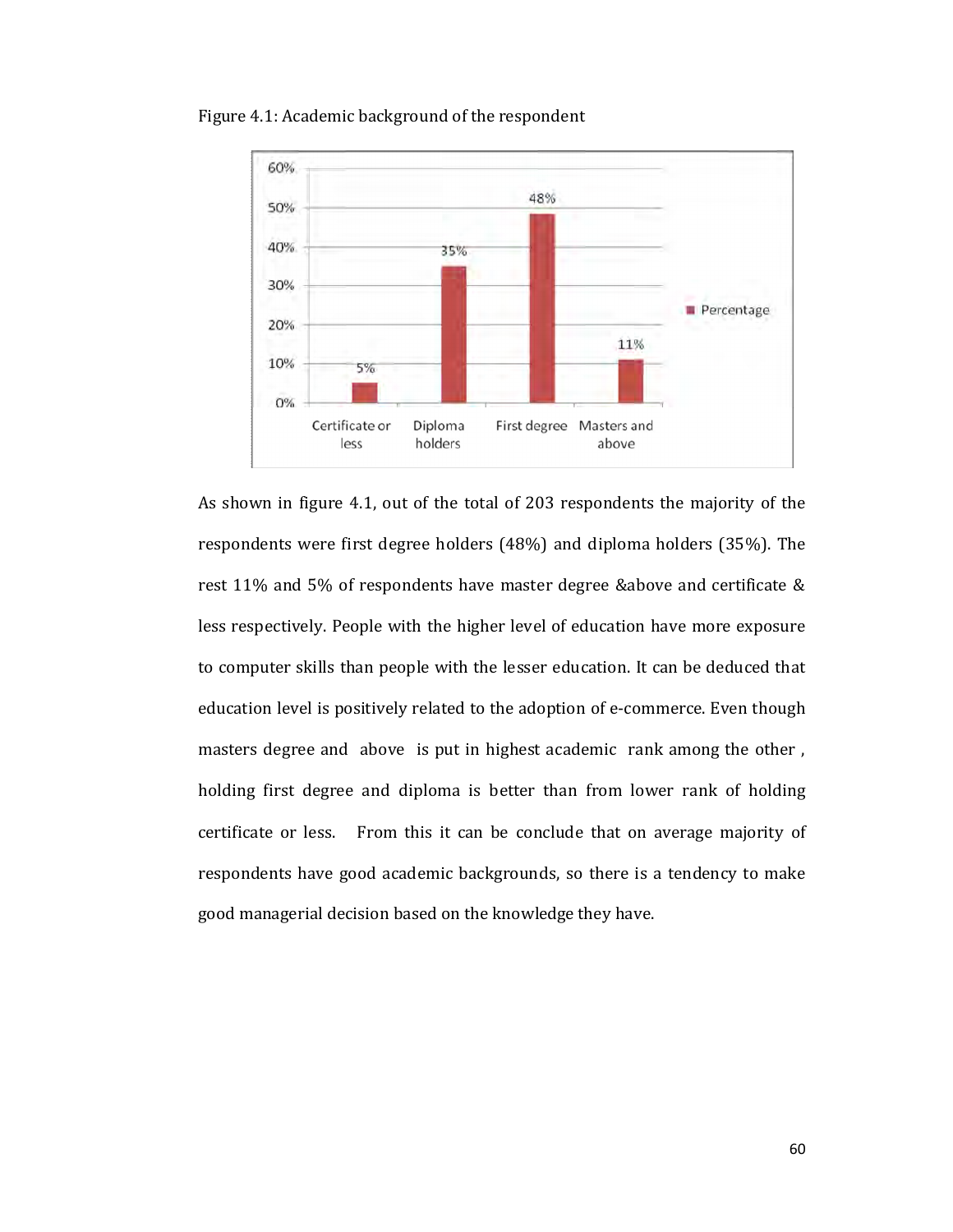

Figure 4.2: Years of Experience in the organization

The figure 4.2 illustrated the number of years of respondents' experiences in the organization in the current position. Based on the figure, 41.9% of the respondents have 3-5 years experiences in the organization, where as 28.6% of respondent have 1-2 years experiences, the remaining 9.4 % and 20.2 % of respondents have less than one year and more than five years experiences in the organization respectively. it is known that experience is the source of knowledge. So it can be said then, that the majority of the respondents of this study are somewhat experienced enough to see the trends of e-commerce and computer technology, as well as its opportunity and trait it offers.

# **4.3. Company information**

E-commerce involves business communication and transaction. This indicates exchanging and sharing of information across the network of organizations and participants. Therefore, the survey is targeted to encompass the variety of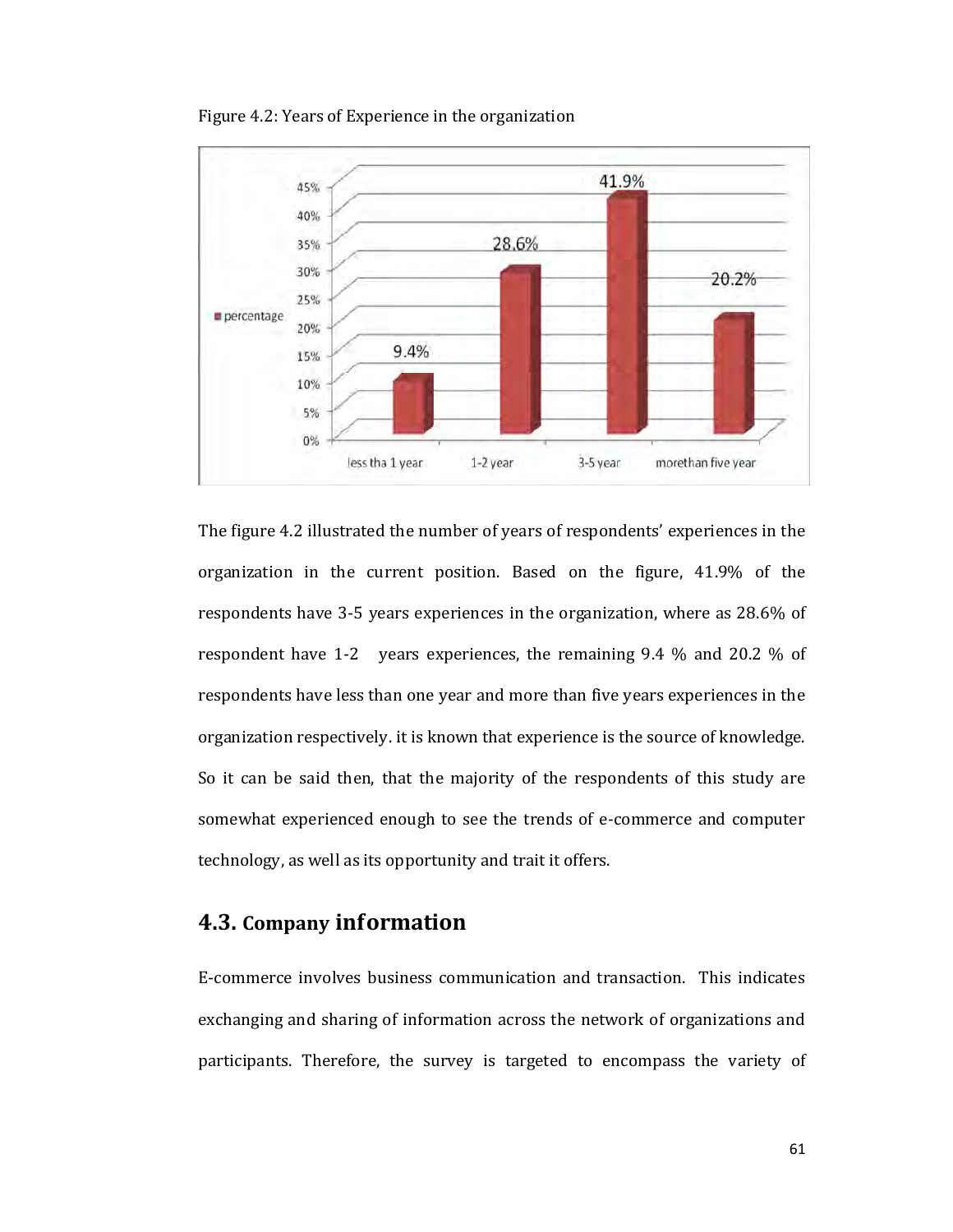participants and gather their current practice of e-commerce, opportunities and challenges.

## *4.3.***1 Introduction to E-commerce practice and application by the**

#### **companies**

Table 4.2: company web page, IT department

| n <sub>0</sub>                                                                 | item                         | respondents in no and percentage |                |           |  |
|--------------------------------------------------------------------------------|------------------------------|----------------------------------|----------------|-----------|--|
|                                                                                |                              | Yes                              | N <sub>0</sub> | Total     |  |
| 1                                                                              | Does the business have its   | $11(5.5\%)$                      | 189(94.5%)     | 200(100%) |  |
|                                                                                | own Web site/homepage?       |                                  |                |           |  |
|                                                                                |                              |                                  |                |           |  |
| $\overline{2}$                                                                 | Does the organization have   | $13(6.4\%)$                      | 190(93.6 %)    | 203(100%) |  |
|                                                                                | an IT department?            |                                  |                |           |  |
|                                                                                |                              |                                  |                |           |  |
| NB, for the first item, 3 respondents were not answered, so analysis was based |                              |                                  |                |           |  |
|                                                                                | on the remaining respondent. |                                  |                |           |  |

Item 1 of table 4.2 show that majority of company 189(94.5%) have no their own website /home page, the remaining 11(5.5%) have their own website. A website is information resource that is suitable for any party who wants to get information about the company, accessed through WWW. So it is very difficult to display about company related information like, price, market information, availability of products etc to business partners. It gives the business an opportunity to create a greater awareness of its product to its customer .Thus; it necessitated the development of website /home page and online linkages with business partners to facilitate the efficient flow of, order, payments, and information.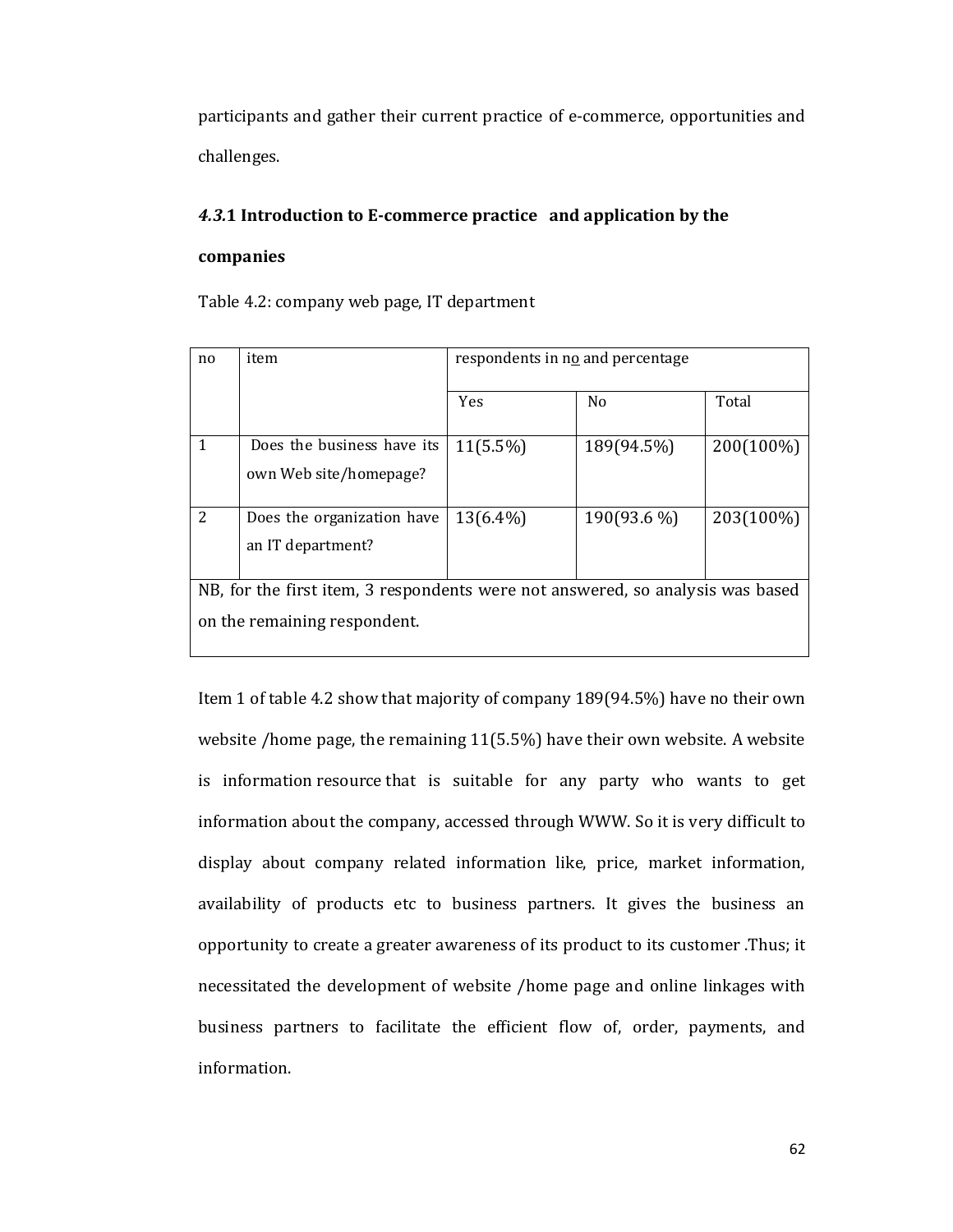Item 2 of table 4.2 also show that majority of company 190(93.6%) do not have an IT department, the remaining  $13(6.4%)$  have an IT department. It is known that information technology department plays great role in providing Information and Communication Technology (ICT) services and support other functional area in order to enable the company to achieve its goals and objectives. It might also develop policies and procedures to ensure safe, secure, and efficient data retrieval. It is somewhat difficult to think about full scale adoption of e-commerce without involvement of IT department. In this un secured e-commerce world it is important to have IT department in order to take proactive measures before security breach, risk and other vulnerabilities are occurred.



Figure 4.3: e-commerce level of awareness

Figure 4.3 show that 43.3 % of respondents have low level of awareness and 22.2% of respondents have medium knowledge and awareness, 21.7% of respondents have low level of awareness, where as 10.8 % and 2 % of respondent have high and very high level of awareness about concepts of e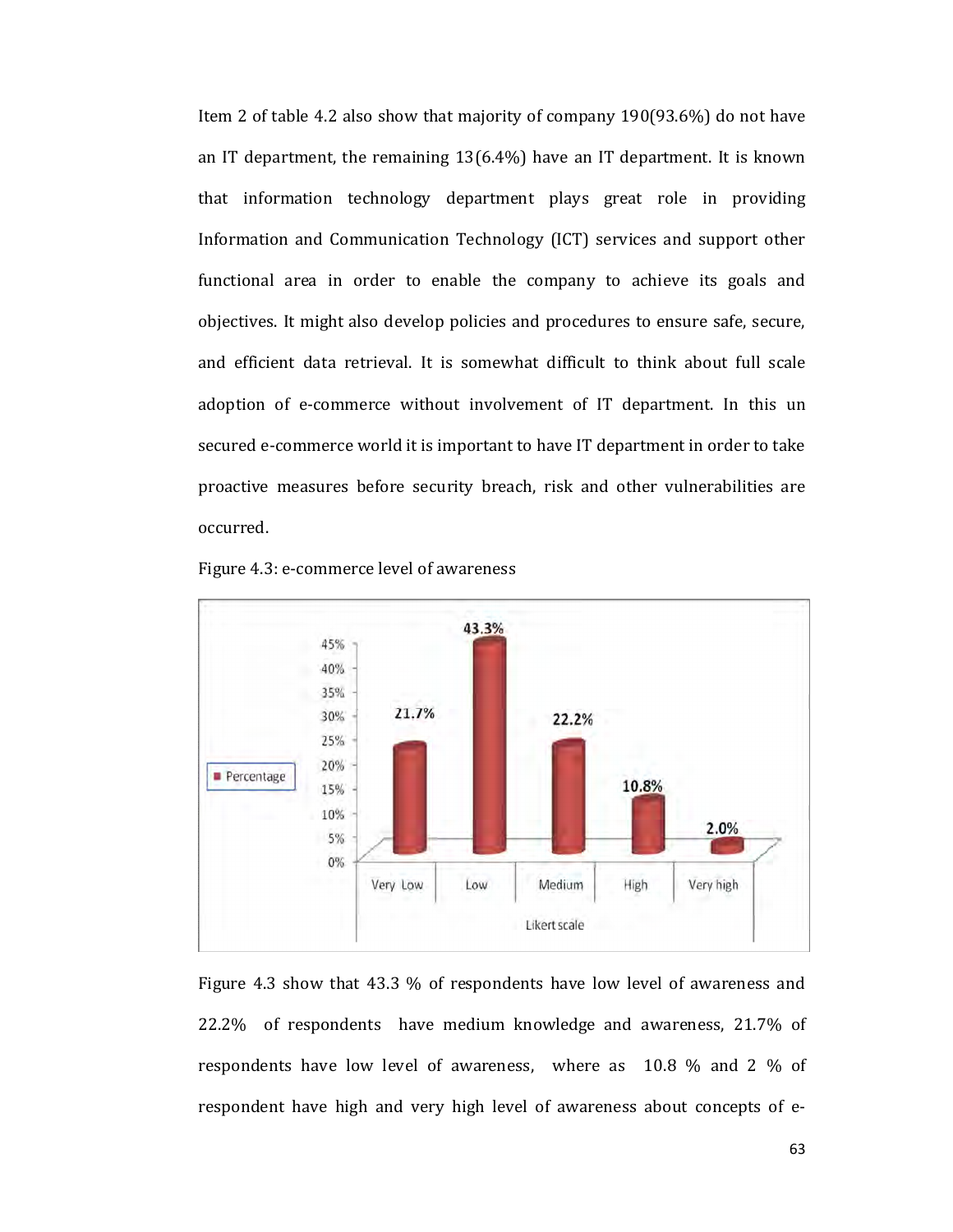commerce respectively. This indicates that more than half of the respondents are not familiar with the e-commerce and how it works. This may lead to a higher inclination amongst them to purchase products using conventional basis. Thus it is important to prepare e-commerce awareness program and facilitate trainingprogrammes.

| Does the organization<br>1.<br>use e-commerce?                               | Yes            | Not at all       | We plan<br>to use it | total   |
|------------------------------------------------------------------------------|----------------|------------------|----------------------|---------|
| Number of respondents                                                        | 203            | $\boldsymbol{0}$ | $\boldsymbol{0}$     | 2003    |
| Percentage of respondents                                                    | 100            | $\boldsymbol{0}$ | $\mathbf{0}$         | 100%    |
| degree of utilizing E-<br>2.<br>Commerce application<br>to undertake trading | Likert scale   |                  | response             |         |
| activity.                                                                    | scale          |                  | frequency            | percent |
|                                                                              | $\mathbf{1}$   | Very Poor        | 33                   | 16.3%   |
|                                                                              | $\overline{2}$ | Poor             | 123                  | 60.6%   |
|                                                                              | 3              | fair             | 39                   | 19.2%   |
|                                                                              | $\overline{4}$ | good             | 8                    | 3.9%    |
|                                                                              | 5              | very good        | $\mathbf{0}$         | $0.0\%$ |
|                                                                              |                | total(n)         | 203                  | 100%    |
|                                                                              |                | weight total     | 428                  |         |
|                                                                              |                | median           | $\overline{2}$       |         |
|                                                                              |                | weighted<br>mean | 2.1                  |         |
|                                                                              |                | <b>SD</b>        | 0.5                  |         |
|                                                                              |                | CV               | 0.24                 |         |

Table 4.3: e-commerce usage and degree of utilization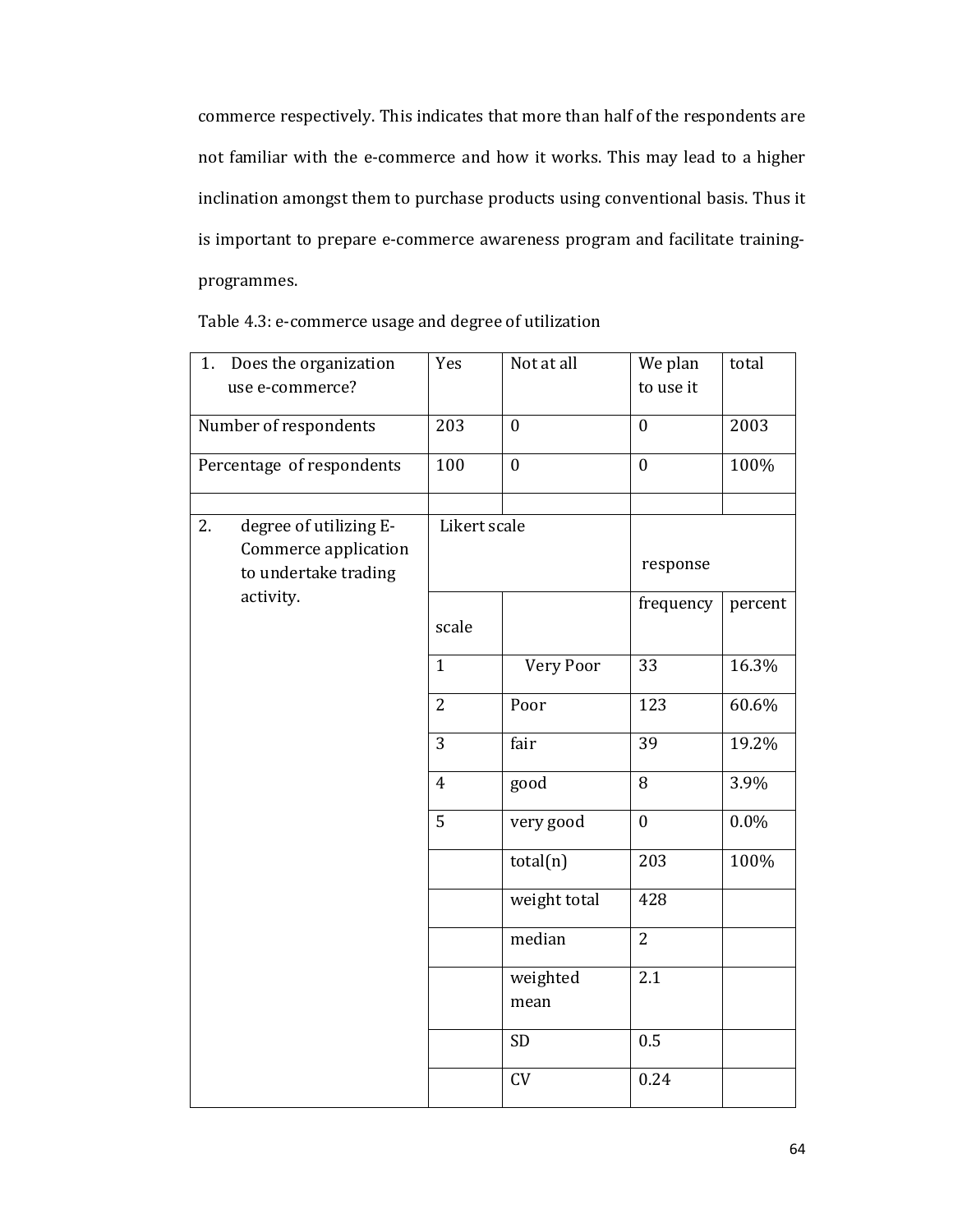Respondents were asked whether the company is using internet and other ICT tools to simplify business operation from simple information searching, comparing price of product, information exchange with customer and supplier, electronic ordering and payment even more. To this end, Table 4.3 clearly shows that all company uses the application of ICT and e-commerce technology, but their extent is different; this can be explained by their response on item two of the same table.

Item 2 of table 4.8 shows likert scale measurement of respondents' response in terms of: percentage, weighted mean, median, standard deviation, and coefficient of variation. In terms of percentage majority , 60.6% of companies apply ecommerce poorly , 19.2% and 16.3 % of them use fairly and very poorly respectively. It also shown that very small percentage, 3.9% of the company apply it well. On the other hand the mean scaled score (2.1) is also show that the application of e-commerce by different company on average is poor. This result agrees with the percentage results shown above. Standard deviation is a measure of how much the data is distributed around both sides of the mean and it is one measure of spread for data. The standard deviation of 0.5 shows that it lies on middle value (median value is 2) of half of the normal curve. These three measures indicate the degree of utilization by companies is poor. Lastly, CV shows the extent of variability in relation to mean of the population is 0.24.it indicate the variability of respondents' response from the mean value is by 24%. Since the above statistical measure shows the application of e-commerce is poor, it can be said that companies use traditional methods to undertake trading activities in great extent than e-commerce.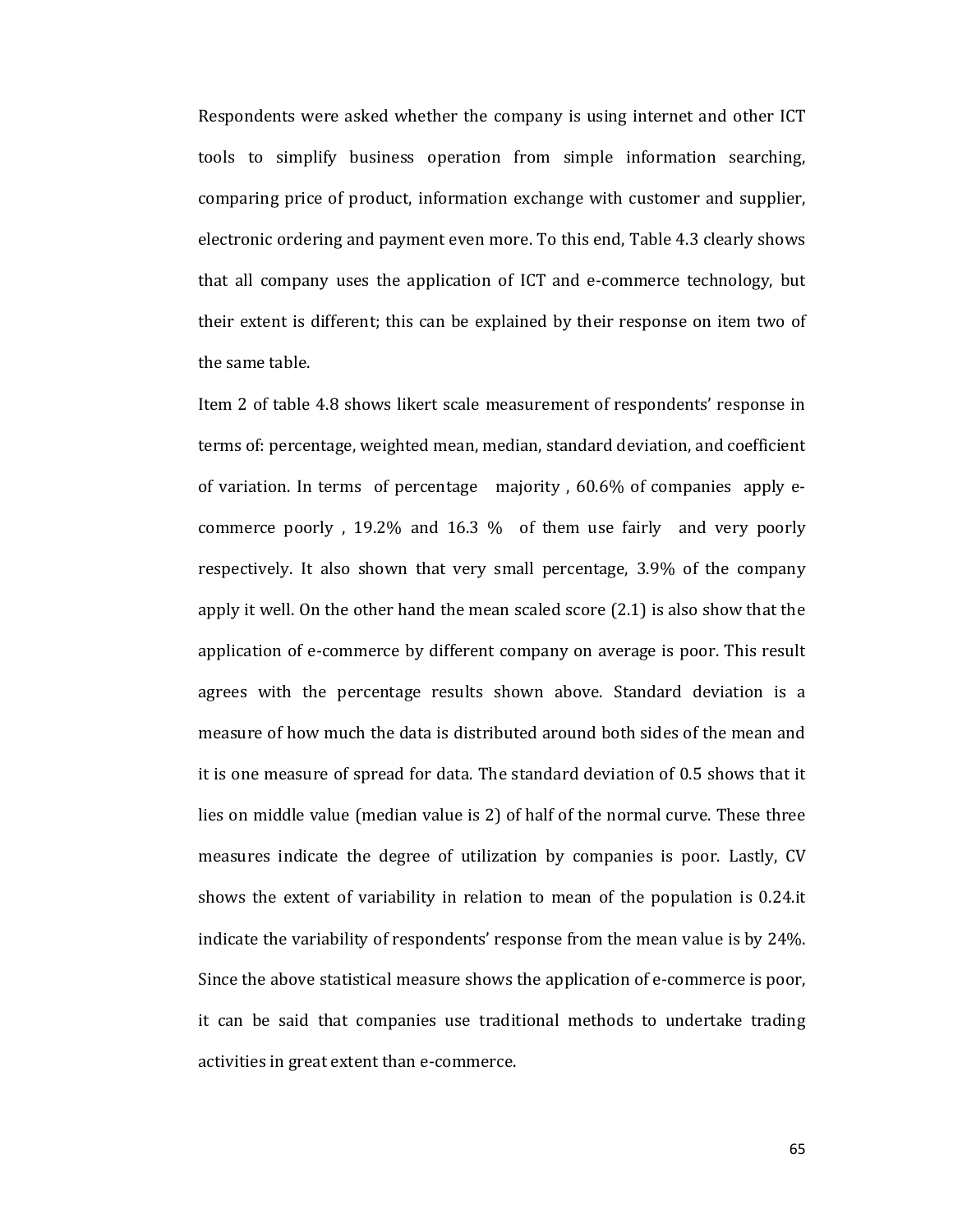



The respondents had the option to choose as many applications of e-commerce technologies. From the figure 4.4 it can be understood that the top three applications with the largest usage frequency (sorted in descending order) are as follows:

The mostly popular application is email (100%), all of the company included in this study use email as one of ecommerce and computer technology application. The second most popular application is to see actual prices and compare it to other products' price (99%) followed by identifying the sellers and its product (86%).

Small percentage of the company used it for, evaluating products and services (33%) and electronic ordering from vendor (11%) and manages internal operation (10%).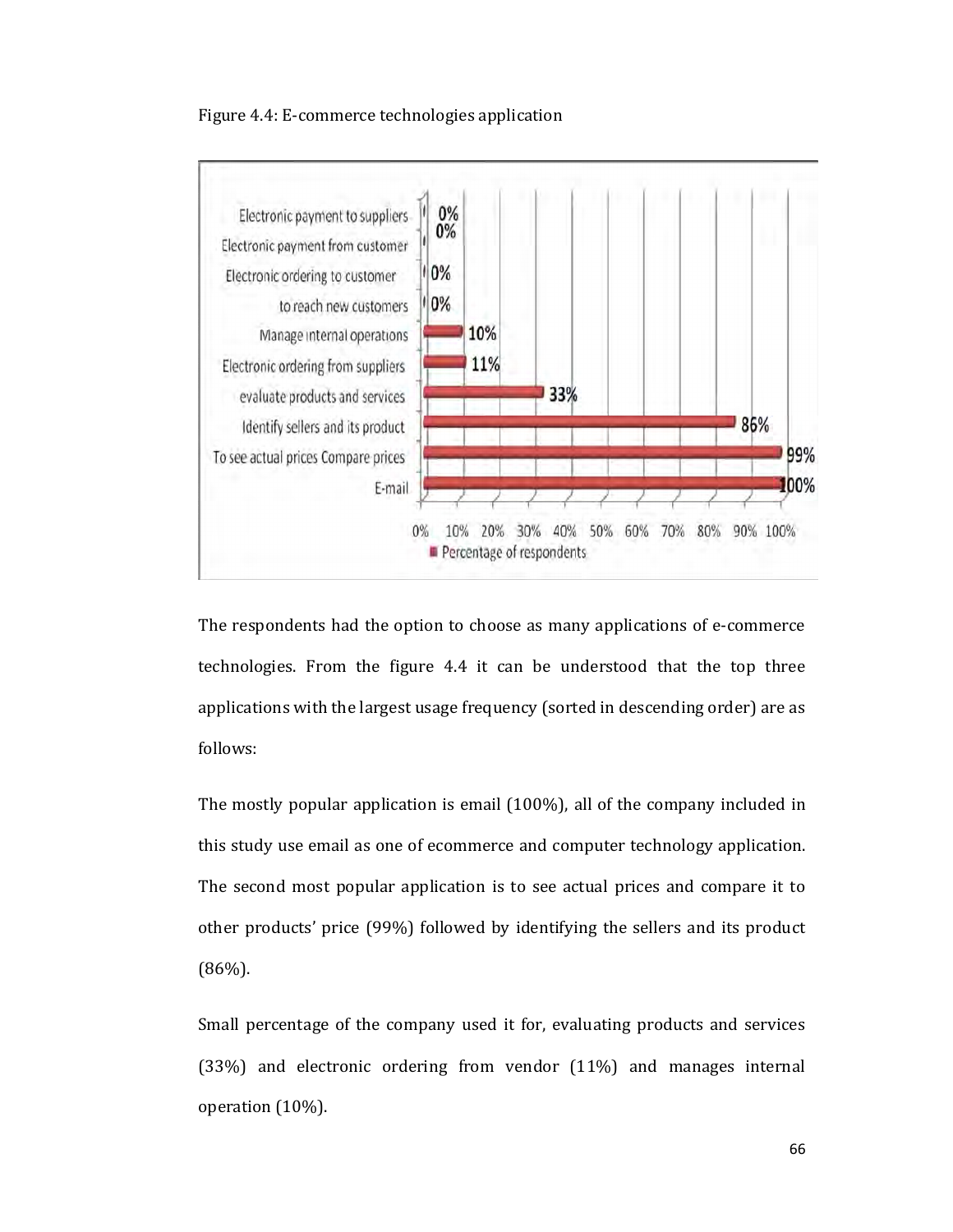Lastly, however, no one ever used e-commerce as a medium of payment, to reach new customer, and electronic ordering to customer. This situation is affected by existing e-payment and telecommunication infrastructure. Generally it is clear from Figure 4.4 that the usage of e-commerce in the sample general importers is more concerned with external communication and information gathering than facilitating transaction.

|  | Table 4.4: Company e-commerce experience |  |
|--|------------------------------------------|--|
|--|------------------------------------------|--|

| For how many years you | <than< th=""><th>1<br/>year</th><th>&gt;5year</th><th>Do</th><th>total</th></than<> | 1<br>year | >5year | Do   | total |
|------------------------|-------------------------------------------------------------------------------------|-----------|--------|------|-------|
| are using e-commerce?  | year                                                                                | but<5year |        | not  |       |
|                        |                                                                                     |           |        | kno  |       |
|                        |                                                                                     |           |        | w    |       |
|                        |                                                                                     |           |        |      |       |
| of<br>Percentage       | $0.0\%$                                                                             | 43.8%     | 54.2%  | 2.0  | 100   |
| respondents (%)        |                                                                                     |           |        | $\%$ | $\%$  |
|                        |                                                                                     |           |        |      |       |

Table 4.4 shows that 54% of the companies use different applications of ecommerce for more than five years, 44% companies use it for more than one year and less than five year. The remaining 2% of respondents did not know for how many years company is using e-commerce. Nearly above 50% 0f companies, such that they have a good exposure (use their experience as the source of knowledge) to the existing ecommerce environments.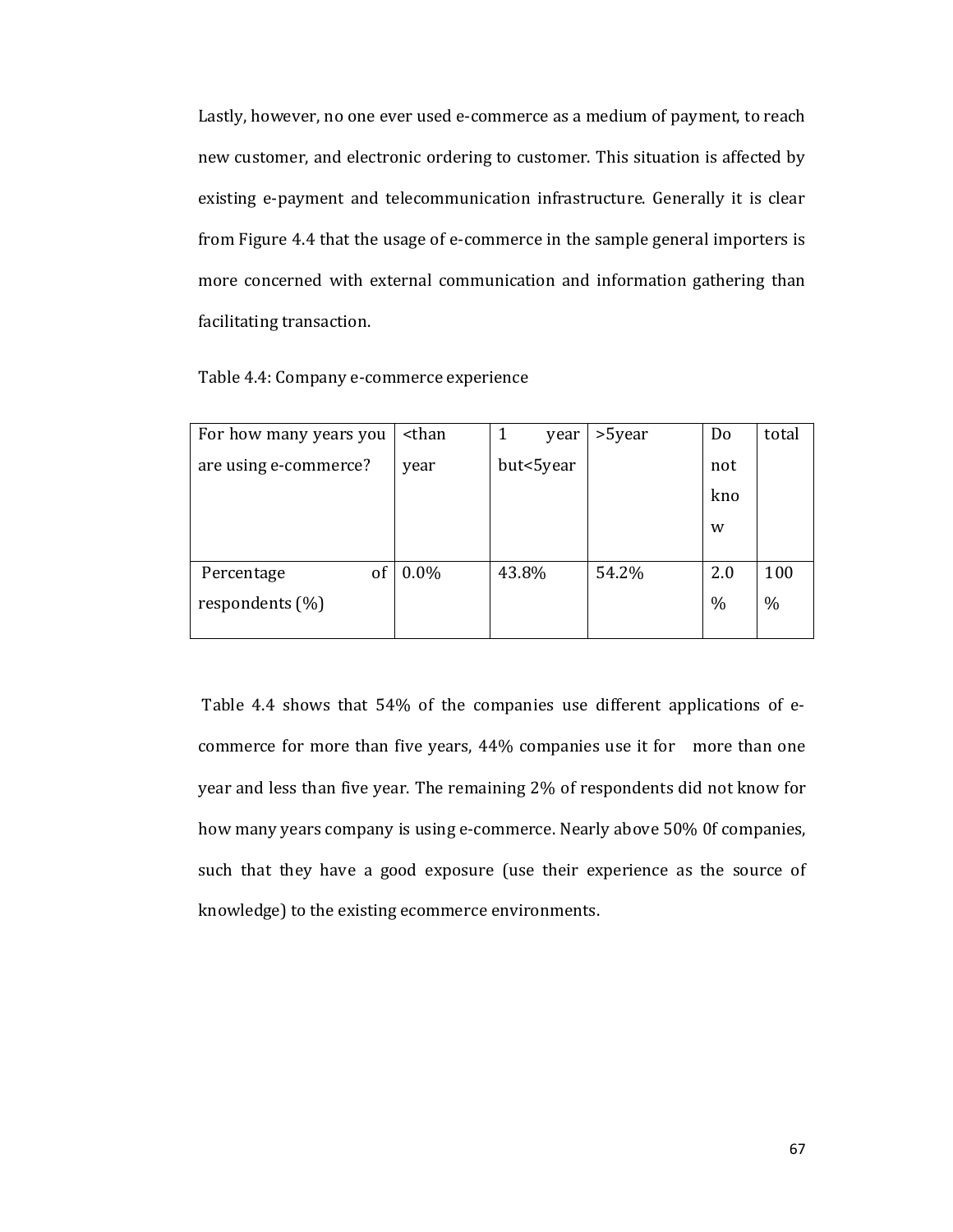Table 4.5: Company IS strategies to use e-commerce

| item                               | respondents response |            |           |  |
|------------------------------------|----------------------|------------|-----------|--|
| Do the company have information    | yes                  | no.        | total     |  |
| systems strategies, long term      |                      |            |           |  |
| strategic, and short term tactical |                      |            |           |  |
| plans been formulated to support   |                      |            |           |  |
| the overall E-Commerce adoption    |                      |            |           |  |
| information<br>and<br>systems      |                      |            |           |  |
| requirements                       |                      |            |           |  |
|                                    |                      |            |           |  |
|                                    | 23(11.3%)            | 180(88.7%) | 203(100%) |  |
|                                    |                      |            |           |  |
|                                    |                      |            |           |  |

As shown in table 4.5 Almost all company, 180(88.7%) have no information systems strategies, long term strategic, and short term tactical plans been formulated to support the overall e-Commerce adoption and information systems requirements. the remaining very small percentage (11.3%) of them have information systems strategies, long term strategic, and short term tactical plans been formulated to support the overall E-Commerce adoption and information systems requirement. It is a clear indication that the rise of the information economy and the challenges of the global market have created opportunities and challenges to all organizations for e-commerce. New market conditions have created a fluid environment, which require organizations to embrace flexible information systems strategies, long and short term plans in order to respond to such opportunities and challenges. Working in such system is unlikely to succeed. Therefore, information system strategy and plan has to be viewed as the normal way of doing business.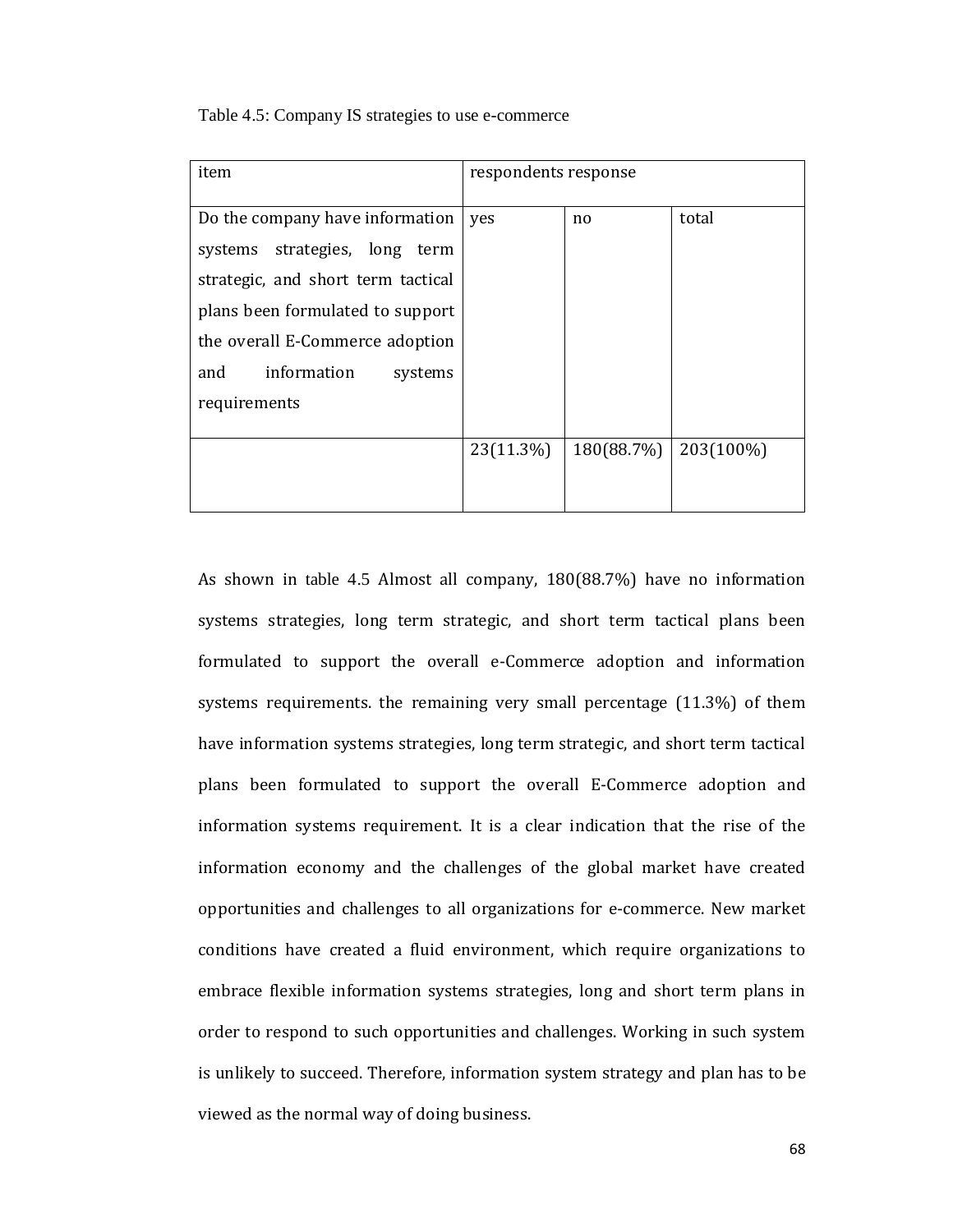### **4.3.2 Payment modalities, service hour, e-commerce trust and advantages**

Table 4.6: Means of payment

| mode of payment                                 | of<br>No    | percentage |
|-------------------------------------------------|-------------|------------|
|                                                 | respondents |            |
|                                                 |             |            |
| Letter of credit                                | 203         | 100%       |
| Cash against Document (CAD)                     | 157         | 77%        |
| Advance payment (SWIFT transfer)                | 44          | 22%        |
| Payment carried out off-line (cash on delivery) | 9           | 4%         |
| By using a credit card online                   | $\Omega$    | $0\%$      |
| By using debit card online/ giving direct debit | $\Omega$    | $0\%$      |
| authorization online                            |             |            |
|                                                 |             |            |

From the table 4.6 one can understand that letter of credit is the most common methods used for import trade compared to other modes. All importers included in the sample use it as a means of payment. 77% of Respondents responded that the company use CAD as a mode of payment. Very small number of company also use advance payment (22%) and payment at time of delivery offline (4%). Moreover, no one importer included in the sample use credit card and debit card for foreign trade payment. Infrastructure for this two payment modalities is not available in Ethiopia, as described in literature of this study, but companies may use international credit card. The vast majority of the general importers are dependent on the conventional and traditional payment system.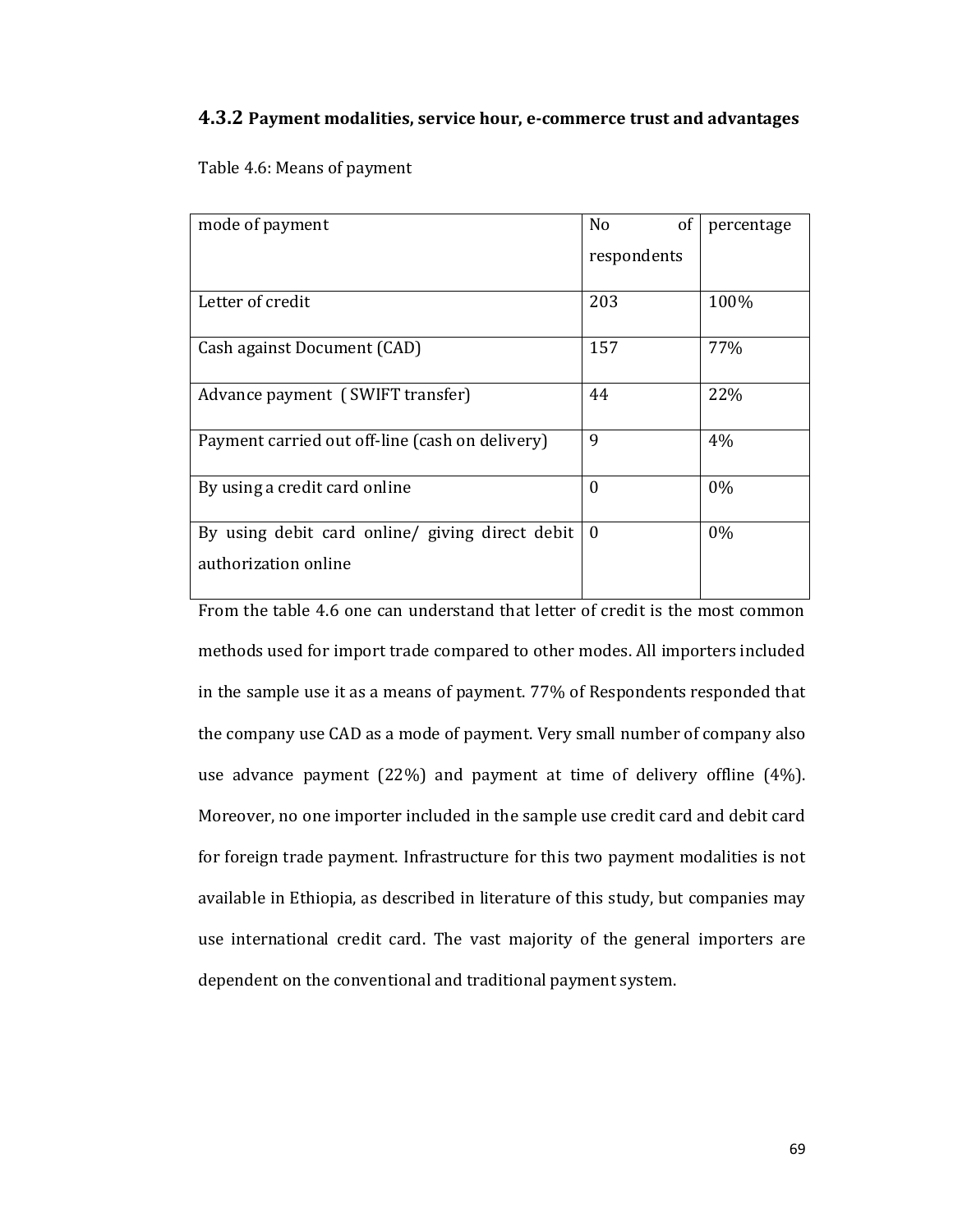### Table 4.7: service hour per day

| How<br>hour the company serve<br>many | no of respondents | percentage |  |  |  |  |  |  |
|---------------------------------------|-------------------|------------|--|--|--|--|--|--|
| customers per day?                    |                   |            |  |  |  |  |  |  |
| For less than 6hr                     | 0                 |            |  |  |  |  |  |  |
| 7-10 hours                            | 186               | 91.6%      |  |  |  |  |  |  |
| 11 - 14 hours                         | 17                | 8.4%       |  |  |  |  |  |  |
| $15 - 20$                             | 0                 | 0          |  |  |  |  |  |  |
| more than 21 hours a day              | $\overline{0}$    |            |  |  |  |  |  |  |
| total                                 | 203               | 100%       |  |  |  |  |  |  |

Table 4.7 clearly show that Majority Company (91.6%) included in the sample serves customers 7-10 hours per day, very small percentage ( 8.4%) serve their customers 11-14 hours per day, this means they are serving customers at night also . But the essence of e-commerce is 24/7. It means all the time, 24 hours a day, 7 days a week. In such situation it is very difficult to apply the time aspect of e-commerce (24/7). So companies try to hear the sounds of their customers whether they require the extension of opening hours or not.

Table 4.8: Trust and commerce advantages

| item                                                                          | weight | mea | <b>SD</b> | CV  | Interpr |
|-------------------------------------------------------------------------------|--------|-----|-----------|-----|---------|
|                                                                               | total  | n   |           |     | etation |
|                                                                               |        |     |           |     | (mean)  |
| 1. participant of e-commerce                                                  | 894    | 4.4 | 0.68      | 0.2 | agree   |
| lacks trust and confidence on                                                 |        |     |           |     |         |
| e-commerce transaction                                                        |        |     |           |     |         |
| 2.<br>Electronic<br>has<br>commerce                                           | 840    | 4.1 | 0.69      | 0.2 | agree   |
| substantial advantages<br>over                                                |        |     |           |     |         |
| traditional d commerce                                                        |        |     |           |     |         |
| $n=203$ , 1=strongly disagree, 2= disagree, 3=neutral, 4= agree<br>5=strongly |        |     |           |     |         |
| agree                                                                         |        |     |           |     |         |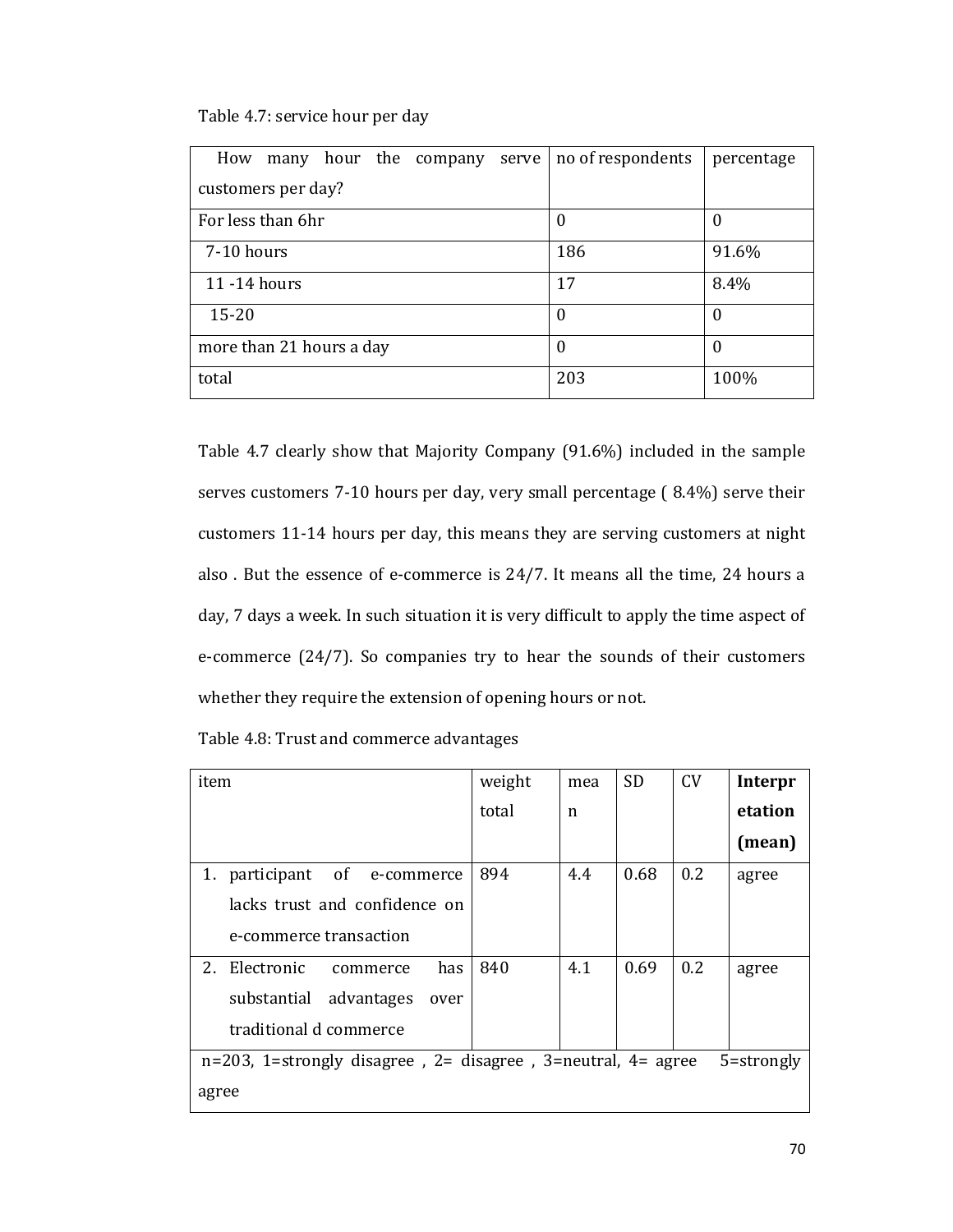As shown in the table 4.8, item number 1, Weighted mean of respondents  $(4.4)$ show that an average the respondents were agreed on a statement participant of e-commerce lacks trust and confidence on the transaction and seller whom they have never met before.

The transition from paper-based transactions to electronic communications has therefore generated doubts and concerns regarding the trust. Of course in paper based transactions, there are collateral assurances of genuineness: the letterhead, the hand written signature, the company name and logo on the invoice or purchase order. Electronic communications do not have these assurances. It is known that trust is an important element within organizations and in business transactions. So Trust level is an important factor that inclined the company to adopt of e-commerce. This idea is consistent with Parkhe (1998), who pointed out that lack of trust and consequently barriers to participation in e-commerce activities arise due to uncertainties inherent in the current ecommerce environment. These, uncertainties, in turn, create a perception of increased risk, thereby inhibiting the tendency to participate in e-commerce.

Item 2 of table 4.8 also shows that, average respondents are agree on substantial advantages of Electronic commerce has over traditional commerce. Clearly, it can be deduced that electronic commerce has substantial advantages over traditional face-to-face, paper-based commerce. This is a good tendency to introduce e-commerce among companies, of course without forgetting potential challenges it impose.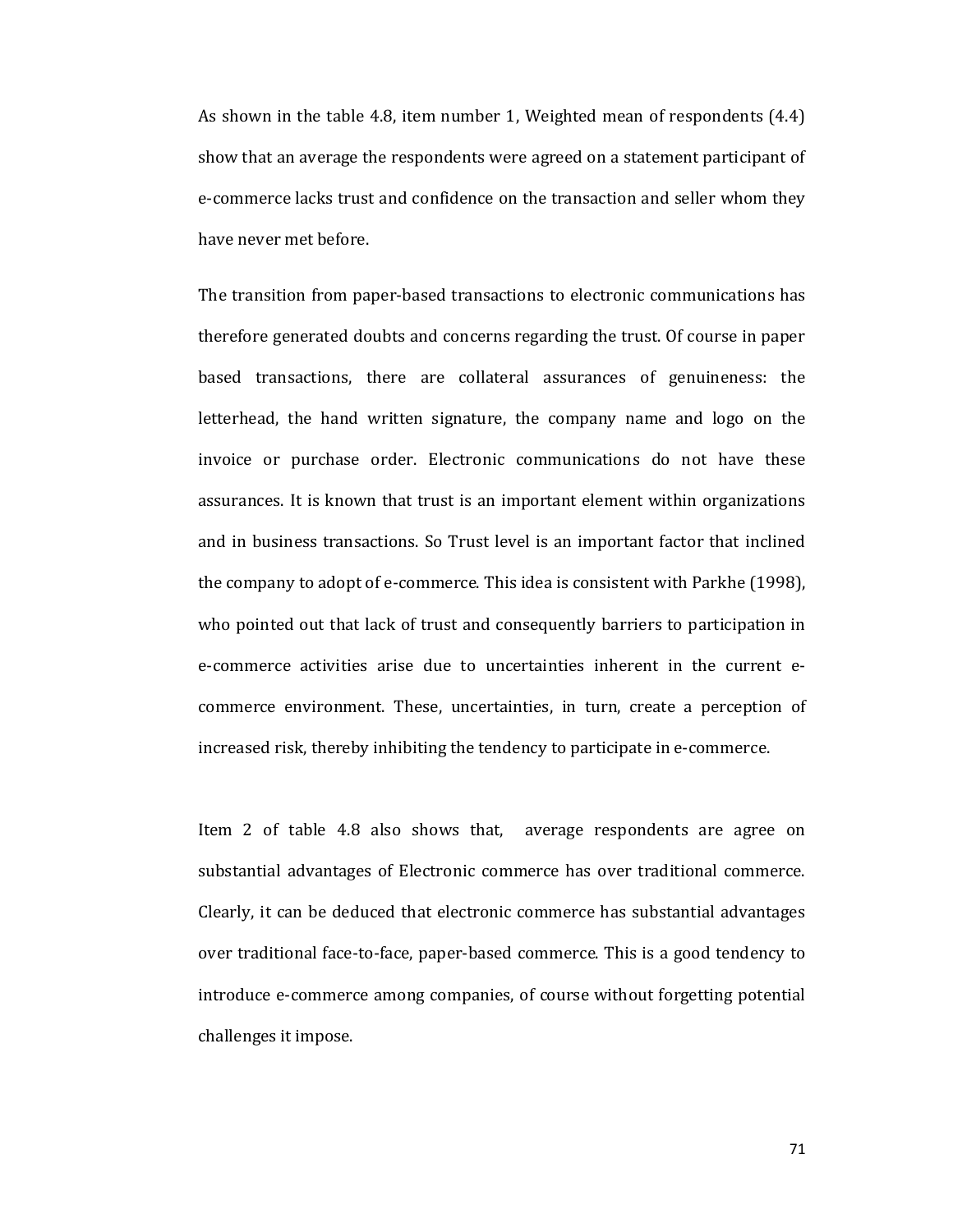Again consider table 4.8 the first item is an obstacle for e-commerce adoption and the second item is a driver for e-commerce adoption. To compare this two factors using, standard deviation (0.69 and0 .68), coefficient of variation (0.2 for both), and the two factor has no significant difference. Combined these to statistics with mean it can generally conclude that, the two factors are perceived as hindrance and drivers respectively.

## **4.3.3 Perceived Benefit of e-commerce technologies**

Perceived benefits are the gains or improvements derived from existing ways of operating business transactions using e-commerce applications. The following section summarizes respondents' views of expectations and perceived benefits for e-commerce deployment. For analysis purpose perceived Benefits are classified in to operational efficiency and service benefits (futcher , 2003).



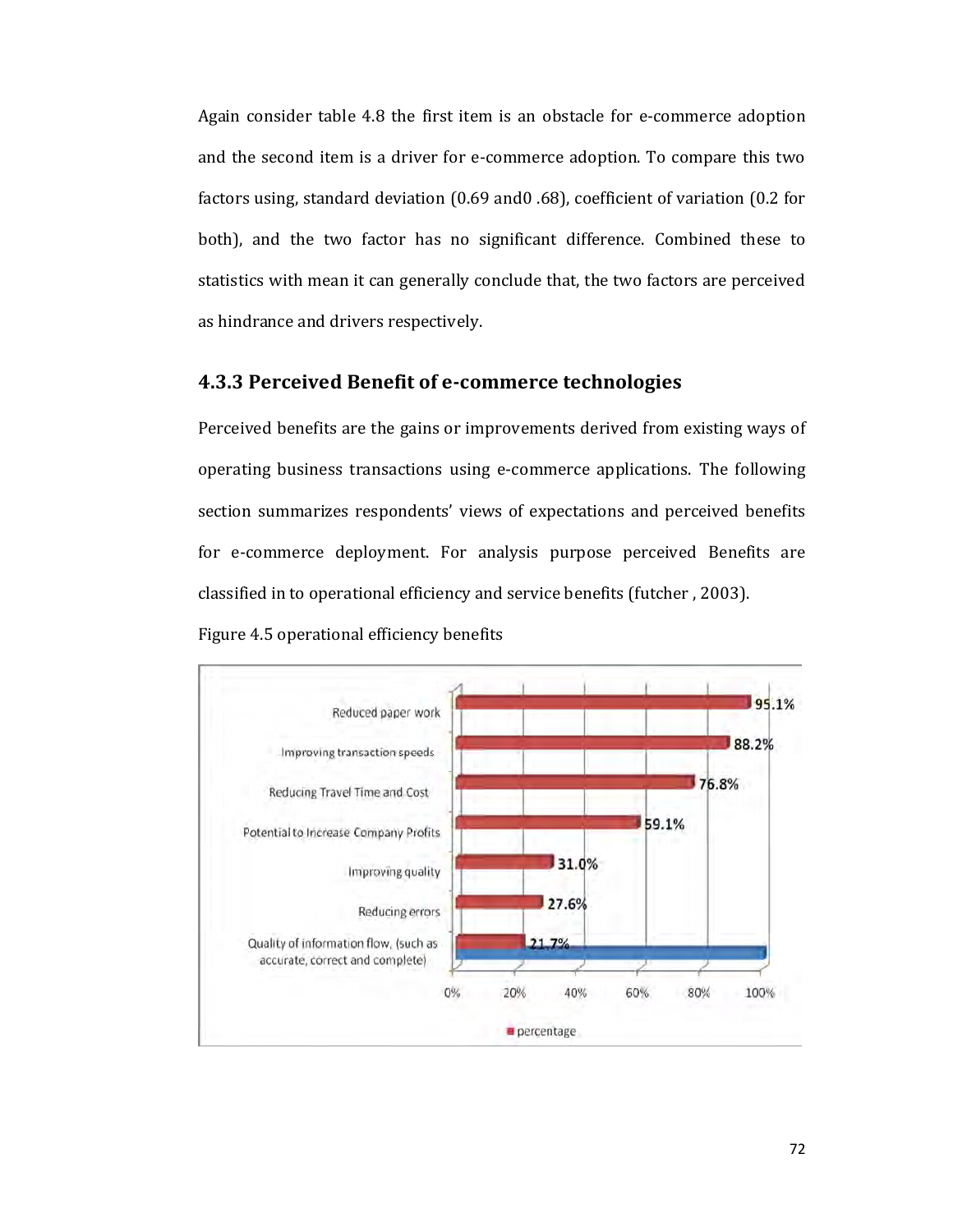Figure 4.5 shows the potential operational efficiency benefits of e-commerce as perceived by the imports sector. Based on the frequency of respondents response the top four ranked operational efficiency benefits (sorted in descending order) are as follows.

Reduced paper work (95.1% of respondents), Improving transaction speeds (88.2%) Reducing Travel Time and Cost (76.8%), Potential to Increase Company Profits (59.1%). Very small numbers of respondents are appeal to some of operational efficiency benefits like, reducing errors (27.6%), quality of information flow (21.7%). It can be inferred that the knowledge and awareness about e-commerce may prone them to make error, and making transaction with unknown business partner make them to hesitate on quality of information flow.



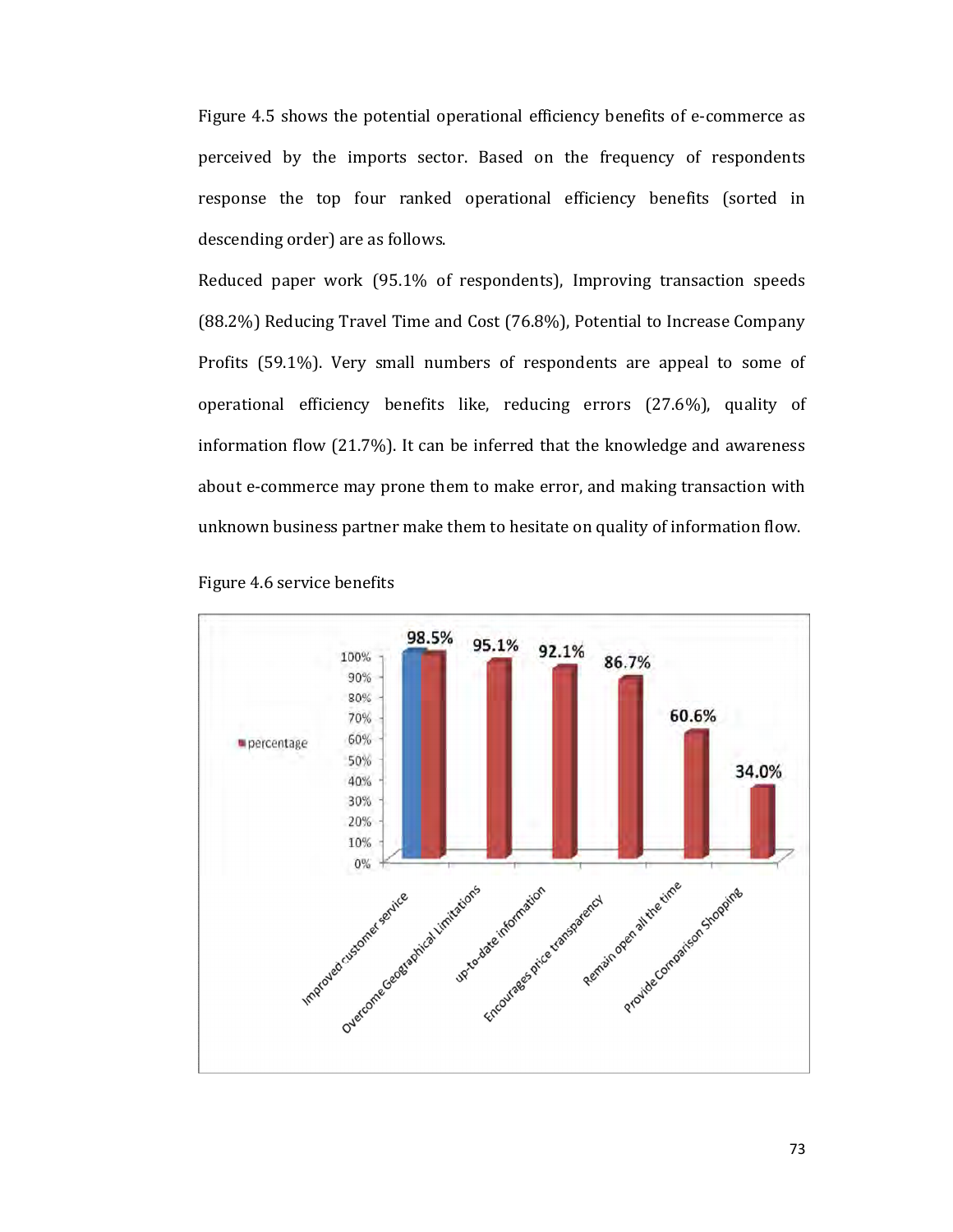Figure 4.6 shows the majority of respondent (more than 75%) perceived the following service benefits:

Improved customer service (98.5%), overcome geographical limitations (95.1%), provide up to date information (92.1%), encourages price transparency(886.7%), main open all the time( $60.6\%$ ), provide comparison shopping(34%). Perceiving such benefit have positive tendency to adopt ecommerce among the companies. By comparing Figure 4.5 and Figure 4.6 it can be concluded that companies have better perception of service benefit relative to operational efficiency benefits of e-commerce.

#### *4.3.4 Barriers of using e-commerce technologies*

Despite the above perceived benefits, e-commerce adoption was hindered by a number of constraints or barriers. Such barriers in the adoption of e-commerce have been identified as internal barriers to using or extending use of ecommerce technologies and external barriers to using or extending use of ecommerce technologies. Internal factors are factors that are found within the organization while external factors are influence that are exerted from external environment.

The proceeding section presents the results in accordance to the likert technique. The respondents of the study were presented a set of attitude statements so they can express their agreement or disagreement with the use of a five-point scale, wherein 5 is equivalent to strong agreement and 1 as showing a strong disagreement. This provides a greater understanding about the conceptual view of the following respondents towards the general import trade on the issue of barriers of using e-commerce technologies.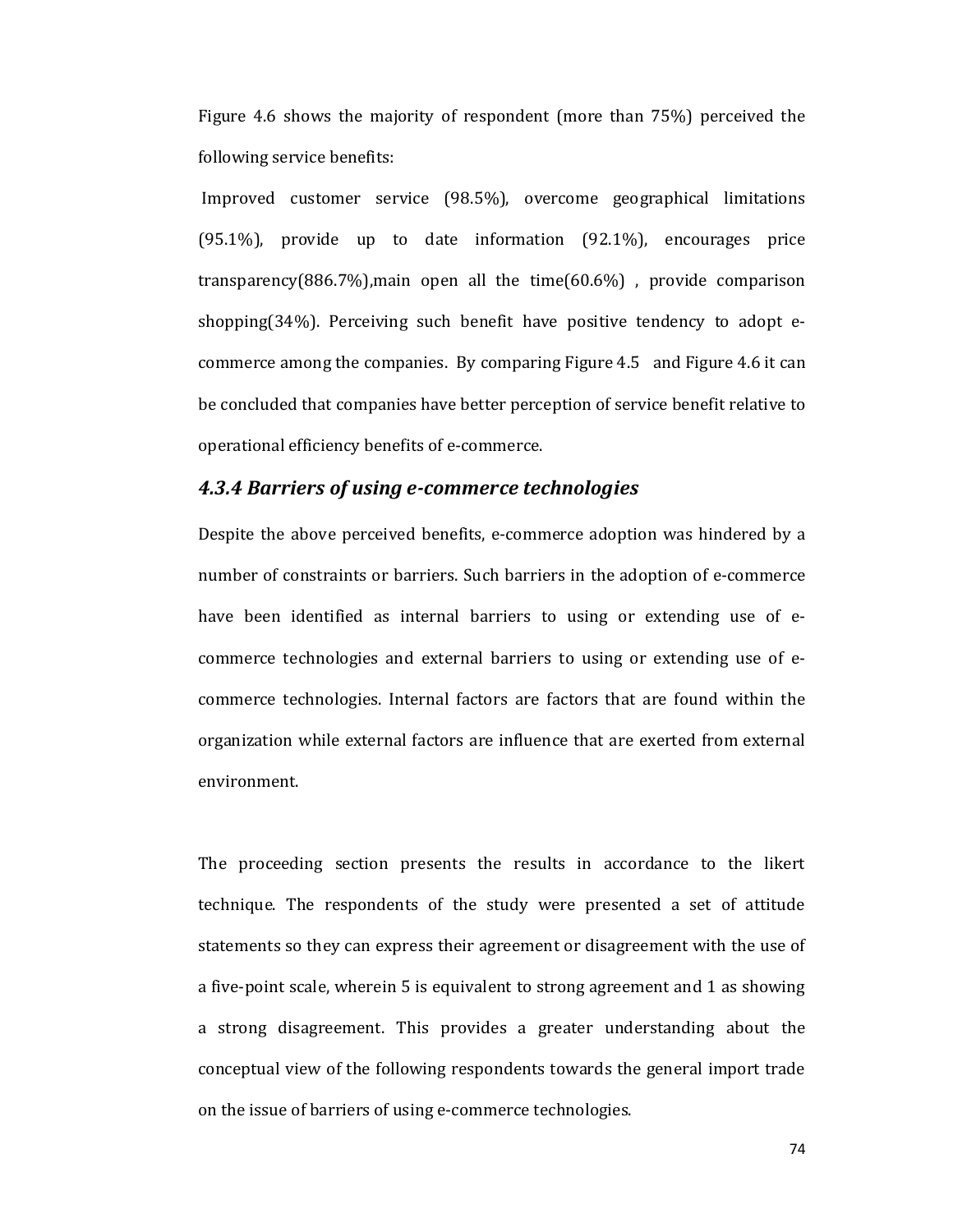| Internal Barriers to using or extending use of | weight    | mean | <b>SD</b> | <b>CV</b> |
|------------------------------------------------|-----------|------|-----------|-----------|
| e-commerce technologies                        | total     |      |           |           |
|                                                |           |      |           |           |
| Lack of skilled workers to handle/ maintain    | 832       | 4.1  | 0.94      | 0.2       |
| E-commerce system                              |           |      |           |           |
| Fear of risk security and privacy              | 827       | 4.07 | 1.10      | 0.3       |
| Fear of risk product delivery                  | 618       | 3.01 | 1.54      | 0.5       |
| Lack of confidence in after sale<br>service    | 515       | 2.54 | 1.46      | 0.6       |
| (guarantee, returns, remedies)                 |           |      |           |           |
|                                                | $n = 203$ |      |           |           |

Table 4.9: Internal Barriers to using or extending use of e-commerce technologies

As shown in the table 4.9 the first two major internal barriers in which on average respondents express their agreement ( mean greater than 4) are , lack of skilled workers to handle/ maintain e-commerce system with mean score(4.1) put in the first rank using the mean score. Fear of risk security and privacy put at the second rank with mean score of 4.07. Again consider table 4.9 the other two internal barriers in which on average respondents express their neutrality are fear of risk about product delivery, ranked third with mean score of 3.01 and lack of confidence in after sale service (guarantee, returns, remedies) which ranked fourth with mean score of 2.54.

On the other hand, it is known that the variable with the smaller CV is less dispersed than the variable with the larger CV and the factor with the smaller CV has predicted values that are closer to the actual values. Using coefficient of variation, this four factor can be ranked from, less variable (i.e predicted values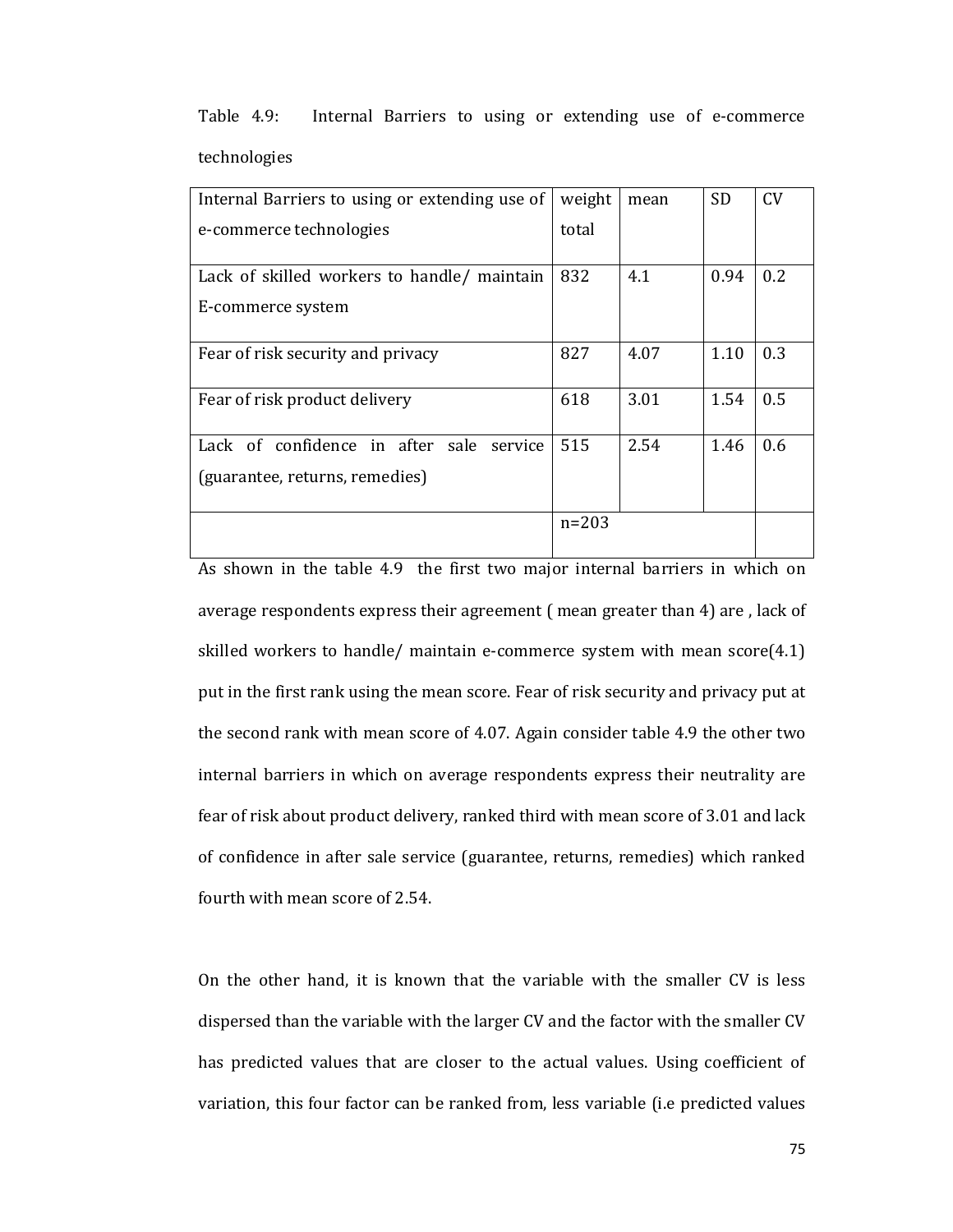that are closer to the actual value) to highly variable (predicted values that are closer to the actual value): Lack of skilled workers $(1<sup>st</sup>)$ , Fear of risk security and privacy( $2<sup>nd</sup>$ ), Fear of risk product delivery( $3<sup>th</sup>$ ), Lack of confidence in after sale service(4<sup>th</sup>).on the base of this analysis the first two are less variable relative to mean and the predicted value s closer to actual value. So it can be inferred that, they hinder e-commerce adoption.

Generally, e-commerce requires high level of understanding and knowledge on ICT and e-commerce on one hand and Limited knowledge of about e-commerce and how they operate by the company worker on the other hand create a great obstacle on e-commerce adoption. Thus skills and knowledge required to ensure efficient and effective use of the system. The second barrier is Fear of risk security and privacy this may come from inefficient secure infrastructure, which is exacerbated by the companies' attitude towards to this risk. This poses a great threat to e-commerce adoption. Fear of risk of Security and privacy makes the companies more inclined to trust and to use a traditional commerce system.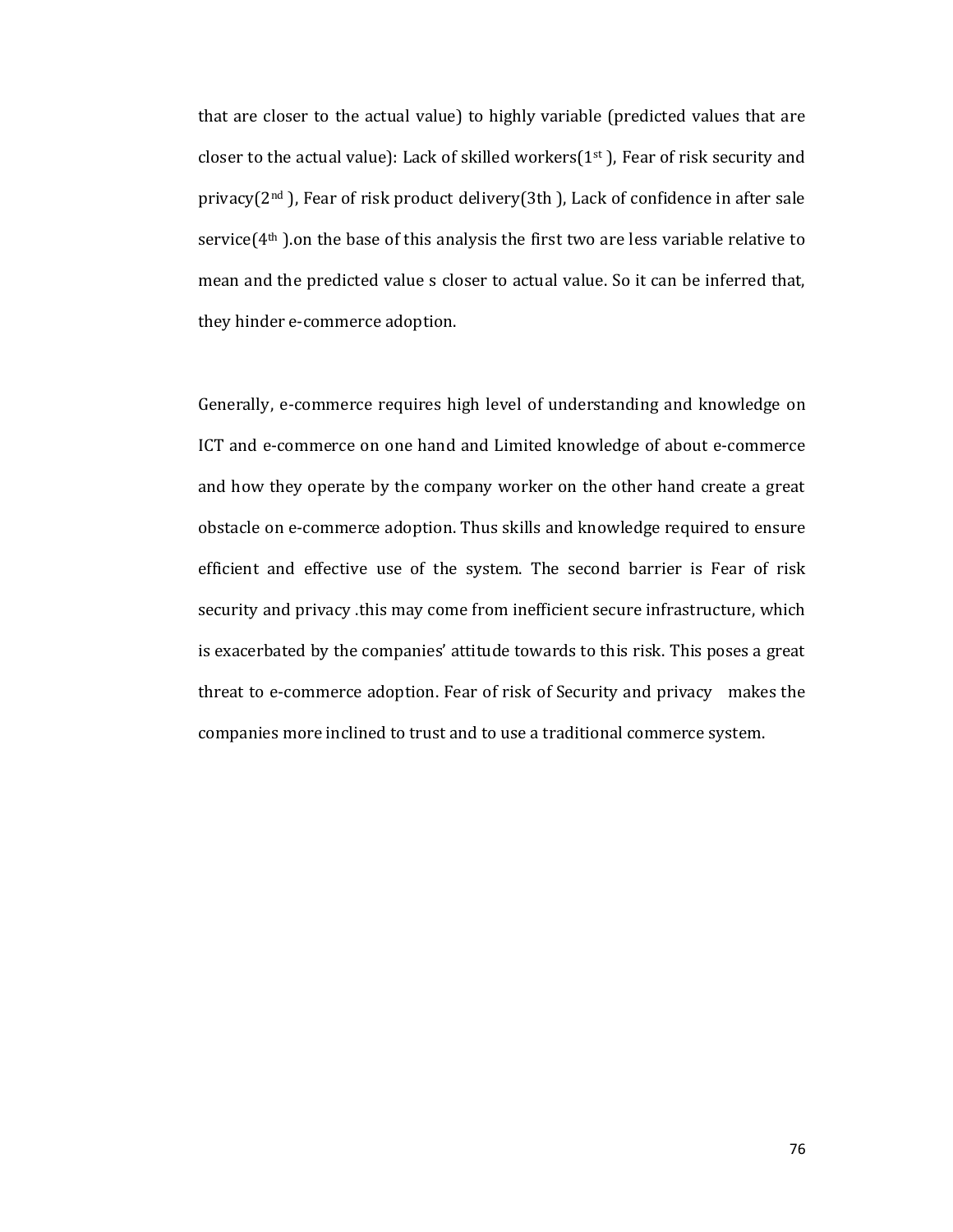| External Barriers to using or extending use of<br>e-commerce technologies | Weighted | nterpretati    |                | mean scal |       |
|---------------------------------------------------------------------------|----------|----------------|----------------|-----------|-------|
|                                                                           | mean     | $\overline{a}$ | Rank           |           | score |
| Poor telecommunication infrastructure                                     | 4.81     | Strongly       |                |           |       |
|                                                                           |          | agree          |                |           |       |
| inadequate legal framework for businesses                                 | 4.72     | Strongly       | $\overline{2}$ |           |       |
| using e-commerce                                                          |          | agree          |                |           |       |
| High rates of illiteracy of customers                                     | 4.12     | agree          | 3              |           |       |
| Computer technology not widely used                                       | 3.91     | agree          | 4              |           |       |
| Relatively High cost of Internet                                          | 3.80     | agree          | 5              |           |       |
| Customer awareness level is low                                           | 3.56     | agree          | 6              |           |       |
| lack of adequate banking infrastructure to                                | 3.55     | agree          | 7              |           |       |
| facilitate e-commerce                                                     |          |                |                |           |       |
| Low internet penetration and internet access                              | 3.51     | agree          | 8              |           |       |
| Frequent power disruption                                                 | 2.54     | Neutral.       | 9              |           |       |

Table 4.10: External Barriers to using or extending use of e-commerce technologies

Consider table 4.10, as perceived by the majority of the respondents, the two most significant constraints to the uptake of e-commerce systems and as the potential barrier that characterizes the current import trade in Ethiopia in which on average respondents strongly agreed are telecommunication and legal infrastructure ranked first and second with mean score of 4.81 & 4.72 respectively. These barriers had coinciding with the idea written on the literature review part of this study. Telecommunication infrastructure is considered to be the backbone through which a companies can implement and develop its information and communication technologies such as e-commerce, moreover communication infrastructure enables the people to access the global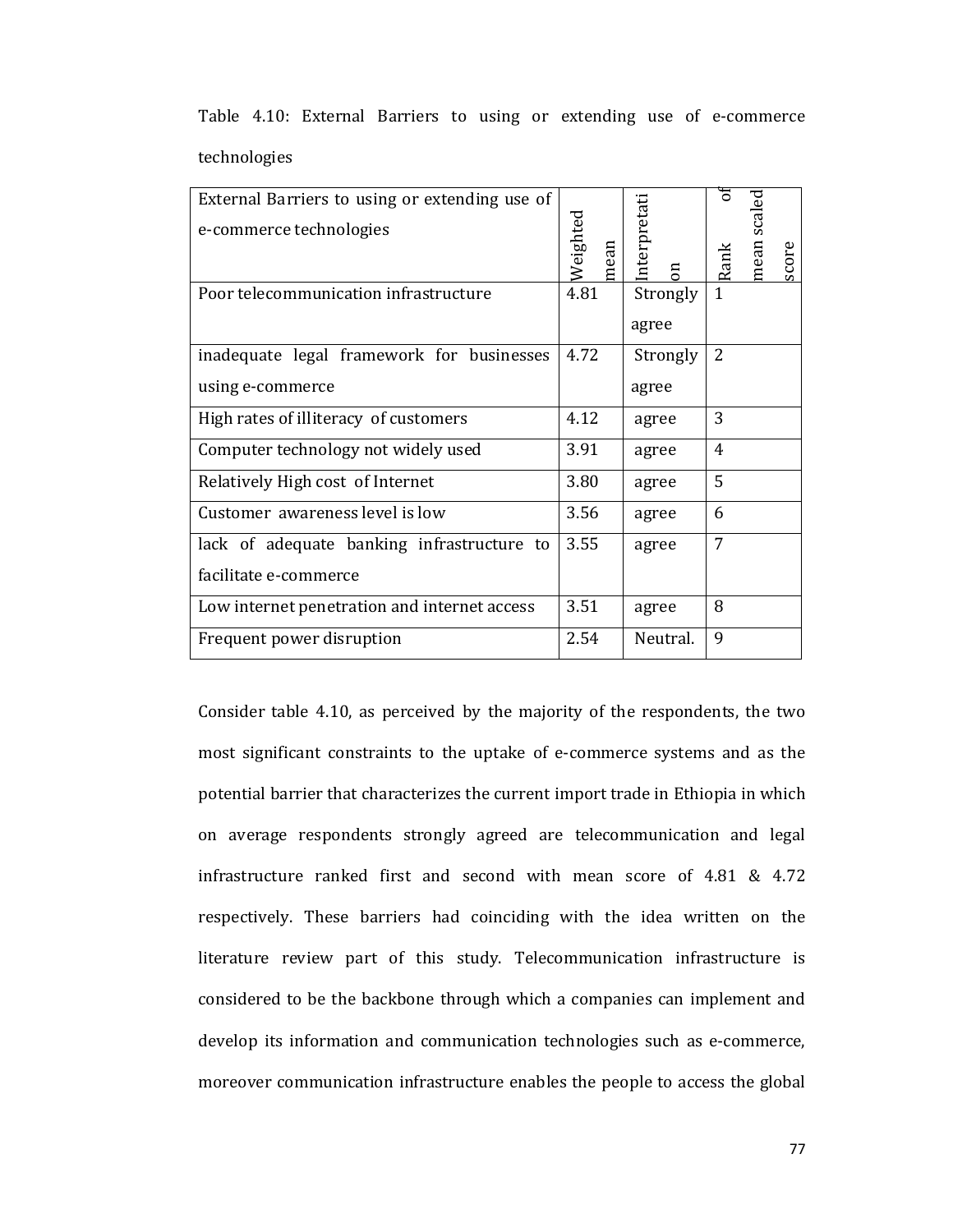infrastructure. It is known that the lack of telecommunication infrastructure acts as a barrier in the growth of ICTs. But on the second barrier (legal infrastructure), very recently on February 2012 as mentioned in the literature the most decisive event in Ethiopian e-commerce environment is the draft of ecommerce law. If properly implemented this barrier may no longer existed as a major problem. This implies that more should be done to improve the existing infrastructure.

Furthermore, the table 4.10 also shows that the respondents on average agree that the following external barriers hampered e-commerce adoption.

High rates of illiteracy of customers $(4.12, 3<sup>rd</sup>)$ , Computer technology not widely used(3.91, 4<sup>th</sup>), Relatively High cost of Internet(3.80,  $5<sup>th</sup>$ ), Customer awareness level is low(3.56, 6<sup>th</sup>), lack of adequate banking infrastructure to facilitate ecommerce(3.55,  $7<sup>th</sup>$ ), Low internet penetration and internet access(3.51,  $8<sup>th</sup>$ ) finally, with regard to power disruption as a barrier on average the respondents. neutral perception and put in last rank. Hence, any policy that aims at promoting E-commerce should take these factors into consideration.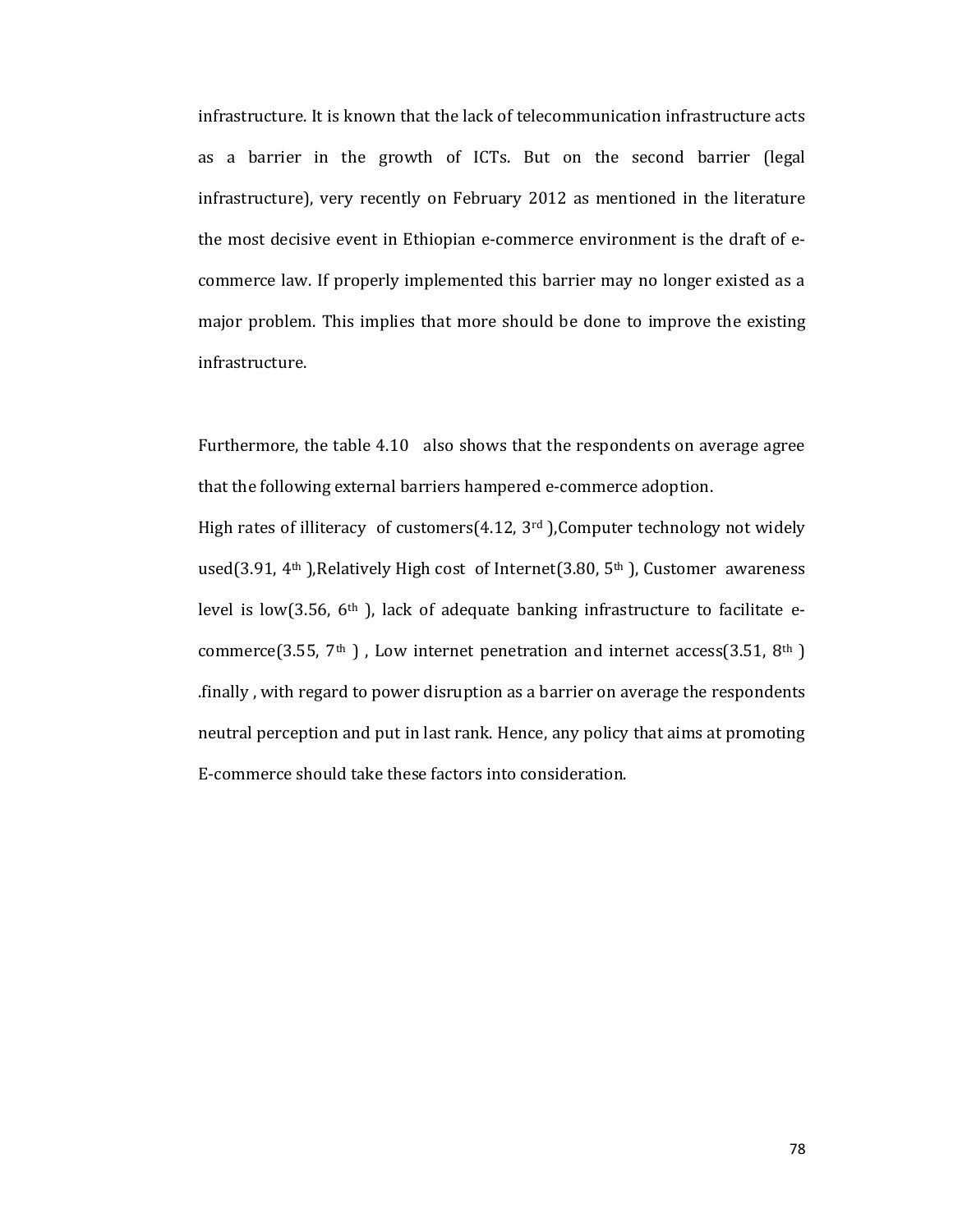| $\mathbf n$  | item                                |            | Number of respondents (%age) |             |         |  |
|--------------|-------------------------------------|------------|------------------------------|-------------|---------|--|
| 0            |                                     | <b>Yes</b> | No                           | don't       | Total   |  |
|              |                                     |            |                              | know        |         |  |
| $\mathbf{1}$ | Would<br>consider<br>you            | 192(94.6)  | $0(0\%)$                     | $11(3.4\%)$ | 203(100 |  |
|              | if<br>online,<br>shopping           | $%$ )      |                              |             | %       |  |
|              | Potential<br><b>Barriers</b><br>are |            |                              |             |         |  |
|              | minimized and guarantees            |            |                              |             |         |  |
|              | such as privacy and security        |            |                              |             |         |  |
|              | of data offered                     |            |                              |             |         |  |
| 2            | think that<br>the<br>you<br>Do      | $8(3.9\%)$ | 178(87.7                     | $17(8.4\%)$ | 203(100 |  |
|              | government of Ethiopia is           |            | $\%$                         |             | %       |  |
|              | doing its enough to promote         |            |                              |             |         |  |
|              | e-commerce in Ethiopia?             |            |                              |             |         |  |

Table 4.11: consider shopping online and effort of government

As one can observe from table 4.11 majority of respondents, 192(94.6%) responded that, they will consider if security and other barriers of e-commerce are minimized the remaining 11(3.4%) answered that, we don't know.

Item 2 of the same table, shows that, majority of respondents, 178(87.7%) answered government of Ethiopia was not doing enough to promote e-commerce in Ethiopia, 17(8.4%) respondents don't know government's effort to promote ecommerce. Very small percentage, 8(3.9%) of respondents responded that government of Ethiopia was doing enough effort to promote e-commerce. This high percentage of responses is a clear indication government should exert at most effort to promote e-commerce in the country.

It is known that e-commerce lies at the heart of the government's vision for building a modern, knowledge driven economy. The government aims to achieve sustained improvements in the productivity through creating information based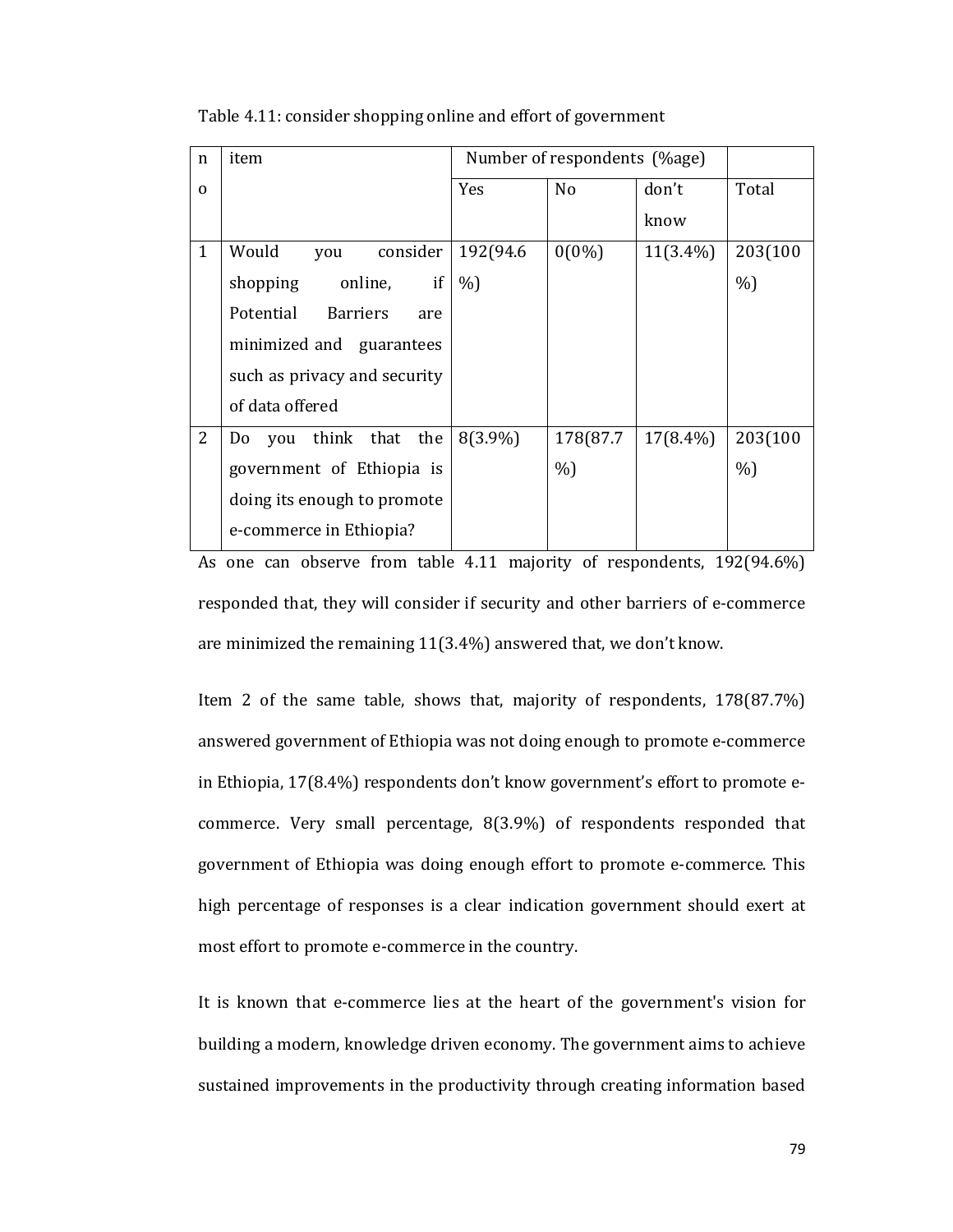economy, so that could narrow the gap of digital divide. The government could promote e-commerce by providing a number of things such as developing infrastructures that are cost effective to the users, launching several e-commerce initiatives, trying to develop public awareness towards e-commerce since lack of public awareness are the constraints on the sector's growth. The government should also cooperatively work with the private sector and foreign partners, to address e-commerce adoption hurdles in an effort to stimulate rapid development of the sector. Generally, government shall provide and facilitate the necessary enabling political, economic, regulatory, legal and institutional environment to support the process of moving the country from a predominately agricultural economy to an information-rich and knowledge-based economy. Table 4.12: Public monopoly of ETC

| item                                                                               | $\overline{1}$ | $\overline{2}$ | 3    | 4    | 5    |                  | Interpretati |
|------------------------------------------------------------------------------------|----------------|----------------|------|------|------|------------------|--------------|
|                                                                                    |                |                |      |      |      | Weighted<br>mean | on           |
| public                                                                             | $0.0\%$        | 2.0%           | 10.8 | 54.7 | 32.5 | 4.18             | agree        |
| monopoly<br>of                                                                     |                |                | $\%$ | $\%$ | $\%$ |                  |              |
| <b>ETC</b>                                                                         |                |                |      |      |      |                  |              |
| <b>Discourages</b>                                                                 |                |                |      |      |      |                  |              |
| the use of e-                                                                      |                |                |      |      |      |                  |              |
| Commerce<br>by                                                                     |                |                |      |      |      |                  |              |
| business                                                                           |                |                |      |      |      |                  |              |
|                                                                                    |                |                |      |      |      |                  |              |
| 1=strongly disagree, $2$ = disagree, $3$ =neutral, $4$ = agree $5$ =strongly agree |                |                |      |      |      |                  |              |

As clearly understood from Table 4.12 majority respondents agree (54.7%) and strongly agree (32.5%) on the statement public monopoly of ETC (current ethio telecom) for infrastructural development discourages the use of electronic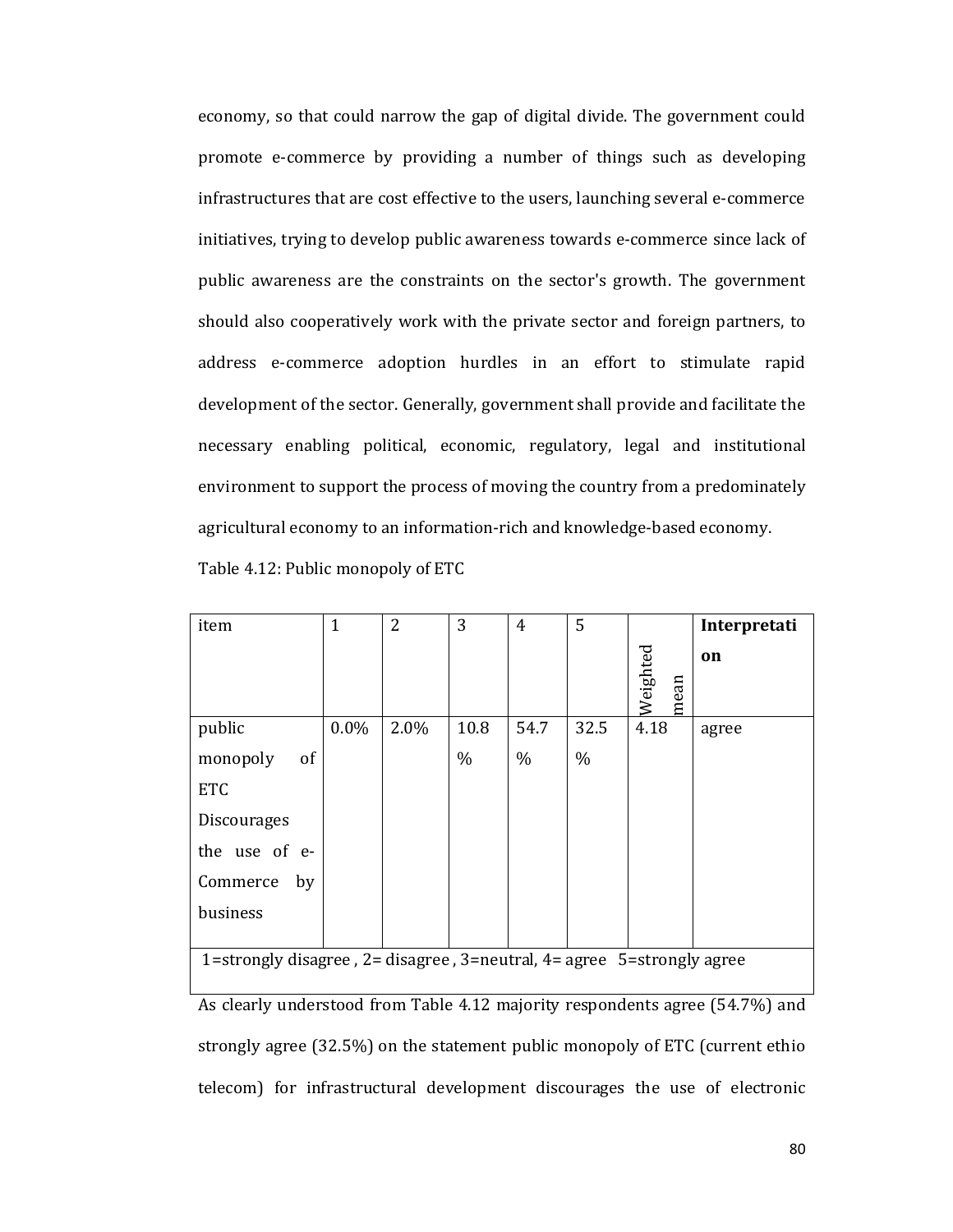Commerce by business. Moreover, very small percentage of them is neutral. The mean score of 4.1 shows that average of the response of all respondents agreed that public monopoly of ETC for infrastructural development discourages the use of electronic commerce by business. The respondents' idea is similar with ideas mention in the literature review part of this paper.

At last, the researcher expected that managers have general overview about external environment that currently prevails in Ethiopia, and forward ideas about managers' view of opportunities as an enabling environment for ICT and ecommerce in the current Ethiopian socio, economic, political and business environment. Most of their view is similar and summarized in the following section.

## *4.3.5 Opportunities analysis*

Ethiopia has been implementing the federal government structure since the overthrow of the military government in 1991. After the over through of the dreg many private sector initiations and privatization programs were implemented in different sectors. It is also true on ICT. But the government should do more than it does. Over the past two decades, Ethiopia has grown rapidly from a "command and control" economy to a market-based economy. Ethiopia is now closely integrated with the global economy. It is known that the process of liberalization started in the after1990s, march toward fully competitive markets. As a result of liberalization, Ethiopia's GDP has been rising by more than 10 % (double-digit growth) annually in the past decade. The Ethiopia economy experiences a double-digit growth even during the global recession.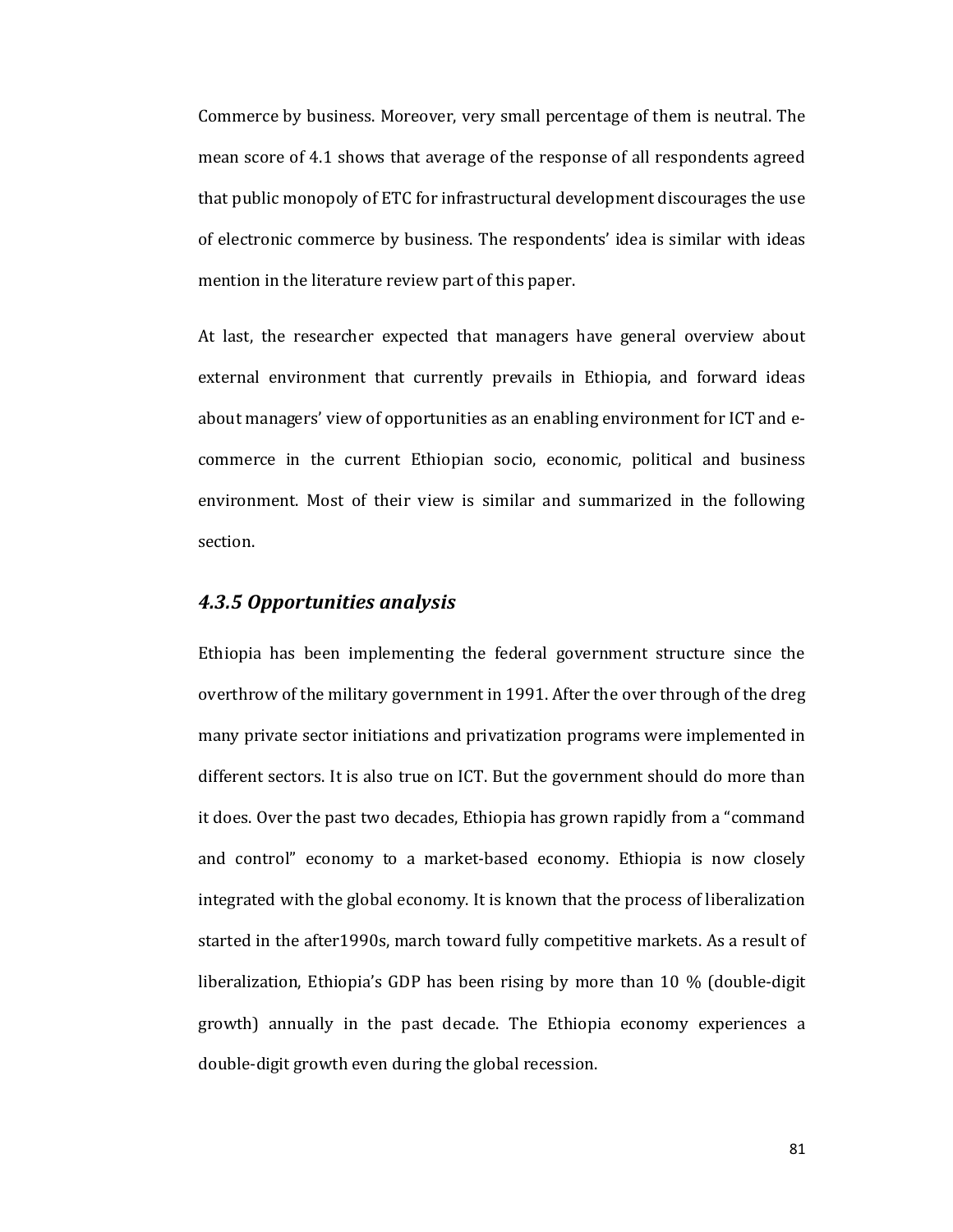Different government project is a promise and a major enabler for rapid ICT development in the country. Number of IT professional increase over time, through the exploitation of ICTs to facilitate the teaching and learning process within primary, secondary, technical and vocational schools and tertiary education.

Stable political climate in the country also can be taken as opportunities. Its history of political instability and military regimes with totalitarian forms of government, its transition to a more democratic form of government since 1990s has contributed to recent positive developments in many sectors of the economy including telecommunication. Government agenda geared toward addressing the inadequate infrastructure, breaking up government monopolies in many and enacting policies, rules, and regulations that promote active participation of businesses and, encouraging business through tax incentives and other mechanisms.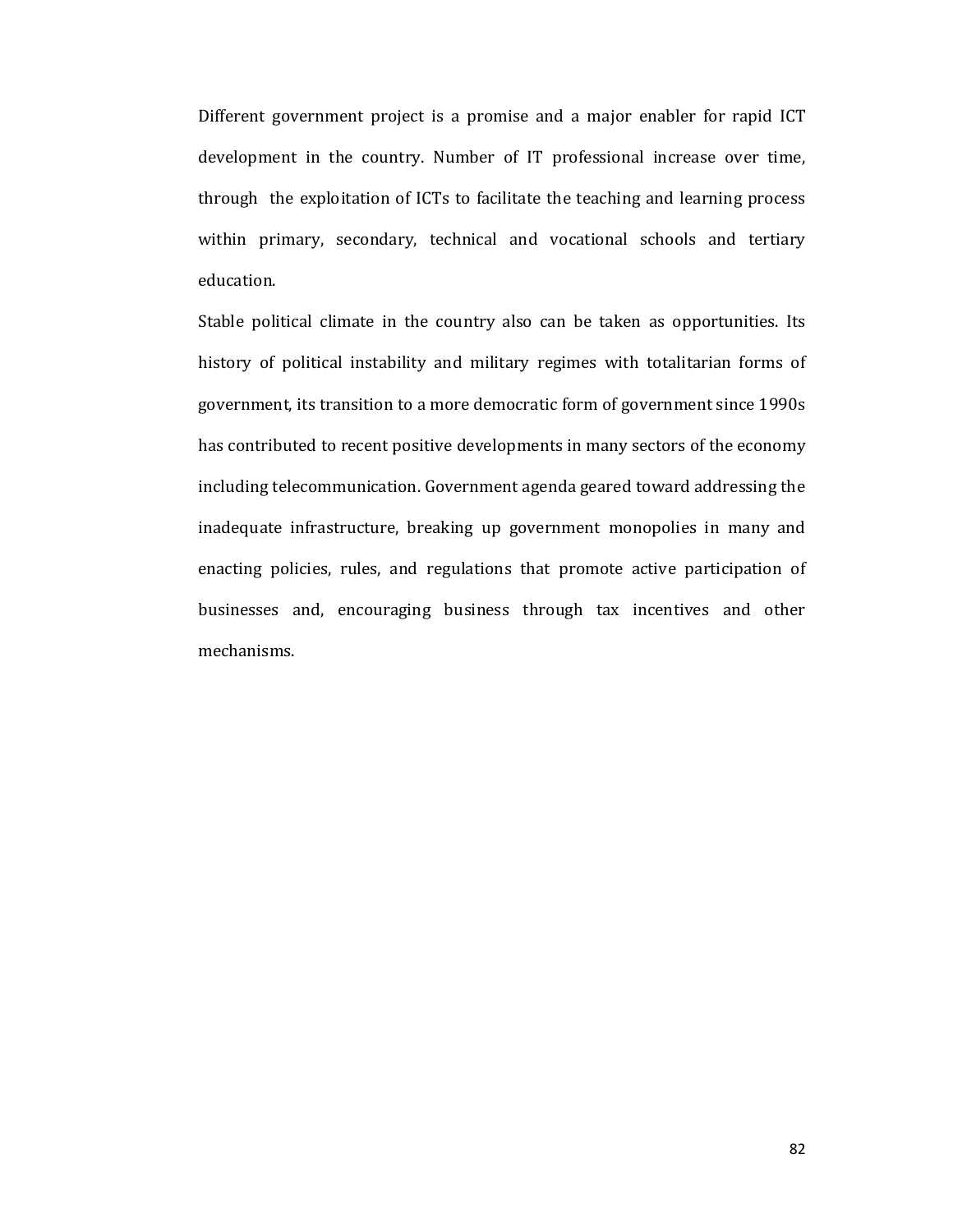## **CHAPTER FIVE**

## **CONCLUSIONS AND RECOMMENDATIONS**

### **5.1. Conclusion**

In this paper an attempt has been made to study mainly e-commerce opportunities and challenges in Ethiopia, specifically on general import in Addis Ababa city. The objectives of the study was to assess the current practices and existing problems of the newly introduced commerce system, E-commerce in Ethiopia context particularly on general import and to suggest some solutions to overcome identified problems. To this end, in order to answer to the general problem of this thesis, the concept of e-commerce had been thoroughly explored, a review of the related literature, reports of different institution and statistical data, in addition to questioner, was carried out.

This empirical findings show that, certainly the banking, ICT and E-commerce practice in Ethiopia are underdeveloped. ICT and E-commerce development indicators reveal that Ethiopia is pitifully lagging behind the rest of the world.

With the direction of the growth of electronic commerce accelerating growth and entering the world economy, as one of the most important features of the modern digital economy, general importers in Ethiopia are still lagging behind on e-commerce adoption, despite the benefits it offers. Although companies perceived that, electronic commerce as a way of doing business has significant advantages; over traditional business, the adoption is lagging behind.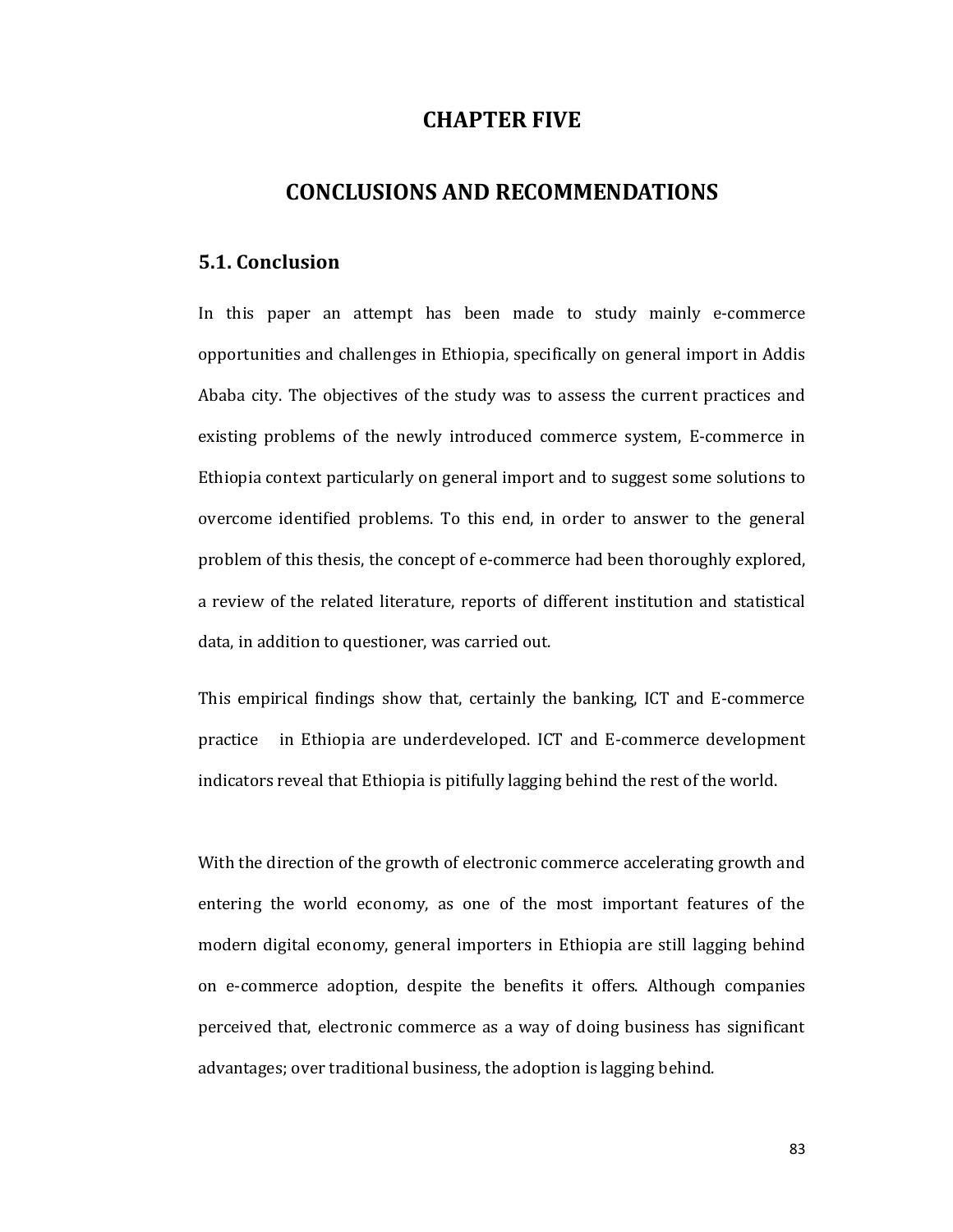Although the country registered two digit economic growth, the ICT infrastructure in Ethiopia as a facilitator of e-commerce is still characterized by a low penetration and high cost of, internet services, government monopoly of telecom sector, shortage human resource development, Poorly developed telecommunication infrastructure, lack of suitable legal and regulatory framework for e-commerce are the most important challenges for development of e-commerce in Ethiopia. Such problem not only affects the development and automation of import sectors, but also has great impact on the development of other sectors, like banks. However, it is to be underlined that there are some promising future opportunities: such as expansion of primary, secondary, technical and vocational schools and tertiary education over time, stable political climate in the country, sustained economic growth, some government initiatives and project.

Generally, general importer:

- ❖ Even though A website serve as information source and opportunity to create a greater awareness of its product to its customer and information technology department plays great role in providing different services and supporting other functional areas, majority of company have no their own website /home page and IT department. So far this necessitated the development of website and establishing IT department.
- $\div$  Nearly, majority of companies are not familiar with e-commerce and how it works. This low level of awareness about concepts of e-commerce leads to a higher inclination amongst them to purchase products using conventional basis.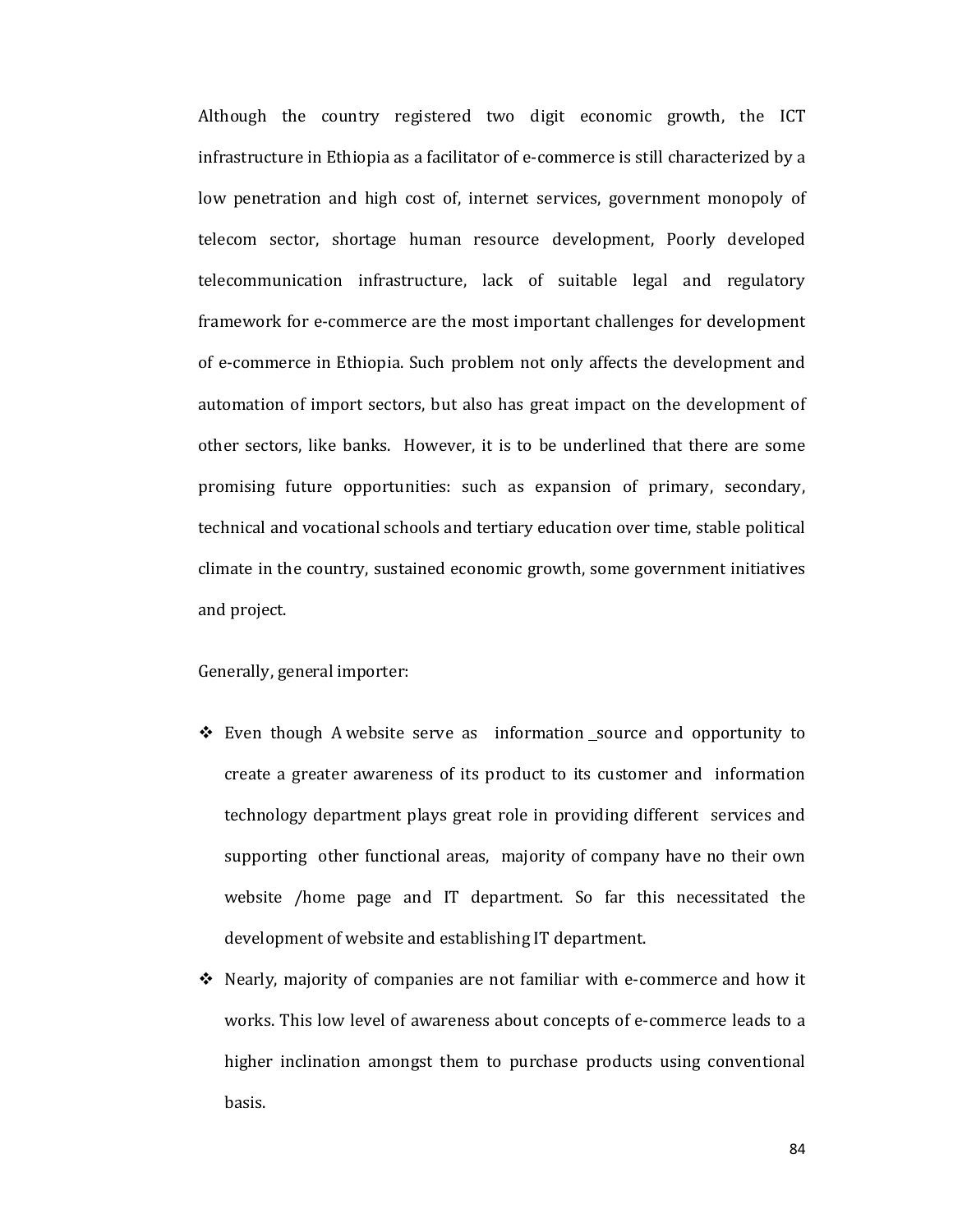- $\div$  Even though application of ICT and e-commerce is poor, all companies use the application of ICT and e-commerce technology with different extent and application. It also indicated that the top three applications with the largest usage frequency by the company are: email with the major stake, looking actual prices and compare it to other products' price and identifying the sellers and its product. But it is uncommon among general importers using it for a medium of payment, electronic ordering, and internal business operation management. Mostly they inclined to external communication and information gathering than facilitating transaction.
- With different application of ICT and e-commerce technology, general importers have average and appreciable experience.
- $\triangle$  Although it is known that it is very difficult to cope up dynamic environment with rigid principle the major stake of general importers have no information systems strategies, formulated long term strategic, and short term tactical plans to support the overall e-Commerce adoption.
- $\div$  The payment modalities used by general importers is conventional and traditional, as the world moved to cashless society, still importers use letter of credit as a major means of payment modality followed by CAD. No importer use online payment modalities such as credit card and debit card for foreign trade payment. This situation is exacerbated by the current Ethiopian payment regulation and existing Infrastructure.
- $\div$  The essence of e-commerce 24/7/365 is not considered by the companies. They serve their customers half days each day. From e-commerce point of view this very is short time, time aspect of e-commerce is 24/7, 24 hours per day, 7 days per week.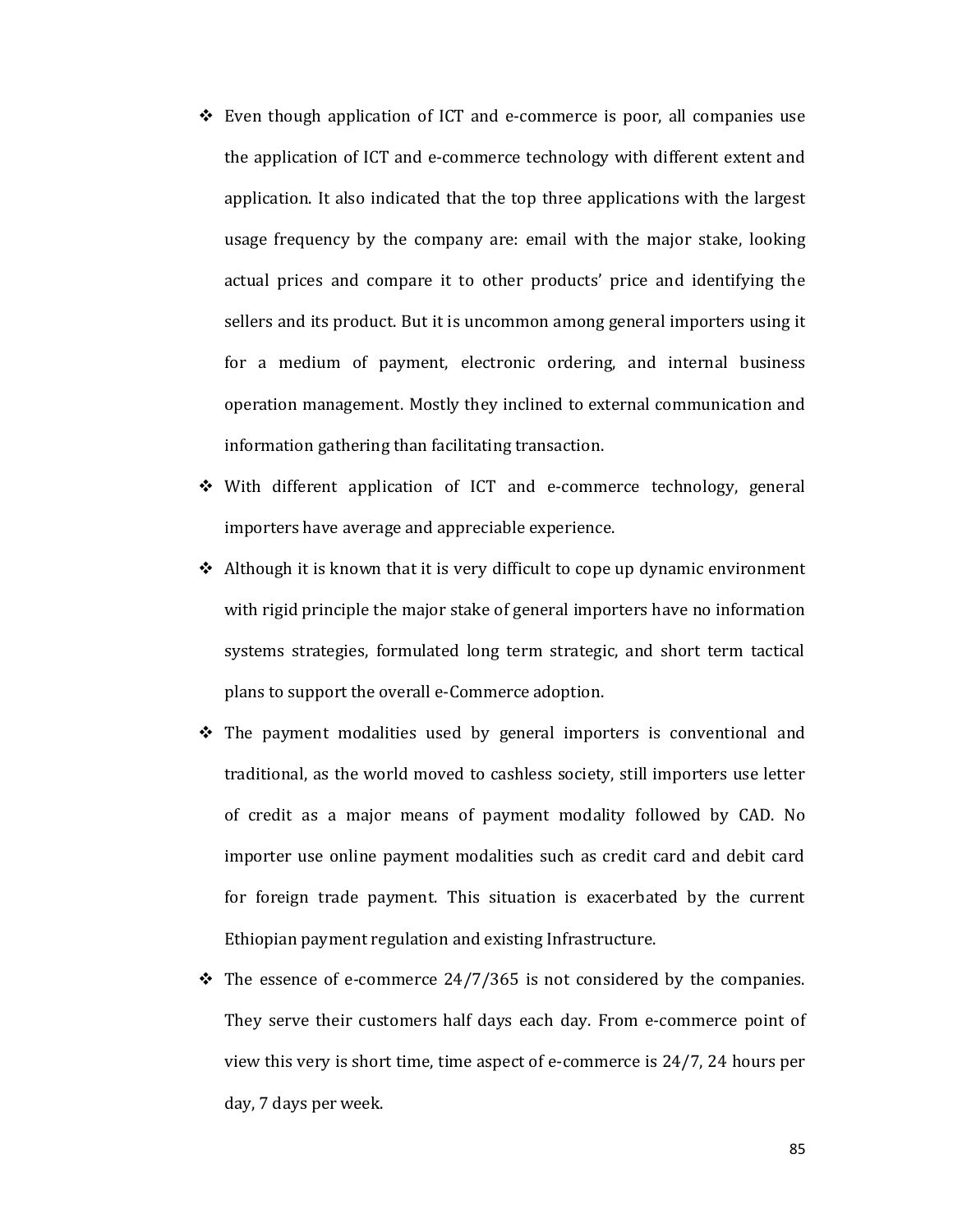- $\div$  An overwhelming number general importers distrust online transactions with current Ethiopian ICT and e-business infrastructures. Unlike physical attack, cyber attack is boundary less. So unless good security measures are taken, it may be difficult to trace the source of cyber crime.
- $\div$  Potential operational efficiency benefits of e-commerce as perceived by the imports sector, top four operational efficiency benefits are: Reduced paper work, Improving transaction speeds, reducing travel time and cost and potential to increase company profits. But companies hesitate benefits of, reducing errors, quality of information flow. Moreover, the companies conceptualize service benefits like, Improved customer service, overcome geographical limitations, provide up to date information, encourages price transparency, mainly open all the time, provide comparison shopping much more than operational efficiency benefits. Perceiving both benefit have positive tendency to adopt e-commerce among the companies.
- \* The two most dominant internal barriers in which that highly hinder ecommerce adoption are; lack of skilled workers to handle/ maintain ecommerce system and Fear of risk security and privacy. These two factors are closely interred linked. Limited knowledge of about e-commerce and how they operate by the company worker results fear of risk and security, there by create a great obstacle on e-commerce adoption. This makes the companies more inclined to trust and to use a traditional commerce system.
- $\div$  With regard external barriers to using or extending use of e-commerce technologies the most significant constraint to the uptake of e-commerce systems and as the potential barrier that characterizes the current import trade in Ethiopia are telecommunication infrastructure, public monopoly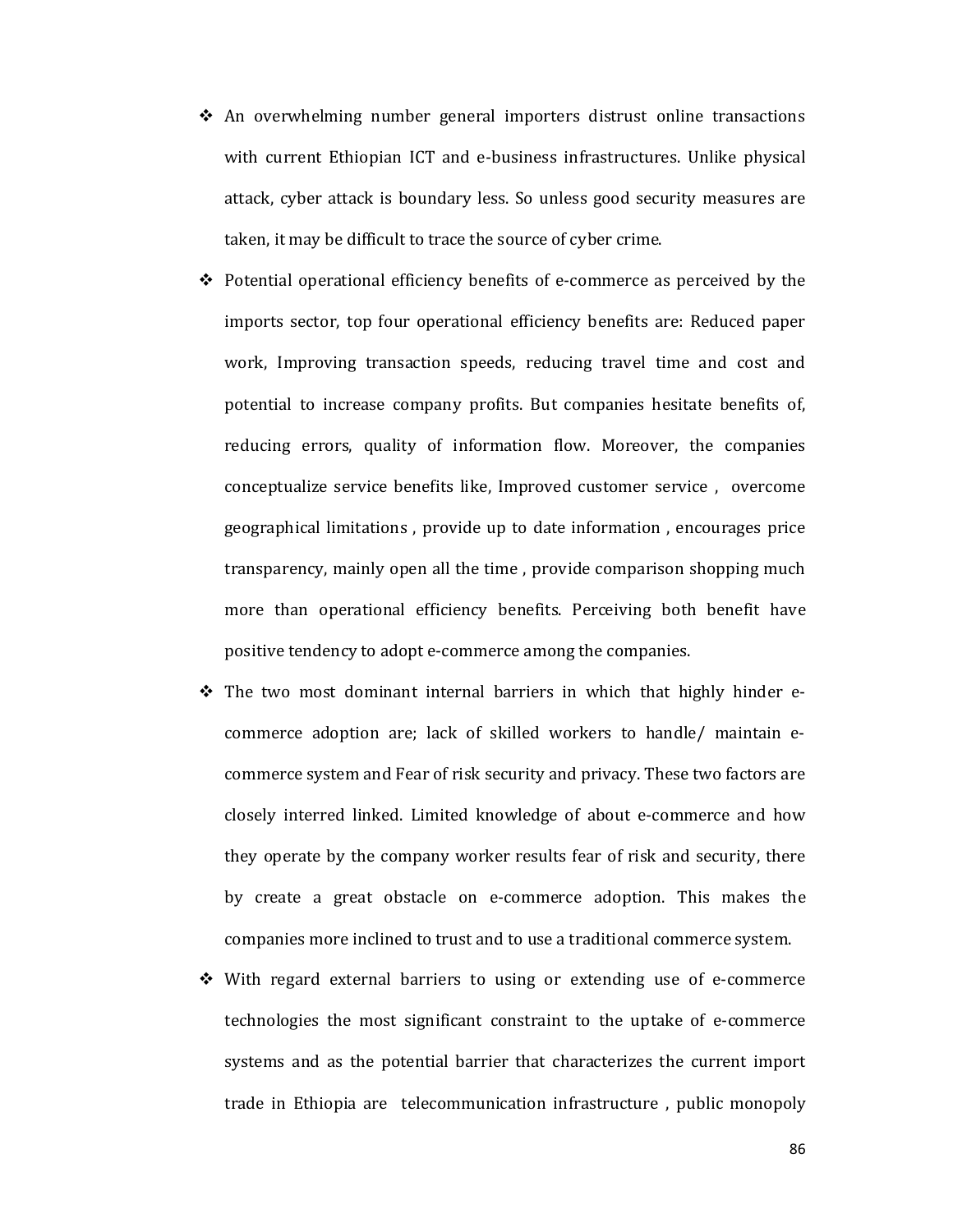and legal infrastructure but very recently on 2012 Ethiopian government draft e-commerce law. More over, the following are also additional hindering factors

- o High rates of illiteracy and level low of customer awareness
- o Computer technology not widely used
- o Relatively High cost of Internet
- o lack of adequate banking infrastructure to facilitate e-commerce
- o Low internet penetration and internet access
- o Finally, general importers do not appeal power disruption as a barrier
- $\triangleleft$  General importers are willing to consider online purchase if existing security and other barriers of e-commerce are minimized.
- ◆ General importers believe that government of Ethiopia was not doing enough to promote e-commerce more than it expected as policy makers and regulators. Such belief results fearing of risk and security. The government could promote e-commerce by providing a number of things such as developing infrastructures that are cost effective to the users, launching several e-commerce initiatives, trying to develop public awareness. Generally, government shall provide and facilitate the necessary enabling political, economic, regulatory, legal and institutional environment to support the process of moving the country from a predominately agricultural economy to an information-rich and knowledge-based economy.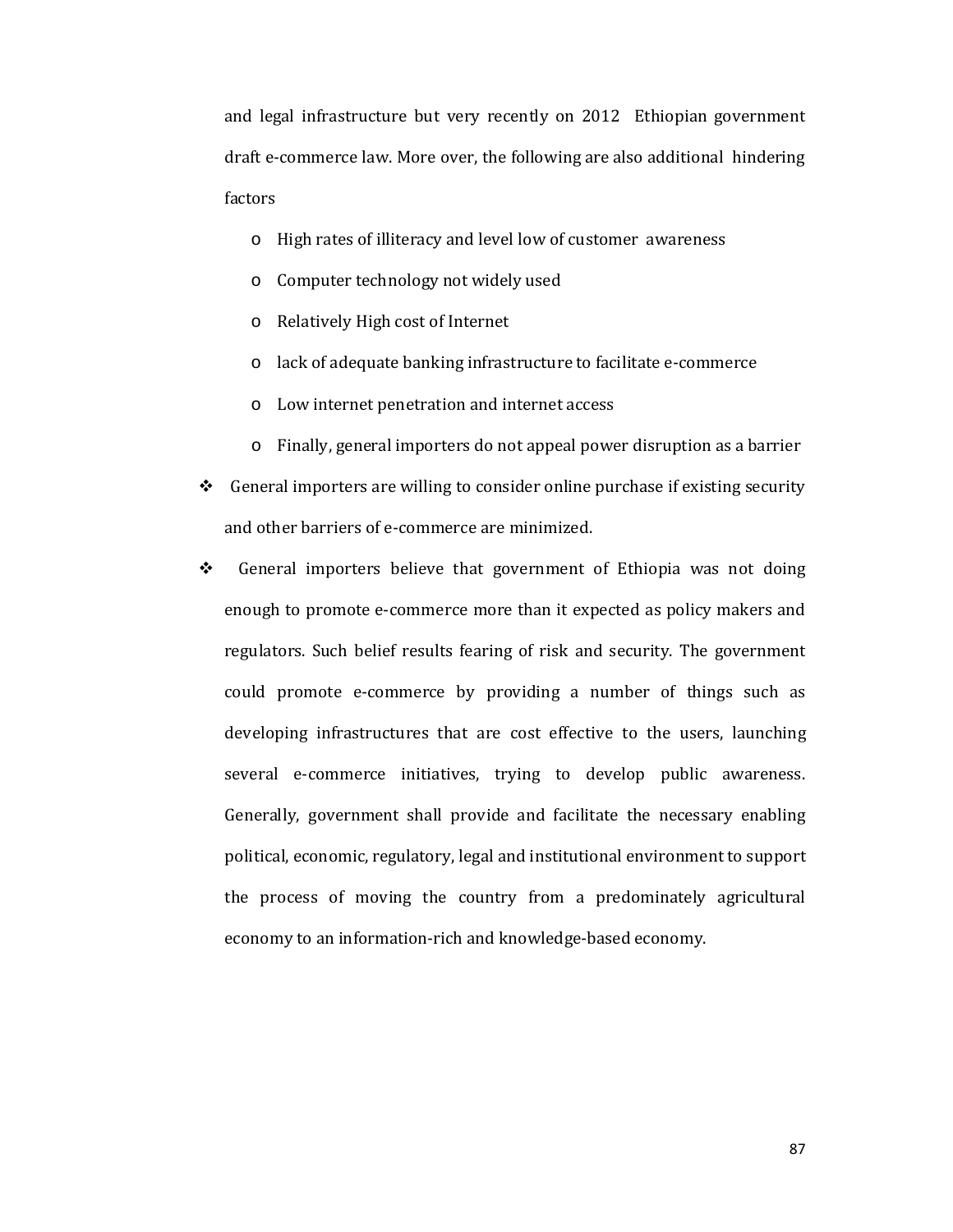## **5.2. Recommendation**

ICT and e-commerce development needs the full participation of all stakeholders at national and regional level. This can be achieved through encouraging cooperation and partnership and the full and effective involvement of all stakeholders. Government owned sectors like ministry of information and communication technology, ethio telecom, Information and Communication Technology Park Corporation, Ethiopian Information and Communication Technology Development Agency, ICT coordinating body should closely worked with different stakeholders, like other governmental agencies, private sector companies, donors and civil society to mobilize these force and then by improve of ICTs and e-commerce practice in the country.

The Government should encourage foreign ICT Company to invest in Ethiopia, support local ICT companies by improving access to credit, providing subsidy and other incentives and creating an enabling policy environment.

Develop awareness raising campaigns: Decision makers in the public sector, like ministry of information and communication technology, Ethoio telecom should formulate and implement appropriate informative awareness raising campaigns. It can be done; Set up a network or forum with representatives from the government, private sector, civil society, and the media to create awareness among the society.

The Government will facilitate development and implementation of a comprehensive human resource development programme to address the critical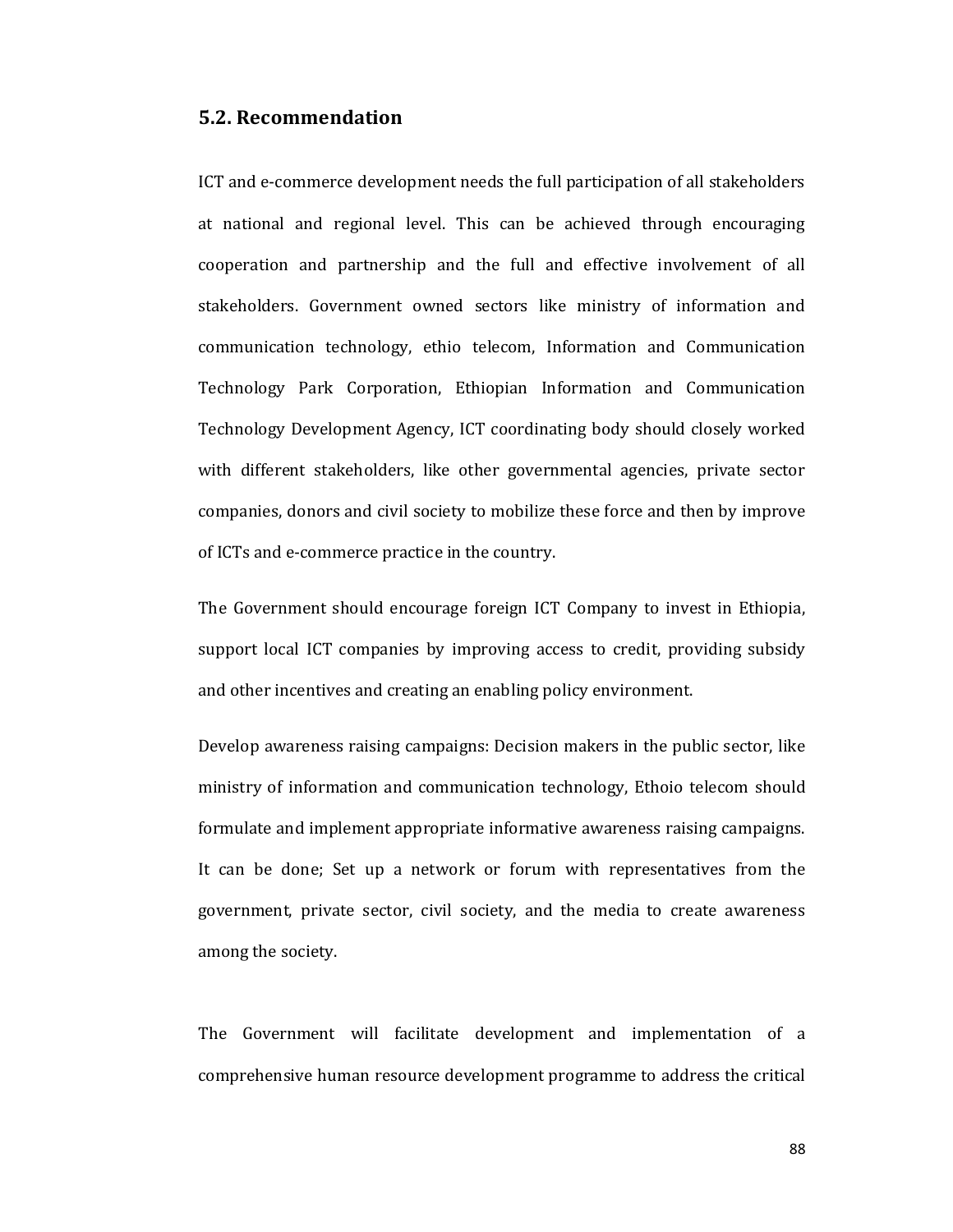human resource requirements of the ICT sector, by Promoting ICT research and development capacity to improve ICT human resources, Promoting the use of ICTs in education to bring more efficiency and better quality in education services by: strengthening IT clubs in schools and professional associations to increase their capacities in awareness creation and public discussions.

Even though there is no statistical evidence about the loss of profit for the banks as a result of net work problem, it is likely to be true that other sectors highly affected by poor service from service providers. For instance, if the telecommunication network disrupt for two days, anyone can easily guess how much money the bank losses, visa card customers can not withdraw from ATM machines, bank losses the ATM service charge, also increase queue in the bank to withdraw money physically. There are also other direct and indirect impacts. So the service provider and customer should sign service level agreements so that Service providers try to meet their service level agreements and respond to customers' needs. If not the service provider is liable for the loss.

In the physical world crime often leave evidence of finger print, foot print, witness, video on security camera. But unless good security measures are taken, it may be difficult to trace the source of cyber crime in e-commerce. So the government should create a secure ICT and e-commerce environment as much as possible, to this end the government should formulate the preventive and Network security policy.

General importer should formulate information systems strategies, long term strategic and short term tactical plans to support the overall e-commerce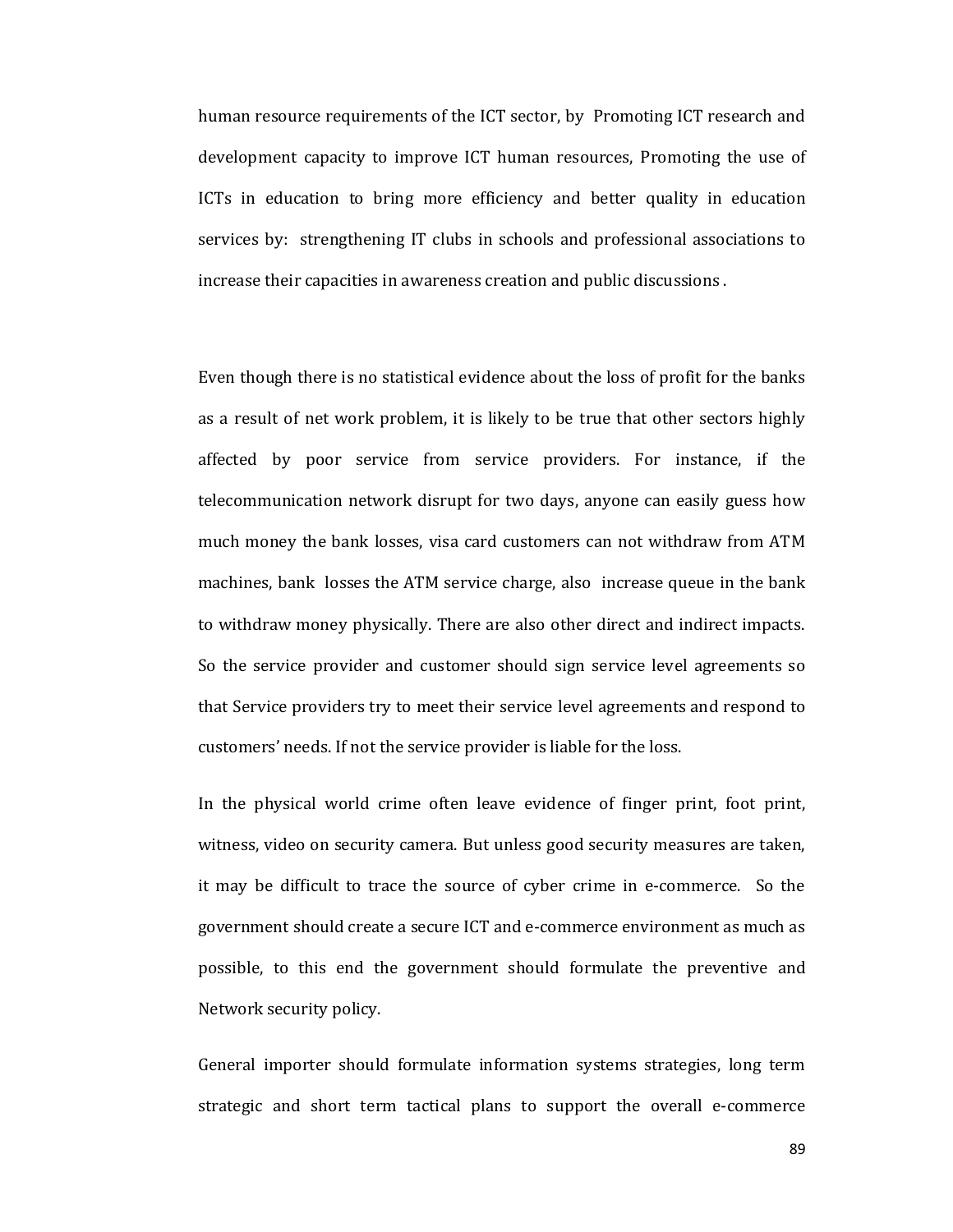adoption. They shall design their own website to easily reach information to customers, and they shall serve customers more hours per day, create convenient open hour to customers.

It is evidenced that the payment system allowed for importers by NBE are, letter of credit, CAD with limited amount and advance payment. This payment system is traditional, compared to the new e-commerce payment system like credit card and debit card. So NBE, regulator of banking industry in Ethiopia, should develop a comprehensive regulatory and legal framework to automate payment system infrastructure especially for importers.

Finally, it is recommended that government should adopt a nationwide strategy and build a platform to promote strong, forward-looking policy favoring ICT and e-commerce communication.

### **Recommendation for future research**

Weather the country is developed or developing Competition is one of the most decisive factors for the development of a given country in every economic sector. A more comprehensive and detail study should be conducted about privatization program of state owned public enterprise (ethio telecom) by other researchers and Ethiopia privatization agency.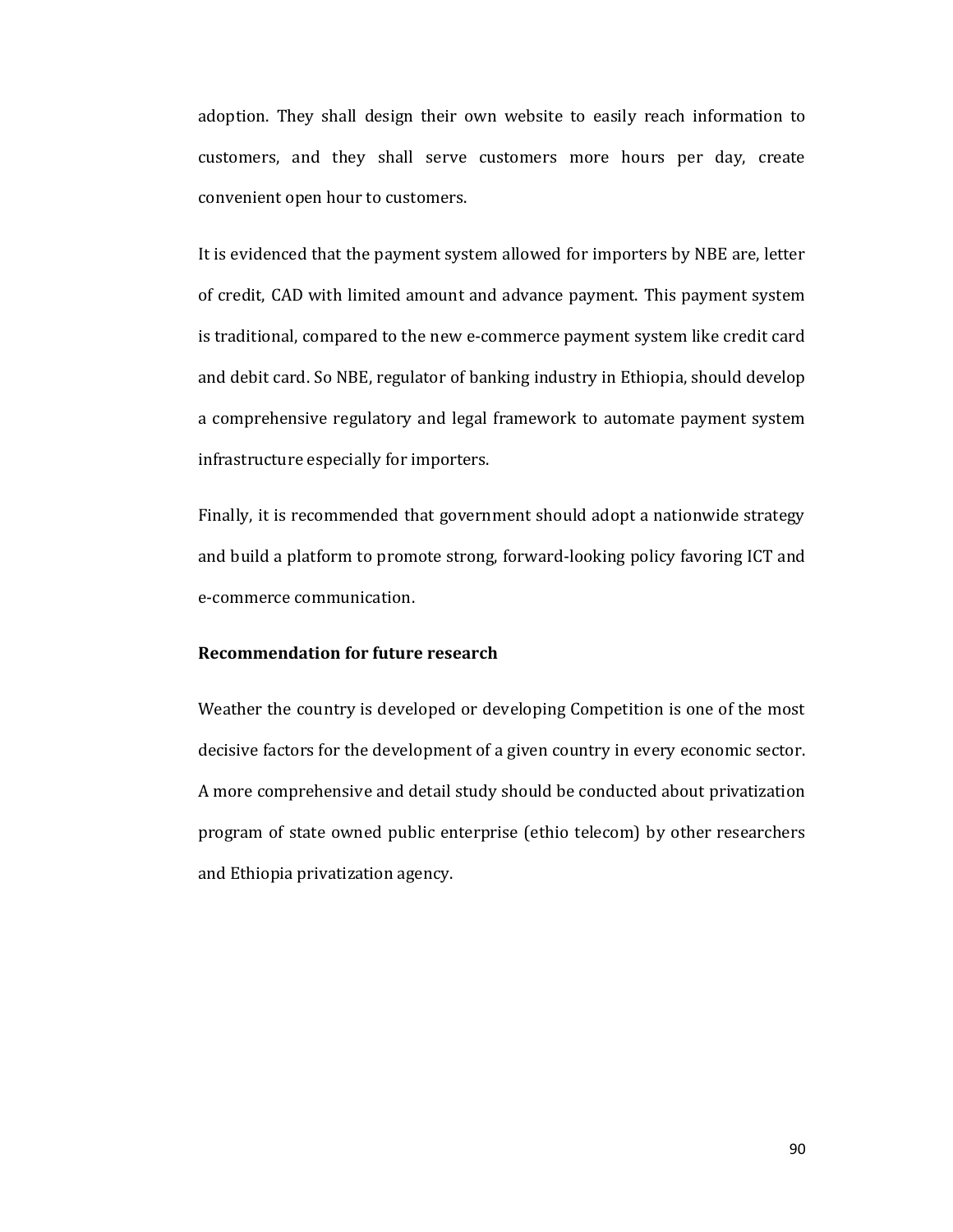#### **References**

- 1. Aaker, A., Kumar, V. & George, S (2000). Marketing research, John Wiley and Sons, Inc, New York.
- 2. Aaurelija, B. (2011). the application of e-commerce technologies in the development of international trade , intellectual economics, vol 1 no. 9, pp. 7–22
- 3. Abdalla Hamed (2009). E-commerce and Economic Development in Libya; A thesis submitted to the University of Wales Institute, for the degree of Doctor of Philosophy Cardiff School of Management, Cardiff.
- 4. Addis Ababa Chamber of Commerce (2010).The Impact of Telecommunications Services on Doing Business in Ethiopia, Addis Ababa.
- 5. Addis Fortune (2010). ICT Park is launched: http//www. Addis fortune.com/ accessed February 11, 2012.
- 6. Assefa Admassie and Woubalem Taye (2007). The role of ICTs in Facilitating Trade and Economic Growth, Ethiopia, Addis Ababa.
- 7. Burns, A. & Bush, R. (2002). *Marketing research: Online research applications (4th ed)*, Prentice Hall, New Jersey.
- 8. CBE (2011). International Trade and Trade Service ,advisory council ,training material Prepared by Advisory and Training Team, November 2011.
- 9. Chen, I. & Popovich, K. (2001). 'Understanding customer relationship management (CRM): People, process and technology', Journal of Business Process Management, vol. 9, no. 5, pp. 672-688.
- 10. Choi, S.Y., Whinston, A.B. and Stahl, D.O. (1997). *The Economics of Electronic Commerce*, Indianapolis , Macmillan Technical Publishing, Indianapolis, 1997, pp.380-381.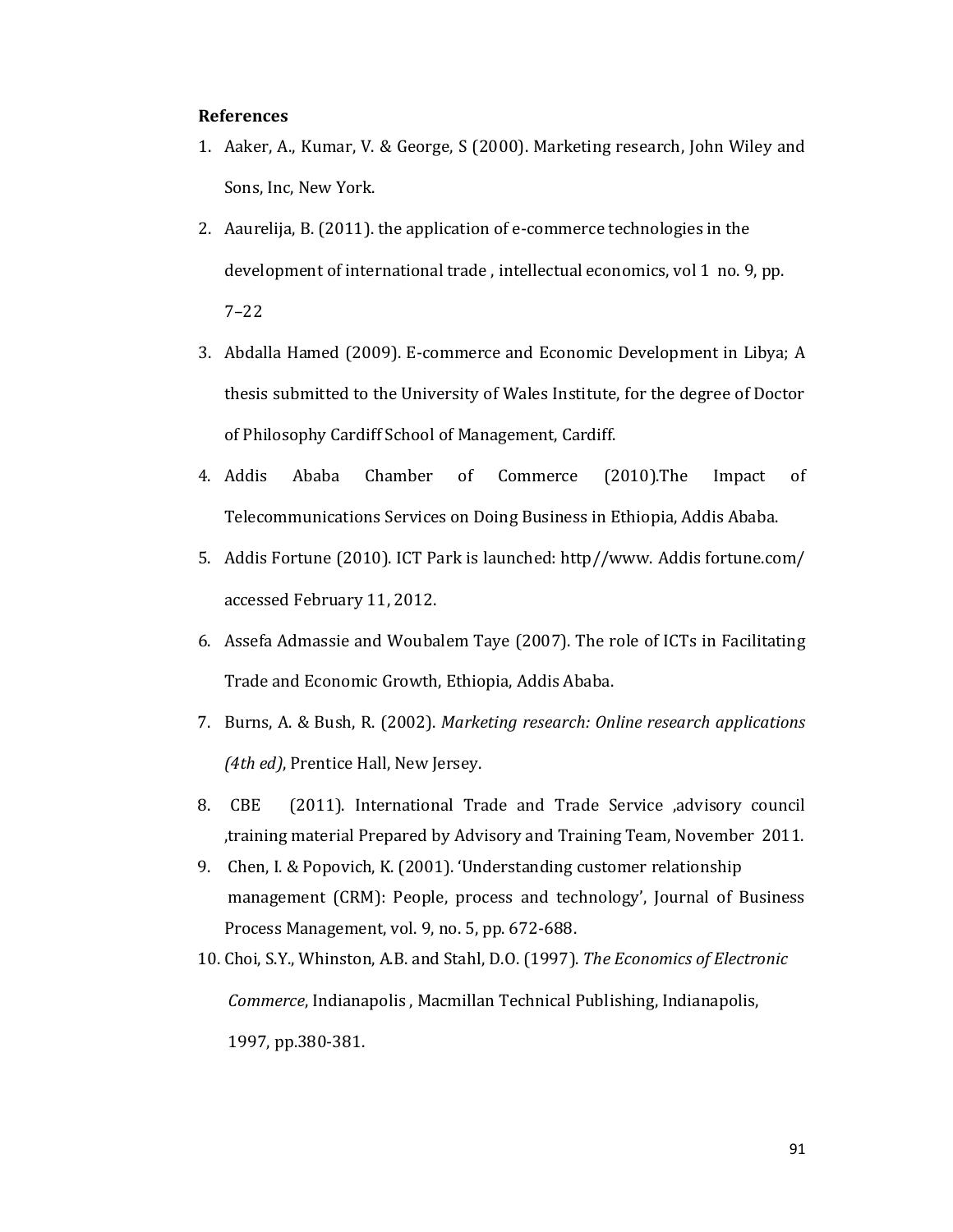- 11. Churchill, G. & Iacobucci, D. (1989). Marketing research: Methodological foundations, 9th ed, Thomson South-Western, Ohio.
- 12. CIA world fact book (2010/11). www.cia.gov/library/publications/theworld-factbook/geos/et.html January 29, 2012 accessed at 1:49 AM.
- 13. Copell, Jonathan(2000). E-commerce: Impacts and Policy Challenges, OECD, Economics Department working papers no. 252, available at http://www.olis.oecd.org/2000doc.nsf/, visited on January 19,2012.
- *14.* Corritore, L., Beverly Kracher and Cynthia *(2007*). Online Trust and Health Information Websites *Proceedings of the Sixth Annual Workshop on HCI Research in MIS, Montreal, December 8, 2007.*
- 15. Dawit Bekele, Solomon Atnafu, Dessalegn Mequanint (2005). ICT for Local Governance: Needs Analysis and Research Priorities for Addis Ababa City Government A Research Report Submitted for LOG-IN Africa Pre-Project Workshop Department of Computer Science, Addis Ababa University, August 2005, Addis Ababa, Ethiopia.
- 16. Dube, T. Chitura T,and Runyowa ,L. *(2010*). Electronic Commerce Benefits and Adoption Barriers in Small and Medium Enterprises in Gweru, Zimbabwe, *Journal of Internet Banking and Commerce, April 2010, vol. 15, no.1* pp. 5-16.
- 17. Elmore, P. & Beggs, D. (1975). Salience of concepts and commitments to extreme judgments in response patterns to teachers, Education, vol. 95, no.4, pp. 325-334.
- 18. El-Nawawy, M.A. and M.M. Ismail. (1999). "Overcoming Deterrents and Impediments to Electronic Commerce in Light of Globalisation: The Case of Egypt." In Proceedings of the 9th Annual Conference of the Internet Society, INET 99, San Jose, USA, 22–25 June 1999.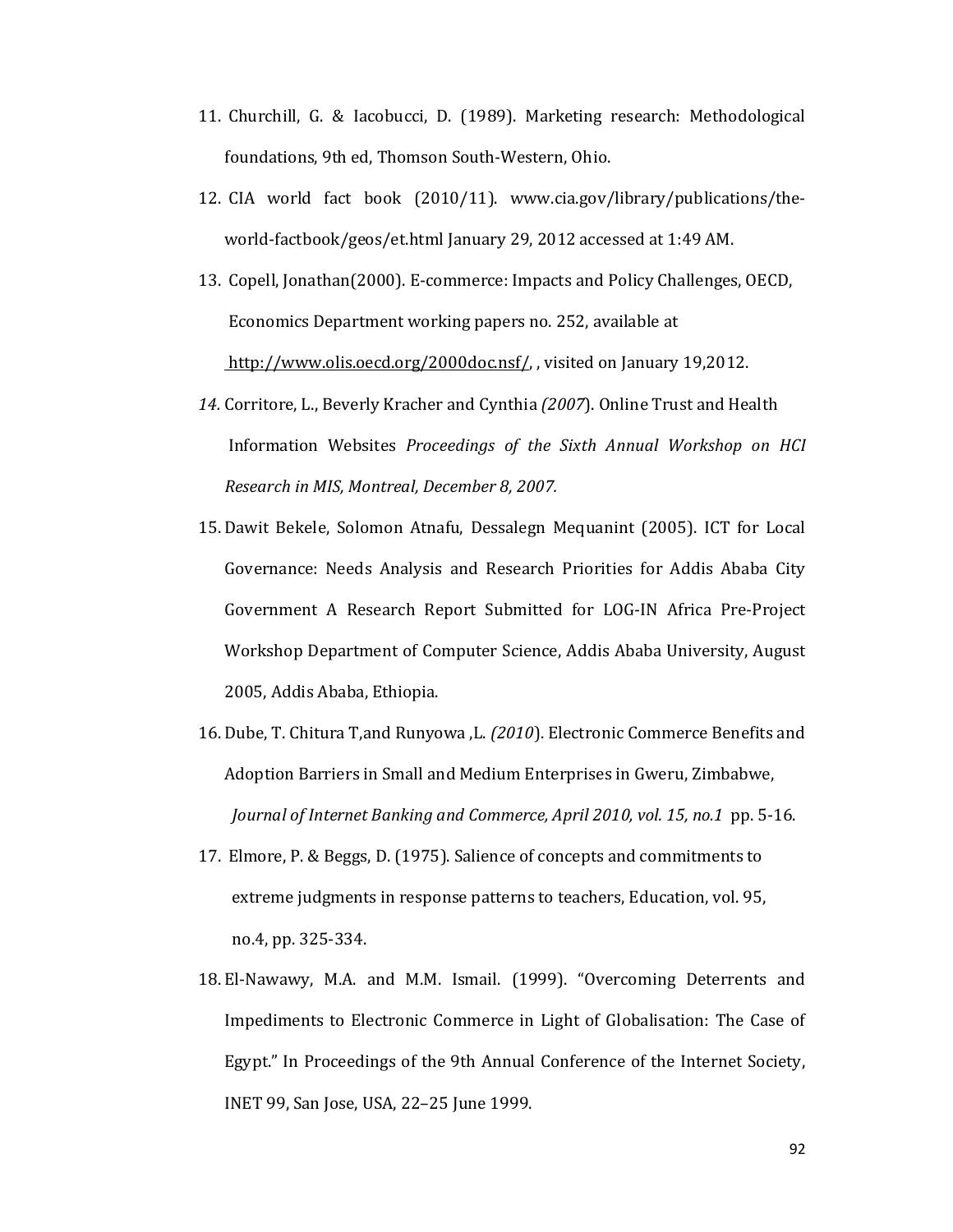- 19. ETA (2010). telecommunication in Ethiopia multi-year expert meeting on services, development and trade: the regulatory and institutional dimension Geneva, 17-19 march 2010.
- 20. Ethiopia forum (2010) Ethiopia Telecoms, Mobile, Broadband And Forecasts – New Market Report Published available at Ethiopiaforums.com
- 21. Ethiopia radio and television agency news (2012) http://www.ertagov.com/erta/erta-news,accessed 18 February 2012.
- 22. Federal negarit gazeta(2010), federal democratic republic of Ethiopia, no. 42 Addis Ababa, 24th July, 2010.
- 23. Frehiwot Woldehanna, Gashaw Kebede, Hailu Ayele, Solomon Atnafu, and Yirsaw Ayalew, ( 2004):Proposal for the Establishment of Center of Excellence in ICT, by; A report submitted to the Ministry of Capacity Building, ICT Authority; Addis Ababa.
- 24. Government of Ethiopian Federal Democratic Republic (2010) ICT Policy, http://www.eictda.gov.et/Downloads) accessed February 12, 2012.
- 25. Guilherme Alberto Almeida de Almeida , Alfonso Avila, Violeta Boncanoska(2007 ). Promoting E-Commerce in Developing Countries, March 2007 Promoting e-Commerce in Developing Countries Internet Governance and Policy - Discussion Papers page 5-24
- 26. Hair, J.F., Bush, R.P & Ortinau, D.J. (2003). Marketing research: Within a changing information environment, 2nd ed. McGraw-Hill/ Irwin, New York.
- 27. Harry Hare (2007). Survey of ICT and education in Africa: Ethiopia Country Report, ICT in Education in Ethiopia, www.infodev.org, accessed January, 29, 2012.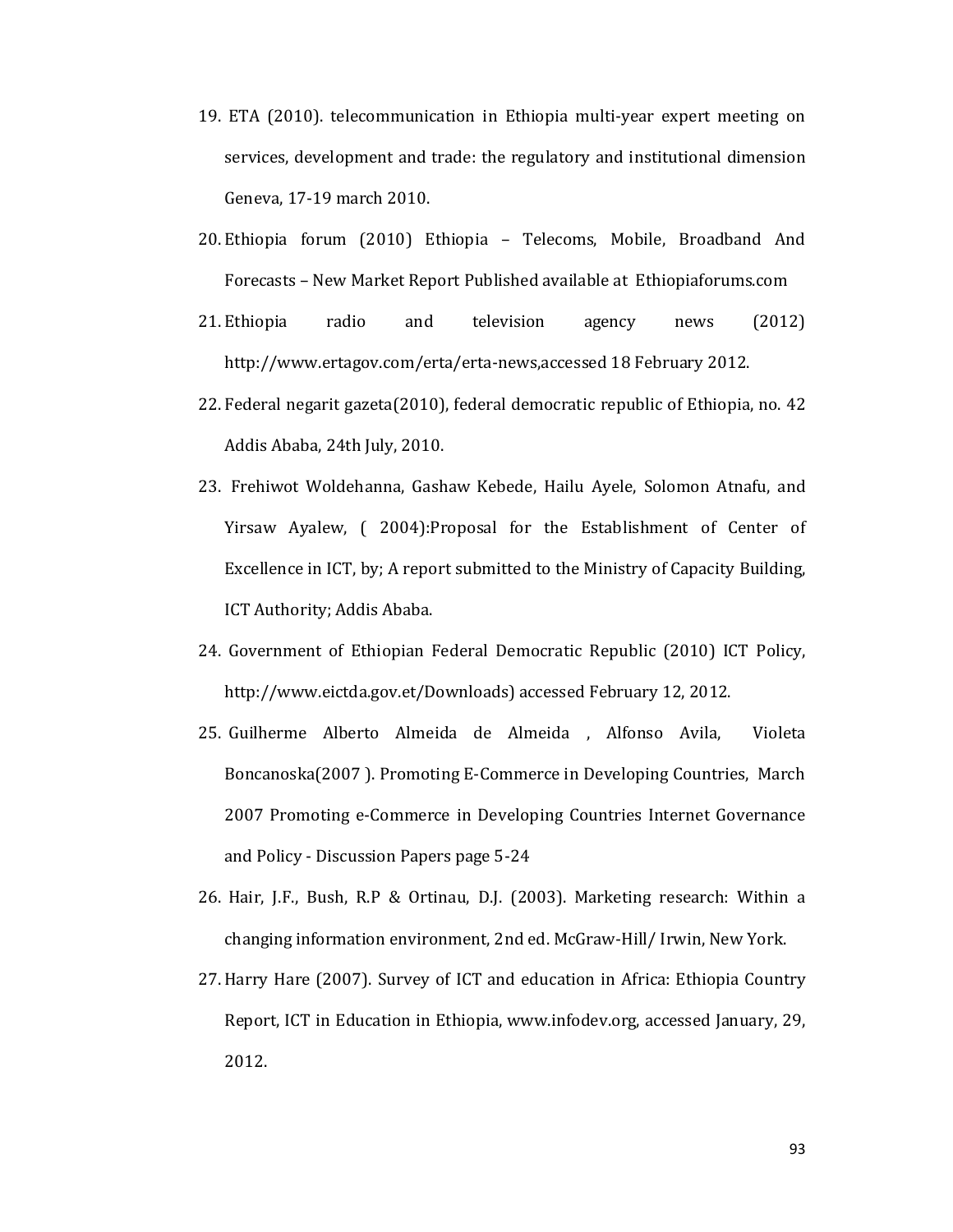- 28. Ian Owens, Paul Beynon-Davies(2001). survey of electronic commerce utilization in small and medium sized enterprises in south Wales: The 9th European Conference on Information Systems Bled, Slovenia, June 27-29, 2001
- 29. International trade centers (2009). Secrets of Electronic Commerce: A Guide for Small and Medium-Sized Exporters, 2nd ed. Geneva.
- 30. ITU (2011) Measuring the Information Society, http://www.itu.int/ITU-D/ict/Accessed Jan 28, 2012 2:40 AM.
- 31. Japhet E. Lawrence, Usman A. Tar (2010).Barriers to ecommerce in developing countries, *Information, Society and Justice, Volume 3 No. 1, January 2010: pp 23-35 ISSN 1756-1078*.
- 32. Kalakota, R., Oliva, R., Donath, B.,( 1999). E-commerce", Marketing Management, Chicago, Volume 8, issue 3, pp. 23 - 32.
- 33. Kalakota, R. & Whinston, A.B. (1997). Electronic commerce: a manager's guide, Addison-Wesley, Reading, Mass. ; Harlow.
- 34. Kapurubandara M. and Lawson. R. (2007). SMEs in Developing Countries Need Support to address the challenges of adopting e-commerce Technologies. *20th Bled eConference eMergence: Merging and Emerging Technologies, Processes, and Institutions. Bled, Slovenia, June 4 - 6*
- 35. Kapurubandara, M. (2009). A framework to e-transform SMEs in developing countries University of Western Sydney ,Australia The Electronic Journal on Information Systems in Developing Countries, vol. 39, no. 3, pp.1-24 .
- 36. Khalfan, A.M. & Akbar Abdullah (2006). Adoption Implementation Obstacles of E-Banking Services: An Empirical Investigation of the Omani Banking Industry, Oman.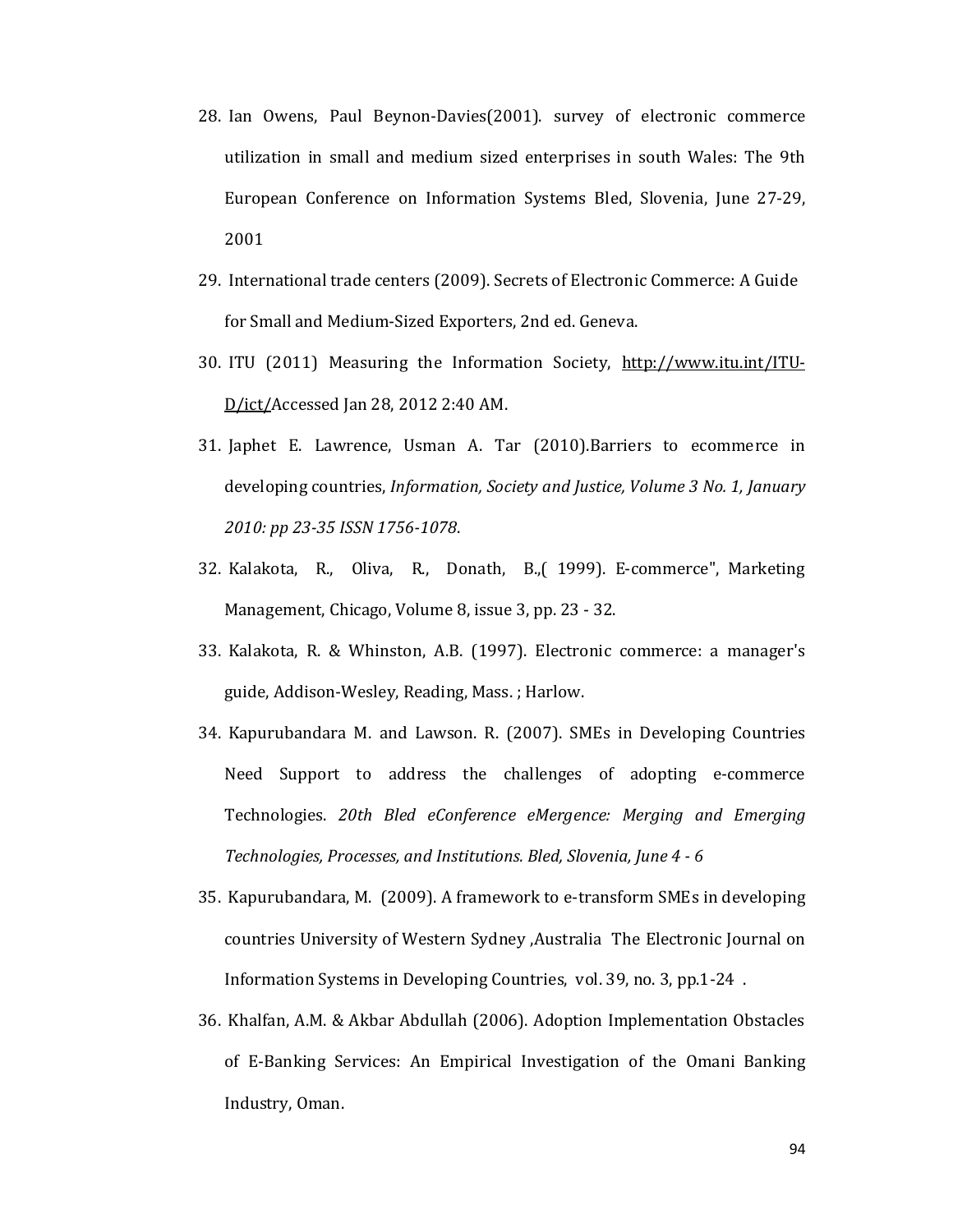- 37. Kole, Ellen. (2000) .African women speak on the Internet: research report of an electronic survey of African women. http://www.x54all.nl/-ekole.html
- 38. Kozo Kiyota Barbara Peitsch Robert M Stern(2007) The Case for Financial Sector Liberalization in Ethiopia Discussion Paper No. 565 August 17, 2007, The University of Michigan Ann Arbor, Michigan 48109-3091 available on http://www. fordschool.umich.edu/rsie/workingpapers/wp.html
- 39. Licker, P., & Motts, N. (2000). Extending the benefits of e-commerce in Africa: Exploratory phase. Proceedings of the First Annual Conference of the Globa IT Management Association, Memphis, Tennessee, USA, 115-118.
- 40. Lishan Adam (2009/2010). Ethiopia ICT Sector Performance Review Towards Evidence-based ICT Policy and Regulation Volume Two, Policy Paper 9.
- 41. Malhotra, N. K. (2004). Marketing Research: An Applied Orientation, 4th Ed. London, UK. Prentice Hall International.
- 42. Mbarika, V.W.A., Okoli, C., Byrd, T.A. and Datta, P. (2005). The Neglected Continent of IS Research: A Research Agenda for Sub-Saharan Africa. Journal of the Association for Information Systems, Vol. 6 Issue 5, p.130-170
- 43. MeronTekleberhan(2011) http://www.theodora.com/wfbcurrent/ethiopia/ethiopia\_communications.h tml , February 11, 2012.
- 44. Michael Bloch ,Yves Pigneur & Arie Segev (1996). Business Value Framework, Gaining Competitive Advantage, University of California, USA
- 45. MOFED (2006). Building on Progress A Plan for Accelerated and Sustained Development to End Poverty (PASDEP) (2005/06-2009/10) Volume I: Main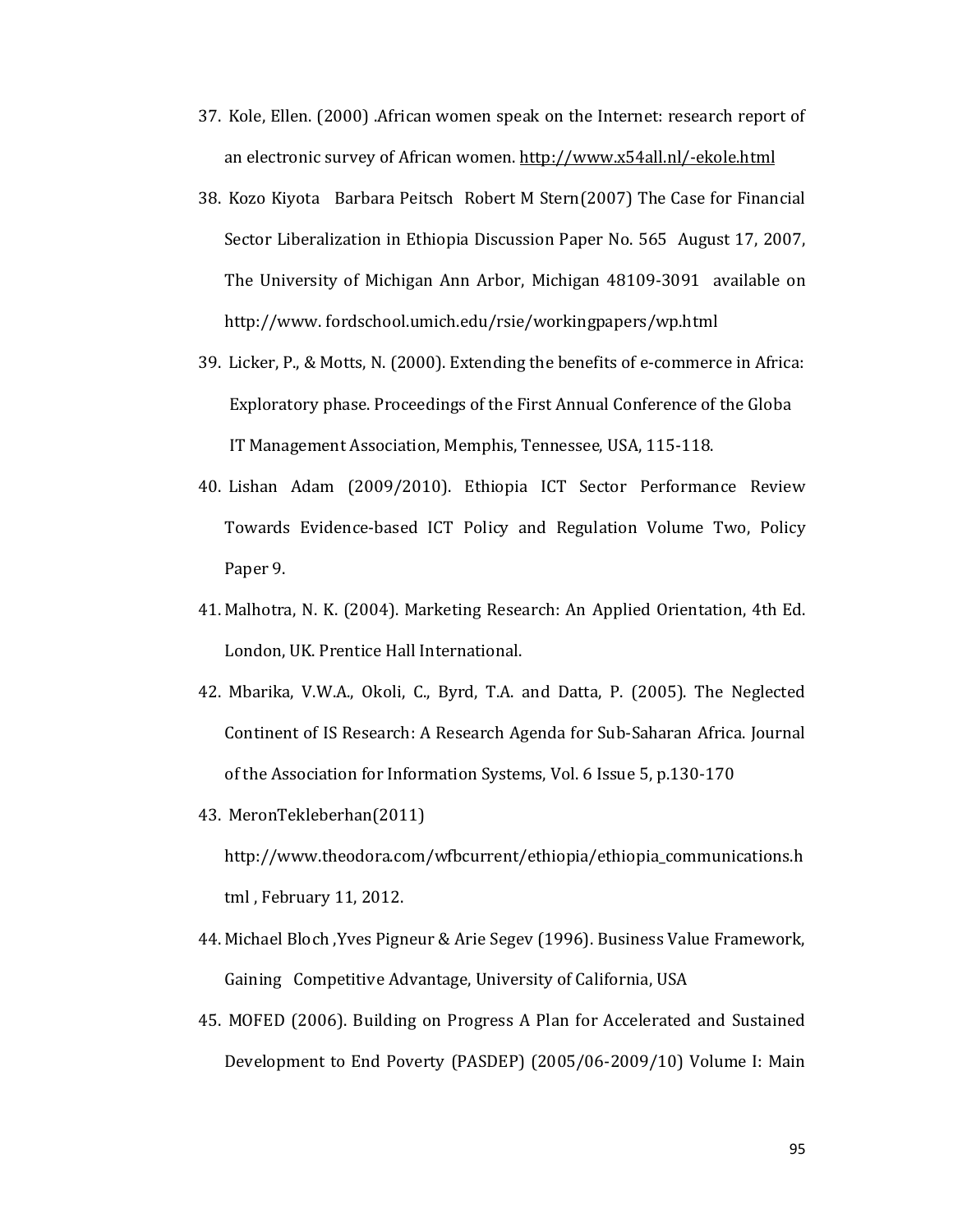Text Ministry of Finance and Economic Development September, 2006 Addis Ababa

- 46. Molla, A., Taylor, R. & Licker, S., (2006). E-commerce Diffusion in Small Island Countries: the Influence of Institution in Barbados. The Electronic Journal of Information Systems in Developing Countries, 28(2).
- 47. MOTI (2011) five years plan and implementation evaluation march, 2011
- 48. Mulat Demeke , Tadesse Biru (2002): ICT penetration and usage in ethiopia: baseline study the scan-ICT project department of economics faculty of business and economics Addis Ababa university .
- 49. Murthy C.S.V.(2004) E-commerce, Concepts, models and Strategies, Himalaya, Numbai.
- 50. NewBusinessEthiopia.com(2010)Ethiopian-telecommunicationscorporation-reborn-as-ethio-telecom available at http://newbusinessethiopia.com/index.php
- 51. Obasi Rosemary , Ekwueme Chizoba (2011) Investors' Perceptions of the Relevance of Credit Transactions Disclosure in Income Statement, International Research Journal of Finance and Economics ISSN 1450-2887 Issue 64 (2011) EuroJournals Publishing, Inc. http://www.eurojournals.com/finance.htm
- 52. O'Brien, R., and M. William (2004) Global Political Economy: Evolution and Dynamics Basingstoke: Palgrave Macmillan.
- 53. Odedra-Straub, M., (2003), "E-Commerce and Development": Whose development?, Electronic Journal on Information Systems in Developing Countries, vol 11, no 2, pp 1-5, available http://www.eiisdc.org accessed on 5 may 2012.

96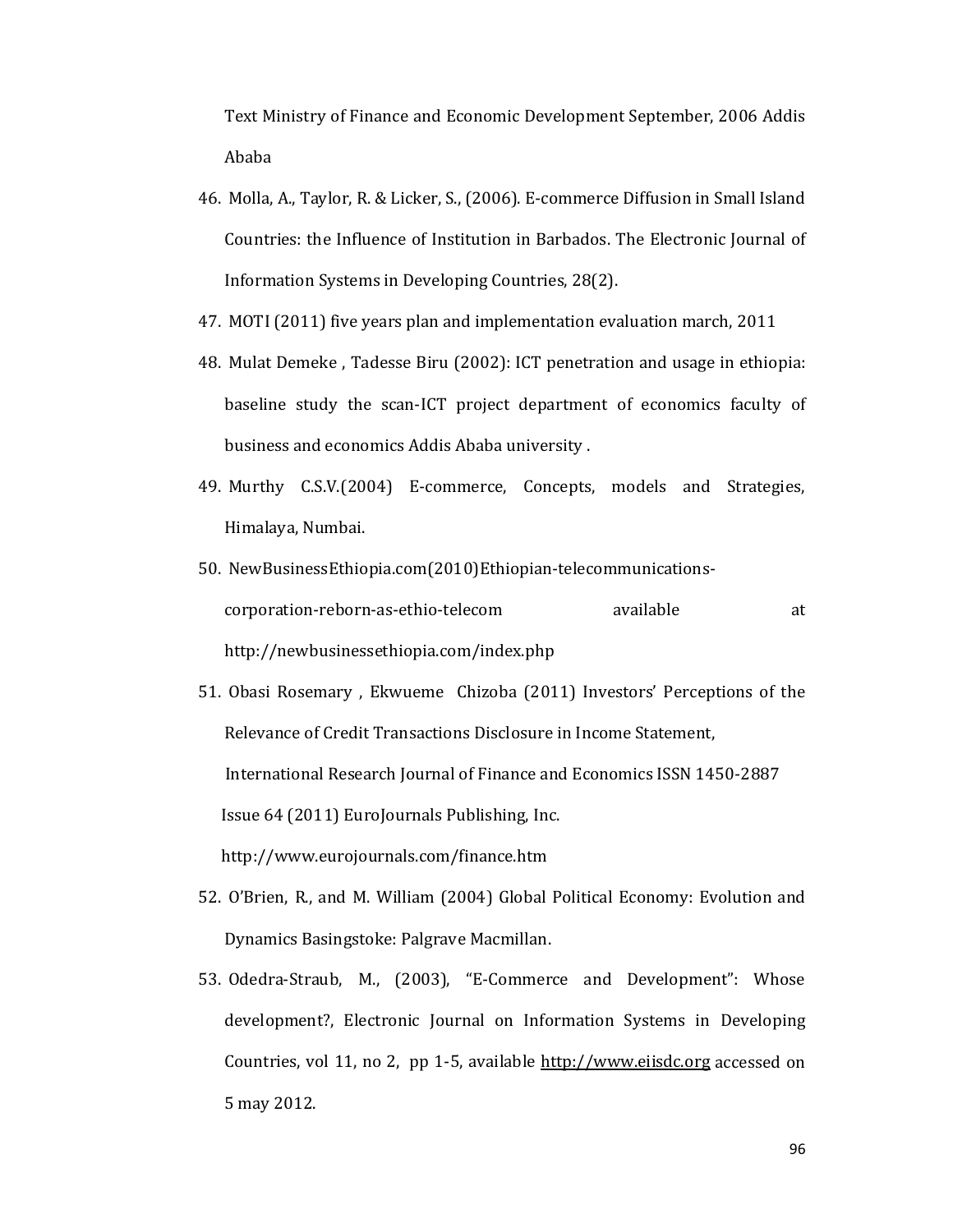- 54. OECD (2009) Information and Communications Technologies OECD Communications Outlook, http://www.oecd.org/accessed, january28, 2012.
- 55. Parasuraman, A& Berry, L., (1991). *Marketing services*, The Free Press, New York.
- 56. Parkhe, A. (1998). 'Building trust in international alliances', *Journal of World Business*, vol.33, no , 4, pp. 417-437.
- 57. *Patrick X.W. Zou Youngsin Seo* (2006*)* effective applications of e-commerce technologies in construction supply chain: current practice and future improvement *ITcon Vol. 11, pg. 127* http://itcon.org/2006/10/
- 58. PricewaterhouseCoopers(1999) *E-business Technology Forecast.* Menlo Park, CA:PricewaterhouseCoopers Technology Centre.
- 59. Sherif Kamel, Maha Hussein(2002).The emergence of e-commerce in a developing nation Case of Egypt Benchmarking: An International Journal, Vol. 9 No. 2, 2002,pp. 146-153. # MCB UP Limited,1463-5771 http://www.emeraldinsight.com/1463-5771.htm
	- 60. Smith, J., Milberg, S., and Burke, S. (1996). Information Privacy: Measuring Individuals Concerns about Organizational Practices. MIS Quarterly. June, 167-196.
	- 61. Straub, D.W., Hoffman, D.L., Weber, B.W., & Steinfield, C. (2003). Measuring ecommerce in Net-enabled organizations: An introduction to the special issue. Information Systems Research, 13(2), 115-124.
	- 62. Turban, E., Lee, J., King, D., Chung, M.,(2000), "Electronic Commerce: A Managerial Perspective", Prentice Hall International, Inc. New Jersey.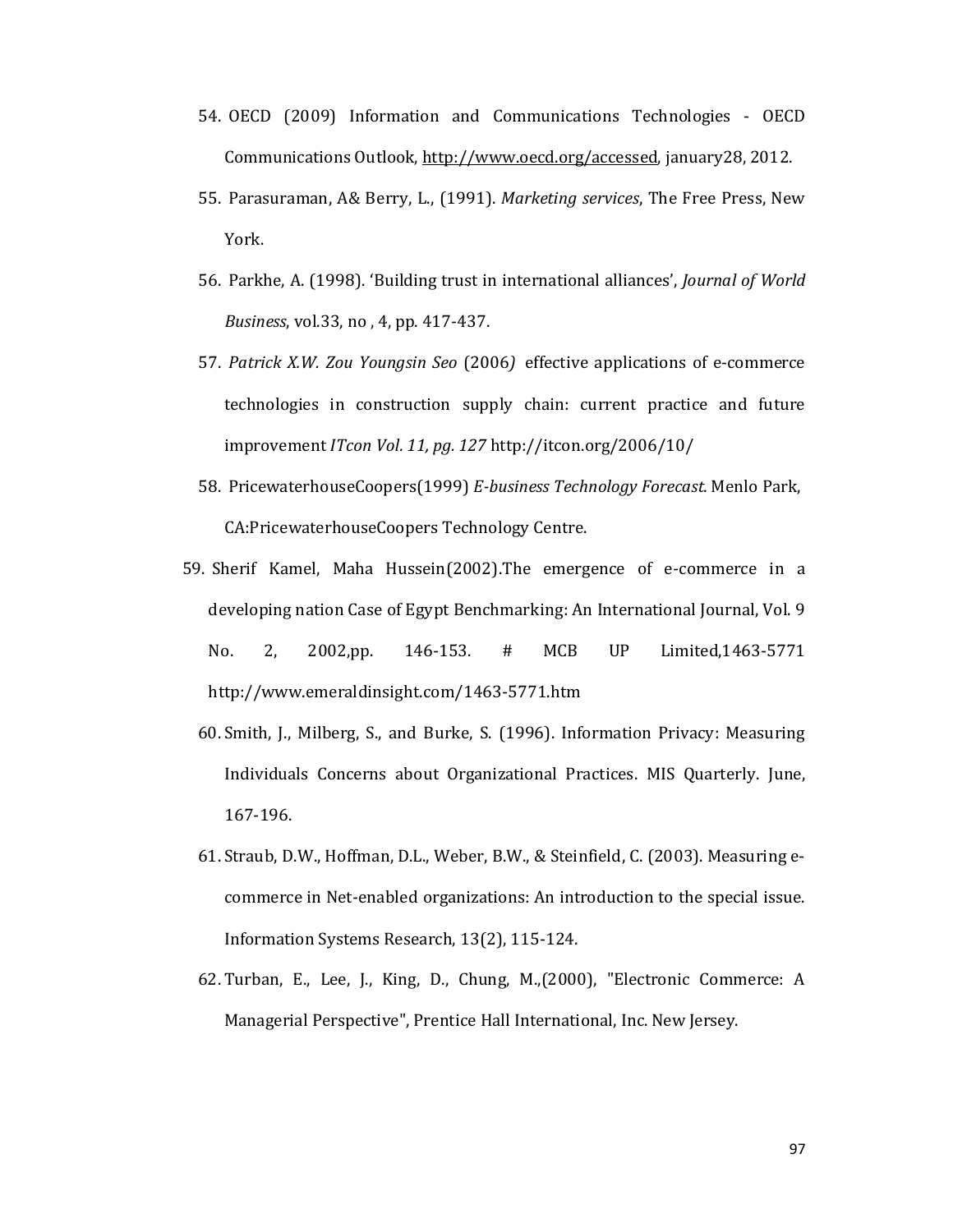- 63. UNCITRAL Model Law on E-Commerce available at http://www.jus.uio.no/lm/un.electronic.commerce.model.law.1996/doc accessed on February 12, 2012
- 64. UNCTAD (2001) E-commerce in the least developed countries e-commerce and development report New York and Geneva, 2001 UNCTAD/SDTE/ECB/1 Part Four
- 65. UNCTAD (2004), E-commerce and Development Report. New York and Geneva
- 66. Uppal, R.K. (2008) Customer Perception of E-Banking Services of Indian Banks: Some Survey Evidence", the Icfai University Press.
- 67. Vladimir Zwass, (1996), Electronic commerce: structure and issues. International Journal of Electronic Commerce vol. 1 no. 1 pp. 3–33.
- 68. Vladimir Zwass, (2003) International Journal of Electronic Commerce, Vol.7, No.3, pp.7-37)
- 69. Wen, H.J., Chen, H.-G., Hwang, H.-G. (2001), "E-Commerce web site design: strategies and models", *Information Management and Computer Security*, Vol. 9 No.1, pp.5-12.
- 70. Wenninger, J. (1997). The Emerging Role of Banks in E-Commerce. Current Issues in Economics and Finance, vol.6 no. 3
- 71. Wikipedia, A free encyclopedia: en.wikipedia.org
- 72. Wondwossen &Tsegai (2005) e-Payment: Challenges and Opportunities in Ethiopia, Unpublished, Gondar University.
- 73. Xiong Mengti(2010): Analysis of Chinese E-commerce Development Case: TAOBAO.COM, Lahti University of applied sciences degree programme in international business.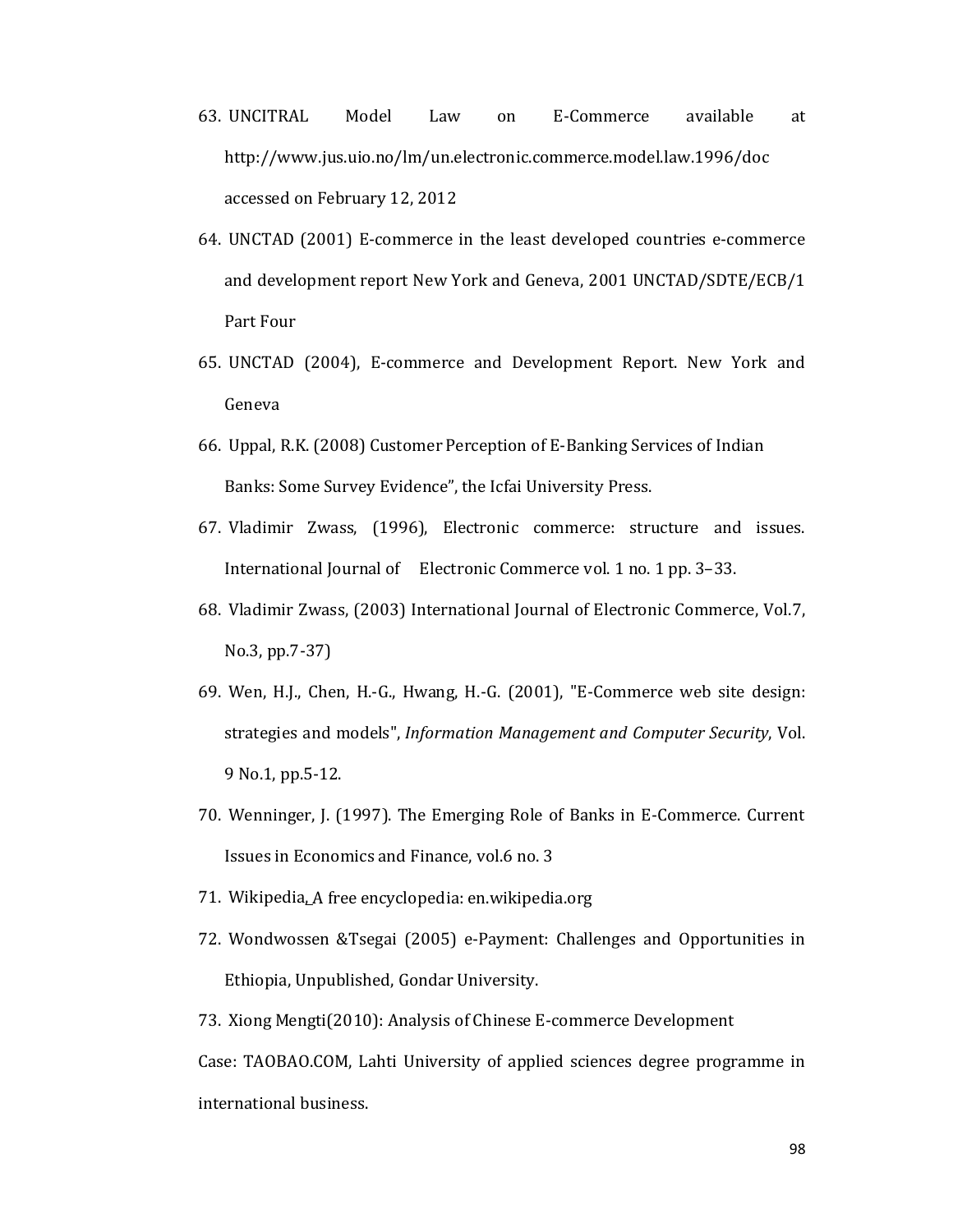74. Ziad Hunaiti, Masa'deh, Mohammed Mansour and Ahmad Al-Nawafleh (2009) Electronic Commerce Adoption Barriers in Small and Medium-Sized Enterprises in Developing Countries: The Case of Libya IBIMA business review Volume 2, 2009, pp 37-43

75. Zeinab Mohamed El Gawady the Impact of E-commerce on

Developed and Developing Countries Case Study: Egypt and United States Lecturer of Economics Misr University for Science and Technology Faculty of Business & Economics Giza-Egypt

76. http://www.researchictafrica.net/publications/Policy Paper SeriesTowards Evidence-based ICT Policy and Regulation - Volume 2 Ghana ICT Sector Performance Review 2010.pdf on February 11, 2012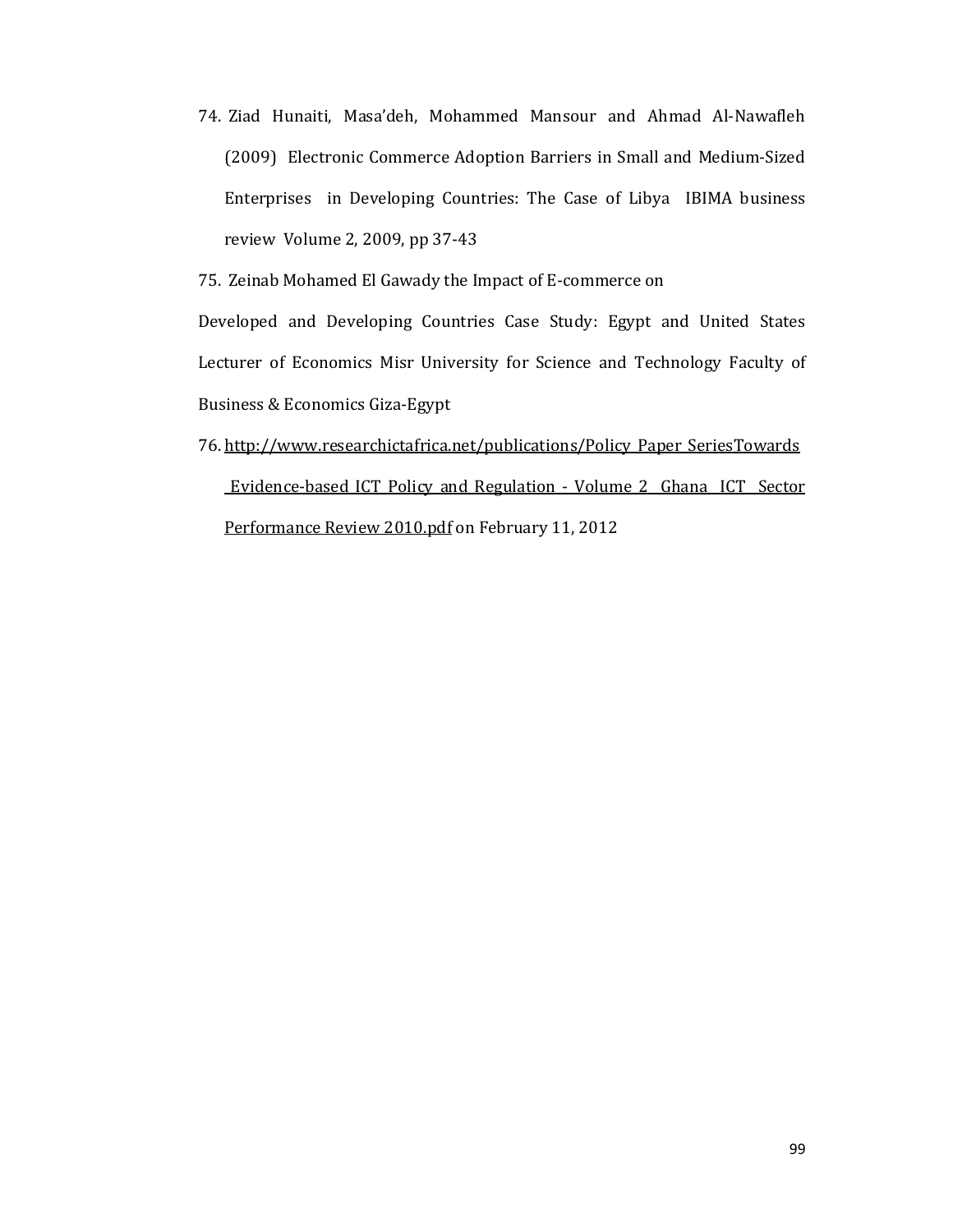#### **Appendix A: Questionnaire**

## **ADDIS ABABA UNIVERSITY COLLAGE OF BUSINESS AND PUBLIC ADMINISTRATION MASTERS OF BUSINESS ADMINISTRATION GRADUATE PROGRAM (MBA IN FINANCE)**

Dear Respondents,

First of all I would like to forward my heartfelt gratitude and respect to you for Administering this questionnaire honestly and responsibly. The questionnaire is designed to collect the necessary information to undertake a research on the topic " Electronic commerce: Practices, Opportunities and Challenges of general importers' in Addis Ababa" for the partial fulfillment of the requirements of the degree of Masters of Business Administration in finance (MBA in finance) at Addis Ababa University.

Electronic commerce is the basic and contemporary concept that embraces a complex amalgam of technologies, infrastructures, processes, and products and services. It describes the process of buying, selling, transferring, or exchanging products, services, payments and/or information through computer networks, principally the Internet. In this research context, **E-commerce**: refers to the application of ICT to undertake trading activity which include from simple information searching using web to electronic payment and full digitization. The main objective of this research is to assess the current Practices, opportunities, and challenges of electronic commerce (abbreviated as e-commerce) in Addis Ababa city particularly on general imports and to suggest some solutions to Overcome identified problems.

E-commerce is a strategic issue which should be handled by top management of an Organization, thus I believe this questionnaire should be administered by the top managers of the organization.

Please answer every question. You can tick the option that you choose  $(\div)$ <sub>or</sub> write your answer on the blank space provided. Space is provided for you to add further comments or explanations.

Therefore, your genuine, frank and timely responses are quite vital to determine the success of this study. So, I kindly request your contribution in filling the questionnaire honestly and responsibly. (No need of writing your name)

Finally, I would like to confirm you that all the information you provide in this Questionnaire will be strictly confidential and will exclusively be used for this research purpose.

Thank you very much ahead for your cooperation!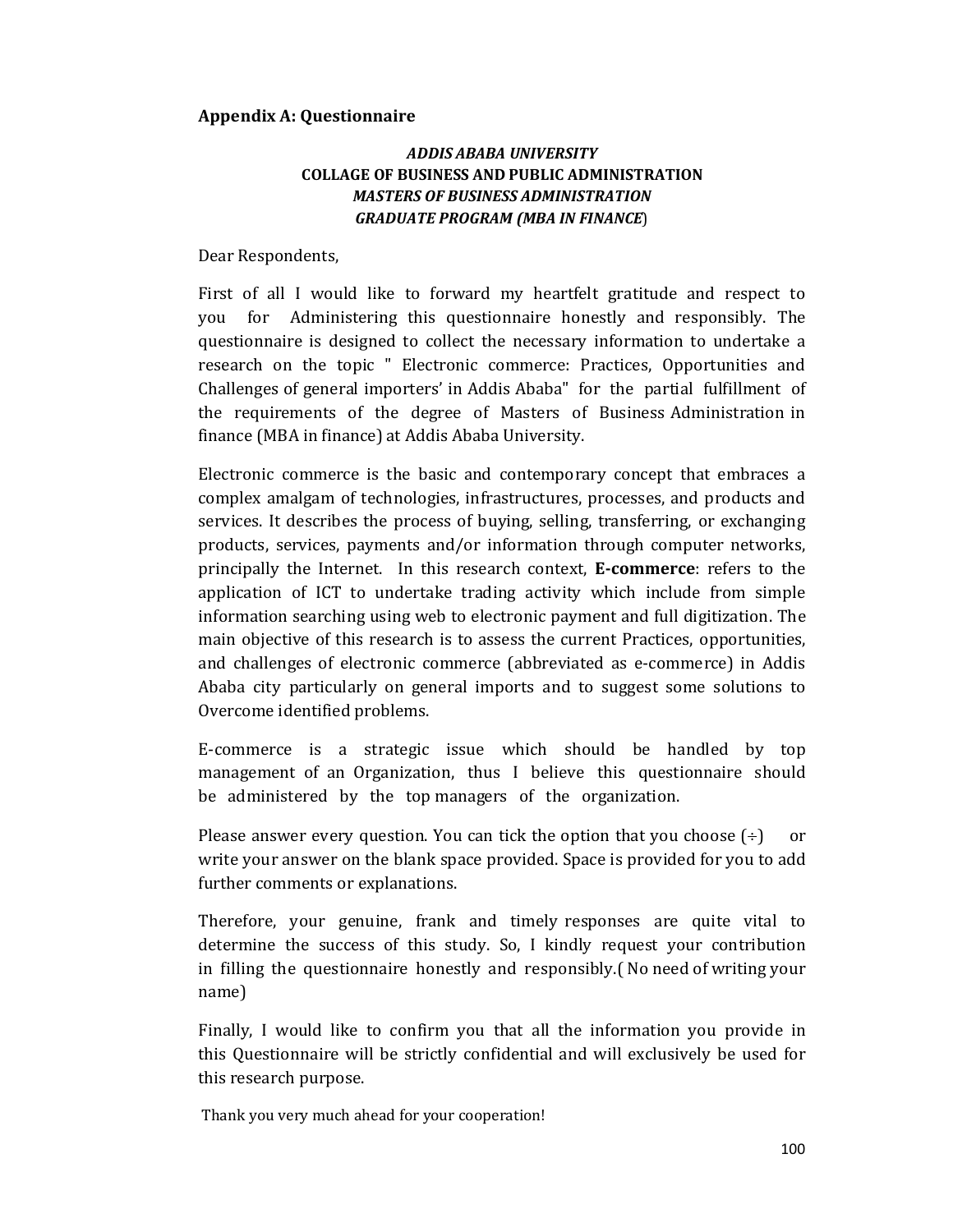Researcher's Name: Belaynew Asrie , MBA student at AAU Telephone: +251920350861, e-mail:belaynewasrie@yahoo.com If you have questions to this questionnaire - please contact by this address

Thank you again for your time and attention to this research, please fill out the forms bellow:

### *Part-I Personal Information/ Profile*

| 1. Sex:<br>M<br>F                                                                                                                                                                                                                                      |  |  |  |  |  |  |  |
|--------------------------------------------------------------------------------------------------------------------------------------------------------------------------------------------------------------------------------------------------------|--|--|--|--|--|--|--|
| $\Box$ 26-30 31-35 $\Box$ 36-40<br>2. Age (Years): 18-25<br>>40                                                                                                                                                                                        |  |  |  |  |  |  |  |
| 3. Educational Qualification                                                                                                                                                                                                                           |  |  |  |  |  |  |  |
| Certificate or less $\Box$ Diploma holder $\Box$ First Degree $\Box$ Masters or more $\Box$                                                                                                                                                            |  |  |  |  |  |  |  |
| 4. Your work experience in the organization with this position                                                                                                                                                                                         |  |  |  |  |  |  |  |
| Less than One year $\begin{array}{ c c c c c c } \hline \end{array}$ 1-2 Years $\begin{array}{ c c c c c } \hline \end{array}$ 3-5 $\begin{array}{ c c c c c } \hline \end{array}$ more than 5 years $\begin{array}{ c c c c c c } \hline \end{array}$ |  |  |  |  |  |  |  |
| <b>Part-II Company Information</b>                                                                                                                                                                                                                     |  |  |  |  |  |  |  |
| Does the company have its own Web site/homepage? Yes<br>No<br>1.                                                                                                                                                                                       |  |  |  |  |  |  |  |
| Does the company have an IT department?<br>No<br>Yes<br>2.                                                                                                                                                                                             |  |  |  |  |  |  |  |
| 3. What is your level of awareness and knowledge about the concept of e-<br>commerce?                                                                                                                                                                  |  |  |  |  |  |  |  |
| Very low $\Box$ Low $\Box$ Medium $\Box$ High $\Box$ Very high $\Box$                                                                                                                                                                                  |  |  |  |  |  |  |  |
| 4. Does the company use e-commerce? (NB. E-commerce in these sense means                                                                                                                                                                               |  |  |  |  |  |  |  |
| using internet and other ICT tools from simple information searching,                                                                                                                                                                                  |  |  |  |  |  |  |  |
| comparing price of product, information exchange with customer and                                                                                                                                                                                     |  |  |  |  |  |  |  |
| supplier, electronic ordering and payment even more, your answer should                                                                                                                                                                                |  |  |  |  |  |  |  |
| consider different application of ICT to simplify your business operation).                                                                                                                                                                            |  |  |  |  |  |  |  |

Yes  $\Box$  (go to question 5, 6, 7, 8)  $\Box$  Not at all (go to, 9) we plan to use it (go to 10)  $\Box$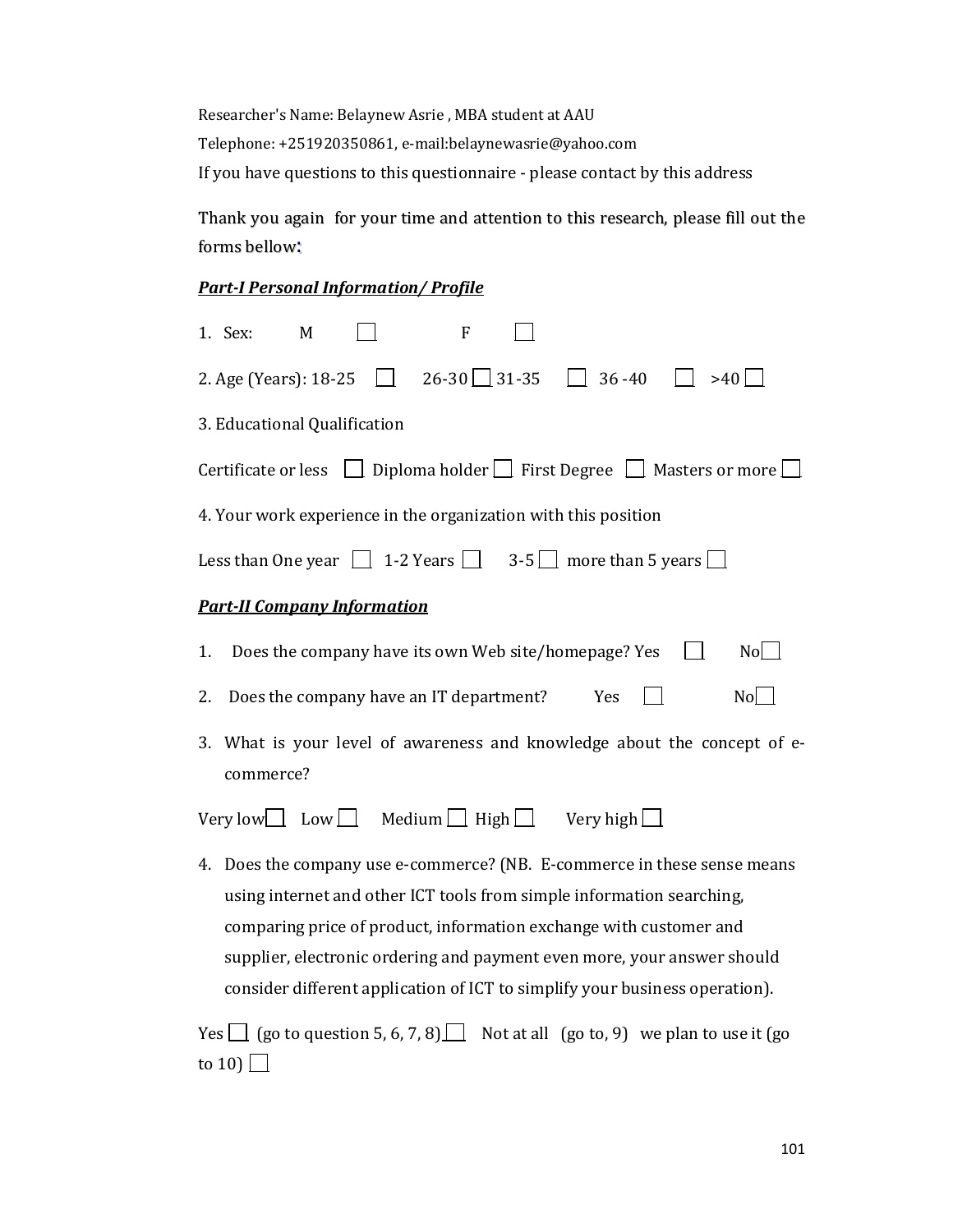| 5. How do you evaluate the degree of utilizing E-Commerce application to<br>undertake trading activity? Very Poor $\Box$ Poor $\Box$ Fair<br>Good $\Box$<br>$\mathbf{1}$<br>Very Good                                              |  |  |  |  |  |  |
|------------------------------------------------------------------------------------------------------------------------------------------------------------------------------------------------------------------------------------|--|--|--|--|--|--|
| 6. For what purpose company use E-commerce and computer technology? (you<br>can tick more than one)                                                                                                                                |  |  |  |  |  |  |
| Identify sellers and its product $\Box$ evaluate products and<br>E-mail $\Box$<br>services $\Box$                                                                                                                                  |  |  |  |  |  |  |
| To see actual prices Compare prices $\Box$ to reach new customers $\Box$                                                                                                                                                           |  |  |  |  |  |  |
| Manage internal operations $\Box$ Electronic ordering to customer                                                                                                                                                                  |  |  |  |  |  |  |
| Electronic payment from customer $\Box$ Electronic ordering from suppliers' $\Box$<br>Electronic payment to suppliers $\Box$                                                                                                       |  |  |  |  |  |  |
| others                                                                                                                                                                                                                             |  |  |  |  |  |  |
|                                                                                                                                                                                                                                    |  |  |  |  |  |  |
| 7. For how many years company is using e-commerce?                                                                                                                                                                                 |  |  |  |  |  |  |
| Less than one year $\Box$<br>One year but <five <math="" year="">\Box More than five year<br/>Do not know/ cannot say</five>                                                                                                       |  |  |  |  |  |  |
| 8. Do the company have information systems strategies, long term strategic, and<br>short term tactical plans been formulated to support the overall E-Commerce<br>adoption and information systems requirements<br>$Yes$    <br>No |  |  |  |  |  |  |
| If the company doesn't start e-commerce application, why doesn't company<br>9.<br>want to apply e-commerce application to simplify trading activities?                                                                             |  |  |  |  |  |  |
|                                                                                                                                                                                                                                    |  |  |  |  |  |  |
| 10. If your organization plans to use e-commerce applications, what do you think<br>about e-commerce?                                                                                                                              |  |  |  |  |  |  |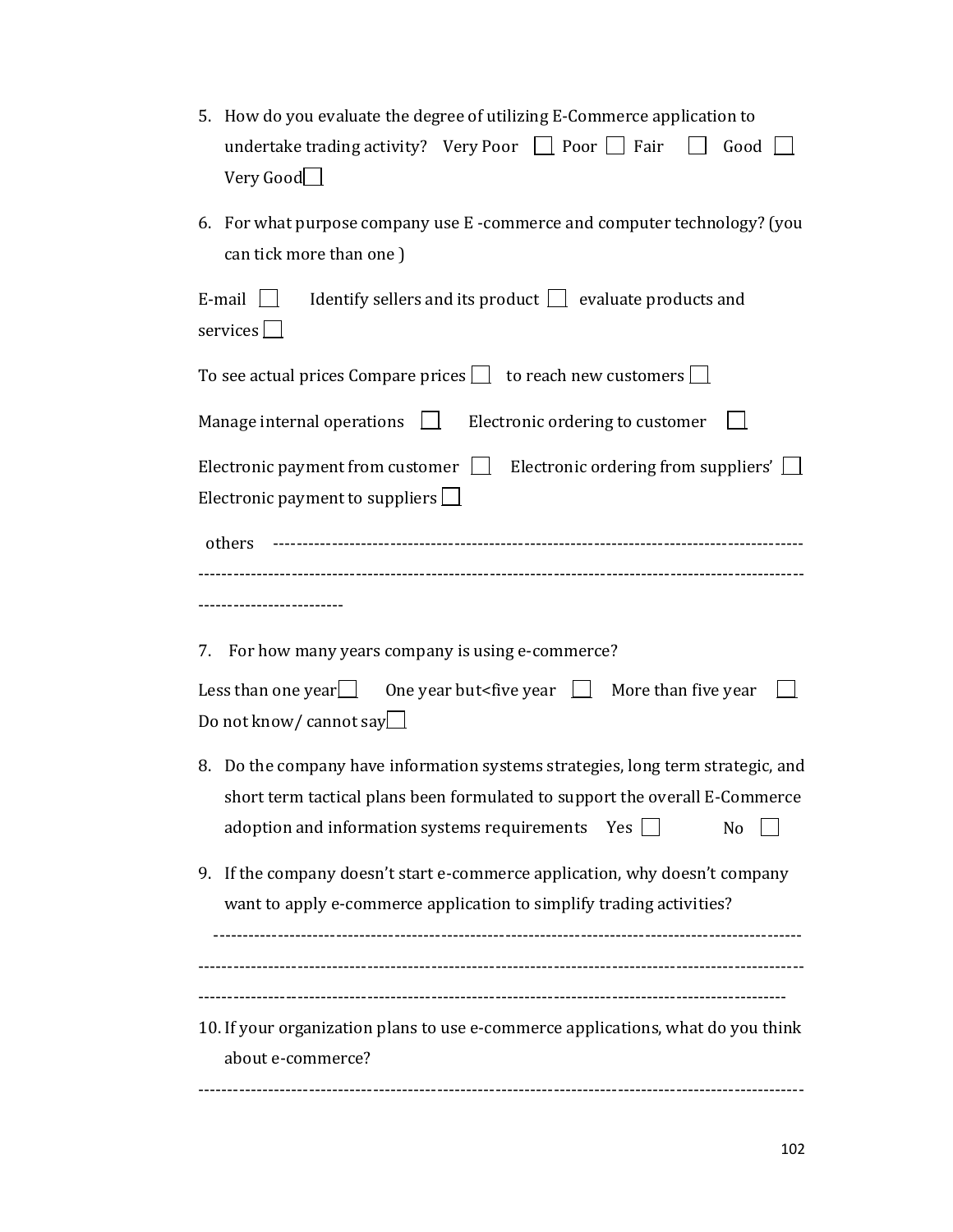| 11. Which of the following means of payment have you used to pay for something<br>company bought from foreign market (Tick all that apply)                                                                                                       |
|--------------------------------------------------------------------------------------------------------------------------------------------------------------------------------------------------------------------------------------------------|
| Advance payment, you transfer money (via your bank, SWIFT transfer) $\Box$                                                                                                                                                                       |
| Payment carried out off-line (cash on delivery, by cheque) $\Box$                                                                                                                                                                                |
| By using a credit card online (typing in your credit card details on the seller's<br>website) $\boxed{\phantom{a}}$                                                                                                                              |
| By using debit card online/ giving direct debit authorisation online (typing in                                                                                                                                                                  |
| your bank account details and authorising the seller to transfer the money from<br>your bank account) $\Box$                                                                                                                                     |
| Letter of credit $\Box$ Cash against Document (CAD) $\Box$                                                                                                                                                                                       |
|                                                                                                                                                                                                                                                  |
| ----------------                                                                                                                                                                                                                                 |
| 12. Since transaction and money is not physical in nature, participant of e-<br>commerce lacks trust and confidence on the transaction and faceless seller<br>whom they have never met before. To what extent do you agree to this<br>statement? |
| Strongly Disagree     Dis agree     neutral     Agree     Strongly Agree                                                                                                                                                                         |
| 13. How many hour the Company serve its customers per day?                                                                                                                                                                                       |
| For less than 6hr $\vert \ \vert$<br>7-10 hours<br>11 -14 hours $\Box$<br>$15-20$ $\perp$<br>giving service more than 21 hours a day $\Box$                                                                                                      |
| 14. Do you agree that electronic commerce has substantial advantages over<br>traditional face-to-face, paper-based commerce?                                                                                                                     |
| 15. Strongly Disagree Dis agree D neutral Agree Strongly Agree                                                                                                                                                                                   |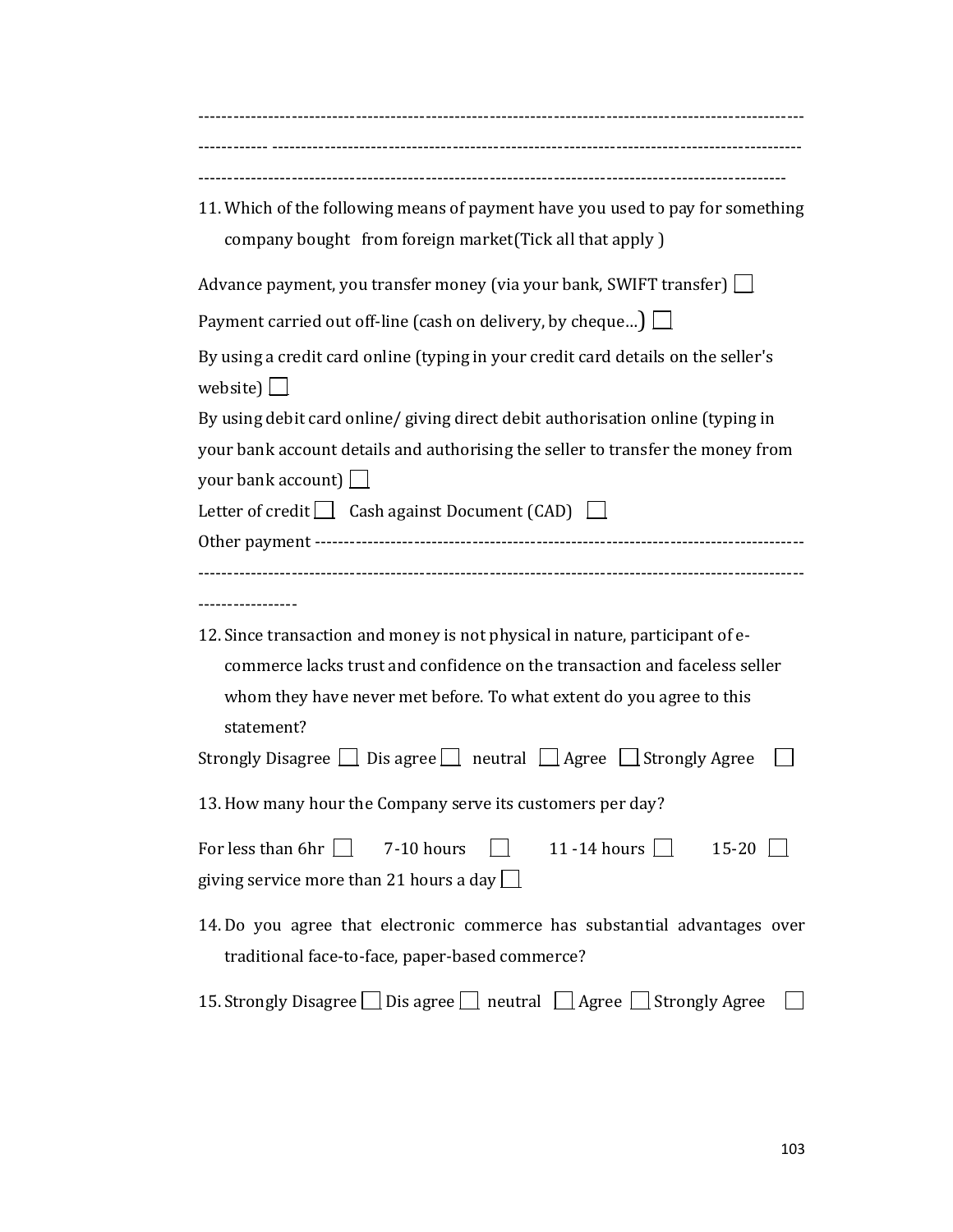## **Perceived benefits**

16. Perceived benefits in this context are defined as the gains or improvements derived from existing Ways of operating business transactions using ecommerce applications. Identify Perceived benefits of e-commerce, Select all benefit you expect

| Reducing Travel Time and Cost $\Box$                                         | reducing errors                          |  |  |  |  |
|------------------------------------------------------------------------------|------------------------------------------|--|--|--|--|
| Improving transaction speeds $\Box$                                          | reduced paper work                       |  |  |  |  |
| Improving quality $\Box$                                                     | Potential to Increase Company Profits    |  |  |  |  |
| Improved customer service                                                    | Overcome geographical limitations $\Box$ |  |  |  |  |
| Providing up-to-date information $\Box$                                      | Encourages price transparency $\Box$     |  |  |  |  |
| Remain open all the time $\Box$                                              | Provide Comparison Shopping $\Box$       |  |  |  |  |
| Quality of information flow, (such as accurate, correct and complete) $\Box$ |                                          |  |  |  |  |
|                                                                              |                                          |  |  |  |  |
|                                                                              |                                          |  |  |  |  |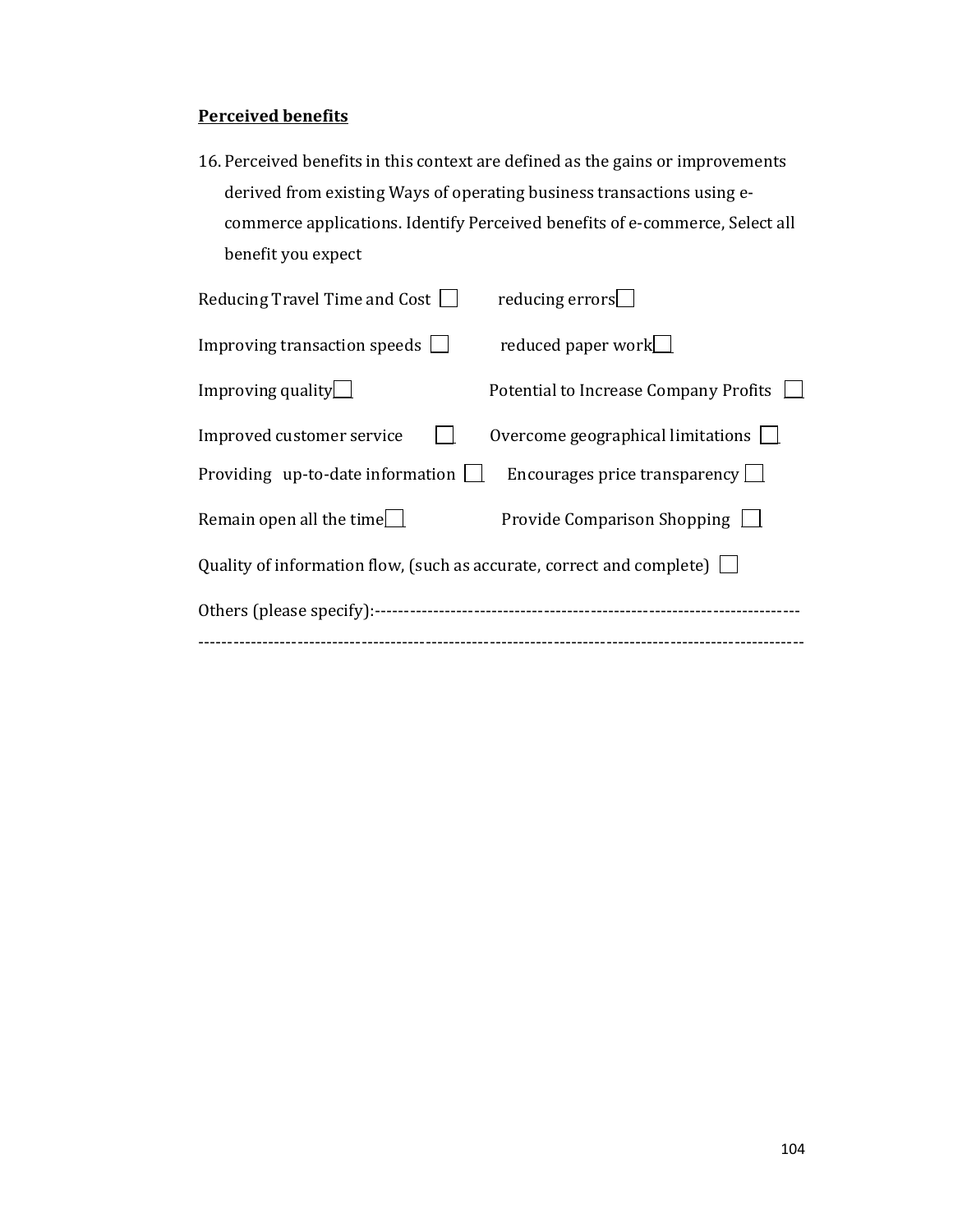# **Potential Barriers**

17. Please indicate the extent you agree or disagree of the Potential Barriers that affect **to** using or extending use of e-commerce technologies.

| Statement                                  | Strongl | isagr | Disagre | <b>Reutral</b> | Strongl | Agree | Agree |
|--------------------------------------------|---------|-------|---------|----------------|---------|-------|-------|
| Lack of skilled workers to handle/         |         |       |         |                |         |       |       |
| maintain E-commerce system                 |         |       |         |                |         |       |       |
| Fear of risk security and privacy          |         |       |         |                |         |       |       |
| Lack of confidence in after sale service   |         |       |         |                |         |       |       |
| (guarantee, returns, remedies)             |         |       |         |                |         |       |       |
| Fear of risk product delivery              |         |       |         |                |         |       |       |
| Computer technology not widely used        |         |       |         |                |         |       |       |
| Low internet penetration and internet      |         |       |         |                |         |       |       |
| access                                     |         |       |         |                |         |       |       |
| Frequent power disruption                  |         |       |         |                |         |       |       |
| High rates of illiteracy of customers      |         |       |         |                |         |       |       |
| Relatively High cost of Internet           |         |       |         |                |         |       |       |
| framework<br>inadequate<br>for<br>legal    |         |       |         |                |         |       |       |
| businesses using e-commerce                |         |       |         |                |         |       |       |
| Poor telecommunication infrastructure      |         |       |         |                |         |       |       |
| Customer awareness level is low            |         |       |         |                |         |       |       |
| lack of adequate banking infrastructure to |         |       |         |                |         |       |       |
| facilitate e-commerce                      |         |       |         |                |         |       |       |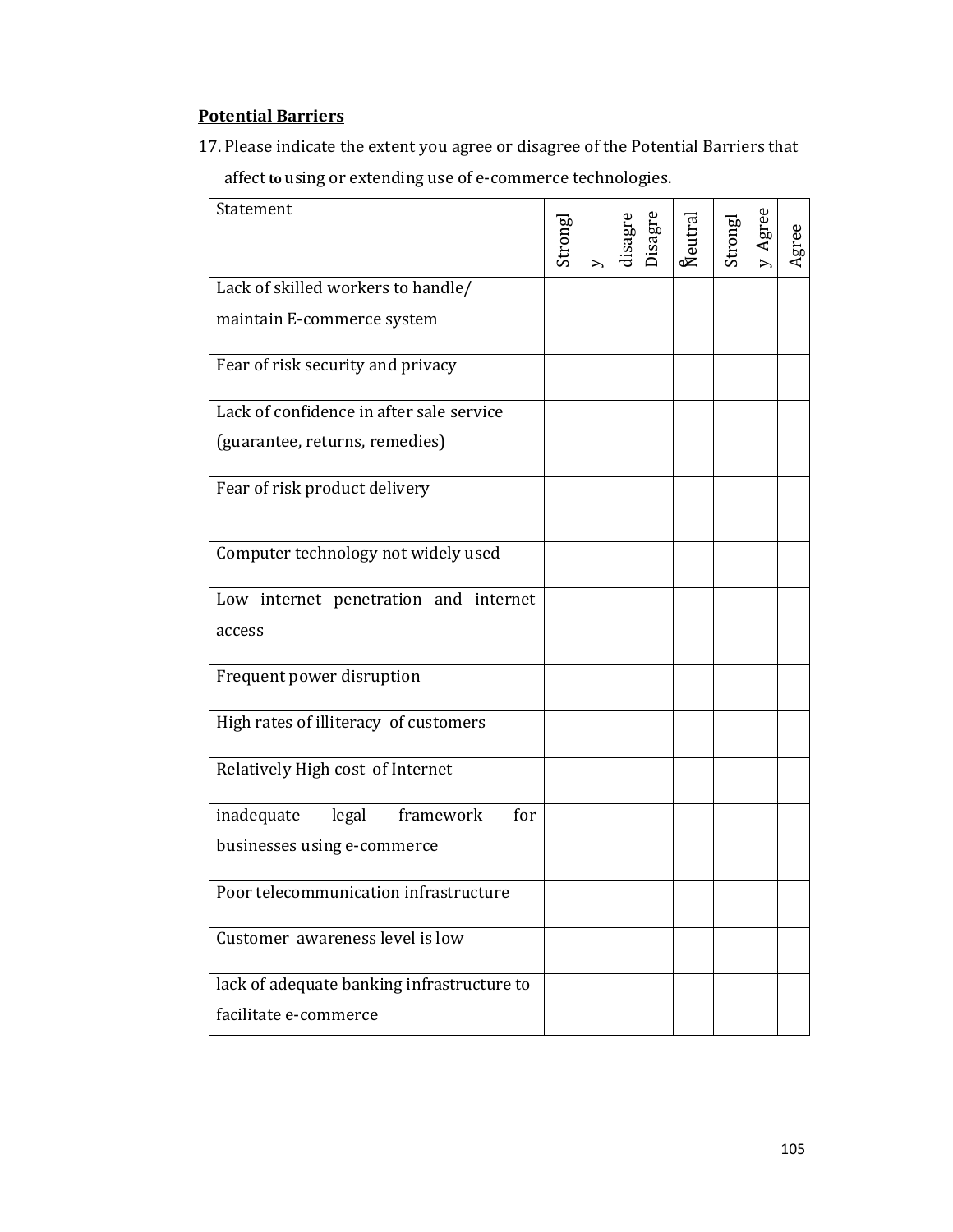| 18. Would you consider shopping online, if the above Potential Barriers are                                                                                   |
|---------------------------------------------------------------------------------------------------------------------------------------------------------------|
| minimized and guarantees such as privacy and security of data offered:                                                                                        |
| $\Box$ Don't know $\Box$<br>$Yes$ $\Box$<br>no                                                                                                                |
| 19. What is your level of e-readiness to full scale adoption of e-commerce with                                                                               |
| existing Ethiopian business environment?                                                                                                                      |
| Very low Low Medium High Very high $\Box$                                                                                                                     |
| 20. What's your opinion regarding the statement that public monopoly of                                                                                       |
| Ethiopian Telecommunication Corporation, currently it is renamed as ethio                                                                                     |
| telecom, (absence of competition) for infrastructural development                                                                                             |
| discourages the use of electronic Commerce by business?                                                                                                       |
|                                                                                                                                                               |
| Strongly Disagree $\Box$ Dis agree $\Box$ neutral $\Box$ Agree $\Box$ Strongly Agree $\Box$                                                                   |
| 21. Do you think that the government of Ethiopia is doing its enough to promote                                                                               |
| e-commerce in Ethiopia? Yes $\Box$ No $\Box$ Do not know/Cannot say<br>$\mathbf{1}$                                                                           |
|                                                                                                                                                               |
| 22. What opportunities do you observe as an enabling environment for ICT and                                                                                  |
| e-commerce in the current Ethiopian socio, economic, political and business<br>environment?(by assessing, political stability, economic growth, transition to |
| free market and democracy, etc)                                                                                                                               |
|                                                                                                                                                               |
|                                                                                                                                                               |
|                                                                                                                                                               |
|                                                                                                                                                               |
|                                                                                                                                                               |
| Finally, if you would like to add any comments about your answers, or e-<br>commerce practices, please would you write them below?                            |
|                                                                                                                                                               |
|                                                                                                                                                               |
|                                                                                                                                                               |
|                                                                                                                                                               |
|                                                                                                                                                               |
|                                                                                                                                                               |
|                                                                                                                                                               |
|                                                                                                                                                               |

Thank you for completing this survey!!